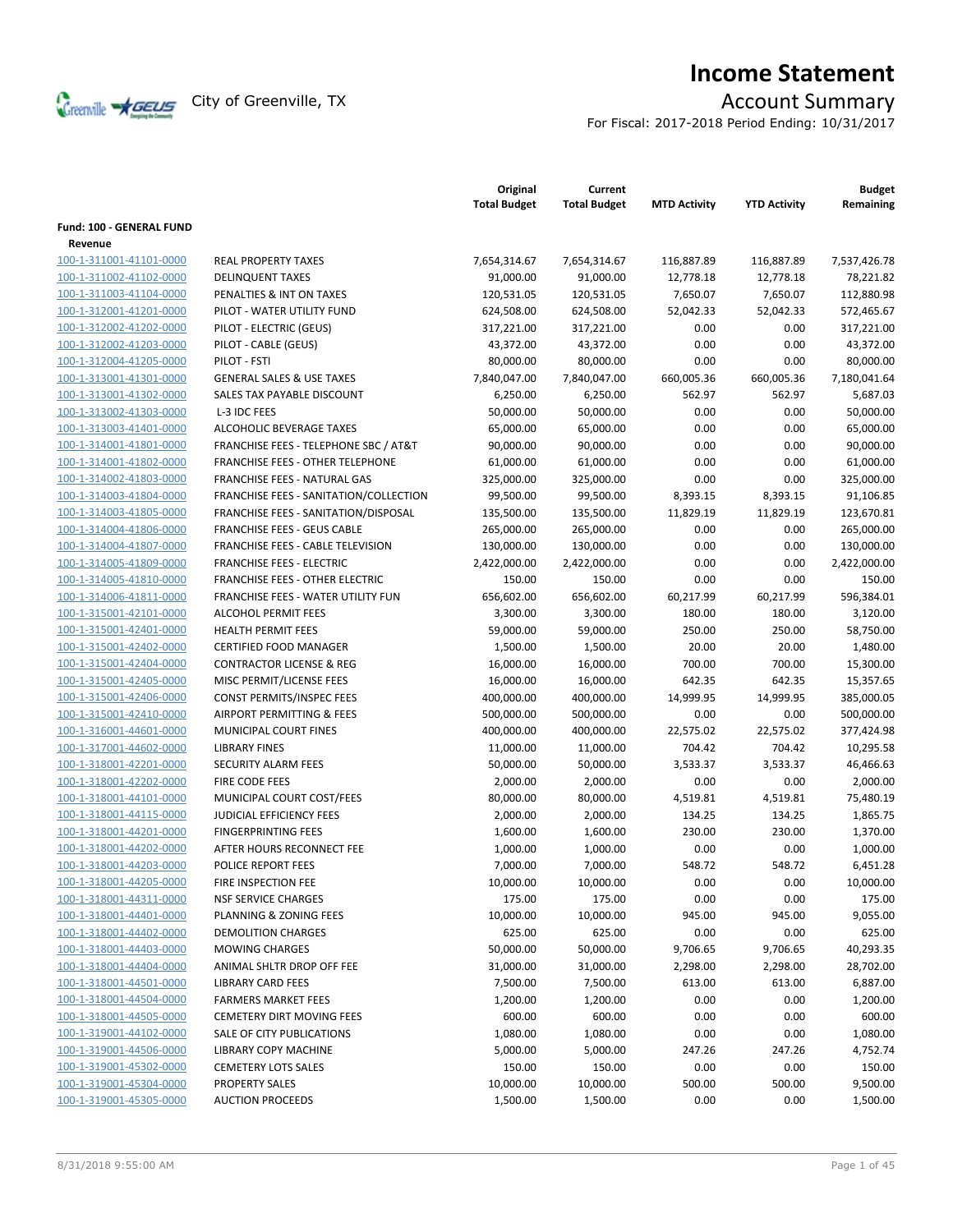|                                           |                                        | Original<br><b>Total Budget</b> | Current<br><b>Total Budget</b> | <b>MTD Activity</b> | <b>YTD Activity</b> | <b>Budget</b><br>Remaining |
|-------------------------------------------|----------------------------------------|---------------------------------|--------------------------------|---------------------|---------------------|----------------------------|
| 100-1-319001-45401-0000                   | <b>INTEREST REVENUES</b>               | 18,000.00                       | 18,000.00                      | 219.64              | 219.64              | 17,780.36                  |
| 100-1-319001-45501-0000                   | LIBRARY MTG ROOM RENTAL                | 800.00                          | 800.00                         | 50.00               | 50.00               | 750.00                     |
| 100-1-319001-45503-0000                   | <b>PAVILION RENTALS</b>                | 18,255.00                       | 18,255.00                      | 580.00              | 580.00              | 17,675.00                  |
| 100-1-319001-45601-0000                   | MISCELLANEOUS REVENUES                 | 32,000.00                       | 32,000.00                      | 0.00                | 0.00                | 32,000.00                  |
| 100-1-319001-45604-0000                   | OTHER REVENUE / OVER/SHORT             | 0.00                            | 0.00                           | $-2,522.98$         | $-2,522.98$         | 2,522.98                   |
| 100-1-322001-43002-0000                   | ANIMAL SHELTER CONTRIB                 | 100,000.00                      | 100,000.00                     | 0.00                | 0.00                | 100,000.00                 |
| 100-1-322001-43003-0000                   | HUNT CO CONTRIB - FIRE                 | 28,800.00                       | 28,800.00                      | 2,400.00            | 2,400.00            | 26,400.00                  |
| 100-1-322001-43004-0000                   | HUNT CO MEM HOSP REIM                  | 22,400.00                       | 22,400.00                      | 0.00                | 0.00                | 22,400.00                  |
| 100-1-323001-46007-0000                   | <b>XFR - GUN RANGE</b>                 | 32,225.00                       | 32,225.00                      | 2,685.42            | 2,685.42            | 29,539.58                  |
| 100-1-323001-46008-0000                   | <b>XFR - TOURISM FUND</b>              | 175,000.00                      | 180,115.00                     | 14,583.33           | 14,583.33           | 165,531.67                 |
| 100-1-324001-46506-0000                   | <b>CA - RECREATION FUND</b>            | 5,811.00                        | 5,811.00                       | 484.25              | 484.25              | 5,326.75                   |
| 100-1-324001-46509-0000                   | CA - VENUE MGMT FUND                   | 14,129.00                       | 14,129.00                      | 1,177.42            | 1,177.42            | 12,951.58                  |
| 100-1-324001-46537-0000                   | CA - MAIL MACHINE LEASE                | 3,132.00                        | 3,132.00                       | 261.00              | 261.00              | 2,871.00                   |
| 100-1-324001-46614-0000                   | CA - SANITATION FUND COLLECTION        | 30,488.00                       | 30,488.00                      | 2,540.67            | 2,540.67            | 27,947.33                  |
| 100-1-324001-46650-0000                   | CA - UTILITY FUND TO GENERAL GOVERNME  | 318,332.00                      | 318,332.00                     | 26,527.67           | 26,527.67           | 291,804.33                 |
| 100-1-324001-46651-0000                   | CA - UTILITY FUND TO PUBLIC WORKS      | 162,430.00                      | 162,430.00                     | 13,535.83           | 13,535.83           | 148,894.17                 |
| 100-1-324001-46801-0000                   | <b>CA - SPENCE FUND</b>                | 600.00                          | 600.00                         | 50.00               | 50.00               | 550.00                     |
| 100-1-324009-46901-0000                   | CA - ELECTRIC UTILITY                  | 298,924.00                      | 298,924.00                     | 24,910.33           | 24,910.33           | 274,013.67                 |
| 100-1-324009-46906-0000                   | CA - CABLE UTILITY                     | 48,192.00                       | 48,192.00                      | 4,016.00            | 4,016.00            | 44,176.00                  |
|                                           | <b>Revenue Total:</b>                  | 24,065,743.72                   | 24,070,858.72                  | 1,085,213.51        | 1,085,213.51        | 22,985,645.21              |
| <b>Expense</b><br>100-1-411000-52001-0000 | <b>OFFICE SUPPLIES</b>                 | 60.00                           | 60.00                          | 0.00                | 0.00                | 60.00                      |
| 100-1-411000-52005-0000                   | PRINTED MATERIALS                      | 96.00                           | 96.00                          | 0.00                | 0.00                | 96.00                      |
| 100-1-411000-52103-0000                   | <b>MEETING SUPPLIES</b>                | 1,800.00                        | 1,800.00                       | 0.00                | 0.00                | 1,800.00                   |
| 100-1-411000-54001-0000                   | <b>TELEPHONE CHARGES</b>               | 3,563.28                        | 3,563.28                       | 0.00                | 0.00                | 3,563.28                   |
| 100-1-411000-54201-0000                   | MEMBERSHIPS & SUBSCRIPTIONS            | 6,250.00                        | 6,250.00                       | 0.00                | 0.00                | 6,250.00                   |
| 100-1-411000-54204-0000                   | <b>PUBLIC RELATIONS</b>                | 1,000.00                        | 1,000.00                       | 0.00                | 0.00                | 1,000.00                   |
| 100-1-411000-54213-0000                   | PLAQUES AND AWARDS                     | 750.00                          | 750.00                         | 0.00                | 0.00                | 750.00                     |
| 100-1-411000-54214-0000                   | <b>TRAVEL &amp; TRAINING</b>           | 15,579.00                       | 15,579.00                      | 4,451.34            | 4,451.34            | 11,127.66                  |
| 100-1-411400-51001-0000                   | <b>REGULAR SALARIES</b>                | 78,543.00                       | 78,543.00                      | 8,863.20            | 8,863.20            | 69,679.80                  |
| 100-1-411400-51021-0000                   | LONGEVITY                              | 1,464.00                        | 1,464.00                       | 0.00                | 0.00                | 1,464.00                   |
| 100-1-411400-51116-0000                   | CAR ALLOWANCE                          | 4,200.00                        | 4,200.00                       | 484.62              | 484.62              | 3,715.38                   |
| 100-1-411400-51117-0000                   | <b>CELL PHONE ALLOWANCE</b>            | 696.00                          | 696.00                         | 80.31               | 80.31               | 615.69                     |
| 100-1-411400-51201-0000                   | <b>FICA</b>                            | 5,252.00                        | 5,252.00                       | 567.87              | 567.87              | 4,684.13                   |
| 100-1-411400-51202-0000                   | MEDICARE                               | 1,228.00                        | 1,228.00                       | 132.81              | 132.81              | 1,095.19                   |
| 100-1-411400-51203-0000                   | <b>HEALTH INSURANCE</b>                | 10,725.00                       | 10,725.00                      | 893.75              | 893.75              | 9,831.25                   |
| 100-1-411400-51204-0000                   | <b>WORKERS COMPENSATION</b>            | 232.00                          | 232.00                         | 19.33               | 19.33               | 212.67                     |
| 100-1-411400-51205-0000                   | STATE UNEMPLOYMENT                     | 70.00                           | 70.00                          | 0.00                | 0.00                | 70.00                      |
| 100-1-411400-51301-0000                   | <b>TMRS</b>                            | 9,751.00                        | 9,751.00                       | 1,054.05            | 1,054.05            | 8,696.95                   |
| 100-1-411400-52001-0000                   | <b>OFFICE SUPPLIES</b>                 | 56.00                           | 56.00                          | 0.00                | 0.00                | 56.00                      |
| 100-1-411400-52002-0000                   | POSTAGE / FREIGHT                      | 150.00                          | 150.00                         | $-7.16$             | $-7.16$             | 157.16                     |
| 100-1-411400-52005-0000                   | PRINTED MATERIALS                      | 240.00                          | 240.00                         | 60.00               | 60.00               | 180.00                     |
| 100-1-411400-54001-0000                   | <b>TELEPHONE CHARGES</b>               | 1,200.00                        | 1,200.00                       | 0.00                | 0.00                | 1,200.00                   |
| 100-1-411400-54101-0000                   | PROFESSIONAL SERVICES                  | 875.00                          | 875.00                         | 375.00              | 375.00              | 500.00                     |
| 100-1-411400-54201-0000                   | <b>MEMBERSHIPS &amp; SUBSCRIPTIONS</b> | 135.00                          | 135.00                         | 125.00              | 125.00              | 10.00                      |
| 100-1-411400-54206-0000                   | <b>ELECTION EXPENSE</b>                | 5,500.00                        | 5,500.00                       | 0.00                | 0.00                | 5,500.00                   |
| 100-1-411400-54212-0000                   | <b>PRINTING</b>                        | 4,000.00                        | 4,000.00                       | 1,175.00            | 1,175.00            | 2,825.00                   |
| 100-1-411400-54214-0000                   | <b>TRAVEL &amp; TRAINING</b>           | 1,025.00                        | 1,025.00                       | 0.00                | 0.00                | 1,025.00                   |
| 100-1-412100-51001-0000                   | <b>REGULAR SALARIES</b>                | 176,813.00                      | 176,813.00                     | 18,335.64           | 18,335.64           | 158,477.36                 |
| 100-1-412100-51020-0000                   | <b>OVERTIME</b>                        | 5,500.00                        | 5,500.00                       | 643.00              | 643.00              | 4,857.00                   |
| 100-1-412100-51021-0000                   | <b>LONGEVITY</b>                       | 5,344.00                        | 5,344.00                       | 0.00                | 0.00                | 5,344.00                   |
| 100-1-412100-51101-0000                   | <b>CERTIFICATION PAY</b>               | 3,600.00                        | 3,600.00                       | 346.17              | 346.17              | 3,253.83                   |
| 100-1-412100-51201-0000                   | <b>FICA</b>                            | 11,929.00                       | 11,929.00                      | 1,132.85            | 1,132.85            | 10,796.15                  |
| 100-1-412100-51202-0000                   | MEDICARE                               | 2,790.00                        | 2,790.00                       | 264.95              | 264.95              | 2,525.05                   |
| 100-1-412100-51203-0000                   | <b>HEALTH INSURANCE</b>                | 42,900.00                       | 42,900.00                      | 3,575.00            | 3,575.00            | 39,325.00                  |
| 100-1-412100-51204-0000                   | <b>WORKERS COMPENSATION</b>            | 526.00                          | 526.00                         | 43.83               | 43.83               | 482.17                     |
| 100-1-412100-51205-0000                   | STATE UNEMPLOYMENT                     | 407.00                          | 407.00                         | 0.99                | 0.99                | 406.01                     |
| 100-1-412100-51301-0000                   | <b>TMRS</b>                            | 21,333.00                       | 21,333.00                      | 1,956.13            | 1,956.13            | 19,376.87                  |
| 100-1-412100-52001-0000                   | <b>OFFICE SUPPLIES</b>                 | 900.00                          | 900.00                         | 0.00                | 0.00                | 900.00                     |
|                                           |                                        |                                 |                                |                     |                     |                            |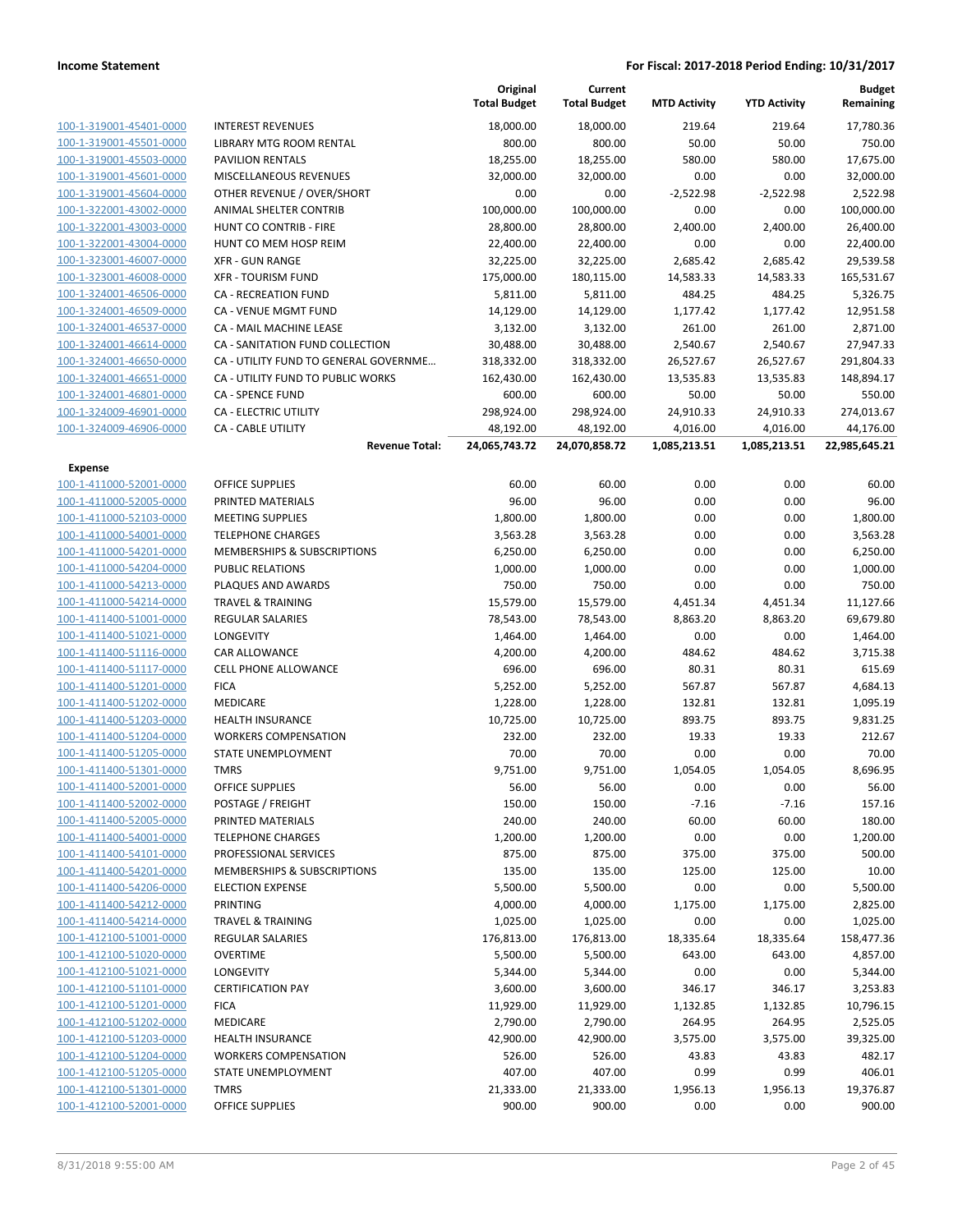| 100-1-412100-52002-0000        |
|--------------------------------|
| 100-1-412100-52005-0000        |
| 100-1-412100-52102-0000        |
| 100-1-412100-52110-0000        |
| 100-1-412100-53201-0000        |
| 100-1-412100-54001-0000        |
| 100-1-412100-54101-0000        |
| 100-1-412100-54201-0000        |
| 100-1-412100-54207-0000        |
| 100-1-412100-54214-0000        |
| 100-1-413200-51001-0000        |
| 100-1-413200-51020-0000        |
| 100-1-413200-51021-0000        |
| 100-1-413200-51101-0000        |
| <u>100-1-413200-51116-0000</u> |
| 100-1-413200-51201-0000        |
|                                |
| 100-1-413200-51202-0000        |
| 100-1-413200-51203-0000        |
| 100-1-413200-51204-0000        |
| 100-1-413200-51205-0000        |
| 100-1-413200-51301-0000        |
| 100-1-413200-52001-0000        |
| 100-1-413200-52002-0000        |
| 100-1-413200-52102-0000        |
| 100-1-413200-52103-0000        |
| 100-1-413200-52201-0000        |
| 100-1-413200-54001-0000        |
| 100-1-413200-54101-0000        |
| 100-1-413200-54201-0000        |
| <u>100-1-413200-54205-0000</u> |
| 100-1-413200-54212-0000        |
| 100-1-413200-54214-0000        |
| 100-1-415100-51001-0000        |
| 100-1-415100-51020-0000        |
| <u>100-1-415100-51021-0000</u> |
| 100-1-415100-51116-0000        |
| 100-1-415100-51117-0000        |
|                                |
| 100-1-415100-51201-0000        |
| 100-1-415100-51202-0000        |
| 100-1-415100-51203-0000        |
| 100-1-415100-51204-0000        |
| 100-1-415100-51205-0000        |
| 100-1-415100-51301-0000        |
| <u>100-1-415100-52001-0000</u> |
| <u>100-1-415100-52002-0000</u> |
| <u>100-1-415100-54001-0000</u> |
| 100-1-415100-54110-0000        |
| 100-1-415100-54201-0000        |
| 100-1-415100-54211-0000        |
| <u>100-1-415100-54212-0000</u> |
| <u>100-1-415100-54214-0000</u> |
| 100-1-415150-54401-0000        |
| 100-1-415150-54402-0000        |
| <u>100-1-415300-54106-0000</u> |
|                                |
| <u>100-1-415500-51001-0000</u> |
| <u>100-1-415500-51020-0000</u> |
| <u>100-1-415500-51021-0000</u> |
| 100-1-415500-51116-0000        |
| 100-1-415500-51117-0000        |

|                                                    |                                                                 | Original<br><b>Total Budget</b> | Current<br><b>Total Budget</b> | <b>MTD Activity</b> | <b>YTD Activity</b> | <b>Budget</b><br>Remaining |
|----------------------------------------------------|-----------------------------------------------------------------|---------------------------------|--------------------------------|---------------------|---------------------|----------------------------|
| 100-1-412100-52002-0000                            | POSTAGE / FREIGHT                                               | 3,700.00                        | 3,700.00                       | 241.73              | 241.73              | 3,458.27                   |
| 100-1-412100-52005-0000                            | PRINTED MATERIALS                                               | 1,500.00                        | 1,500.00                       | 0.00                | 0.00                | 1,500.00                   |
| 100-1-412100-52102-0000                            | <b>BOOKS / REF SUPPLIES</b>                                     | 100.00                          | 100.00                         | 0.00                | 0.00                | 100.00                     |
| 100-1-412100-52110-0000                            | <b>TICKET WRITER SUPPLIES</b>                                   | 8,700.00                        | 8,700.00                       | 0.00                | 0.00                | 8,700.00                   |
| 100-1-412100-53201-0000                            | FURNITURE & OFFICE EQUIPMENT                                    | 1,300.00                        | 1,300.00                       | 1,211.54            | 1,211.54            | 88.46                      |
| 100-1-412100-54001-0000                            | <b>TELEPHONE CHARGES</b>                                        | 5,000.00                        | 5,000.00                       | 413.68              | 413.68              | 4,586.32                   |
| 100-1-412100-54101-0000                            | PROFESSIONAL SERVICES                                           | 27,192.00                       | 27,192.00                      | 70.00               | 70.00               | 27,122.00                  |
| 100-1-412100-54201-0000                            | MEMBERSHIPS & SUBSCRIPTIONS                                     | 550.00                          | 550.00                         | 0.00                | 0.00                | 550.00                     |
| 100-1-412100-54207-0000                            | COURT COSTS, JURY, WIT FEES                                     | 360.00                          | 360.00                         | 36.00               | 36.00               | 324.00                     |
| 100-1-412100-54214-0000                            | <b>TRAVEL &amp; TRAINING</b>                                    | 7,700.00                        | 7,700.00                       | 690.83              | 690.83              | 7,009.17                   |
| 100-1-413200-51001-0000                            | <b>REGULAR SALARIES</b>                                         | 220,911.00                      | 220,911.00                     | 24,927.60           | 24,927.60           | 195,983.40                 |
| 100-1-413200-51020-0000                            | <b>OVERTIME</b>                                                 | 126.00                          | 126.00                         | 0.00                | 0.00                | 126.00                     |
| 100-1-413200-51021-0000                            | <b>LONGEVITY</b>                                                | 2,662.00                        | 2,662.00                       | 0.00                | 0.00                | 2,662.00                   |
| 100-1-413200-51101-0000                            | <b>CERTIFICATION PAY</b>                                        | 1,200.00                        | 1,200.00                       | 138.45              | 138.45              | 1,061.55                   |
| 100-1-413200-51116-0000                            | <b>CAR ALLOWANCE</b>                                            | 7,380.00                        | 7,380.00                       | 851.55              | 851.55              | 6,528.45                   |
| 100-1-413200-51201-0000                            | <b>FICA</b>                                                     | 8,856.00                        | 8,856.00                       | 229.08              | 229.08              | 8,626.92                   |
| 100-1-413200-51202-0000                            | MEDICARE                                                        | 3,357.00                        | 3,357.00                       | 369.51              | 369.51              | 2,987.49                   |
| 100-1-413200-51203-0000                            | <b>HEALTH INSURANCE</b>                                         | 21,450.00                       | 21,450.00                      | 1,787.50            | 1,787.50            | 19,662.50                  |
| 100-1-413200-51204-0000                            | <b>WORKERS COMPENSATION</b>                                     | 634.00                          | 634.00                         | 52.83               | 52.83               | 581.17                     |
| 100-1-413200-51205-0000                            | <b>STATE UNEMPLOYMENT</b>                                       | 141.00                          | 141.00                         | 0.00                | 0.00                | 141.00                     |
| 100-1-413200-51301-0000                            | <b>TMRS</b>                                                     | 26,651.00                       | 26,651.00                      | 2,897.58            | 2,897.58            | 23,753.42                  |
| 100-1-413200-52001-0000                            | <b>OFFICE SUPPLIES</b>                                          | 550.00                          | 550.00                         | 0.00                | 0.00                | 550.00                     |
| 100-1-413200-52002-0000                            | POSTAGE / FREIGHT                                               | 200.00                          | 200.00                         | 2.56                | 2.56                | 197.44                     |
| 100-1-413200-52102-0000                            | <b>BOOKS / REF SUPPLIES</b>                                     | 100.00                          | 100.00                         | 0.00                | 0.00                | 100.00                     |
| 100-1-413200-52103-0000                            | <b>MEETING SUPPLIES</b>                                         | 475.00                          | 475.00                         | 0.00                | 0.00                | 475.00                     |
| 100-1-413200-52201-0000                            | MINOR TOOLS & EQUIPMENT                                         | 300.00                          | 300.00                         | 0.00                | 0.00                | 300.00                     |
| 100-1-413200-54001-0000                            | <b>TELEPHONE CHARGES</b>                                        | 6,000.00                        | 6,000.00                       | 0.00                | 0.00                | 6,000.00                   |
| 100-1-413200-54101-0000<br>100-1-413200-54201-0000 | PROFESSIONAL SERVICES<br><b>MEMBERSHIPS &amp; SUBSCRIPTIONS</b> | 100.00                          | 100.00                         | 0.00<br>0.00        | 0.00<br>0.00        | 100.00<br>1,400.00         |
| 100-1-413200-54205-0000                            | <b>BUSINESS MEALS</b>                                           | 1,400.00<br>1,000.00            | 1,400.00<br>1,000.00           | 0.00                | 0.00                | 1,000.00                   |
| 100-1-413200-54212-0000                            | PRINTING                                                        | 450.00                          | 450.00                         | 0.00                | 0.00                | 450.00                     |
| 100-1-413200-54214-0000                            | <b>TRAVEL &amp; TRAINING</b>                                    | 8,000.00                        | 8,000.00                       | 674.76              | 674.76              | 7,325.24                   |
| 100-1-415100-51001-0000                            | <b>REGULAR SALARIES</b>                                         | 270,017.00                      | 270,017.00                     | 29,853.36           | 29,853.36           | 240,163.64                 |
| 100-1-415100-51020-0000                            | <b>OVERTIME</b>                                                 | 1,103.00                        | 1,103.00                       | 29.10               | 29.10               | 1,073.90                   |
| 100-1-415100-51021-0000                            | <b>LONGEVITY</b>                                                | 3,702.00                        | 3,702.00                       | 0.00                | 0.00                | 3,702.00                   |
| 100-1-415100-51116-0000                            | <b>CAR ALLOWANCE</b>                                            | 4,200.00                        | 4,200.00                       | 276.93              | 276.93              | 3,923.07                   |
| 100-1-415100-51117-0000                            | CELL PHONE ALLOWANCE                                            | 420.00                          | 420.00                         | 48.45               | 48.45               | 371.55                     |
| 100-1-415100-51201-0000                            | <b>FICA</b>                                                     | 17,305.00                       | 17,305.00                      | 1,745.88            | 1,745.88            | 15,559.12                  |
| 100-1-415100-51202-0000                            | MEDICARE                                                        | 4,047.00                        | 4,047.00                       | 408.31              | 408.31              | 3,638.69                   |
| 100-1-415100-51203-0000                            | <b>HEALTH INSURANCE</b>                                         | 53,624.00                       | 53,624.00                      | 4,468.67            | 4,468.67            | 49,155.33                  |
| 100-1-415100-51204-0000                            | <b>WORKERS COMPENSATION</b>                                     | 764.00                          | 764.00                         | 63.67               | 63.67               | 700.33                     |
| 100-1-415100-51205-0000                            | STATE UNEMPLOYMENT                                              | 352.00                          | 352.00                         | 0.00                | 0.00                | 352.00                     |
| 100-1-415100-51301-0000                            | <b>TMRS</b>                                                     | 32,127.00                       | 32,127.00                      | 3,377.24            | 3,377.24            | 28,749.76                  |
| 100-1-415100-52001-0000                            | <b>OFFICE SUPPLIES</b>                                          | 1,700.00                        | 1,700.00                       | 192.98              | 192.98              | 1,507.02                   |
| 100-1-415100-52002-0000                            | POSTAGE / FREIGHT                                               | 5,000.00                        | 5,000.00                       | 286.84              | 286.84              | 4,713.16                   |
| 100-1-415100-54001-0000                            | <b>TELEPHONE CHARGES</b>                                        | 3,400.00                        | 3,400.00                       | 0.00                | 0.00                | 3,400.00                   |
| 100-1-415100-54110-0000                            | <b>AUDIT</b>                                                    | 66,650.00                       | 64,950.00                      | 0.00                | 0.00                | 64,950.00                  |
| 100-1-415100-54201-0000                            | MEMBERSHIPS & SUBSCRIPTIONS                                     | 2,345.00                        | 2,345.00                       | 225.00              | 225.00              | 2,120.00                   |
| 100-1-415100-54211-0000                            | ADVERTISING                                                     | 25,000.00                       | 25,000.00                      | 0.00                | 0.00                | 25,000.00                  |
| 100-1-415100-54212-0000                            | <b>PRINTING</b>                                                 | 3,500.00                        | 3,500.00                       | 0.00                | 0.00                | 3,500.00                   |
| 100-1-415100-54214-0000                            | <b>TRAVEL &amp; TRAINING</b>                                    | 4,500.00                        | 6,200.00                       | 345.00              | 345.00              | 5,855.00                   |
| 100-1-415150-54401-0000                            | APPRAISER                                                       | 251,500.00                      | 251,500.00                     | 0.00                | 0.00                | 251,500.00                 |
| 100-1-415150-54402-0000                            | <b>COLLECTOR</b>                                                | 16,000.00                       | 16,000.00                      | 15,873.80           | 15,873.80           | 126.20                     |
| 100-1-415300-54106-0000                            | <b>ATTORNEY FEES</b>                                            | 200,000.00                      | 200,000.00                     | 0.00                | 0.00                | 200,000.00                 |
| 100-1-415500-51001-0000                            | REGULAR SALARIES                                                | 164,210.00                      | 164,210.00                     | 18,744.22           | 18,744.22           | 145,465.78                 |
| 100-1-415500-51020-0000                            | <b>OVERTIME</b>                                                 | 500.00                          | 500.00                         | 239.52              | 239.52              | 260.48                     |
| 100-1-415500-51021-0000                            | <b>LONGEVITY</b>                                                | 3,726.00                        | 3,726.00                       | 0.00                | 0.00                | 3,726.00                   |
| 100-1-415500-51116-0000                            | CAR ALLOWANCE                                                   | 4,200.00                        | 4,200.00                       | 484.62              | 484.62              | 3,715.38                   |
| 100-1-415500-51117-0000                            | CELL PHONE ALLOWANCE                                            | 960.00                          | 960.00                         | 110.76              | 110.76              | 849.24                     |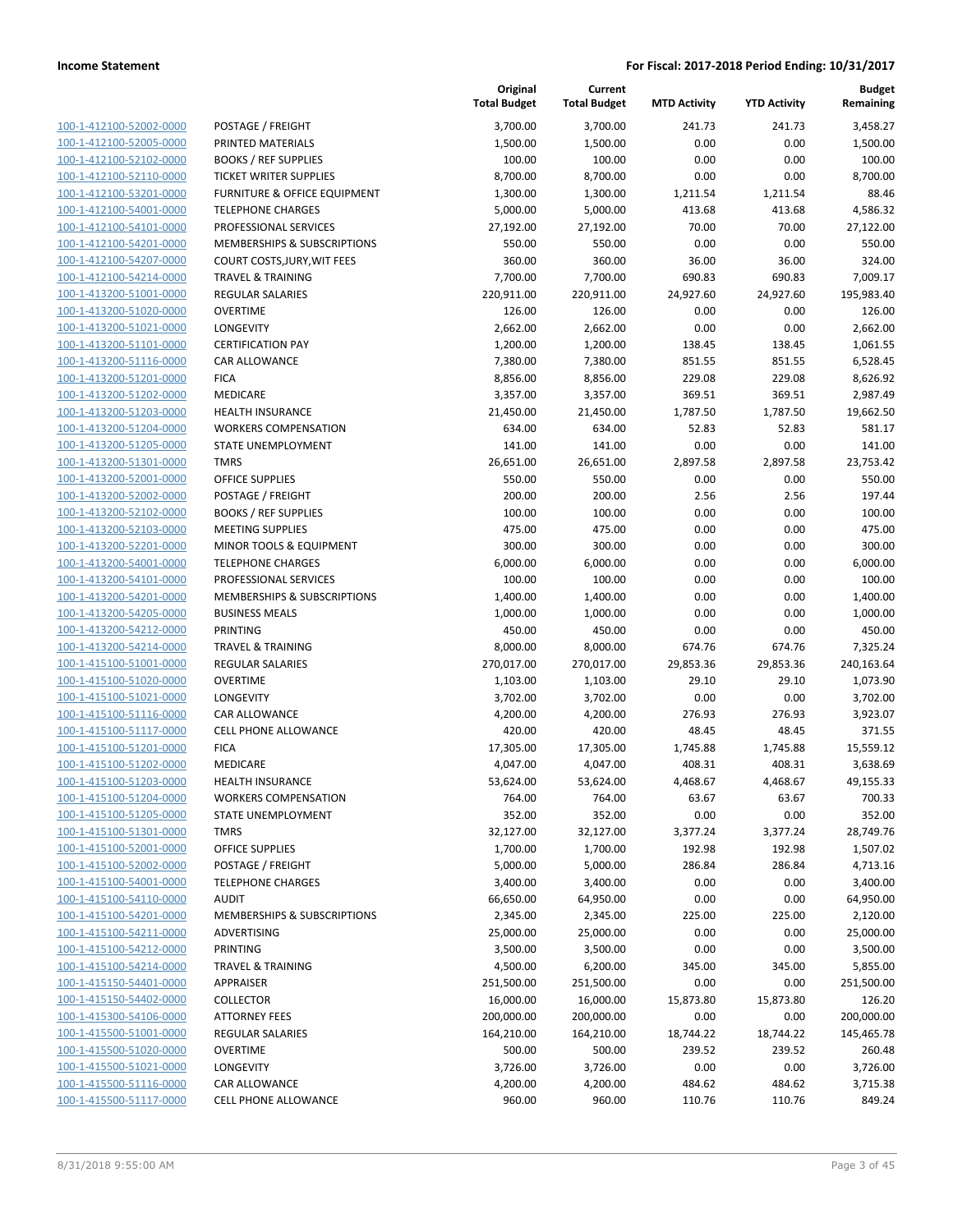| 100-1-415500-51201-0000        |
|--------------------------------|
| 100-1-415500-51202-0000        |
| 100-1-415500-51203-0000        |
| 100-1-415500-51204-0000        |
| 100-1-415500-51205-0000        |
| <u>100-1-415500-51301-0000</u> |
| 100-1-415500-52001-0000        |
| 100-1-415500-52002-0000        |
| 100-1-415500-52303-0000        |
| 100-1-415500-52401-0000        |
| 100-1-415500-54001-0000        |
| 100-1-415500-54102-0000        |
| 100-1-415500-54103-0000        |
| 100-1-415500-54107-0000        |
| 100-1-415500-54118-0000        |
| <u>100-1-415500-54119-0000</u> |
| 100-1-415500-54201-0000        |
| 100-1-415500-54213-0000        |
| 100-1-415500-54214-0000        |
| 100-1-421100-51001-0000        |
| 100-1-421100-51020-0000        |
| 100-1-421100-51021-0000        |
| 100-1-421100-51101-0000        |
| 100-1-421100-51115-0000        |
| 100-1-421100-51117-0000        |
| <u>100-1-421100-51201-0000</u> |
| 100-1-421100-51202-0000        |
| 100-1-421100-51203-0000        |
| 100-1-421100-51204-0000        |
| 100-1-421100-51205-0000        |
|                                |
| 100-1-421100-51301-0000        |
| 100-1-421100-52001-0000        |
| 100-1-421100-52002-0000        |
| 100-1-421100-52004-0000        |
| 100-1-421100-52005-0000        |
| <u>100-1-421100-52103-0000</u> |
| 100-1-421100-52104-0000        |
| 100-1-421100-52201-0000        |
| 100-1-421100-52203-0000        |
| 100-1-421100-52302-0000        |
| 100-1-421100-52305-0000        |
| <u>100-1-421100-53202-0000</u> |
| 100-1-421100-53205-0000        |
| 100-1-421100-54001-0000        |
| <u>100-1-421100-54002-0000</u> |
| <u>100-1-421100-54201-0000</u> |
| 100-1-421100-54205-0000        |
| 100-1-421100-54212-0000        |
| 100-1-421100-54213-0000        |
| 100-1-421100-54214-0000        |
| <u>100-1-421210-51001-0000</u> |
| <u>100-1-421210-51020-0000</u> |
| 100-1-421210-51021-0000        |
| 100-1-421210-51101-0000        |
| <u>100-1-421210-51115-0000</u> |
| 100-1-421210-51117-0000        |
| <u>100-1-421210-51201-0000</u> |
| 100-1-421210-51202-0000        |
| 100-1-421210-51203-0000        |
|                                |

|                         |                                    | Original<br><b>Total Budget</b> | Current<br><b>Total Budget</b> | <b>MTD Activity</b> | <b>YTD Activity</b> | <b>Budget</b><br>Remaining |
|-------------------------|------------------------------------|---------------------------------|--------------------------------|---------------------|---------------------|----------------------------|
| 100-1-415500-51201-0000 | <b>FICA</b>                        | 10,711.00                       | 10,711.00                      | 1,164.72            | 1,164.72            | 9,546.28                   |
| 100-1-415500-51202-0000 | MEDICARE                           | 2,505.00                        | 2,505.00                       | 272.40              | 272.40              | 2,232.60                   |
| 100-1-415500-51203-0000 | <b>HEALTH INSURANCE</b>            | 32,175.00                       | 32,175.00                      | 2,681.25            | 2,681.25            | 29,493.75                  |
| 100-1-415500-51204-0000 | <b>WORKERS COMPENSATION</b>        | 473.00                          | 473.00                         | 39.42               | 39.42               | 433.58                     |
| 100-1-415500-51205-0000 | <b>STATE UNEMPLOYMENT</b>          | 211.00                          | 211.00                         | 0.00                | 0.00                | 211.00                     |
| 100-1-415500-51301-0000 | <b>TMRS</b>                        | 19,885.00                       | 19,885.00                      | 2,188.96            | 2,188.96            | 17,696.04                  |
| 100-1-415500-52001-0000 | <b>OFFICE SUPPLIES</b>             | 1,500.00                        | 1,500.00                       | 0.00                | 0.00                | 1,500.00                   |
| 100-1-415500-52002-0000 | POSTAGE / FREIGHT                  | 700.00                          | 700.00                         | 194.97              | 194.97              | 505.03                     |
| 100-1-415500-52303-0000 | <b>TRAINING SUPPLIES</b>           | 500.00                          | 500.00                         | 0.00                | 0.00                | 500.00                     |
| 100-1-415500-52401-0000 | RECREATIONAL SUPPLIES              | 2,800.00                        | 2,800.00                       | 0.00                | 0.00                | 2,800.00                   |
| 100-1-415500-54001-0000 | <b>TELEPHONE CHARGES</b>           | 2,500.00                        | 2,500.00                       | 34.67               | 34.67               | 2,465.33                   |
| 100-1-415500-54102-0000 | <b>MVR CHECKS</b>                  | 200.00                          | 200.00                         | 0.00                | 0.00                | 200.00                     |
| 100-1-415500-54103-0000 | CONSULTING                         | 300.00                          | 300.00                         | 0.00                | 0.00                | 300.00                     |
| 100-1-415500-54107-0000 | <b>MEDICAL</b>                     | 5,000.00                        | 5,000.00                       | 0.00                | 0.00                | 5,000.00                   |
| 100-1-415500-54118-0000 | <b>MEDICAL - POLICE</b>            | 2,500.00                        | 2,500.00                       | 0.00                | 0.00                | 2,500.00                   |
| 100-1-415500-54119-0000 | <b>MEDICAL - FIRE</b>              | 1,500.00                        | 1,500.00                       | 0.00                | 0.00                | 1,500.00                   |
| 100-1-415500-54201-0000 | MEMBERSHIPS & SUBSCRIPTIONS        | 3,500.00                        | 3,500.00                       | 160.61              | 160.61              | 3,339.39                   |
| 100-1-415500-54213-0000 | PLAQUES AND AWARDS                 | 13,910.00                       | 13,910.00                      | 0.00                | 0.00                | 13,910.00                  |
| 100-1-415500-54214-0000 | <b>TRAVEL &amp; TRAINING</b>       | 3,000.00                        | 3,000.00                       | 0.00                | 0.00                | 3,000.00                   |
| 100-1-421100-51001-0000 | <b>REGULAR SALARIES</b>            | 263,787.00                      | 263,787.00                     | 29,785.91           | 29,785.91           | 234,001.09                 |
| 100-1-421100-51020-0000 | <b>OVERTIME</b>                    | 1,684.00                        | 1,684.00                       | 435.87              | 435.87              | 1,248.13                   |
| 100-1-421100-51021-0000 | LONGEVITY                          | 4,128.00                        | 4,128.00                       | 0.00                | 0.00                | 4,128.00                   |
| 100-1-421100-51101-0000 | <b>CERTIFICATION PAY</b>           | 3,000.00                        | 3,000.00                       | 415.38              | 415.38              | 2,584.62                   |
| 100-1-421100-51115-0000 | <b>CLOTHING ALLOWANCE</b>          | 600.00                          | 600.00                         | 300.00              | 300.00              | 300.00                     |
| 100-1-421100-51117-0000 | <b>CELL PHONE ALLOWANCE</b>        | 1,560.00                        | 1,560.00                       | 180.00              | 180.00              | 1,380.00                   |
| 100-1-421100-51201-0000 | <b>FICA</b>                        | 17,013.00                       | 17,013.00                      | 1,826.68            | 1,826.68            | 15,186.32                  |
| 100-1-421100-51202-0000 | MEDICARE                           | 3,979.00                        | 3,979.00                       | 427.22              | 427.22              | 3,551.78                   |
| 100-1-421100-51203-0000 | <b>HEALTH INSURANCE</b>            | 42,900.00                       | 42,900.00                      | 3,575.00            | 3,575.00            | 39,325.00                  |
| 100-1-421100-51204-0000 | <b>WORKERS COMPENSATION</b>        | 5,289.00                        | 5,289.00                       | 440.75              | 440.75              | 4,848.25                   |
| 100-1-421100-51205-0000 | STATE UNEMPLOYMENT                 | 281.00                          | 281.00                         | 0.00                | 0.00                | 281.00                     |
| 100-1-421100-51301-0000 | <b>TMRS</b>                        | 31,583.00                       | 31,583.00                      | 3,478.89            | 3,478.89            | 28,104.11                  |
| 100-1-421100-52001-0000 | <b>OFFICE SUPPLIES</b>             | 1,000.00                        | 1,000.00                       | 0.00                | 0.00                | 1,000.00                   |
| 100-1-421100-52002-0000 | POSTAGE / FREIGHT                  | 2,300.00                        | 2,300.00                       | 4.01                | 4.01                | 2,295.99                   |
| 100-1-421100-52004-0000 | <b>COMPUTER SUPPLIES</b>           | 300.00                          | 300.00                         | 0.00                | 0.00                | 300.00                     |
| 100-1-421100-52005-0000 | PRINTED MATERIALS                  | 210.00                          | 210.00                         | 0.00                | 0.00                | 210.00                     |
| 100-1-421100-52103-0000 | <b>MEETING SUPPLIES</b>            | 1,200.00                        | 1,200.00                       | 0.00                | 0.00                | 1,200.00                   |
| 100-1-421100-52104-0000 | <b>WEARING APPAREL</b>             | 300.00                          | 300.00                         | 0.00                | 0.00                | 300.00                     |
| 100-1-421100-52201-0000 | <b>MINOR TOOLS &amp; EQUIPMENT</b> | 600.00                          | 600.00                         | 0.00                | 0.00                | 600.00                     |
| 100-1-421100-52203-0000 | <b>MOTOR VEHICLE FUEL</b>          | 4,000.00                        | 4,000.00                       | 236.33              | 236.33              | 3,763.67                   |
| 100-1-421100-52302-0000 | <b>MEDICAL SUPPLIES</b>            | 300.00                          | 300.00                         | 0.00                | 0.00                | 300.00                     |
| 100-1-421100-52305-0000 | PUBLIC EDUCATION                   | 9,481.00                        | 9,481.00                       | 0.00                | 0.00                | 9,481.00                   |
| 100-1-421100-53202-0000 | MACHINE, TOOLS & IMPLMNTS          | 150.00                          | 150.00                         | 0.00                | 0.00                | 150.00                     |
| 100-1-421100-53205-0000 | <b>MOTOR VEHICLES</b>              | 2,500.00                        | 2,500.00                       | 480.02              | 480.02              | 2,019.98                   |
| 100-1-421100-54001-0000 | <b>TELEPHONE CHARGES</b>           | 30,000.00                       | 30,000.00                      | 1,640.68            | 1,640.68            | 28,359.32                  |
| 100-1-421100-54002-0000 | UTILITY CHARGES                    | 78,000.00                       | 78,000.00                      | 6,759.19            | 6,759.19            | 71,240.81                  |
| 100-1-421100-54201-0000 | MEMBERSHIPS & SUBSCRIPTIONS        | 2,533.18                        | 2,533.18                       | 0.00                | 0.00                | 2,533.18                   |
| 100-1-421100-54205-0000 | <b>BUSINESS MEALS</b>              | 150.00                          | 150.00                         | 0.00                | 0.00                | 150.00                     |
| 100-1-421100-54212-0000 | <b>PRINTING</b>                    | 200.00                          | 200.00                         | 0.00                | 0.00                | 200.00                     |
| 100-1-421100-54213-0000 | PLAQUES AND AWARDS                 | 200.00                          | 200.00                         | 0.00                | 0.00                | 200.00                     |
| 100-1-421100-54214-0000 | <b>TRAVEL &amp; TRAINING</b>       | 5,400.00                        | 5,400.00                       | 0.00                | 0.00                | 5,400.00                   |
| 100-1-421210-51001-0000 | <b>REGULAR SALARIES</b>            | 742,891.00                      | 742,891.00                     | 82,780.66           | 82,780.66           | 660,110.34                 |
| 100-1-421210-51020-0000 | <b>OVERTIME</b>                    | 42,510.00                       | 42,510.00                      | 6,981.74            | 6,981.74            | 35,528.26                  |
| 100-1-421210-51021-0000 | LONGEVITY                          | 18,918.00                       | 18,918.00                      | 359.24              | 359.24              | 18,558.76                  |
| 100-1-421210-51101-0000 | <b>CERTIFICATION PAY</b>           | 18,000.00                       | 18,000.00                      | 1,938.42            | 1,938.42            | 16,061.58                  |
| 100-1-421210-51115-0000 | <b>CLOTHING ALLOWANCE</b>          | 6,600.00                        | 6,600.00                       | 2,700.00            | 2,700.00            | 3,900.00                   |
| 100-1-421210-51117-0000 | <b>CELL PHONE ALLOWANCE</b>        | 3,720.00                        | 3,720.00                       | 530.80              | 530.80              | 3,189.20                   |
| 100-1-421210-51201-0000 | <b>FICA</b>                        | 51,317.00                       | 51,317.00                      | 7,138.57            | 7,138.57            | 44,178.43                  |
| 100-1-421210-51202-0000 | MEDICARE                           | 12,001.00                       | 12,001.00                      | 1,669.51            | 1,669.51            | 10,331.49                  |
| 100-1-421210-51203-0000 | HEALTH INSURANCE                   | 117,975.00                      | 117,975.00                     | 9,831.25            | 9,831.25            | 108,143.75                 |
|                         |                                    |                                 |                                |                     |                     |                            |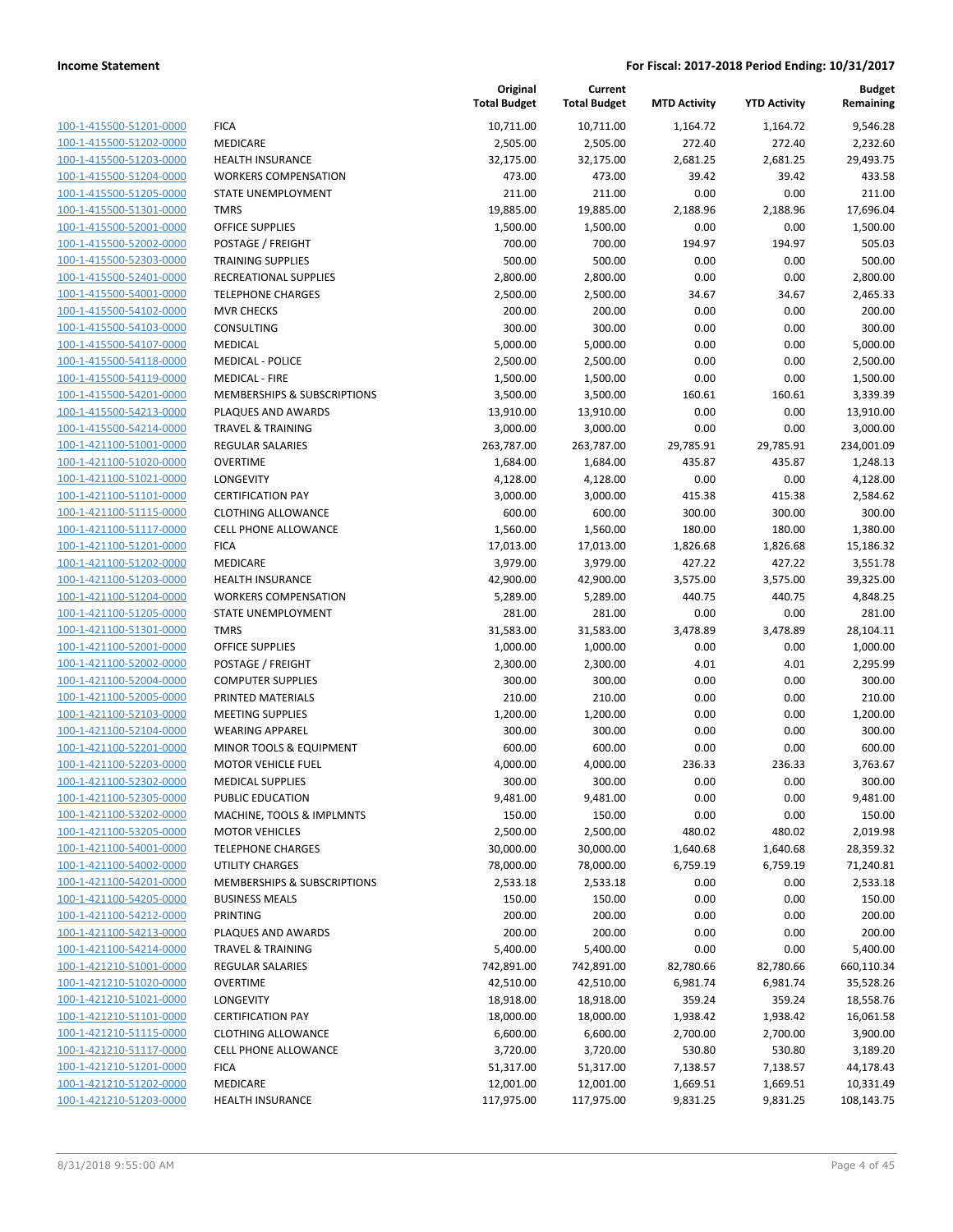**Budget**

100-1-421210-51204-0000 100-1-421210-51205-0000 100-1-421210-51301-0000 100-1-421210-52001-0000 100-1-421210-52002-0000 100-1-421210-52004-0000 100-1-421210-52005-0000 PRINTED MATERIALS 100.00 100.00 0.00 0.00 100.00 100-1-421210-52102-0000 100-1-421210-52104-0000 100-1-421210-52201-0000 100-1-421210-52203-0000 100-1-421210-53203-0000 100-1-421210-53205-0000 100-1-421210-54001-0000 100-1-421210-54201-0000 100-1-421210-54208-0000 100-1-421210-54214-0000 100-1-421210-54215-0000 100-1-421210-54216-0000 100-1-421230-51001-0000 100-1-421230-51020-0000 100-1-421230-51021-0000 100-1-421230-51101-0000 100-1-421230-51102-0000 BILINGUAL PAY 600.00 600.00 173.10 173.10 426.90 100-1-421230-51115-0000 100-1-421230-51117-0000 100-1-421230-51201-0000 100-1-421230-51202-0000 100-1-421230-51203-0000 100-1-421230-51204-0000 100-1-421230-51205-0000 100-1-421230-51301-0000 100-1-421230-51401-0000 100-1-421230-52001-0000 100-1-421230-52002-0000 100-1-421230-52004-0000 100-1-421230-52005-0000 100-1-421230-52102-0000 BOOKS / REF SUPPLIES 40.00 40.00 0.00 0.00 40.00 100-1-421230-52104-0000 100-1-421230-52108-0000 MENAGERIE SUPPLIES 475.00 475.00 0.00 0.00 475.00 100-1-421230-52109-0000 100-1-421230-52111-0000 100-1-421230-52201-0000 100-1-421230-52203-0000 100-1-421230-52303-0000 100-1-421230-52309-0000 100-1-421230-53202-0000 100-1-421230-53205-0000 100-1-421230-54001-0000 100-1-421230-54108-0000 100-1-421230-54201-0000 100-1-421230-54214-0000 100-1-421240-51001-0000 100-1-421240-51020-0000 100-1-421240-51021-0000 100-1-421240-51101-0000 100-1-421240-51102-0000 100-1-421240-51117-0000 100-1-421240-51201-0000

|                                    | Original<br><b>Total Budget</b> | Current<br><b>Total Budget</b> | <b>MTD Activity</b> | <b>YTD Activity</b> | <b>Budget</b><br>Remaining |
|------------------------------------|---------------------------------|--------------------------------|---------------------|---------------------|----------------------------|
| <b>WORKERS COMPENSATION</b>        | 21,941.00                       | 21,941.00                      | 1,828.42            | 1,828.42            | 20,112.58                  |
| STATE UNEMPLOYMENT                 | 773.00                          | 773.00                         | 0.00                | 0.00                | 773.00                     |
| <b>TMRS</b>                        | 95,267.00                       | 95,267.00                      | 13,454.26           | 13,454.26           | 81,812.74                  |
| <b>OFFICE SUPPLIES</b>             | 1,635.00                        | 1,635.00                       | 0.00                | 0.00                | 1,635.00                   |
| POSTAGE / FREIGHT                  | 150.00                          | 150.00                         | 0.00                | 0.00                | 150.00                     |
| <b>COMPUTER SUPPLIES</b>           | 1,785.00                        | 1,785.00                       | 0.00                | 0.00                | 1,785.00                   |
| PRINTED MATERIALS                  | 100.00                          | 100.00                         | 0.00                | 0.00                | 100.00                     |
| <b>BOOKS / REF SUPPLIES</b>        | 120.00                          | 120.00                         | 0.00                | 0.00                | 120.00                     |
| <b>WEARING APPAREL</b>             | 300.00                          | 300.00                         | 0.00                | 0.00                | 300.00                     |
| MINOR TOOLS & EQUIPMENT            | 4,155.00                        | 4,155.00                       | 0.00                | 0.00                | 4,155.00                   |
| <b>MOTOR VEHICLE FUEL</b>          | 9,000.00                        | 9,000.00                       | 432.36              | 432.36              | 8,567.64                   |
| <b>INSTRUMENTS &amp; APPARATUS</b> | 150.00                          | 150.00                         | 0.00                | 0.00                | 150.00                     |
| <b>MOTOR VEHICLES</b>              | 7,000.00                        | 7,000.00                       | 0.00                | 0.00                | 7,000.00                   |
| <b>TELEPHONE CHARGES</b>           | 40,000.00                       | 40,000.00                      | 1,835.52            | 1,835.52            | 38,164.48                  |
| MEMBERSHIPS & SUBSCRIPTIONS        | 7,307.00                        | 7,307.00                       | 0.00                | 0.00                | 7,307.00                   |
| <b>LABORATORY WORK</b>             | 13,000.00                       | 13,000.00                      | $-1,670.00$         | $-1,670.00$         | 14,670.00                  |
| <b>TRAVEL &amp; TRAINING</b>       | 8,450.00                        | 8,450.00                       | 0.00                | 0.00                | 8,450.00                   |
| <b>EVIDENCE PURCHASES</b>          | 2,000.00                        | 2,000.00                       | 0.00                | 0.00                | 2,000.00                   |
| <b>INFORMANT EXPENSES</b>          | 1,000.00                        | 1,000.00                       | 0.00                | 0.00                | 1,000.00                   |
| <b>REGULAR SALARIES</b>            | 2,702,769.00                    | 2,702,769.00                   | 289,995.80          | 289,995.80          | 2,412,773.20               |
| <b>OVERTIME</b>                    | 215,966.00                      | 215,966.00                     | 26,084.14           | 26,084.14           | 189,881.86                 |
| LONGEVITY                          | 44,814.00                       | 44,814.00                      | 633.54              | 633.54              | 44,180.46                  |
| <b>CERTIFICATION PAY</b>           | 48,000.00                       | 48,000.00                      | 4,707.63            | 4,707.63            | 43,292.37                  |
| <b>BILINGUAL PAY</b>               | 600.00                          | 600.00                         | 173.10              | 173.10              | 426.90                     |
| <b>CLOTHING ALLOWANCE</b>          | 600.00                          | 600.00                         | 600.00              | 600.00              | 0.00                       |
| <b>CELL PHONE ALLOWANCE</b>        | 1,920.00                        | 1,920.00                       | 258.44              | 258.44              | 1,661.56                   |
| <b>FICA</b>                        | 184,751.00                      | 184,751.00                     | 19,125.64           | 19,125.64           | 165,625.36                 |
| MEDICARE                           | 43,208.00                       | 43,208.00                      | 4,472.93            | 4,472.93            | 38,735.07                  |
| <b>HEALTH INSURANCE</b>            | 450,450.00                      | 450,450.00                     | 37,537.50           | 37,537.50           | 412,912.50                 |
| <b>WORKERS COMPENSATION</b>        | 78,540.00                       | 78,540.00                      | 6,545.00            | 6,545.00            | 71,995.00                  |
| STATE UNEMPLOYMENT                 | 2,953.00                        | 2,953.00                       | 7.64                | 7.64                | 2,945.36                   |
| <b>TMRS</b>                        | 342,980.00                      | 342,980.00                     | 36,050.16           | 36,050.16           | 306,929.84                 |
| <b>CONTRA - SALARIES</b>           | 0.00                            | 0.00                           | $-4,365.70$         | $-4,365.70$         | 4,365.70                   |
| <b>OFFICE SUPPLIES</b>             | 1,300.00                        | 1,300.00                       | 0.00                | 0.00                | 1,300.00                   |
| POSTAGE / FREIGHT                  | 430.00                          | 430.00                         | 0.00                | 0.00                | 430.00                     |
| <b>COMPUTER SUPPLIES</b>           | 500.00                          | 500.00                         | 0.00                | 0.00                | 500.00                     |
| PRINTED MATERIALS                  | 1,000.00                        | 1,000.00                       | 0.00                | 0.00                | 1,000.00                   |
| <b>BOOKS / REF SUPPLIES</b>        | 40.00                           | 40.00                          | 0.00                | 0.00                | 40.00                      |
| <b>WEARING APPAREL</b>             | 13,250.00                       | 13,250.00                      | 24.00               | 24.00               | 13,226.00                  |
| <b>MENAGERIE SUPPLIES</b>          | 475.00                          | 475.00                         | 0.00                | 0.00                | 475.00                     |
| SUPPORT OF PRISONERS               | 2,440.00                        | 2,440.00                       | 0.00                | 0.00                | 2,440.00                   |
| <b>AMMUNITION</b>                  | 15,154.30                       | 15,154.30                      | 0.00                | 0.00                | 15,154.30                  |
| MINOR TOOLS & EQUIPMENT            | 23,051.00                       | 23,051.00                      | 0.00                | 0.00                | 23,051.00                  |
| <b>MOTOR VEHICLE FUEL</b>          | 90,000.00                       | 90,000.00                      | 5,018.35            | 5,018.35            | 84,981.65                  |
| <b>TRAINING SUPPLIES</b>           | 97.00                           | 97.00                          | 0.00                | 0.00                | 97.00                      |
| <b>BODY ARMOR</b>                  | 10,800.00                       | 10,800.00                      | 0.00                | 0.00                | 10,800.00                  |
| MACHINE, TOOLS & IMPLMNTS          | 1,500.00                        | 1,500.00                       | 0.00                | 0.00                | 1,500.00                   |
| <b>MOTOR VEHICLES</b>              | 40,000.00                       | 40,000.00                      | 226.03              | 226.03              | 39,773.97                  |
| <b>TELEPHONE CHARGES</b>           | 65,000.00                       | 65,000.00                      | 2,584.02            | 2,584.02            | 62,415.98                  |
| <b>VETERINARY SERVICES</b>         | 650.00                          | 650.00                         | 0.00                | 0.00                | 650.00                     |
| MEMBERSHIPS & SUBSCRIPTIONS        | 30.00                           | 30.00                          | 0.00                | 0.00                | 30.00                      |
| <b>TRAVEL &amp; TRAINING</b>       | 3,695.00                        | 3,695.00                       | 0.00                | 0.00                | 3,695.00                   |
| <b>REGULAR SALARIES</b>            | 755,956.00                      | 755,956.00                     | 71,497.42           | 71,497.42           | 684,458.58                 |
| <b>OVERTIME</b>                    | 40,182.00                       | 40,182.00                      | 11,800.24           | 11,800.24           | 28,381.76                  |
| LONGEVITY                          | 13,012.00                       | 13,012.00                      | 249.23              | 249.23              | 12,762.77                  |
| <b>CERTIFICATION PAY</b>           | 13,200.00                       | 13,200.00                      | 1,523.06            | 1,523.06            | 11,676.94                  |
| <b>BILINGUAL PAY</b>               | 2,100.00                        | 2,100.00                       | 103.86              | 103.86              | 1,996.14                   |
| CELL PHONE ALLOWANCE               | 1,920.00                        | 1,920.00                       | 221.52              | 221.52              | 1,698.48                   |
| <b>FICA</b>                        | 20,958.00                       | 20,958.00                      | 2,672.96            | 2,672.96            | 18,285.04                  |

**Original**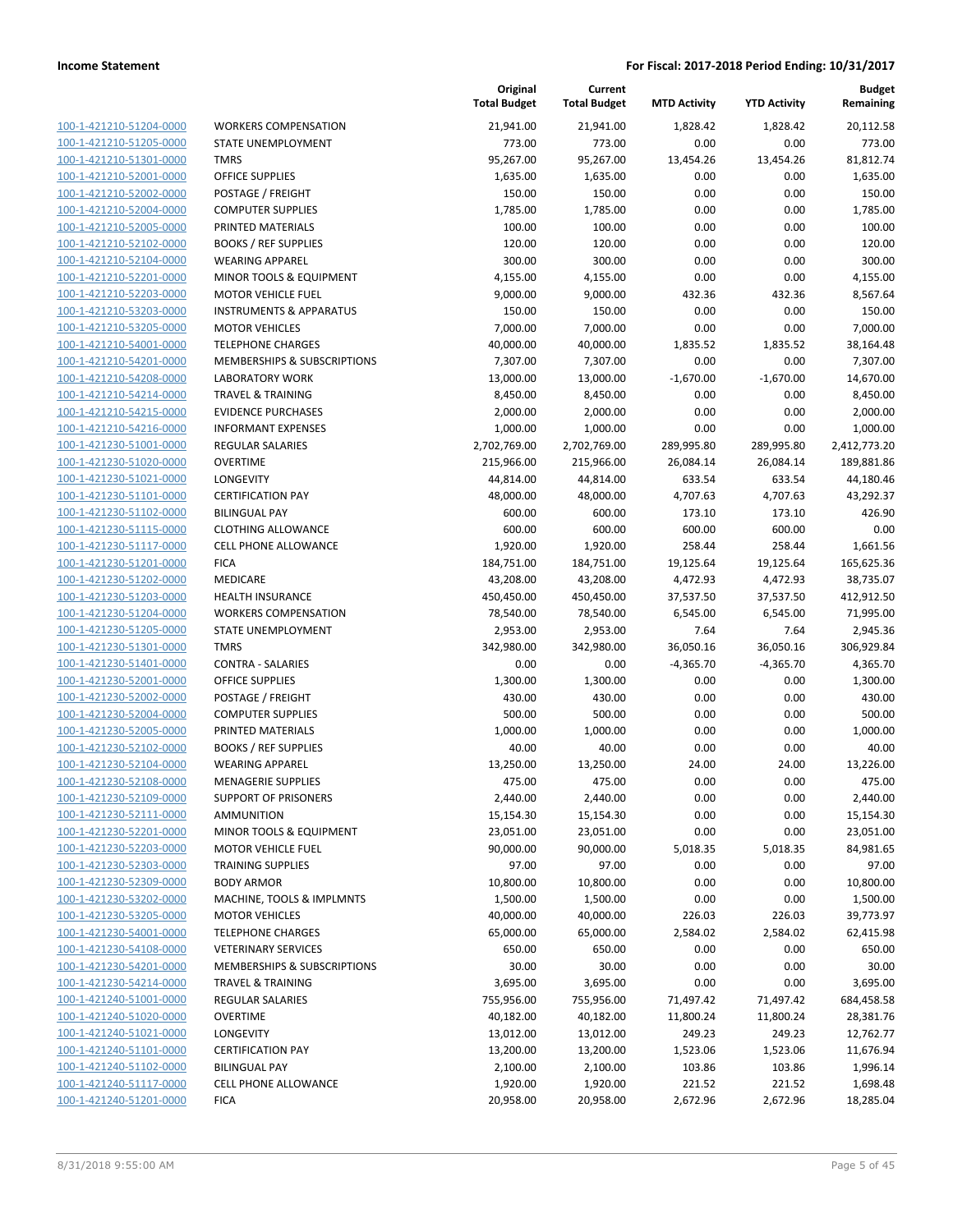| 100-1-421240-51202-0000        | M              |
|--------------------------------|----------------|
| 100-1-421240-51203-0000        | Н              |
|                                |                |
| 100-1-421240-51204-0000        | W              |
| 100-1-421240-51205-0000        | S1             |
| 100-1-421240-51301-0000        | TI             |
| 100-1-421240-51302-0000        | FF             |
| 100-1-421240-52001-0000        | 0              |
| 100-1-421240-52002-0000        | P <sub>(</sub> |
| 100-1-421240-52004-0000        | C١             |
| 100-1-421240-52005-0000        | PI             |
| 100-1-421240-52102-0000        | R              |
| 100-1-421240-52104-0000        | W              |
| 100-1-421240-52201-0000        | M              |
| 100-1-421240-52203-0000        | M              |
| 100-1-421240-52303-0000        | TI             |
| 100-1-421240-53202-0000        | N              |
| 100-1-421240-53205-0000        | M              |
|                                |                |
| 100-1-421240-53207-0000        | R,             |
| 100-1-421240-54001-0000        | T              |
| 100-1-421240-54101-0000        | PI             |
| 100-1-421240-54201-0000        | M              |
| 100-1-421240-54212-0000        | PI             |
| 100-1-421240-54214-0000        | ΤF             |
| 100-1-421240-55231-0000        | LE             |
| 100-1-421240-55232-0000        | FI             |
| 100-1-421600-52104-0000        | W              |
| 100-1-421600-52111-0000        | A              |
| 100-1-421600-52201-0000        | M              |
| 100-1-421600-52206-0000        | SI             |
| 100-1-421600-52309-0000        | Β              |
| 100-1-421600-53202-0000        | N              |
| 100-1-421600-54201-0000        | M              |
| 100-1-421600-54214-0000        | TI             |
| 100-1-421600-55201-0000        | E)             |
| 100-1-422100-51001-0000        | R              |
| 100-1-422100-51020-0000        | Ο              |
| 100-1-422100-51021-0000        | L              |
|                                | CI             |
| 100-1-422100-51101-0000        |                |
| 100-1-422100-51116-0000        | C,             |
| 100-1-422100-51117-0000        | CI             |
| 100-1-422100-51201-0000        | FI             |
| <u>100-1-422100-51202-0000</u> | M              |
| 100-1-422100-51203-0000        | н              |
| 100-1-422100-51204-0000        |                |
| 100-1-422100-51205-0000        | S1             |
| 100-1-422100-51301-0000        | ΤI             |
| <u>100-1-422100-51302-0000</u> | Ff             |
| 100-1-422100-52001-0000        | O              |
| 100-1-422100-52002-0000        | P              |
| 100-1-422100-52102-0000        | RI             |
| 100-1-422100-52103-0000        | M              |
| <u>100-1-422100-52104-0000</u> | W              |
| 100-1-422100-53207-0000        | R,             |
| 100-1-422100-54001-0000        | ΤI             |
| 100-1-422100-54002-0000        | U              |
| 100-1-422100-54101-0000        | PI             |
|                                |                |
| <u>100-1-422100-54201-0000</u> | M              |
| 100-1-422100-54214-0000        | ΤI             |
| 100-1-422200-51001-0000        | RI             |
|                                |                |

|                                                    |                                                   | Original<br><b>Total Budget</b> | Current<br><b>Total Budget</b> | <b>MTD Activity</b>  | <b>YTD Activity</b>  | Budget<br>Remaining    |
|----------------------------------------------------|---------------------------------------------------|---------------------------------|--------------------------------|----------------------|----------------------|------------------------|
| 100-1-421240-51202-0000                            | MEDICARE                                          | 11,958.00                       | 11,958.00                      | 1,205.57             | 1,205.57             | 10,752.43              |
| 100-1-421240-51203-0000                            | <b>HEALTH INSURANCE</b>                           | 198,413.00                      | 198,413.00                     | 16,534.42            | 16,534.42            | 181,878.58             |
| 100-1-421240-51204-0000                            | <b>WORKERS COMPENSATION</b>                       | 4,594.00                        | 4,594.00                       | 382.83               | 382.83               | 4,211.17               |
| 100-1-421240-51205-0000                            | STATE UNEMPLOYMENT                                | 1,371.00                        | 1,371.00                       | 1.26                 | 1.26                 | 1,369.74               |
| 100-1-421240-51301-0000                            | <b>TMRS</b>                                       | 44,858.00                       | 44,858.00                      | 5,128.86             | 5,128.86             | 39,729.14              |
| 100-1-421240-51302-0000                            | <b>FR&amp;R RETIREMENT</b>                        | 70,544.00                       | 70,544.00                      | 6,846.25             | 6,846.25             | 63,697.75              |
| 100-1-421240-52001-0000                            | <b>OFFICE SUPPLIES</b>                            | 2,247.00                        | 2,247.00                       | 47.08                | 47.08                | 2,199.92               |
| 100-1-421240-52002-0000                            | POSTAGE / FREIGHT                                 | 2,290.00                        | 2,290.00                       | 579.99               | 579.99               | 1,710.01               |
| 100-1-421240-52004-0000                            | <b>COMPUTER SUPPLIES</b>                          | 500.00                          | 500.00                         | 0.00                 | 0.00                 | 500.00                 |
| 100-1-421240-52005-0000                            | PRINTED MATERIALS                                 | 535.00                          | 535.00                         | 0.00                 | 0.00                 | 535.00                 |
| 100-1-421240-52102-0000                            | <b>REFERENCE SUPPLIES</b>                         | 1,400.00                        | 1,400.00                       | 0.00                 | 0.00                 | 1,400.00               |
| 100-1-421240-52104-0000                            | <b>WEARING APPAREL</b>                            | 1,800.00                        | 1,800.00                       | 0.00                 | 0.00                 | 1,800.00               |
| 100-1-421240-52201-0000                            | MINOR TOOLS & EQUIPMENT                           | 2,200.00                        | 2,200.00                       | 0.00                 | 0.00                 | 2,200.00               |
| 100-1-421240-52203-0000                            | <b>MOTOR VEHICLE FUEL</b>                         | 600.00                          | 600.00                         | 32.47                | 32.47                | 567.53                 |
| 100-1-421240-52303-0000                            | <b>TRAINING SUPPLIES</b>                          | 970.00                          | 970.00                         | 0.00                 | 0.00                 | 970.00                 |
| 100-1-421240-53202-0000                            | MACHINE, TOOLS & IMPLMNTS                         | 194.00                          | 194.00                         | 0.00                 | 0.00                 | 194.00                 |
| 100-1-421240-53205-0000<br>100-1-421240-53207-0000 | <b>MOTOR VEHICLES</b>                             | 840.00                          | 840.00                         | 0.00                 | 0.00                 | 840.00                 |
| 100-1-421240-54001-0000                            | RADIO/COMMUNICATIONS                              | 46,288.00                       | 46,288.00                      | 41,496.00            | 41,496.00            | 4,792.00               |
| 100-1-421240-54101-0000                            | <b>TELEPHONE CHARGES</b><br>PROFESSIONAL SERVICES | 38,500.00<br>18,106.00          | 38,500.00<br>18,106.00         | 2,038.38<br>1,128.77 | 2,038.38<br>1,128.77 | 36,461.62<br>16,977.23 |
| 100-1-421240-54201-0000                            | MEMBERSHIPS & SUBSCRIPTIONS                       | 1,263.00                        |                                | 0.00                 | 0.00                 | 1,263.00               |
| 100-1-421240-54212-0000                            | PRINTING                                          | 485.00                          | 1,263.00<br>485.00             | 0.00                 | 0.00                 | 485.00                 |
| 100-1-421240-54214-0000                            | <b>TRAVEL &amp; TRAINING</b>                      | 19,725.00                       | 19,725.00                      | 877.97               | 877.97               | 18,847.03              |
| 100-1-421240-55231-0000                            | LESS LETHAL PROGRAM                               | 18,010.00                       | 18,010.00                      | 0.00                 | 0.00                 | 18,010.00              |
| 100-1-421240-55232-0000                            | <b>FIREARMS PROGRAM</b>                           | 25,884.90                       | 25,884.90                      | 0.00                 | 0.00                 | 25,884.90              |
| 100-1-421600-52104-0000                            | <b>WEARING APPAREL</b>                            | 3,321.00                        | 3,321.00                       | 0.00                 | 0.00                 | 3,321.00               |
| 100-1-421600-52111-0000                            | AMMUNITION                                        | 6,650.00                        | 6,650.00                       | 0.00                 | 0.00                 | 6,650.00               |
| 100-1-421600-52201-0000                            | MINOR TOOLS & EQUIPMENT                           | 23,190.83                       | 23,190.83                      | 0.00                 | 0.00                 | 23,190.83              |
| 100-1-421600-52206-0000                            | SPECIAL OPS EQUIPMENT                             | 6,820.00                        | 6,820.00                       | 0.00                 | 0.00                 | 6,820.00               |
| 100-1-421600-52309-0000                            | <b>BODY ARMOR</b>                                 | 13,528.00                       | 13,528.00                      | 0.00                 | 0.00                 | 13,528.00              |
| 100-1-421600-53202-0000                            | MACHINE, TOOLS & IMPLMNTS                         | 50.00                           | 50.00                          | 0.00                 | 0.00                 | 50.00                  |
| 100-1-421600-54201-0000                            | MEMBERSHIPS & SUBSCRIPTIONS                       | 440.00                          | 440.00                         | 0.00                 | 0.00                 | 440.00                 |
| 100-1-421600-54214-0000                            | <b>TRAVEL &amp; TRAINING</b>                      | 6,400.00                        | 3,400.00                       | 1,276.00             | 1,276.00             | 2,124.00               |
| 100-1-421600-55201-0000                            | <b>EQUIPMENT PURCHASES</b>                        | 5,340.25                        | 8,340.25                       | 0.00                 | 0.00                 | 8,340.25               |
| 100-1-422100-51001-0000                            | <b>REGULAR SALARIES</b>                           | 240,456.00                      | 240,456.00                     | 27,870.31            | 27,870.31            | 212,585.69             |
| 100-1-422100-51020-0000                            | <b>OVERTIME</b>                                   | 1,336.00                        | 1,336.00                       | 8,778.27             | 8,778.27             | $-7,442.27$            |
| 100-1-422100-51021-0000                            | LONGEVITY                                         | 3,712.00                        | 3,712.00                       | 159.08               | 159.08               | 3,552.92               |
| 100-1-422100-51101-0000                            | <b>CERTIFICATION PAY</b>                          | 3,720.00                        | 3,720.00                       | 443.10               | 443.10               | 3,276.90               |
| 100-1-422100-51116-0000                            | <b>CAR ALLOWANCE</b>                              | 7,800.00                        | 7,800.00                       | 761.52               | 761.52               | 7,038.48               |
| 100-1-422100-51117-0000                            | <b>CELL PHONE ALLOWANCE</b>                       | 1,920.00                        | 1,920.00                       | 180.00               | 180.00               | 1,740.00               |
| 100-1-422100-51201-0000                            | <b>FICA</b>                                       | 3,079.00                        | 3,079.00                       | 340.55               | 340.55               | 2,738.45               |
| 100-1-422100-51202-0000                            | MEDICARE                                          | 3,749.00                        | 3,749.00                       | 546.85               | 546.85               | 3,202.15               |
| 100-1-422100-51203-0000                            | <b>HEALTH INSURANCE</b>                           | 32,175.00                       | 32,175.00                      | 2,681.25             | 2,681.25             | 29,493.75              |
| 100-1-422100-51204-0000                            | <b>WORKERS COMPENSATION</b>                       | 4,666.00                        | 4,666.00                       | 388.83               | 388.83               | 4,277.17               |
| 100-1-422100-51205-0000                            | STATE UNEMPLOYMENT                                | 211.00                          | 211.00                         | 0.00                 | 0.00                 | 211.00                 |
| 100-1-422100-51301-0000                            | <b>TMRS</b>                                       | 5,717.00                        | 5,717.00                       | 668.54               | 668.54               | 5,048.46               |
| 100-1-422100-51302-0000                            | <b>FR&amp;R RETIREMENT</b>                        | 36,138.00                       | 36,138.00                      | 5,533.05             | 5,533.05             | 30,604.95              |
| 100-1-422100-52001-0000                            | <b>OFFICE SUPPLIES</b>                            | 1,177.00                        | 1,177.00                       | 0.00                 | 0.00                 | 1,177.00               |
| 100-1-422100-52002-0000                            | POSTAGE / FREIGHT                                 | 100.00                          | 100.00                         | 18.34                | 18.34                | 81.66                  |
| 100-1-422100-52102-0000                            | REFERENCE SUPPLIES                                | 2,540.00                        | 2,540.00                       | 0.00                 | 0.00                 | 2,540.00               |
| 100-1-422100-52103-0000                            | <b>MEETING SUPPLIES</b>                           | 900.00                          | 900.00                         | 474.99               | 474.99               | 425.01                 |
| 100-1-422100-52104-0000                            | <b>WEARING APPAREL</b>                            | 1,301.00                        | 801.00                         | 31.47                | 31.47                | 769.53                 |
| 100-1-422100-53207-0000                            | RADIO/COMMUNICATIONS                              | 7,000.00                        | 7,000.00                       | 0.00                 | 0.00                 | 7,000.00               |
| 100-1-422100-54001-0000                            | <b>TELEPHONE CHARGES</b>                          | 5,500.00                        | 5,500.00                       | 0.00                 | 0.00                 | 5,500.00               |
| 100-1-422100-54002-0000                            | <b>UTILITY CHARGES</b>                            | 5,400.00                        | 5,400.00                       | 640.85               | 640.85               | 4,759.15               |
| 100-1-422100-54101-0000                            | PROFESSIONAL SERVICES                             | 7,600.00                        | 7,600.00                       | 0.00                 | 0.00                 | 7,600.00               |
| 100-1-422100-54201-0000                            | MEMBERSHIPS & SUBSCRIPTIONS                       | 5,765.00                        | 5,765.00                       | 0.00                 | 0.00                 | 5,765.00               |
| 100-1-422100-54214-0000                            | <b>TRAVEL &amp; TRAINING</b>                      | 5,500.00                        | 5,500.00                       | 76.00                | 76.00                | 5,424.00               |
| 100-1-422200-51001-0000                            | <b>REGULAR SALARIES</b>                           | 2,857,464.00                    | 2,857,464.00                   | 299,534.12           | 299,534.12           | 2,557,929.88           |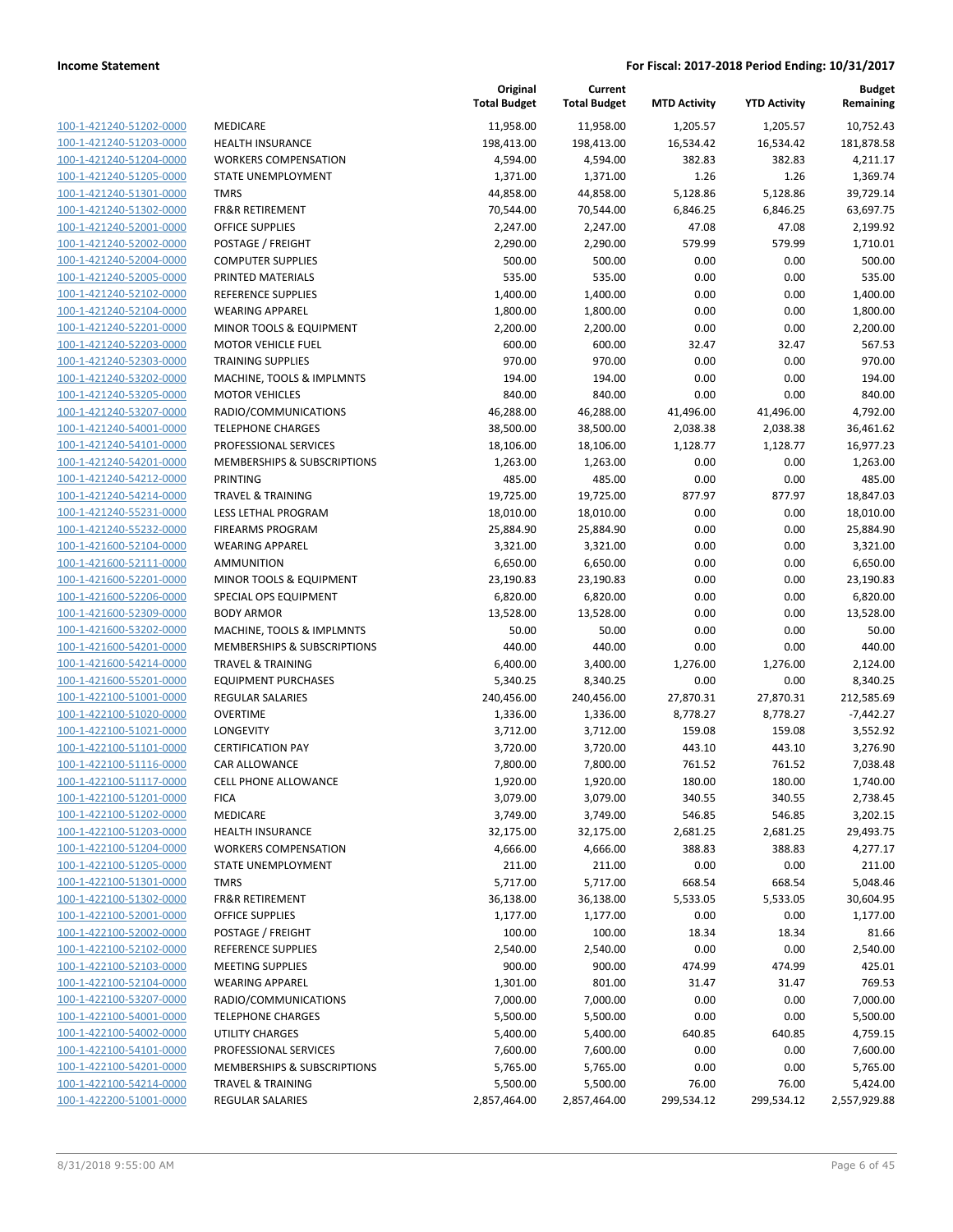| 100-1-422200-51020-0000        |
|--------------------------------|
| 100-1-422200-51021-0000        |
| 100-1-422200-51101-0000        |
| <u>100-1-422200-51102-0000</u> |
| 100-1-422200-51117-0000        |
| 100-1-422200-51202-0000        |
| 100-1-422200-51203-0000        |
| 100-1-422200-51204-0000        |
| 100-1-422200-51205-0000        |
| 100-1-422200-51302-0000        |
| 100-1-422200-51401-0000        |
| 100-1-422200-52001-0000        |
| 100-1-422200-52101-0000        |
| <u>100-1-422200-52104-0000</u> |
| 100-1-422200-52201-0000        |
| 100-1-422200-52203-0000        |
| 100-1-422200-52205-0000        |
| 100-1-422200-52207-0000        |
| 100-1-422200-52306-0000        |
| 100-1-422200-53202-0000        |
| 100-1-422200-53205-0000        |
| 100-1-422200-53208-0000        |
|                                |
| 100-1-422200-53213-0000        |
| 100-1-422200-53402-0000        |
| 100-1-422200-54001-0000        |
| 100-1-422200-54002-0000        |
| 100-1-422200-54109-0000        |
| 100-1-422200-54214-0000        |
| 100-1-422200-54908-0000        |
| 100-1-422200-55201-0000        |
| 100-1-422200-55207-0000        |
| 100-1-422300-51001-0000        |
| 100-1-422300-51020-0000        |
| <u>100-1-422300-51021-0000</u> |
| 100-1-422300-51101-0000        |
| 100-1-422300-51117-0000        |
| 100-1-422300-51201-0000        |
| 100-1-422300-51202-0000        |
| 100-1-422300-51203-0000        |
| 100-1-422300-51204-0000        |
| 100-1-422300-51205-0000        |
| 100-1-422300-51302-0000        |
| <u>100-1-422300-52001-0000</u> |
| <u>100-1-422300-52002-0000</u> |
| 100-1-422300-52005-0000        |
| 100-1-422300-52104-0000        |
| 100-1-422300-52201-0000        |
| <u>100-1-422300-52203-0000</u> |
| <u>100-1-422300-52304-0000</u> |
| 100-1-422300-53205-0000        |
| 100-1-422300-54001-0000        |
|                                |
| 100-1-422300-54201-0000        |
| 100-1-422300-54208-0000        |
| <u>100-1-422300-54210-0000</u> |
| <u>100-1-422300-54214-0000</u> |
| 100-1-422300-54217-0000        |
| 100-1-422400-53209-0000        |
| <u>100-1-422400-54001-0000</u> |
| <u>100-1-422400-54201-0000</u> |
|                                |

|                         |                                 | Original<br><b>Total Budget</b> | Current<br><b>Total Budget</b> | <b>MTD Activity</b> | <b>YTD Activity</b> | <b>Budget</b><br>Remaining |
|-------------------------|---------------------------------|---------------------------------|--------------------------------|---------------------|---------------------|----------------------------|
| 100-1-422200-51020-0000 | <b>OVERTIME</b>                 | 345,659.00                      | 345,659.00                     | 150,769.15          | 150,769.15          | 194,889.85                 |
| 100-1-422200-51021-0000 | LONGEVITY                       | 51,002.00                       | 51,002.00                      | 409.54              | 409.54              | 50,592.46                  |
| 100-1-422200-51101-0000 | <b>CERTIFICATION PAY</b>        | 61,440.00                       | 61,440.00                      | 7,532.46            | 7,532.46            | 53,907.54                  |
| 100-1-422200-51102-0000 | <b>BILINGUAL PAY</b>            | 600.00                          | 600.00                         | 69.24               | 69.24               | 530.76                     |
| 100-1-422200-51117-0000 | CELL PHONE ALLOWANCE            | 1,560.00                        | 1,560.00                       | 178.59              | 178.59              | 1,381.41                   |
| 100-1-422200-51202-0000 | MEDICARE                        | 47,969.00                       | 47,969.00                      | 6,627.40            | 6,627.40            | 41,341.60                  |
| 100-1-422200-51203-0000 | <b>HEALTH INSURANCE</b>         | 514,800.00                      | 514,800.00                     | 42,900.00           | 42,900.00           | 471,900.00                 |
| 100-1-422200-51204-0000 | <b>WORKERS COMPENSATION</b>     | 71,404.00                       | 71,404.00                      | 5,950.33            | 5,950.33            | 65,453.67                  |
| 100-1-422200-51205-0000 | STATE UNEMPLOYMENT              | 3,375.00                        | 3,375.00                       | 0.00                | 0.00                | 3,375.00                   |
| 100-1-422200-51302-0000 | <b>FR&amp;R RETIREMENT</b>      | 572,317.00                      | 572,317.00                     | 78,408.93           | 78,408.93           | 493,908.07                 |
| 100-1-422200-51401-0000 | <b>CONTRA - SALARIES</b>        | 0.00                            | 0.00                           | $-2,971.38$         | $-2,971.38$         | 2,971.38                   |
| 100-1-422200-52001-0000 | <b>OFFICE SUPPLIES</b>          | 1,223.00                        | 1,223.00                       | 0.00                | 0.00                | 1,223.00                   |
| 100-1-422200-52101-0000 | <b>JANITORIAL SUPPLIES</b>      | 6,000.00                        | 6,000.00                       | 442.26              | 442.26              | 5,557.74                   |
| 100-1-422200-52104-0000 | <b>WEARING APPAREL</b>          | 20,079.00                       | 19,079.00                      | 0.00                | 0.00                | 19,079.00                  |
| 100-1-422200-52201-0000 | MINOR TOOLS & EQUIPMENT         | 29,542.00                       | 29,542.00                      | 2,307.70            | 2,307.70            | 27,234.30                  |
| 100-1-422200-52203-0000 | <b>MOTOR VEHICLE FUEL</b>       | 25,000.00                       | 25,000.00                      | 1,759.58            | 1,759.58            | 23,240.42                  |
| 100-1-422200-52205-0000 | FIRST RESPONDER SUPPLIES        | 19,500.00                       | 19,500.00                      | 2,663.24            | 2,663.24            | 16,836.76                  |
| 100-1-422200-52207-0000 | <b>BUNKER GEAR</b>              | 32,600.00                       | 34,100.00                      | 83.70               | 83.70               | 34,016.30                  |
| 100-1-422200-52306-0000 | <b>HAZMAT SUPPLIES</b>          | 13,000.00                       | 13,000.00                      | 0.00                | 0.00                | 13,000.00                  |
| 100-1-422200-53202-0000 | MACHINE, TOOLS & IMPLMNTS       | 1,800.00                        | 1,800.00                       | 0.00                | 0.00                | 1,800.00                   |
| 100-1-422200-53205-0000 | <b>MOTOR VEHICLES</b>           | 50,000.00                       | 50,000.00                      | 1,580.28            | 1,580.28            | 48,419.72                  |
| 100-1-422200-53208-0000 | FIRE HOSE/NOZZLES               | 6,500.00                        | 6,500.00                       | 0.00                | 0.00                | 6,500.00                   |
| 100-1-422200-53213-0000 | <b>SCBA MAINTENANCE</b>         | 2,000.00                        | 2,000.00                       | 0.00                | 0.00                | 2,000.00                   |
| 100-1-422200-53402-0000 | <b>BUILDING MAINTENANCE</b>     | 9,567.00                        | 9,567.00                       | 0.00                | 0.00                | 9,567.00                   |
| 100-1-422200-54001-0000 | <b>TELEPHONE CHARGES</b>        | 7,500.00                        | 7,500.00                       | 34.67               | 34.67               | 7,465.33                   |
| 100-1-422200-54002-0000 | <b>UTILITY CHARGES</b>          | 55,000.00                       | 55,000.00                      | 4,296.90            | 4,296.90            | 50,703.10                  |
| 100-1-422200-54109-0000 | INSPECTIONS/TESTING             | 7,640.00                        | 7,640.00                       | 2,637.50            | 2,637.50            | 5,002.50                   |
| 100-1-422200-54214-0000 | <b>TRAVEL &amp; TRAINING</b>    | 16,650.00                       | 16,650.00                      | 0.00                | 0.00                | 16,650.00                  |
| 100-1-422200-54908-0000 | LEASE PURCHASE PAYMENTS         | 65,073.00                       | 65,073.00                      | 5,419.72            | 5,419.72            | 59,653.28                  |
| 100-1-422200-55201-0000 | <b>EQUIPMENT PURCHASES</b>      | 675.00                          | 675.00                         | 0.00                | 0.00                | 675.00                     |
| 100-1-422200-55207-0000 | RADIO COMMUNICATION EQUIP       | 7,000.00                        | 7,000.00                       | 0.00                | 0.00                | 7,000.00                   |
| 100-1-422300-51001-0000 | <b>REGULAR SALARIES</b>         | 96,132.00                       | 96,132.00                      | 10,743.68           | 10,743.68           | 85,388.32                  |
| 100-1-422300-51020-0000 | <b>OVERTIME</b>                 | 9,613.20                        | 9,613.20                       | 314.30              | 314.30              | 9,298.90                   |
| 100-1-422300-51021-0000 | <b>LONGEVITY</b>                | 1,552.00                        | 1,552.00                       | 0.00                | 0.00                | 1,552.00                   |
| 100-1-422300-51101-0000 | <b>CERTIFICATION PAY</b>        | 1,920.00                        | 1,920.00                       | 221.55              | 221.55              | 1,698.45                   |
| 100-1-422300-51117-0000 | <b>CELL PHONE ALLOWANCE</b>     | 600.00                          | 600.00                         | 69.24               | 69.24               | 530.76                     |
| 100-1-422300-51201-0000 | <b>FICA</b>                     | 7,002.00                        | 7,002.00                       | 0.00                | 0.00                | 7,002.00                   |
| 100-1-422300-51202-0000 | MEDICARE                        | 1,638.00                        | 1,638.00                       | 162.90              | 162.90              | 1,475.10                   |
| 100-1-422300-51203-0000 | <b>HEALTH INSURANCE</b>         | 10,725.00                       | 10,725.00                      | 893.75              | 893.75              | 9,831.25                   |
| 100-1-422300-51204-0000 | <b>WORKERS COMPENSATION</b>     | 2,438.00                        | 2,438.00                       | 203.17              | 203.17              | 2,234.83                   |
| 100-1-422300-51205-0000 | STATE UNEMPLOYMENT              | 70.00                           | 70.00                          | 0.00                | 0.00                | 70.00                      |
| 100-1-422300-51302-0000 | <b>FR&amp;R RETIREMENT</b>      | 19,538.00                       | 19,538.00                      | 1,943.35            | 1,943.35            | 17,594.65                  |
| 100-1-422300-52001-0000 | <b>OFFICE SUPPLIES</b>          | 516.00                          | 516.00                         | 0.00                | 0.00                | 516.00                     |
| 100-1-422300-52002-0000 | POSTAGE / FREIGHT               | 100.00                          | 100.00                         | 0.00                | 0.00                | 100.00                     |
| 100-1-422300-52005-0000 | PRINTED MATERIALS               | 424.00                          | 424.00                         | 0.00                | 0.00                | 424.00                     |
| 100-1-422300-52104-0000 | <b>WEARING APPAREL</b>          | 1,205.00                        | 1,205.00                       | 330.91              | 330.91              | 874.09                     |
| 100-1-422300-52201-0000 | MINOR TOOLS & EQUIPMENT         | 535.00                          | 535.00                         | 0.00                | 0.00                | 535.00                     |
| 100-1-422300-52203-0000 | <b>MOTOR VEHICLE FUEL</b>       | 2,200.00                        | 2,200.00                       | 31.78               | 31.78               | 2,168.22                   |
| 100-1-422300-52304-0000 | <b>FIRE PREVENTION SUPPLIES</b> | 9,252.00                        | 9,252.00                       | 0.00                | 0.00                | 9,252.00                   |
| 100-1-422300-53205-0000 | <b>MOTOR VEHICLES</b>           | 680.00                          | 680.00                         | 0.00                | 0.00                | 680.00                     |
| 100-1-422300-54001-0000 | <b>TELEPHONE CHARGES</b>        | 600.00                          | 600.00                         | 0.00                | 0.00                | 600.00                     |
| 100-1-422300-54201-0000 | MEMBERSHIPS & SUBSCRIPTIONS     | 1,851.00                        | 1,851.00                       | 0.00                | 0.00                | 1,851.00                   |
| 100-1-422300-54208-0000 | <b>LABORATORY WORK</b>          | 600.00                          | 600.00                         | 0.00                | 0.00                | 600.00                     |
| 100-1-422300-54210-0000 | PHOTO PROCESSING                | 50.00                           | 50.00                          | 0.00                | 0.00                | 50.00                      |
| 100-1-422300-54214-0000 | TRAVEL & TRAINING               | 3,100.00                        | 3,100.00                       | 507.87              | 507.87              | 2,592.13                   |
| 100-1-422300-54217-0000 | <b>AWARDS PROGRAM</b>           | 500.00                          | 500.00                         | 0.00                | 0.00                | 500.00                     |
| 100-1-422400-53209-0000 | HARDWARE/SOFTWARE               | 12,500.00                       | 12,500.00                      | 0.00                | 0.00                | 12,500.00                  |
| 100-1-422400-54001-0000 | <b>TELEPHONE CHARGES</b>        | 2,000.00                        | 2,000.00                       | 157.70              | 157.70              | 1,842.30                   |
| 100-1-422400-54201-0000 | MEMBERSHIPS & SUBSCRIPTIONS     | 3,100.00                        | 3,100.00                       | 0.00                | 0.00                | 3,100.00                   |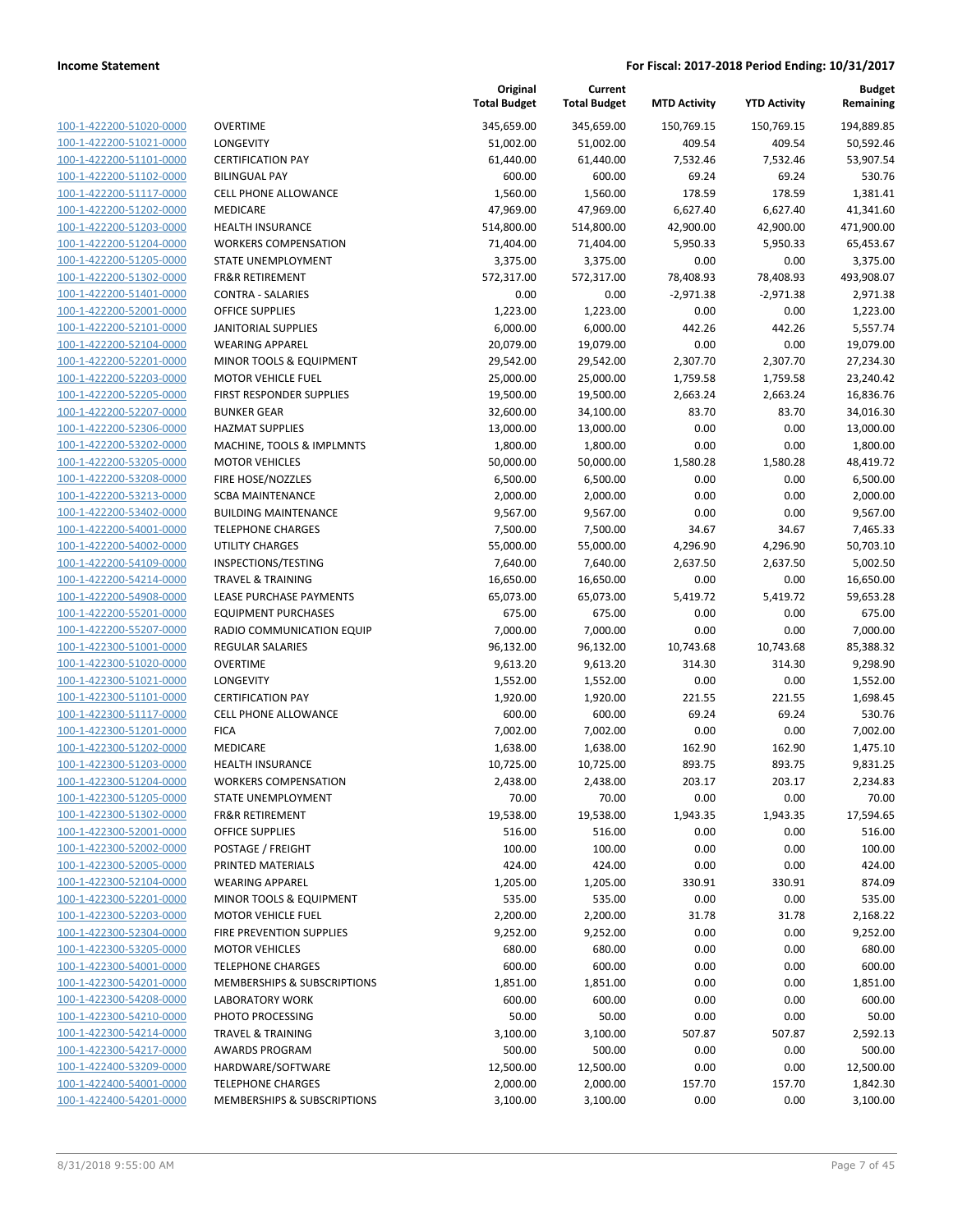| 100-1-422400-54214-0000                                   |
|-----------------------------------------------------------|
| 100-1-431100-51001-0000                                   |
| 100-1-431100-51021-0000                                   |
| <u>100-1-431100-51116-0000</u>                            |
| 100-1-431100-51117-0000                                   |
| 100-1-431100-51201-0000                                   |
| 100-1-431100-51202-0000                                   |
| 100-1-431100-51203-0000                                   |
| 100-1-431100-51204-0000                                   |
| 100-1-431100-51205-0000                                   |
| $100 - 1$<br>$-431100 - 51301$<br>-0000                   |
| 100-1-431100-52001-0000                                   |
| 100-1-431100-52002-0000                                   |
| 100-1-431100-52203-0000                                   |
| 100-1-431100-53201-0000                                   |
| -431100-53205-0000<br>$100 - 1$                           |
| 100-1-431100-53207-0000                                   |
| 100-1-431100-54001-0000                                   |
| 100-1-431100-54002-0000                                   |
| 100-1-431100-54101-0000                                   |
| $100 - 1$<br>$-431100 - 54201$<br>-0000                   |
| 100-1-431100-54214-0000                                   |
| 100-1-431200-51001-0000                                   |
| 100-1-431200-51020-0000                                   |
| 100-1-431200-51021-0000                                   |
| -431200-51117-0000<br>$100 - 1$                           |
| 100-1-431200-51201-0000                                   |
| 100-1-431200-51202-0000                                   |
| 100-1-431200-51203-0000                                   |
| 100-1-431200-51204-0000                                   |
| 431200-51205-0000<br>$100 - 1$                            |
| 100-1-431200-51301-0000                                   |
| 100-1-431200-52001-0000                                   |
|                                                           |
| <u>100-1-431200-52002-0000</u><br>100-1-431200-52103-0000 |
| 100-1-431200-52104-0000                                   |
|                                                           |
| 100-1-431200-52106-0000                                   |
| 100-1-431200-52107-0000                                   |
| 100-1-431200-52201-0000                                   |
| 100-1-431200-52203-0000                                   |
| 100-1-431200-52302-0000                                   |
| <u>100-1-431200-52303-0000</u>                            |
| <u>100-1-431200-53202-0000</u>                            |
| 100-1-431200-53205-0000                                   |
| 100-1-431200-53207-0000                                   |
| <u>100-1-431200-53301-0000</u>                            |
| 100-1-431200-53303-0000                                   |
| 100-1-431200-53305-0000                                   |
| <u>100-1-431200-53308-0000</u>                            |
| <u>100-1-431200-54001-0000</u>                            |
| 100-1-431200-54002-0000                                   |
| 100-1-431200-54201-0000                                   |
| <u>100-1-431200-54214-0000</u>                            |
| 100-1-431600-51001-0000                                   |
| 100-1-431600-51020-0000                                   |
| <u>100-1-431600-51021-0000</u>                            |
| 100-1-431600-51101-0000                                   |
| 100-1-431600-51201-0000                                   |
| <u>100-1-431600-51202-0000</u>                            |
|                                                           |

|                                                    |                                              | Original<br><b>Total Budget</b> | Current<br><b>Total Budget</b> | <b>MTD Activity</b> | <b>YTD Activity</b> | <b>Budget</b><br>Remaining |
|----------------------------------------------------|----------------------------------------------|---------------------------------|--------------------------------|---------------------|---------------------|----------------------------|
| 100-1-422400-54214-0000                            | <b>TRAVEL &amp; TRAINING</b>                 | 1,200.00                        | 1,200.00                       | 0.00                | 0.00                | 1,200.00                   |
| 100-1-431100-51001-0000                            | <b>REGULAR SALARIES</b>                      | 129,182.00                      | 129,182.00                     | 14,577.60           | 14,577.60           | 114,604.40                 |
| 100-1-431100-51021-0000                            | LONGEVITY                                    | 342.00                          | 342.00                         | 0.00                | 0.00                | 342.00                     |
| 100-1-431100-51116-0000                            | <b>CAR ALLOWANCE</b>                         | 4,200.00                        | 4,200.00                       | 484.62              | 484.62              | 3,715.38                   |
| 100-1-431100-51117-0000                            | <b>CELL PHONE ALLOWANCE</b>                  | 420.00                          | 420.00                         | 48.45               | 48.45               | 371.55                     |
| 100-1-431100-51201-0000                            | <b>FICA</b>                                  | 8,738.00                        | 8,738.00                       | 895.47              | 895.47              | 7,842.53                   |
| 100-1-431100-51202-0000                            | MEDICARE                                     | 1,939.00                        | 1,939.00                       | 209.43              | 209.43              | 1,729.57                   |
| 100-1-431100-51203-0000                            | <b>HEALTH INSURANCE</b>                      | 21,450.00                       | 21,450.00                      | 1,787.50            | 1,787.50            | 19,662.50                  |
| 100-1-431100-51204-0000                            | <b>WORKERS COMPENSATION</b>                  | 366.00                          | 366.00                         | 30.50               | 30.50               | 335.50                     |
| 100-1-431100-51205-0000                            | STATE UNEMPLOYMENT                           | 141.00                          | 141.00                         | 0.00                | 0.00                | 141.00                     |
| 100-1-431100-51301-0000                            | <b>TMRS</b>                                  | 15,392.00                       | 15,392.00                      | 1,689.36            | 1,689.36            | 13,702.64                  |
| 100-1-431100-52001-0000                            | <b>OFFICE SUPPLIES</b>                       | 850.00                          | 850.00                         | 0.00                | 0.00                | 850.00                     |
| 100-1-431100-52002-0000                            | POSTAGE / FREIGHT                            | 300.00                          | 300.00                         | 0.00                | 0.00                | 300.00                     |
| 100-1-431100-52203-0000                            | <b>MOTOR VEHICLE FUEL</b>                    | 200.00                          | 200.00                         | 0.00                | 0.00                | 200.00                     |
| 100-1-431100-53201-0000                            | FURNITURE & OFFICE EQUIPMENT                 | 250.00                          | 250.00                         | 0.00                | 0.00                | 250.00                     |
| 100-1-431100-53205-0000                            | <b>MOTOR VEHICLES</b>                        | 400.00                          | 400.00                         | 0.00                | 0.00                | 400.00                     |
| 100-1-431100-53207-0000                            | RADIO/COMMUNICATIONS                         | 1,000.00                        | 1,000.00                       | 0.00                | 0.00                | 1,000.00                   |
| 100-1-431100-54001-0000                            | <b>TELEPHONE CHARGES</b>                     | 3,000.00                        | 3,000.00                       | 0.00                | 0.00                | 3,000.00                   |
| 100-1-431100-54002-0000                            | <b>UTILITY CHARGES</b>                       | 1,000.00                        | 1,000.00                       | 7.98                | 7.98                | 992.02                     |
| 100-1-431100-54101-0000                            | PROFESSIONAL SERVICES                        | 1,000.00                        | 1,000.00                       | 0.00                | 0.00                | 1,000.00                   |
| 100-1-431100-54201-0000                            | MEMBERSHIPS & SUBSCRIPTIONS                  | 600.00                          | 600.00                         | 0.00                | 0.00                | 600.00                     |
| 100-1-431100-54214-0000                            | <b>TRAVEL &amp; TRAINING</b>                 | 2,500.00                        | 2,500.00                       | 0.00                | 0.00                | 2,500.00                   |
| 100-1-431200-51001-0000                            | <b>REGULAR SALARIES</b>                      | 346,775.00                      | 346,775.00                     | 30,739.77           | 30,739.77           | 316,035.23                 |
| 100-1-431200-51020-0000                            | <b>OVERTIME</b>                              | 18,000.00                       | 18,000.00                      | 734.86              | 734.86              | 17,265.14                  |
| 100-1-431200-51021-0000                            | LONGEVITY                                    | 6,008.00                        | 6,008.00                       | 0.00                | 0.00                | 6,008.00                   |
| 100-1-431200-51117-0000                            | <b>CELL PHONE ALLOWANCE</b>                  | 864.00                          | 864.00                         | 49.83               | 49.83               | 814.17                     |
| 100-1-431200-51201-0000                            | <b>FICA</b>                                  | 23,612.00                       | 23,612.00                      | 1,843.92            | 1,843.92            | 21,768.08                  |
| 100-1-431200-51202-0000                            | MEDICARE                                     | 5,522.00                        | 5,522.00                       | 431.23              | 431.23              | 5,090.77                   |
| 100-1-431200-51203-0000                            | <b>HEALTH INSURANCE</b>                      | 117,975.00                      | 117,975.00                     | 9,831.25            | 9,831.25            | 108,143.75                 |
| 100-1-431200-51204-0000                            | <b>WORKERS COMPENSATION</b>                  | 18,784.00                       | 18,784.00                      | 1,565.33            | 1,565.33            | 17,218.67                  |
| 100-1-431200-51205-0000                            | STATE UNEMPLOYMENT                           | 773.00                          | 773.00                         | 0.00                | 0.00                | 773.00                     |
| 100-1-431200-51301-0000                            | <b>TMRS</b>                                  | 43,835.00                       | 43,835.00                      | 3,524.44            | 3,524.44            | 40,310.56                  |
| 100-1-431200-52001-0000<br>100-1-431200-52002-0000 | <b>OFFICE SUPPLIES</b>                       | 350.00                          | 350.00                         | 0.00<br>0.00        | 0.00                | 350.00                     |
| 100-1-431200-52103-0000                            | POSTAGE / FREIGHT<br><b>MEETING SUPPLIES</b> | 20.00<br>623.00                 | 20.00<br>623.00                | 0.00                | 0.00<br>0.00        | 20.00<br>623.00            |
| 100-1-431200-52104-0000                            | <b>WEARING APPAREL</b>                       | 10,746.40                       | 10,746.40                      | 0.00                | 0.00                | 10,746.40                  |
| 100-1-431200-52106-0000                            | <b>CHEMICAL SUPPLIES</b>                     | 2,002.90                        | 2,002.90                       | 83.88               | 83.88               | 1,919.02                   |
| 100-1-431200-52107-0000                            | <b>BOTANICAL SUPPLIES</b>                    | 449.99                          | 449.99                         | 0.00                | 0.00                | 449.99                     |
| 100-1-431200-52201-0000                            | MINOR TOOLS & EQUIPMENT                      | 7,718.65                        | 7,718.65                       | 0.00                | 0.00                | 7,718.65                   |
| 100-1-431200-52203-0000                            | <b>MOTOR VEHICLE FUEL</b>                    | 35,000.00                       | 35,000.00                      | 1,468.95            | 1,468.95            | 33,531.05                  |
| 100-1-431200-52302-0000                            | <b>MEDICAL SUPPLIES</b>                      | 150.00                          | 150.00                         | 0.00                | 0.00                | 150.00                     |
| 100-1-431200-52303-0000                            | <b>TRAINING SUPPLIES</b>                     | 212.99                          | 212.99                         | 0.00                | 0.00                | 212.99                     |
| 100-1-431200-53202-0000                            | MACHINE, TOOLS & IMPLMNTS                    | 3,389.99                        | 3,389.99                       | 0.00                | 0.00                | 3,389.99                   |
| 100-1-431200-53205-0000                            | <b>MOTOR VEHICLES</b>                        | 45,000.00                       | 45,000.00                      | 408.01              | 408.01              | 44,591.99                  |
| 100-1-431200-53207-0000                            | RADIO/COMMUNICATIONS                         | 5,930.00                        | 5,930.00                       | 0.00                | 0.00                | 5,930.00                   |
| 100-1-431200-53301-0000                            | SIDEWALKS, CURBS, & GUTTERS                  | 12,125.00                       | 12,125.00                      | 0.00                | 0.00                | 12,125.00                  |
| 100-1-431200-53303-0000                            | MAINT - STREET /ALLEY/APRN/RNWY              | 100,000.00                      | 100,000.00                     | 3,187.96            | 3,187.96            | 96,812.04                  |
| 100-1-431200-53305-0000                            | <b>BRIDGES &amp; CULVERTS</b>                | 6,912.80                        | 6,912.80                       | 518.40              | 518.40              | 6,394.40                   |
| 100-1-431200-53308-0000                            | <b>STORM SEWERS</b>                          | 5,071.61                        | 5,071.61                       | 0.00                | 0.00                | 5,071.61                   |
| 100-1-431200-54001-0000                            | <b>TELEPHONE CHARGES</b>                     | 2,500.00                        | 2,500.00                       | 0.00                | 0.00                | 2,500.00                   |
| 100-1-431200-54002-0000                            | UTILITY CHARGES                              | 5,800.00                        | 5,800.00                       | 345.90              | 345.90              | 5,454.10                   |
| 100-1-431200-54201-0000                            | MEMBERSHIPS & SUBSCRIPTIONS                  | 525.00                          | 525.00                         | 0.00                | 0.00                | 525.00                     |
| 100-1-431200-54214-0000                            | <b>TRAVEL &amp; TRAINING</b>                 | 330.00                          | 330.00                         | 0.00                | 0.00                | 330.00                     |
| 100-1-431600-51001-0000                            | REGULAR SALARIES                             | 68,993.00                       | 68,993.00                      | 7,785.60            | 7,785.60            | 61,207.40                  |
| 100-1-431600-51020-0000                            | <b>OVERTIME</b>                              | 7,786.00                        | 7,786.00                       | 737.42              | 737.42              | 7,048.58                   |
| 100-1-431600-51021-0000                            | LONGEVITY                                    | 2,604.00                        | 2,604.00                       | 0.00                | 0.00                | 2,604.00                   |
| 100-1-431600-51101-0000                            | <b>CERTIFICATION PAY</b>                     | 600.00                          | 600.00                         | 69.24               | 69.24               | 530.76                     |
| 100-1-431600-51201-0000                            | <b>FICA</b>                                  | 4,933.00                        | 4,933.00                       | 520.98              | 520.98              | 4,412.02                   |
| 100-1-431600-51202-0000                            | MEDICARE                                     | 1,154.00                        | 1,154.00                       | 121.85              | 121.85              | 1,032.15                   |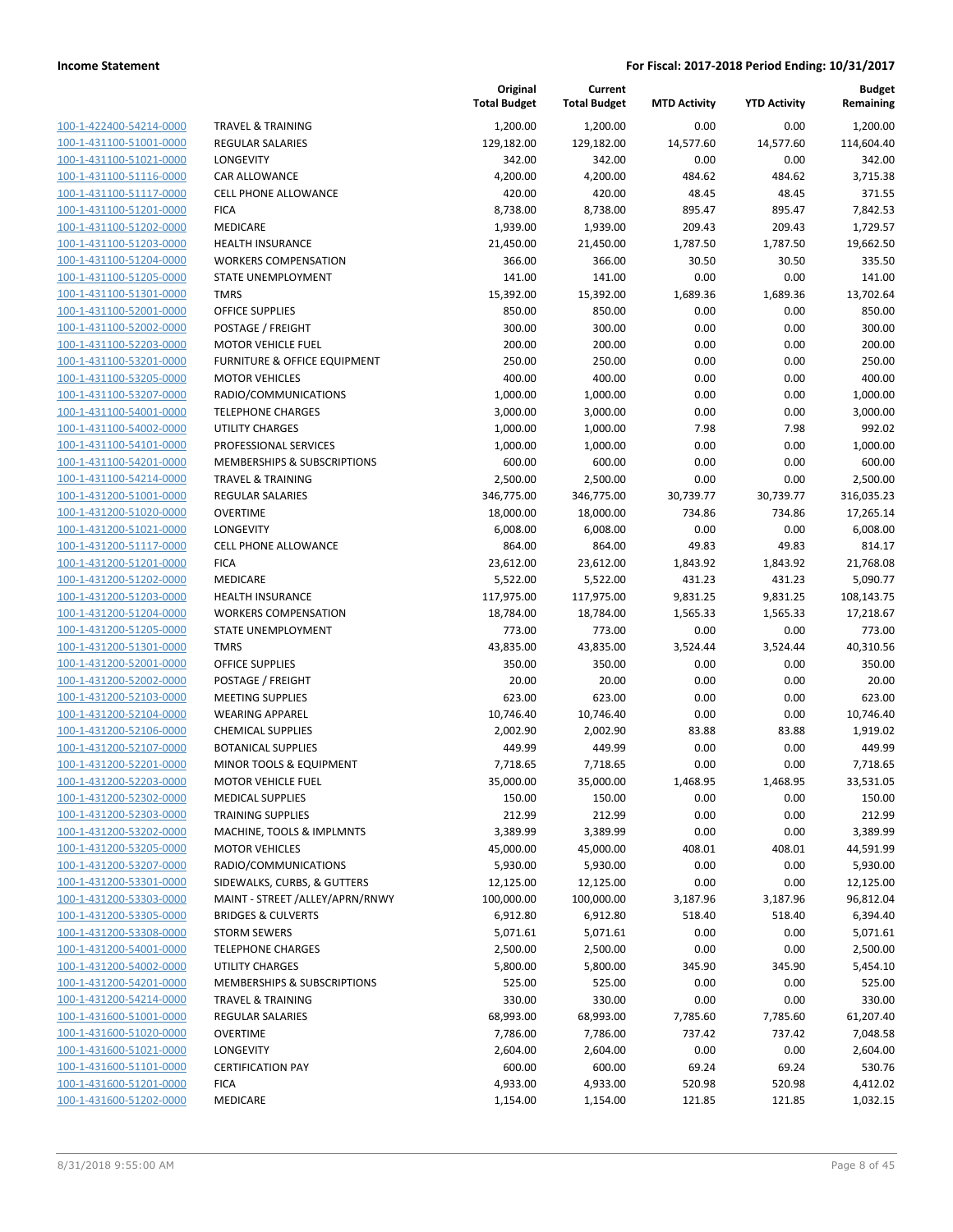| 100-1-431600-51203-0000                                   |
|-----------------------------------------------------------|
| 100-1-431600-51204-0000                                   |
| 100-1-431600-51205-0000                                   |
| <u>100-1-431600-51301-0000</u>                            |
| <u>100-1-431600-52001-0000</u>                            |
| 100-1-431600-52104-0000                                   |
| 100-1-431600-52106-0000                                   |
| 100-1-431600-52201-0000                                   |
| <u>100-1-431600-52203-0000</u>                            |
| 100-1-431600-53202-0000                                   |
| 100-1-431600-53205-0000                                   |
| 100-1-431600-53207-0000                                   |
| 100-1-431600-53303-0000                                   |
| <u>100-1-431600-54001-0000</u>                            |
| 100-1-431600-54002-0000                                   |
| 100-1-431600-54214-0000                                   |
| 100-1-431700-51001-0000                                   |
| 100-1-431700-51020-0000                                   |
| 100-1-431700-51021-0000                                   |
| 100-1-431700-51117-0000                                   |
| 100-1-431700-51201-0000                                   |
| 100-1-431700-51202-0000                                   |
| 100-1-431700-51203-0000                                   |
| 100-1-431700-51204-0000                                   |
| 100-1-431700-51205-0000                                   |
| 100-1-431700-51301-0000                                   |
| 100-1-431700-52001-0000                                   |
| 100-1-431700-52002-0000                                   |
| <u>100-1-431700-52104-0000</u>                            |
| 100-1-431700-52201-0000                                   |
| <u>100-1-431700-52203-0000</u>                            |
| 100-1-431700-52303-0000                                   |
| 100-1-431700-53201-0000                                   |
| <u>100-1-431700-53205-0000</u>                            |
| <u>100-1-431700-53207-0000</u>                            |
| 100-1-431700-54001-0000                                   |
| 100-1-431700-54002-0000                                   |
| 100-1-431700-54201-0000                                   |
| 100-1-431700-54212-0000                                   |
| 100-1-431700-54214-0000                                   |
| 100-1-431700-54410-0000                                   |
| <u>100-1-441100-51001-0000</u>                            |
| 100-1-441100-51020-0000                                   |
| 100-1-441100-51021-0000                                   |
| <u>100-1-441100-51102-0000</u>                            |
| <u>100-1-441100-51201-0000</u>                            |
| <u>100-1-441100-51202-0000</u>                            |
| 100-1-441100-51203-0000                                   |
| 100-1-441100-51204-0000                                   |
| <u>100-1-441100-51205-0000</u>                            |
| <u>100-1-441100-51301-0000</u>                            |
| 100-1-441100-52001-0000                                   |
| 100-1-441100-52002-0000                                   |
| 100-1-441100-52005-0000                                   |
| <u>100-1-441100-54001-0000</u>                            |
| 100-1-441100-54002-0000                                   |
| <u>100-1-441200-51001-0000</u><br>100-1-441200-51021-0000 |
|                                                           |
| <u>100-1-441200-51201-0000</u>                            |

|                                                    |                                 | Original<br><b>Total Budget</b> | Current<br><b>Total Budget</b> | <b>MTD Activity</b> | <b>YTD Activity</b> | <b>Budget</b><br>Remaining |
|----------------------------------------------------|---------------------------------|---------------------------------|--------------------------------|---------------------|---------------------|----------------------------|
| 100-1-431600-51203-0000                            | <b>HEALTH INSURANCE</b>         | 21,450.00                       | 21,450.00                      | 1,787.50            | 1,787.50            | 19,662.50                  |
| 100-1-431600-51204-0000                            | <b>WORKERS COMPENSATION</b>     | 5,099.00                        | 5,099.00                       | 424.92              | 424.92              | 4,674.08                   |
| 100-1-431600-51205-0000                            | <b>STATE UNEMPLOYMENT</b>       | 141.00                          | 141.00                         | 0.00                | 0.00                | 141.00                     |
| 100-1-431600-51301-0000                            | <b>TMRS</b>                     | 9,158.00                        | 9,158.00                       | 960.60              | 960.60              | 8,197.40                   |
| 100-1-431600-52001-0000                            | OFFICE SUPPLIES                 | 240.40                          | 240.40                         | 0.00                | 0.00                | 240.40                     |
| 100-1-431600-52104-0000                            | <b>WEARING APPAREL</b>          | 2,625.28                        | 2,625.28                       | 0.00                | 0.00                | 2,625.28                   |
| 100-1-431600-52106-0000                            | <b>CHEMICAL SUPPLIES</b>        | 326.66                          | 326.66                         | 0.00                | 0.00                | 326.66                     |
| 100-1-431600-52201-0000                            | MINOR TOOLS & EQUIPMENT         | 3,254.84                        | 3,254.84                       | 0.00                | 0.00                | 3,254.84                   |
| 100-1-431600-52203-0000                            | <b>MOTOR VEHICLE FUEL</b>       | 4,000.00                        | 4,000.00                       | 162.16              | 162.16              | 3,837.84                   |
| 100-1-431600-53202-0000                            | MACHINE, TOOLS & IMPLMNTS       | 1,148.96                        | 1,148.96                       | 0.00                | 0.00                | 1,148.96                   |
| 100-1-431600-53205-0000                            | <b>MOTOR VEHICLES</b>           | 3,500.00                        | 3,500.00                       | 227.58              | 227.58              | 3,272.42                   |
| 100-1-431600-53207-0000                            | RADIO/COMMUNICATIONS            | 1,400.00                        | 1,400.00                       | 0.00                | 0.00                | 1,400.00                   |
| 100-1-431600-53303-0000                            | MAINT - STREET /ALLEY/APRN/RNWY | 34,747.95                       | 34,747.95                      | 0.00                | 0.00                | 34,747.95                  |
| 100-1-431600-54001-0000                            | <b>TELEPHONE CHARGES</b>        | 1,500.00                        | 1,500.00                       | 0.00                | 0.00                | 1,500.00                   |
| 100-1-431600-54002-0000                            | UTILITY CHARGES                 | 330,000.00                      | 330,000.00                     | 25,285.19           | 25,285.19           | 304,714.81                 |
| 100-1-431600-54214-0000                            | <b>TRAVEL &amp; TRAINING</b>    | 395.00                          | 395.00                         | 0.00                | 0.00                | 395.00                     |
| 100-1-431700-51001-0000                            | <b>REGULAR SALARIES</b>         | 106,361.00                      | 106,361.00                     | 12,002.40           | 12,002.40           | 94,358.60                  |
| 100-1-431700-51020-0000                            | <b>OVERTIME</b>                 | 329.00                          | 329.00                         | 0.00                | 0.00                | 329.00                     |
| 100-1-431700-51021-0000                            | <b>LONGEVITY</b>                | 1,722.00                        | 1,722.00                       | 0.00                | 0.00                | 1,722.00                   |
| 100-1-431700-51117-0000                            | CELL PHONE ALLOWANCE            | 864.00                          | 864.00                         | 48.45               | 48.45               | 815.55                     |
| 100-1-431700-51201-0000                            | <b>FICA</b>                     | 6,736.00                        | 6,736.00                       | 692.01              | 692.01              | 6,043.99                   |
| 100-1-431700-51202-0000                            | <b>MEDICARE</b>                 | 1,575.00                        | 1,575.00                       | 161.85              | 161.85              | 1,413.15                   |
| 100-1-431700-51203-0000                            | <b>HEALTH INSURANCE</b>         | 21,450.00                       | 21,450.00                      | 1,787.50            | 1,787.50            | 19,662.50                  |
| 100-1-431700-51204-0000                            | <b>WORKERS COMPENSATION</b>     | 674.00                          | 674.00                         | 56.17               | 56.17               | 617.83                     |
| 100-1-431700-51205-0000                            | STATE UNEMPLOYMENT              | 141.00                          | 141.00                         | 0.00                | 0.00                | 141.00                     |
| 100-1-431700-51301-0000                            | <b>TMRS</b>                     | 12,506.00                       | 12,506.00                      | 1,347.30            | 1,347.30            | 11,158.70                  |
| 100-1-431700-52001-0000                            | <b>OFFICE SUPPLIES</b>          | 2,400.00                        | 2,400.00                       | $-25.42$            | $-25.42$            | 2,425.42                   |
| 100-1-431700-52002-0000                            | POSTAGE / FREIGHT               | 100.00                          | 100.00                         | 0.00                | 0.00                | 100.00                     |
| 100-1-431700-52104-0000                            | <b>WEARING APPAREL</b>          | 850.00                          | 850.00                         | 0.00                | 0.00                | 850.00                     |
| 100-1-431700-52201-0000                            | MINOR TOOLS & EQUIPMENT         | 500.00                          | 500.00                         | 0.00                | 0.00                | 500.00                     |
| 100-1-431700-52203-0000                            | <b>MOTOR VEHICLE FUEL</b>       | 3,200.00                        | 3,200.00                       | 161.60              | 161.60              | 3,038.40                   |
| 100-1-431700-52303-0000                            | <b>TRAINING SUPPLIES</b>        | 150.00                          | 150.00                         | 0.00                | 0.00                | 150.00                     |
| 100-1-431700-53201-0000                            | FURNITURE & OFFICE EQUIPMENT    | 800.00                          | 800.00                         | 0.00                | 0.00                | 800.00                     |
| 100-1-431700-53205-0000                            | <b>MOTOR VEHICLES</b>           | 1,100.00                        | 1,100.00                       | 0.00                | 0.00                | 1,100.00                   |
| 100-1-431700-53207-0000                            | RADIO/COMMUNICATIONS            | 200.00                          | 200.00                         | 0.00                | 0.00                | 200.00                     |
| 100-1-431700-54001-0000                            | <b>TELEPHONE CHARGES</b>        | 1,400.00                        | 1,400.00                       | 0.00                | 0.00                | 1,400.00                   |
| 100-1-431700-54002-0000                            | <b>UTILITY CHARGES</b>          | 1,000.00                        | 1,000.00                       | 7.97                | 7.97                | 992.03                     |
| 100-1-431700-54201-0000                            | MEMBERSHIPS & SUBSCRIPTIONS     | 600.00                          | 600.00                         | 0.00                | 0.00                | 600.00                     |
| 100-1-431700-54212-0000                            | PRINTING                        | 200.00                          | 200.00                         | 0.00                | 0.00                | 200.00                     |
| 100-1-431700-54214-0000                            | <b>TRAVEL &amp; TRAINING</b>    | 700.00                          | 700.00                         | 0.00                | 0.00                | 700.00                     |
| 100-1-431700-54410-0000                            | PERMITS/FEES                    | 200.00                          | 200.00                         | 0.00                | 0.00                | 200.00                     |
| 100-1-441100-51001-0000                            | <b>REGULAR SALARIES</b>         | 60,912.00                       | 60,912.00                      | 6,972.88            | 6,972.88            | 53,939.12                  |
| 100-1-441100-51020-0000<br>100-1-441100-51021-0000 | <b>OVERTIME</b>                 | 1,031.00                        | 1,031.00                       | 0.00                | 0.00                | 1,031.00                   |
|                                                    | <b>LONGEVITY</b>                | 618.00                          | 618.00                         | 0.00                | 0.00                | 618.00                     |
| 100-1-441100-51102-0000                            | <b>BILINGUAL PAY</b>            | 1,200.00                        | 1,200.00                       | 138.48              | 138.48              | 1,061.52                   |
| 100-1-441100-51201-0000                            | <b>FICA</b>                     | 3,953.00                        | 3,953.00                       | 410.06              | 410.06              | 3,542.94                   |
| 100-1-441100-51202-0000                            | MEDICARE                        | 925.00                          | 925.00                         | 95.89               | 95.89               | 829.11                     |
| 100-1-441100-51203-0000                            | <b>HEALTH INSURANCE</b>         | 21,450.00                       | 21,450.00                      | 1,787.50            | 1,787.50            | 19,662.50                  |
| 100-1-441100-51204-0000                            | <b>WORKERS COMPENSATION</b>     | 174.00                          | 174.00                         | 14.50               | 14.50               | 159.50                     |
| 100-1-441100-51205-0000                            | STATE UNEMPLOYMENT              | 141.00                          | 141.00                         | 0.00                | 0.00                | 141.00                     |
| 100-1-441100-51301-0000                            | <b>TMRS</b>                     | 7,339.00                        | 7,339.00                       | 795.05              | 795.05              | 6,543.95                   |
| 100-1-441100-52001-0000                            | OFFICE SUPPLIES                 | 3,000.00                        | 3,000.00                       | 0.00                | 0.00                | 3,000.00                   |
| 100-1-441100-52002-0000                            | POSTAGE / FREIGHT               | 800.00                          | 800.00                         | 94.40               | 94.40               | 705.60                     |
| 100-1-441100-52005-0000                            | PRINTED MATERIALS               | 285.00                          | 285.00                         | 0.00                | 0.00                | 285.00                     |
| 100-1-441100-54001-0000                            | <b>TELEPHONE CHARGES</b>        | 2,500.00                        | 2,500.00                       | 0.00                | 0.00                | 2,500.00                   |
| 100-1-441100-54002-0000                            | UTILITY CHARGES                 | 1,000.00                        | 1,000.00                       | 7.97                | 7.97                | 992.03                     |
| 100-1-441200-51001-0000                            | <b>REGULAR SALARIES</b>         | 42,770.00                       | 42,770.00                      | 4,827.12            | 4,827.12            | 37,942.88                  |
| 100-1-441200-51021-0000                            | LONGEVITY                       | 222.00                          | 222.00                         | 0.00                | 0.00                | 222.00                     |
| 100-1-441200-51201-0000                            | <b>FICA</b>                     | 2,767.00                        | 2,767.00                       | 265.59              | 265.59              | 2,501.41                   |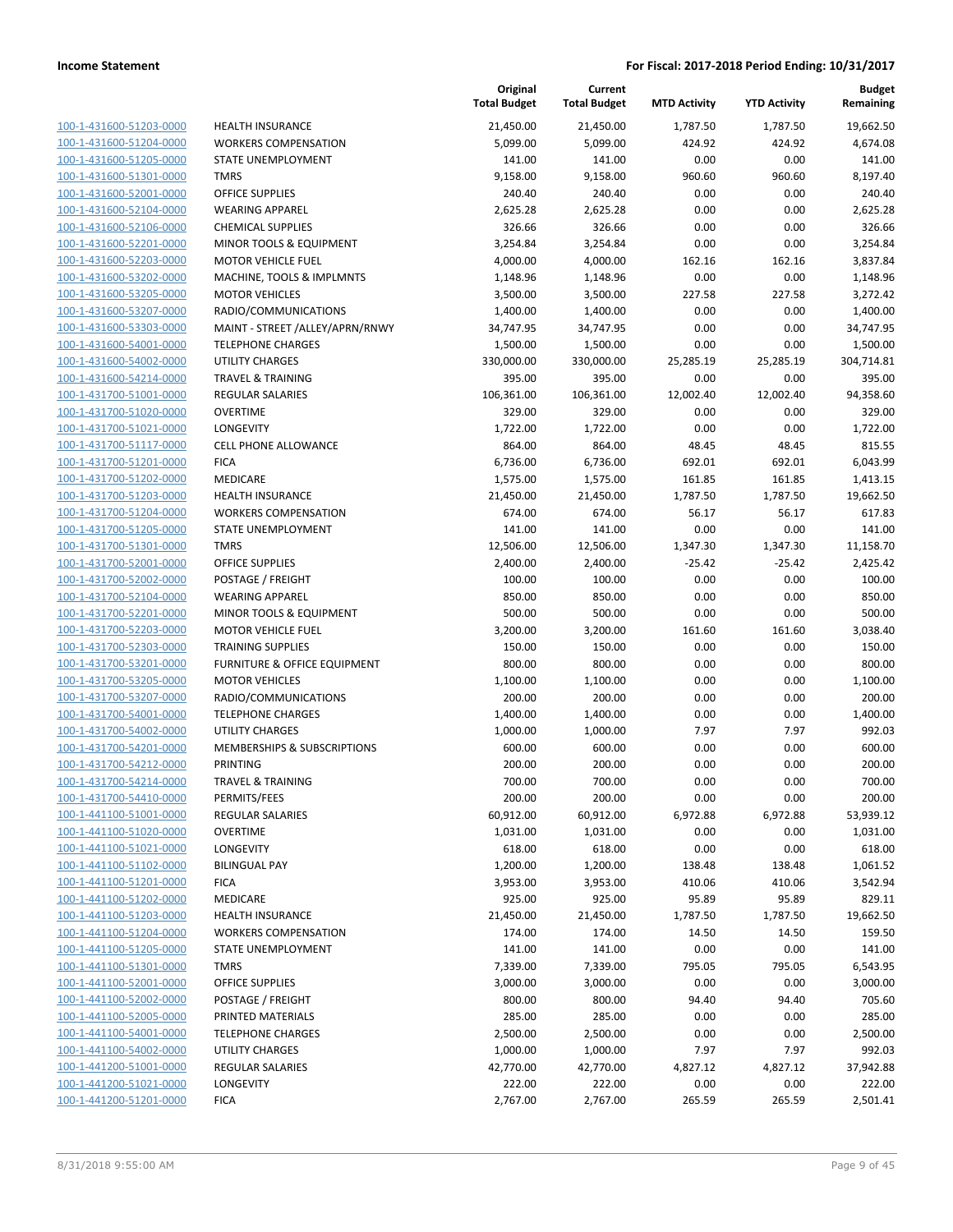| 100-1-441200-51202-0000        | ľ                       |
|--------------------------------|-------------------------|
| 100-1-441200-51203-0000        | ŀ                       |
| 100-1-441200-51204-0000        | ١                       |
| <u>100-1-441200-51205-0000</u> | Ś                       |
| 100-1-441200-51301-0000        | Ī                       |
| 100-1-441200-52102-0000        | E                       |
| 100-1-441200-52104-0000        | ١                       |
| 100-1-441200-54201-0000        | ľ                       |
| <u>100-1-441200-54214-0000</u> | Ī                       |
| 100-1-441300-51001-0000        | f                       |
| 100-1-441300-51021-0000        | l                       |
| 100-1-441300-51101-0000        | O                       |
| 100-1-441300-51117-0000        | O                       |
| <u>100-1-441300-51201-0000</u> | F                       |
| 100-1-441300-51202-0000        | ľ                       |
| 100-1-441300-51203-0000        | ŀ                       |
| 100-1-441300-51204-0000        | ١                       |
| 100-1-441300-51205-0000        | S                       |
| 100-1-441300-51301-0000        | Ī                       |
| 100-1-441300-52002-0000        | f                       |
| 100-1-441300-52005-0000        | f                       |
| 100-1-441300-52102-0000        | E                       |
| 100-1-441300-52104-0000        | ١                       |
| <u>100-1-441300-52201-0000</u> | ľ                       |
| 100-1-441300-52203-0000        | ľ                       |
| 100-1-441300-53205-0000        | ľ                       |
| 100-1-441300-54001-0000        | J                       |
| 100-1-441300-54002-0000        | ι                       |
| <u>100-1-441300-54201-0000</u> | ľ                       |
| 100-1-441300-54214-0000        | J                       |
| 100-1-441300-54410-0000        | f                       |
| 100-1-443200-51001-0000        | F                       |
| 100-1-443200-51020-0000        | $\overline{\mathbf{C}}$ |
| 100-1-443200-51021-0000        | l                       |
| 100-1-443200-51117-0000        | O                       |
| 100-1-443200-51201-0000        | f                       |
| 100-1-443200-51202-0000        | ľ                       |
| 100-1-443200-51203-0000        | ŀ                       |
| 100-1-443200-51204-0000        | ١                       |
| 100-1-443200-51205-0000        | S                       |
| 100-1-443200-51301-0000        | ٦                       |
| 100-1-443200-52001-0000        | (                       |
| 100-1-443200-52002-0000        | F                       |
| <u>100-1-443200-52101-0000</u> | J                       |
| 100-1-443200-52104-0000        | ١                       |
| 100-1-443200-52106-0000        | O                       |
| 100-1-443200-52108-0000        | ľ                       |
| 100-1-443200-52201-0000        | ľ                       |
| <u>100-1-443200-52203-0000</u> | ľ                       |
| 100-1-443200-53202-0000        | ľ                       |
| 100-1-443200-53205-0000        | ľ                       |
| 100-1-443200-53207-0000        | F                       |
| <u>100-1-443200-54001-0000</u> |                         |
| <u>100-1-443200-54002-0000</u> | ι                       |
| 100-1-443200-54107-0000        | ľ                       |
| 100-1-443200-54108-0000        |                         |
| 100-1-443200-54214-0000        | ٦                       |
| <u>100-1-451100-51001-0000</u> | F                       |
| <u>100-1-451100-51020-0000</u> | (                       |

|                                                    |                                                   | Original<br><b>Total Budget</b> | Current<br><b>Total Budget</b> | <b>MTD Activity</b> | <b>YTD Activity</b> | <b>Budget</b><br>Remaining |
|----------------------------------------------------|---------------------------------------------------|---------------------------------|--------------------------------|---------------------|---------------------|----------------------------|
| 100-1-441200-51202-0000                            | MEDICARE                                          | 647.00                          | 647.00                         | 62.10               | 62.10               | 584.90                     |
| 100-1-441200-51203-0000                            | <b>HEALTH INSURANCE</b>                           | 10,725.00                       | 10,725.00                      | 893.75              | 893.75              | 9,831.25                   |
| 100-1-441200-51204-0000                            | <b>WORKERS COMPENSATION</b>                       | 277.00                          | 277.00                         | 23.08               | 23.08               | 253.92                     |
| 100-1-441200-51205-0000                            | STATE UNEMPLOYMENT                                | 70.00                           | 70.00                          | 0.00                | 0.00                | 70.00                      |
| 100-1-441200-51301-0000                            | <b>TMRS</b>                                       | 5,136.00                        | 5,136.00                       | 539.67              | 539.67              | 4,596.33                   |
| 100-1-441200-52102-0000                            | <b>BOOKS / REF SUPPLIES</b>                       | 500.00                          | 500.00                         | 0.00                | 0.00                | 500.00                     |
| 100-1-441200-52104-0000                            | <b>WEARING APPAREL</b>                            | 500.04                          | 500.04                         | 0.00                | 0.00                | 500.04                     |
| 100-1-441200-54201-0000                            | <b>MEMBERSHIPS &amp; SUBSCRIPTIONS</b>            | 250.00                          | 250.00                         | 0.00                | 0.00                | 250.00                     |
| 100-1-441200-54214-0000                            | <b>TRAVEL &amp; TRAINING</b>                      | 250.00                          | 250.00                         | 0.00                | 0.00                | 250.00                     |
| 100-1-441300-51001-0000                            | <b>REGULAR SALARIES</b>                           | 252,387.00                      | 252,387.00                     | 28,583.44           | 28,583.44           | 223,803.56                 |
| 100-1-441300-51021-0000                            | LONGEVITY                                         | 2,256.00                        | 2,256.00                       | 0.00                | 0.00                | 2,256.00                   |
| 100-1-441300-51101-0000                            | <b>CERTIFICATION PAY</b>                          | 1,800.00                        | 1,800.00                       | 207.69              | 207.69              | 1,592.31                   |
| 100-1-441300-51117-0000                            | <b>CELL PHONE ALLOWANCE</b>                       | 1,824.00                        | 1,824.00                       | 148.11              | 148.11              | 1,675.89                   |
| 100-1-441300-51201-0000                            | <b>FICA</b>                                       | 15,994.00                       | 15,994.00                      | 1,758.44            | 1,758.44            | 14,235.56                  |
| 100-1-441300-51202-0000                            | <b>MEDICARE</b>                                   | 3,740.00                        | 3,740.00                       | 411.25              | 411.25              | 3,328.75                   |
| 100-1-441300-51203-0000                            | <b>HEALTH INSURANCE</b>                           | 53,625.00                       | 53,625.00                      | 4,468.75            | 4,468.75            | 49,156.25                  |
| 100-1-441300-51204-0000                            | <b>WORKERS COMPENSATION</b>                       | 1,651.00                        | 1,651.00                       | 137.57              | 137.57              | 1,513.43                   |
| 100-1-441300-51205-0000                            | STATE UNEMPLOYMENT                                | 352.00                          | 352.00                         | 0.00                | 0.00                | 352.00                     |
| 100-1-441300-51301-0000                            | <b>TMRS</b>                                       | 29,691.00                       | 29,691.00                      | 3,235.46            | 3,235.46            | 26,455.54                  |
| 100-1-441300-52002-0000                            | POSTAGE / FREIGHT                                 | 6,000.00                        | 6,000.00                       | 229.34              | 229.34              | 5,770.66                   |
| 100-1-441300-52005-0000                            | PRINTED MATERIALS                                 | 500.00                          | 500.00                         | 0.00                | 0.00                | 500.00                     |
| 100-1-441300-52102-0000                            | <b>BOOKS / REF SUPPLIES</b>                       | 1,500.00                        | 1,500.00                       | 68.50               | 68.50               | 1,431.50                   |
| 100-1-441300-52104-0000                            | <b>WEARING APPAREL</b>                            | 2,400.00                        | 2,400.00                       | 0.00                | 0.00                | 2,400.00                   |
| 100-1-441300-52201-0000                            | MINOR TOOLS & EQUIPMENT                           | 500.00                          | 500.00                         | 0.00                | 0.00                | 500.00                     |
| 100-1-441300-52203-0000                            | <b>MOTOR VEHICLE FUEL</b>                         | 4,500.00                        | 4,500.00                       | 266.36              | 266.36              | 4,233.64                   |
| 100-1-441300-53205-0000                            | <b>MOTOR VEHICLES</b>                             | 2,500.00                        | 2,500.00                       | 0.00                | 0.00                | 2,500.00                   |
| 100-1-441300-54001-0000                            | <b>TELEPHONE CHARGES</b>                          | 7,200.00                        | 7,200.00                       | 34.67               | 34.67               | 7,165.33                   |
| 100-1-441300-54002-0000                            | <b>UTILITY CHARGES</b>                            | 1,000.00                        | 1,000.00                       | 7.97                | 7.97                | 992.03                     |
| 100-1-441300-54201-0000                            | MEMBERSHIPS & SUBSCRIPTIONS                       | 750.00                          | 750.00                         | 110.00              | 110.00              | 640.00                     |
| 100-1-441300-54214-0000                            | <b>TRAVEL &amp; TRAINING</b>                      | 4,000.00                        | 4,000.00                       | 0.00                | 0.00                | 4,000.00                   |
| 100-1-441300-54410-0000                            | PERMITS/FEES                                      | 15,000.00                       | 15,000.00                      | 0.00                | 0.00                | 15,000.00                  |
| 100-1-443200-51001-0000                            | <b>REGULAR SALARIES</b>                           | 152,236.00                      | 152,236.00                     | 17,240.68           | 17,240.68           | 134,995.32                 |
| 100-1-443200-51020-0000                            | <b>OVERTIME</b>                                   | 6,120.00                        | 6,120.00                       | 991.43              | 991.43              | 5,128.57                   |
| 100-1-443200-51021-0000                            | LONGEVITY                                         | 6,240.00                        | 6,240.00                       | 0.00                | 0.00                | 6,240.00                   |
| 100-1-443200-51117-0000                            | <b>CELL PHONE ALLOWANCE</b>                       | 432.00                          | 432.00                         | 49.83               | 49.83               | 382.17                     |
| 100-1-443200-51201-0000                            | <b>FICA</b>                                       | 10,172.00                       | 10,172.00                      | 1,011.98            | 1,011.98            | 9,160.02                   |
| 100-1-443200-51202-0000<br>100-1-443200-51203-0000 | MEDICARE                                          | 2,379.00                        | 2,379.00                       | 236.67              | 236.67              | 2,142.33                   |
|                                                    | <b>HEALTH INSURANCE</b>                           | 42,900.00                       | 42,900.00                      | 3,575.00            | 3,575.00            | 39,325.00                  |
| 100-1-443200-51204-0000<br>100-1-443200-51205-0000 | <b>WORKERS COMPENSATION</b><br>STATE UNEMPLOYMENT | 5,666.00<br>352.00              | 5,666.00<br>352.00             | 472.17<br>0.00      | 472.17<br>0.00      | 5,193.83<br>352.00         |
| 100-1-443200-51301-0000                            | <b>TMRS</b>                                       | 18,883.00                       | 18,883.00                      | 2,043.90            | 2,043.90            | 16,839.10                  |
| 100-1-443200-52001-0000                            | OFFICE SUPPLIES                                   | 1,120.00                        | 1,120.00                       | 0.00                | 0.00                | 1,120.00                   |
| 100-1-443200-52002-0000                            | POSTAGE / FREIGHT                                 | 40.00                           | 40.00                          | 0.00                | 0.00                | 40.00                      |
| 100-1-443200-52101-0000                            | <b>JANITORIAL SUPPLIES</b>                        | 2,000.00                        | 2,000.00                       | 56.75               | 56.75               | 1,943.25                   |
| 100-1-443200-52104-0000                            | <b>WEARING APPAREL</b>                            | 1,800.00                        | 1,800.00                       | 0.00                | 0.00                | 1,800.00                   |
| 100-1-443200-52106-0000                            | <b>CHEMICAL SUPPLIES</b>                          | 18,000.00                       | 18,000.00                      | 0.00                | 0.00                | 18,000.00                  |
| 100-1-443200-52108-0000                            | <b>MENAGERIE SUPPLIES</b>                         | 7,500.00                        | 7,500.00                       | 29.59               | 29.59               | 7,470.41                   |
| 100-1-443200-52201-0000                            | <b>MINOR TOOLS &amp; EQUIPMENT</b>                | 1,000.00                        | 1,000.00                       | 0.00                | 0.00                | 1,000.00                   |
| 100-1-443200-52203-0000                            | <b>MOTOR VEHICLE FUEL</b>                         | 6,500.00                        | 6,500.00                       | 275.15              | 275.15              | 6,224.85                   |
| 100-1-443200-53202-0000                            | MACHINE, TOOLS & IMPLMNTS                         | 1,500.00                        | 1,500.00                       | 0.00                | 0.00                | 1,500.00                   |
| 100-1-443200-53205-0000                            | <b>MOTOR VEHICLES</b>                             | 2,500.00                        | 2,500.00                       | 0.00                | 0.00                | 2,500.00                   |
| 100-1-443200-53207-0000                            | RADIO/COMMUNICATIONS                              | 300.00                          | 300.00                         | 0.00                | 0.00                | 300.00                     |
| 100-1-443200-54001-0000                            | <b>TELEPHONE CHARGES</b>                          | 2,400.00                        | 2,400.00                       | 0.00                | 0.00                | 2,400.00                   |
| 100-1-443200-54002-0000                            | <b>UTILITY CHARGES</b>                            | 33,000.00                       | 33,000.00                      | 2,852.32            | 2,852.32            | 30,147.68                  |
| 100-1-443200-54107-0000                            | <b>MEDICAL</b>                                    | 2,500.00                        | 2,500.00                       | 0.00                | 0.00                | 2,500.00                   |
| 100-1-443200-54108-0000                            | <b>VETERINARY SERVICES</b>                        | 1,000.00                        | 1,000.00                       | $-2,910.00$         | $-2,910.00$         | 3,910.00                   |
| 100-1-443200-54214-0000                            | TRAVEL & TRAINING                                 | 600.00                          | 600.00                         | 0.00                | 0.00                | 600.00                     |
| 100-1-451100-51001-0000                            | REGULAR SALARIES                                  | 483,189.00                      | 483,189.00                     | 51,489.32           | 51,489.32           | 431,699.68                 |
| 100-1-451100-51020-0000                            | <b>OVERTIME</b>                                   | 15,011.00                       | 15,011.00                      | 749.42              | 749.42              | 14,261.58                  |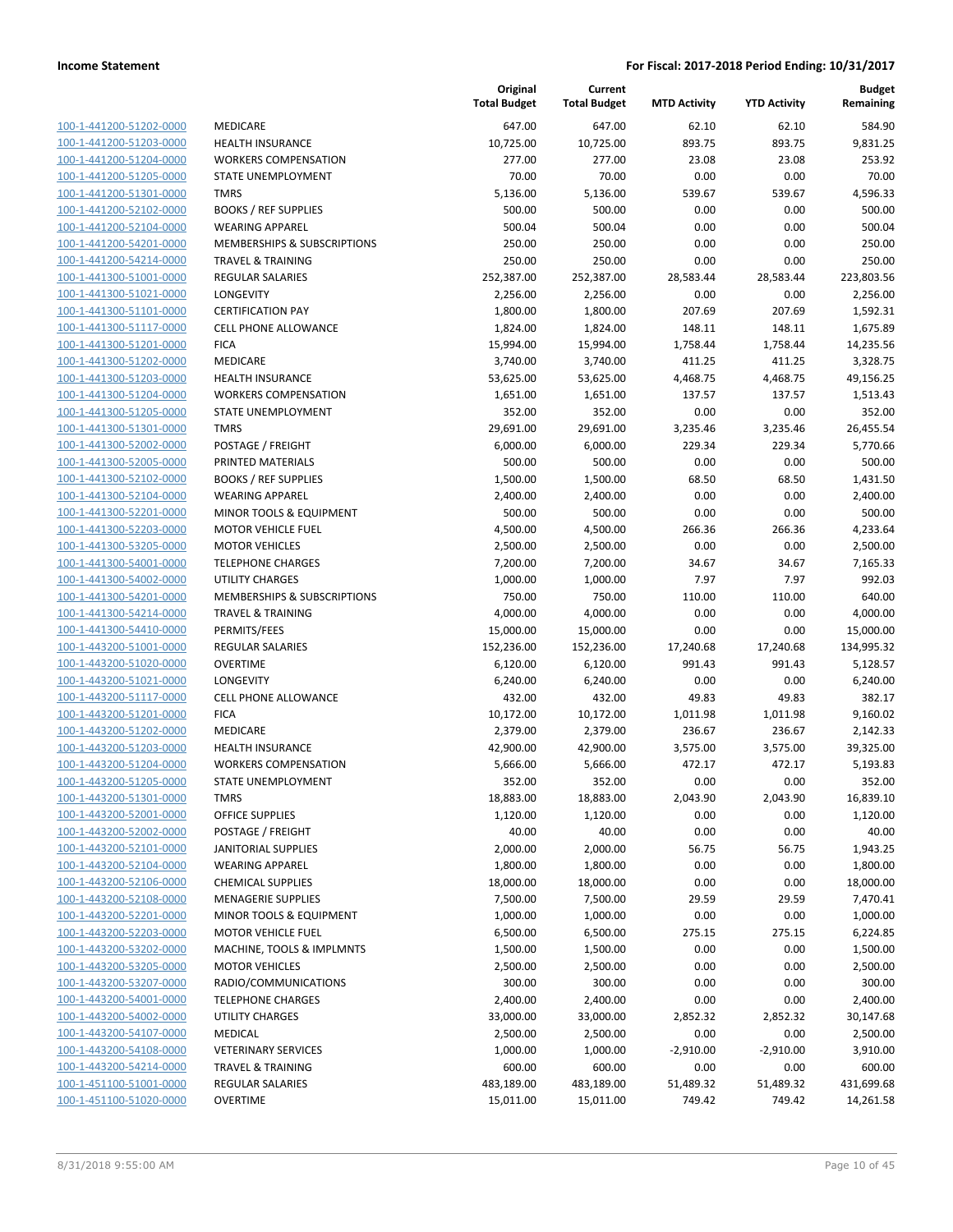| 100-1-451100-51021-0000             |
|-------------------------------------|
| 100-1-451100-51101-0000             |
| 100-1-451100-51102-0000             |
| <u>100-1-451100-51116-0000</u>      |
| 100-1-451100-51117-0000             |
| 100-1-451100-51201-0000             |
| 100-1-451100-51202-0000             |
| 100-1-451100-51203-0000             |
| 100-1-451100-51204-0000             |
| 100-1-451100-51205-0000             |
| 100-1-451100-51301-<br>$-0000$      |
| 100-1-451100-52001-0000             |
| 100-1-451100-52002-0000             |
| <u>100-1-451100-52101-0000</u>      |
| 100-1-451100-52104-0000             |
| 100-1-451100-52106-0000             |
| 100-1-451100-52107-0000             |
|                                     |
| 100-1-451100-52201-0000             |
| 100-1-451100-52203-0000             |
| 100-1-451100-52401-0000             |
| 100-1-451100-53201<br>$-0000$       |
| 100-1-451100-53202-0000             |
| 100-1-451100-53205-0000             |
| 100-1-451100-53207-0000             |
| 100-1-451100-53402-0000             |
| 100-1-451100-53707-0000             |
| 100-1-451100-53708-0000             |
| 100-1-451100-53709-0000             |
| 100-1-451100-53710-0000             |
| 100-1-451100-54001-0000             |
| 100-1-451100-54002-0000             |
| 100-1-451100-54201-0000             |
| 100-1-451100-54211-0000             |
| <u>100-1-451100-54214-0000</u>      |
| 100-1-451100-54301-0000             |
| 100-1-451100-54409-0000             |
| 100-1-455100-51001-0000             |
| 100-1-455100-51021-0000             |
| 100-1-455100-51116-0000             |
| 100-1-455100-51117-0000             |
| 100-1-455100-51201-0000             |
| 100-1-455100-51202-0000             |
| 100-1-455100-51203-0000             |
| 100-1-455100-51204-0000             |
|                                     |
| 100-1-455100-51205-0000             |
| 100-1-455100-51301-0000             |
| 100-1-455100-52001-0000             |
| <u>100-1-455100-52002-0000</u>      |
| <u>100-1-455100-52004-0000</u>      |
| <u>100-1-455100-52005-0000</u>      |
| 100-1-455100-52115-0000             |
| 100-1-455100-52201-0000             |
| 100-1-455100-52402-0000             |
| <u>100-1-455100-53201-0000</u>      |
| <u>100-1-455100-54001-0000</u>      |
| 1-455100-54002-0000<br><u> 100-</u> |
| 100-1-455100-54201-0000             |
| <u>100-1-455100-54202-0000</u>      |
| <u>100-1-455100-54214-0000</u>      |
|                                     |

|                                                    |                                         | Original<br><b>Total Budget</b> | Current<br><b>Total Budget</b> | <b>MTD Activity</b> | <b>YTD Activity</b> | Budget<br>Remaining   |
|----------------------------------------------------|-----------------------------------------|---------------------------------|--------------------------------|---------------------|---------------------|-----------------------|
| 100-1-451100-51021-0000                            | LONGEVITY                               | 6,502.00                        | 6,502.00                       | 0.00                | 0.00                | 6,502.00              |
| 100-1-451100-51101-0000                            | <b>CERTIFICATION PAY</b>                | 3,600.00                        | 3,600.00                       | 276.93              | 276.93              | 3,323.07              |
| 100-1-451100-51102-0000                            | <b>BILINGUAL PAY</b>                    | 600.00                          | 600.00                         | 0.00                | 0.00                | 600.00                |
| 100-1-451100-51116-0000                            | <b>CAR ALLOWANCE</b>                    | 2,400.00                        | 2,400.00                       | 276.93              | 276.93              | 2,123.07              |
| 100-1-451100-51117-0000                            | <b>CELL PHONE ALLOWANCE</b>             | 1,632.00                        | 2,832.00                       | 257.55              | 257.55              | 2,574.45              |
| 100-1-451100-51201-0000                            | <b>FICA</b>                             | 31,885.00                       | 31,885.00                      | 3,244.86            | 3,244.86            | 28,640.14             |
| 100-1-451100-51202-0000                            | MEDICARE                                | 7,457.00                        | 7,457.00                       | 758.88              | 758.88              | 6,698.12              |
| 100-1-451100-51203-0000                            | <b>HEALTH INSURANCE</b>                 | 123,338.00                      | 123,338.00                     | 10,278.17           | 10,278.17           | 113,059.83            |
| 100-1-451100-51204-0000                            | <b>WORKERS COMPENSATION</b>             | 12,019.00                       | 12,019.00                      | 1,001.58            | 1,001.58            | 11,017.42             |
| 100-1-451100-51205-0000                            | <b>STATE UNEMPLOYMENT</b>               | 1,359.00                        | 1,359.00                       | 10.69               | 10.69               | 1,348.31              |
| 100-1-451100-51301-0000                            | <b>TMRS</b>                             | 53,157.00                       | 53,157.00                      | 5,976.59            | 5,976.59            | 47,180.41             |
| 100-1-451100-52001-0000                            | OFFICE SUPPLIES                         | 500.00                          | 500.00                         | 0.00                | 0.00                | 500.00                |
| 100-1-451100-52002-0000                            | POSTAGE / FREIGHT                       | 1,000.00                        | 1,000.00                       | 0.67                | 0.67                | 999.33                |
| 100-1-451100-52101-0000                            | <b>JANITORIAL SUPPLIES</b>              | 7,060.00                        | 7,060.00                       | 180.14              | 180.14              | 6,879.86              |
| 100-1-451100-52104-0000                            | <b>WEARING APPAREL</b>                  | 10,600.00                       | 10,600.00                      | 0.00                | 0.00                | 10,600.00             |
| 100-1-451100-52106-0000                            | <b>CHEMICAL SUPPLIES</b>                | 9,700.00                        | 6,700.00                       | 0.00                | 0.00                | 6,700.00              |
| 100-1-451100-52107-0000                            | <b>BOTANICAL SUPPLIES</b>               | 12,500.00                       | 9,900.00                       | 0.00                | 0.00                | 9,900.00              |
| 100-1-451100-52201-0000                            | <b>MINOR TOOLS &amp; EQUIPMENT</b>      | 11,250.00                       | 11,250.00                      | $-186.95$           | $-186.95$           | 11,436.95             |
| 100-1-451100-52203-0000                            | <b>MOTOR VEHICLE FUEL</b>               | 30,000.00                       | 30,000.00                      | 1,208.05            | 1,208.05            | 28,791.95             |
| 100-1-451100-52401-0000                            | RECREATIONAL SUPPLIES                   | 500.00                          | 600.00                         | 0.00                | 0.00                | 600.00                |
| 100-1-451100-53201-0000                            | FURNITURE & OFFICE EQUIPMENT            | 522.00                          | 599.88                         | 0.00                | 0.00                | 599.88                |
| 100-1-451100-53202-0000                            | MACHINE, TOOLS & IMPLMNTS               | 4,560.00                        | 4,560.00                       | 0.00                | 0.00                | 4,560.00              |
| 100-1-451100-53205-0000                            | <b>MOTOR VEHICLES</b>                   | 16,000.00                       | 15,922.12                      | 234.08              | 234.08              | 15,688.04             |
| 100-1-451100-53207-0000                            | RADIO/COMMUNICATIONS                    | 1,320.00                        | 1,370.00                       | 0.00                | 0.00                | 1,370.00              |
| 100-1-451100-53402-0000                            | <b>BUILDING MAINTENANCE</b>             | 850.00                          | 850.00                         | 0.00                | 0.00                | 850.00                |
| 100-1-451100-53707-0000                            | <b>MAINT - GROUNDS</b>                  | 17,385.00                       | 17,385.00                      | 0.00                | 0.00                | 17,385.00             |
| 100-1-451100-53708-0000                            | <b>ATHLETIC FIELDS</b>                  | 18,485.00                       | 18,485.00                      | 5,530.00            | 5,530.00            | 12,955.00             |
| 100-1-451100-53709-0000                            | <b>SWIMMING POOL</b>                    | 0.00                            | 0.00                           | 25.98               | 25.98               | $-25.98$              |
| 100-1-451100-53710-0000                            | PARK IMPROVEMENTS                       | 12,000.00                       | 12,000.00                      | 0.00                | 0.00                | 12,000.00             |
| 100-1-451100-54001-0000                            | <b>TELEPHONE CHARGES</b>                | 4,000.00                        | 7,000.00                       | 176.95              | 176.95              | 6,823.05              |
| 100-1-451100-54002-0000                            | <b>UTILITY CHARGES</b>                  | 160,000.00                      | 160,000.00                     | 16,294.77           | 16,294.77           | 143,705.23            |
| 100-1-451100-54201-0000                            | MEMBERSHIPS & SUBSCRIPTIONS             | 1,492.50                        | 1,492.50                       | 0.00                | 0.00                | 1,492.50              |
| 100-1-451100-54211-0000                            | ADVERTISING                             | 3,900.00                        | 4,700.00                       | 0.00                | 0.00                | 4,700.00              |
| 100-1-451100-54214-0000                            | <b>TRAVEL &amp; TRAINING</b>            | 1,000.00                        | 1,200.00                       | 0.00                | 0.00                | 1,200.00              |
| 100-1-451100-54301-0000                            | <b>SPECIAL EVENTS</b>                   | 38,750.00                       | 39,000.00                      | 6,620.00            | 6,620.00            | 32,380.00             |
| 100-1-451100-54409-0000                            | <b>CEMETERY MAINTENANCE</b>             | 72,000.00                       | 72,000.00                      | 5,500.00            | 5,500.00            | 66,500.00             |
| 100-1-455100-51001-0000                            | <b>REGULAR SALARIES</b>                 | 314,484.00                      | 314,484.00                     | 34,413.07           | 34,413.07           | 280,070.93            |
| 100-1-455100-51021-0000                            | LONGEVITY                               | 2,850.00                        | 2,850.00                       | 0.00                | 0.00                | 2,850.00              |
| 100-1-455100-51116-0000                            | CAR ALLOWANCE                           | 3,600.00                        | 3,600.00                       | 0.00                | 0.00                | 3,600.00              |
| 100-1-455100-51117-0000                            | <b>CELL PHONE ALLOWANCE</b>             | 432.00                          | 432.00                         | 48.45               | 48.45               | 383.55                |
| 100-1-455100-51201-0000                            | <b>FICA</b><br>MEDICARE                 | 19,912.00                       | 19,912.00<br>4,657.00          | 2,049.97            | 2,049.97            | 17,862.03             |
| 100-1-455100-51202-0000<br>100-1-455100-51203-0000 | <b>HEALTH INSURANCE</b>                 | 4,657.00<br>41,875.00           | 41,875.00                      | 479.42<br>3,489.58  | 479.42<br>3,489.58  | 4,177.58<br>38,385.42 |
| 100-1-455100-51204-0000                            | <b>WORKERS COMPENSATION</b>             | 999.00                          | 999.00                         |                     |                     | 915.75                |
| 100-1-455100-51205-0000                            | STATE UNEMPLOYMENT                      | 816.00                          | 816.00                         | 83.25<br>3.20       | 83.25<br>3.20       | 812.80                |
| 100-1-455100-51301-0000                            | <b>TMRS</b>                             | 28,281.00                       | 28,281.00                      | 3,285.96            | 3,285.96            | 24,995.04             |
| 100-1-455100-52001-0000                            | OFFICE SUPPLIES                         | 2,968.00                        | 2,968.00                       | 86.00               | 86.00               | 2,882.00              |
| 100-1-455100-52002-0000                            | POSTAGE / FREIGHT                       | 110.00                          | 110.00                         | 0.00                | 0.00                | 110.00                |
| 100-1-455100-52004-0000                            | <b>COMPUTER SUPPLIES</b>                | 75.00                           | 75.00                          | 0.00                | 0.00                | 75.00                 |
| 100-1-455100-52005-0000                            | PRINTED MATERIALS                       | 48.00                           | 48.00                          | 0.00                | 0.00                | 48.00                 |
| 100-1-455100-52115-0000                            | <b>CATALOGING SUPPLIES</b>              | 800.00                          | 800.00                         | 0.00                | 0.00                | 800.00                |
| 100-1-455100-52201-0000                            | MINOR TOOLS & EQUIPMENT                 | 75.00                           | 75.00                          | 0.00                | 0.00                | 75.00                 |
| 100-1-455100-52402-0000                            | <b>BASIC PROGRAM EXPENSE</b>            | 3,000.00                        | 3,000.00                       | 0.00                | 0.00                | 3,000.00              |
| 100-1-455100-53201-0000                            | <b>FURNITURE &amp; OFFICE EQUIPMENT</b> | 909.50                          | 909.50                         | 0.00                | 0.00                | 909.50                |
| 100-1-455100-54001-0000                            | <b>TELEPHONE CHARGES</b>                | 5,000.00                        | 5,000.00                       | 69.34               | 69.34               | 4,930.66              |
| 100-1-455100-54002-0000                            | <b>UTILITY CHARGES</b>                  | 45,500.00                       | 45,500.00                      | 3,543.76            | 3,543.76            | 41,956.24             |
| 100-1-455100-54201-0000                            | MEMBERSHIPS & SUBSCRIPTIONS             | 9,320.00                        | 9,320.00                       | 3,389.00            | 3,389.00            | 5,931.00              |
| 100-1-455100-54202-0000                            | <b>LIBRARY PERIODICALS</b>              | 2,525.00                        | 2,525.00                       | 2,525.00            | 2,525.00            | 0.00                  |
| 100-1-455100-54214-0000                            | <b>TRAVEL &amp; TRAINING</b>            | 2,000.00                        | 2,000.00                       | 0.00                | 0.00                | 2,000.00              |
|                                                    |                                         |                                 |                                |                     |                     |                       |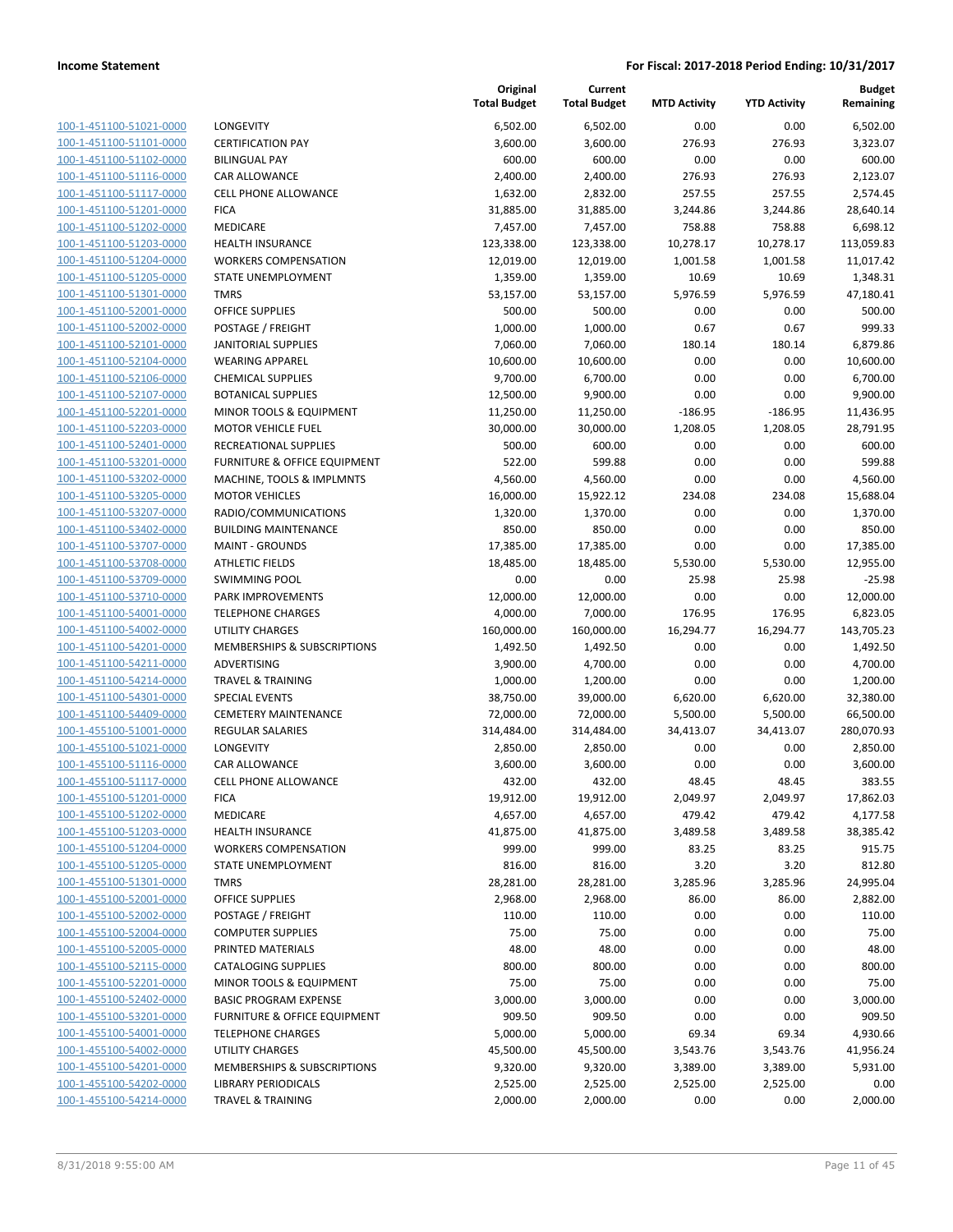**Current**

**Original**

**Budget**

|                                                    |                                                                                 | <b>Total Budget</b>        | <b>Total Budget</b>     | <b>MTD Activity</b>     | <b>YTD Activity</b>   | Remaining               |
|----------------------------------------------------|---------------------------------------------------------------------------------|----------------------------|-------------------------|-------------------------|-----------------------|-------------------------|
| 100-1-455100-55203-0000                            | <b>FURNITURE/OFFICE EQUIP</b>                                                   | 250.00                     | 250.00                  | 0.00                    | 0.00                  | 250.00                  |
| 100-1-455100-55211-0000                            | <b>BOOKS</b>                                                                    | 46,401.25                  | 46,401.25               | 2,410.03                | 2,410.03              | 43,991.22               |
| 100-1-456100-51001-0000                            | <b>REGULAR SALARIES</b>                                                         | 55,254.00                  | 55,254.00               | 6,234.48                | 6,234.48              | 49,019.52               |
| 100-1-456100-51021-0000                            | <b>LONGEVITY</b>                                                                | 1,488.00                   | 1,488.00                | 0.00                    | 0.00                  | 1,488.00                |
| 100-1-456100-51116-0000                            | <b>CAR ALLOWANCE</b>                                                            | 3,600.00                   | 3,600.00                | 415.38                  | 415.38                | 3,184.62                |
| 100-1-456100-51117-0000                            | <b>CELL PHONE ALLOWANCE</b>                                                     | 432.00                     | 432.00                  | 49.83                   | 49.83                 | 382.17                  |
| 100-1-456100-51201-0000                            | <b>FICA</b>                                                                     | 3,756.00                   | 3,756.00                | 365.28                  | 365.28                | 3,390.72                |
| 100-1-456100-51202-0000                            | <b>MEDICARE</b>                                                                 | 878.00                     | 878.00                  | 85.44                   | 85.44                 | 792.56                  |
| 100-1-456100-51203-0000                            | <b>HEALTH INSURANCE</b>                                                         | 10,725.00                  | 10,725.00               | 893.75                  | 893.75                | 9,831.25                |
| 100-1-456100-51204-0000                            | <b>WORKERS COMPENSATION</b>                                                     | 166.00                     | 166.00                  | 13.83                   | 13.83                 | 152.17                  |
| 100-1-456100-51205-0000                            | STATE UNEMPLOYMENT                                                              | 70.00                      | 70.00                   | 0.00                    | 0.00                  | 70.00                   |
| 100-1-456100-51301-0000                            | <b>TMRS</b>                                                                     | 6,973.00                   | 6,973.00                | 749.04                  | 749.04                | 6,223.96                |
| 100-1-456100-52001-0000                            | <b>OFFICE SUPPLIES</b>                                                          | 100.00                     | 100.00                  | 0.00                    | 0.00                  | 100.00                  |
| 100-1-456100-52002-0000                            | POSTAGE / FREIGHT                                                               | 200.00                     | 200.00                  | 98.33                   | 98.33                 | 101.67                  |
| 100-1-456100-52005-0000                            | PRINTED MATERIALS                                                               | 500.00                     | 500.00                  | 0.00                    | 0.00                  | 500.00                  |
| 100-1-456100-52103-0000                            | <b>MEETING SUPPLIES</b>                                                         | 50.00                      | 50.00                   | 0.00                    | 0.00                  | 50.00                   |
| 100-1-456100-54001-0000                            | <b>TELEPHONE CHARGES</b>                                                        | 500.00                     | 500.00                  | 0.00                    | 0.00                  | 500.00                  |
| 100-1-456100-54201-0000                            | MEMBERSHIPS & SUBSCRIPTIONS                                                     | 1,200.00                   | 1,200.00                | 0.00                    | 0.00                  | 1,200.00                |
| 100-1-456100-54205-0000                            | <b>BUSINESS MEALS</b>                                                           | 50.00                      | 50.00                   | 0.00                    | 0.00                  | 50.00                   |
| 100-1-456100-54214-0000                            | <b>TRAVEL &amp; TRAINING</b>                                                    | 500.00                     | 500.00                  | 200.00                  | 200.00                | 300.00                  |
| 100-1-456100-54301-0000                            | <b>SPECIAL EVENTS</b>                                                           | 81,800.00                  | 86,915.00               | 1,050.00                | 1,050.00              | 85,865.00               |
| 100-1-480000-52003-0000                            | <b>COPIER CHARGES</b>                                                           | 65,000.00                  | 65,000.00               | 2,673.73                | 2,673.73              | 62,326.27               |
| 100-1-480000-52006-0000                            | <b>COPIER PAPER</b>                                                             | 5,000.00                   | 5,000.00                | 472.17                  | 472.17                | 4,527.83                |
| 100-1-480000-54002-0000                            | <b>UTILITY CHARGES</b>                                                          | 600.00                     | 600.00                  | 46.62                   | 46.62                 | 553.38                  |
| 100-1-480000-54105-0000                            | <b>MARKETING</b>                                                                | 6,550.00                   | 6,550.00                | 0.00                    | 0.00                  | 6,550.00                |
| 100-1-480000-54201-0000                            | <b>MEMBERSHIPS &amp; SUBSCRIPTIONS</b>                                          | 8,601.00                   | 8,601.00                | 0.00                    | 0.00                  | 8,601.00                |
| 100-1-480000-54904-0000                            | POSTAGE METER RENTAL                                                            | 0.00                       | 0.00                    | $-332.00$               | $-332.00$             | 332.00                  |
| 100-1-480000-54905-0000                            | MAIL MACHINE LEASE INT                                                          | 600.00                     | 600.00                  | 0.00                    | 0.00                  | 600.00                  |
| 100-1-480000-54906-0000                            | MAIL MACHINE LEASE PRINC                                                        | 2,500.00                   | 2,500.00                | 0.00                    | 0.00                  | 2,500.00                |
| 100-1-480000-56309-0000                            | PAYOUT ARRANGEMENT LOCAL SALES TAX                                              | 268,096.00                 | 268,096.00              | 14,841.30               | 14,841.30             | 253,254.70              |
| 100-1-480000-57005-0000                            | <b>ACCRUED VAC &amp; SICK PAY</b>                                               | 160,000.00                 | 160,000.00              | 26,825.62               | 26,825.62             | 133,174.38              |
| 100-1-480000-57007-0000                            | <b>COMMUNITY SERVICES</b>                                                       | 18,600.00                  | 18,600.00               | 0.00                    | 0.00                  | 18,600.00               |
| 100-1-480000-57008-0000                            | <b>BANK CHARGES</b>                                                             | 15,000.00                  | 15,000.00               | 753.83                  | 753.83                | 14,246.17               |
| 100-1-480000-57015-0000                            | <b>CONTINGENCY EXPENSE</b><br><b>XFR - GENERAL CIP</b>                          | 150,000.00                 | 150,000.00              | 0.00                    | 0.00                  | 150,000.00              |
| 100-1-491000-58040-0000<br>100-1-491000-58204-0000 |                                                                                 | 2,977,923.00<br>679,144.00 | 2,977,923.00            | 248,160.25<br>56,595.33 | 248,160.25            | 2,729,762.75            |
|                                                    | XFR - VEHICLE/EQUIP RPLCMNT                                                     | 3,435.00                   | 679,144.00              |                         | 56,595.33             | 622,548.67              |
| 100-1-495000-58702-0000                            | CA - GEN GOV TO CENTRAL SERVICE FUND<br>CA - PUBLIC WORKS TO CENTRAL SERVICE FU |                            | 3,435.00                | 286.25                  | 286.25                | 3,148.75                |
| 100-1-495000-58703-0000<br>100-1-495000-58704-0000 | CA - PUBLIC SAFETY TO CENTRAL SERVICE FU                                        | 85,773.00<br>235,963.00    | 85,773.00<br>235,963.00 | 7,147.75<br>19,663.58   | 7,147.75<br>19,663.58 | 78,625.25<br>216,299.42 |
| 100-1-495000-58705-0000                            | CA - COM DEV TO CENTRAL SERVICE FUND                                            | 43,407.00                  | 43,407.00               | 3,617.26                | 3,617.26              | 39,789.74               |
| 100-1-495000-58706-0000                            | CA - PARKS & REC TO CENTRAL SERVICE FUND                                        | 198,241.00                 | 198,241.00              | 16,520.08               | 16,520.08             | 181,720.92              |
| 100-1-495000-58712-0000                            | CA - GEN GOV TO INSURANCE FUND                                                  | 3,962.00                   | 3,962.00                | 330.17                  | 330.17                | 3,631.83                |
| 100-1-495000-58713-0000                            | CA - PUBLIC WORKS TO INSURANCE FUND                                             | 31,298.00                  | 31,298.00               | 2,608.17                | 2,608.17              | 28,689.83               |
| 100-1-495000-58714-0000                            | CA - PUBLIC SAFETY TO INSURANCE FUND                                            | 141,326.00                 | 141,326.00              | 11,777.17               | 11,777.17             | 129,548.83              |
| 100-1-495000-58715-0000                            | CA - COM DEV TO INSURANCE FUND                                                  | 14,194.00                  | 14,194.00               | 1,182.83                | 1,182.83              | 13,011.17               |
| 100-1-495000-58716-0000                            | CA - PARKS & REC TO INSURANCE FUND                                              | 50,377.00                  | 50,377.00               | 4,198.08                | 4,198.08              | 46,178.92               |
| 100-1-495000-58722-0000                            | CA - GEN GOVERNMENT TO MIS FUND                                                 | 35,414.00                  | 35,414.00               | 2,951.17                | 2,951.17              | 32,462.83               |
| 100-1-495000-58723-0000                            | CA - PUBLIC WORKS TO MIS FUND                                                   | 26,347.00                  | 26,347.00               | 2,195.58                | 2,195.58              | 24,151.42               |
| 100-1-495000-58724-0000                            | CA - PUBLIC SAFETY TO MIS FUND                                                  | 315,405.00                 | 315,405.00              | 26,283.75               | 26,283.75             | 289,121.25              |
| 100-1-495000-58725-0000                            | CA - COM DEV TO MIS FUND                                                        | 88,809.00                  | 88,809.00               | 7,400.75                | 7,400.75              | 81,408.25               |
| 100-1-495000-58726-0000                            | CA - PARKS & REC TO MIS FUND                                                    | 156,283.00                 | 156,283.00              | 13,023.58               | 13,023.58             | 143,259.42              |
|                                                    | <b>Expense Total:</b>                                                           | 25,345,936.65              | 25,351,051.65           | 2,470,073.99            | 2,470,073.99          | 22,880,977.66           |
|                                                    | Fund: 100 - GENERAL FUND Surplus (Deficit):                                     | -1,280,192.93              | -1,280,192.93           | -1,384,860.48           | -1,384,860.48         | 104,667.55              |
| Fund: 101 - MUNICIPAL COURT BUILDING SECURITY FEES |                                                                                 |                            |                         |                         |                       |                         |
| Revenue                                            |                                                                                 |                            |                         |                         |                       |                         |
| 101-1-318001-44101-0000                            | MUNICIPAL COURT COST/FEES                                                       | 8,300.00                   | 8,300.00                | 580.63                  | 580.63                | 7,719.37                |
| 101-1-319001-45401-0000                            | <b>INTEREST REVENUES</b>                                                        | 25.00                      | 25.00                   | 3.57                    | 3.57                  | 21.43                   |
|                                                    | <b>Revenue Total:</b>                                                           | 8,325.00                   | 8,325.00                | 584.20                  | 584.20                | 7,740.80                |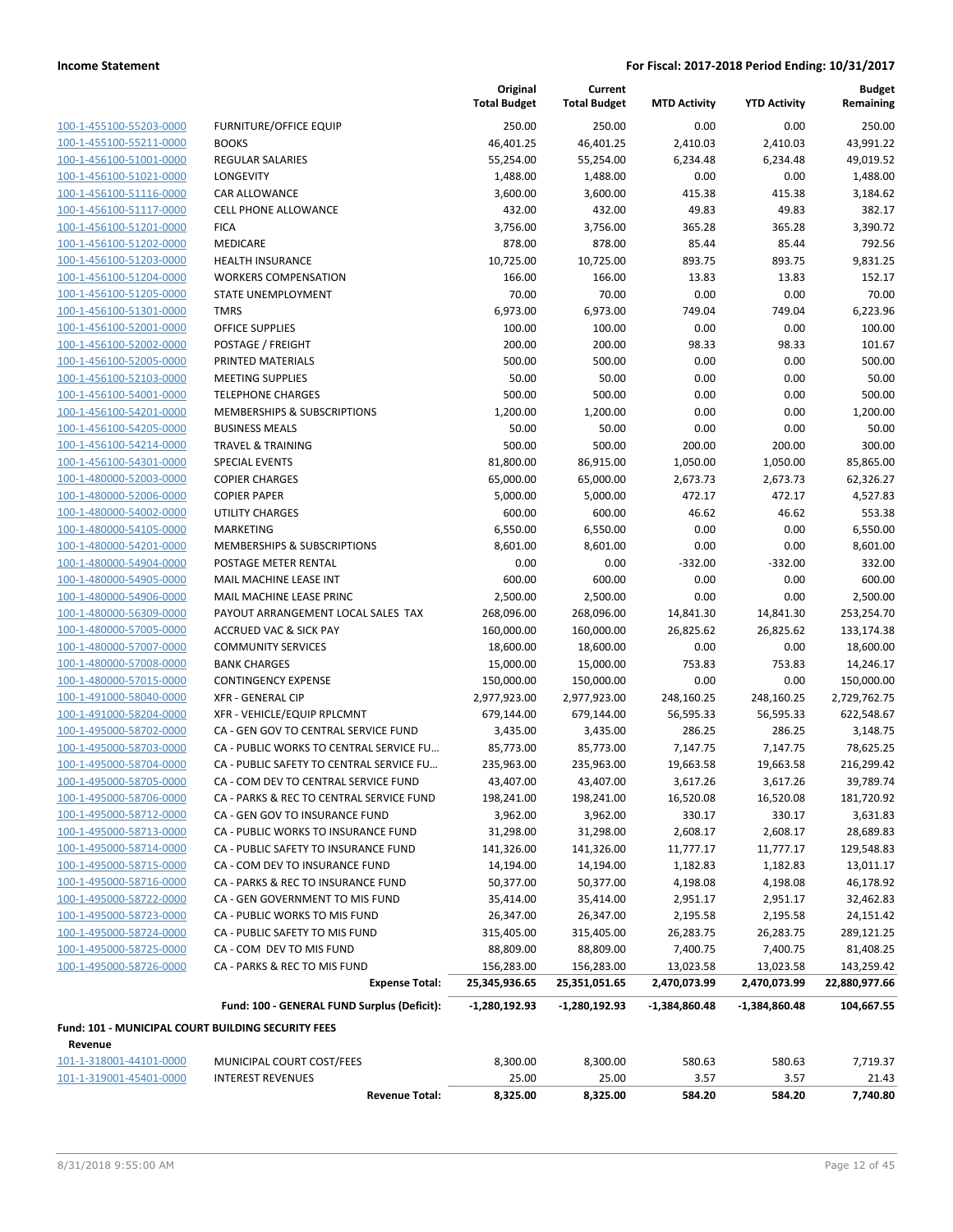|                                                    |                                                                       | Original               | Current                |                     |                     | <b>Budget</b>          |
|----------------------------------------------------|-----------------------------------------------------------------------|------------------------|------------------------|---------------------|---------------------|------------------------|
|                                                    |                                                                       | <b>Total Budget</b>    | <b>Total Budget</b>    | <b>MTD Activity</b> | <b>YTD Activity</b> | Remaining              |
| <b>Expense</b>                                     |                                                                       |                        |                        |                     |                     |                        |
| 101-1-480000-57008-0000                            | <b>BANK CHARGES</b><br><b>Expense Total:</b>                          | 33.00<br>33.00         | 33.00<br>33.00         | 0.00<br>0.00        | 0.00<br>0.00        | 33.00<br>33.00         |
|                                                    |                                                                       |                        |                        |                     |                     |                        |
|                                                    | Fund: 101 - MUNICIPAL COURT BUILDING SECURITY FEES Surplus (Deficit): | 8,292.00               | 8,292.00               | 584.20              | 584.20              | 7,707.80               |
| Fund: 102 - MUNICIPAL COURT TECH FUND              |                                                                       |                        |                        |                     |                     |                        |
| Revenue<br>102-1-318001-44101-0000                 | MUNICIPAL COURT COST/FEES                                             | 11,600.00              | 11,600.00              | 774.14              | 774.14              | 10,825.86              |
| 102-1-319001-45401-0000                            | <b>INTEREST REVENUES</b>                                              | 20.00                  | 20.00                  | 1.66                | 1.66                | 18.34                  |
|                                                    | <b>Revenue Total:</b>                                                 | 11,620.00              | 11,620.00              | 775.80              | 775.80              | 10,844.20              |
| <b>Expense</b>                                     |                                                                       |                        |                        |                     |                     |                        |
| 102-1-480000-57008-0000                            | <b>BANK CHARGES</b>                                                   | 10.00                  | 10.00                  | 0.00                | 0.00                | 10.00                  |
|                                                    | <b>Expense Total:</b>                                                 | 10.00                  | 10.00                  | 0.00                | 0.00                | 10.00                  |
|                                                    | Fund: 102 - MUNICIPAL COURT TECH FUND Surplus (Deficit):              | 11,610.00              | 11,610.00              | 775.80              | 775.80              | 10,834.20              |
| Fund: 103 - MUNICIPAL COURT CHILD SAFETY FUND      |                                                                       |                        |                        |                     |                     |                        |
| Revenue                                            |                                                                       |                        |                        |                     |                     |                        |
| 103-1-318001-44101-0000                            | MUNICIPAL COURT COST/FEES                                             | 2,000.00               | 2,000.00               | 227.55              | 227.55              | 1,772.45               |
| 103-1-318001-44110-0000                            | OPTIONAL COUNTY FEE - CHILD SAFETY                                    | 28,000.00              | 28,000.00              | 0.00                | 0.00                | 28,000.00              |
| 103-1-319001-45401-0000                            | <b>INTEREST REVENUES</b>                                              | 10.00                  | 10.00                  | 0.96                | 0.96                | 9.04                   |
|                                                    | <b>Revenue Total:</b>                                                 | 30,010.00              | 30,010.00              | 228.51              | 228.51              | 29.781.49              |
| <b>Expense</b>                                     |                                                                       |                        |                        |                     |                     |                        |
| 103-1-480000-57007-0000                            | <b>COMMUNITY SERVICES</b>                                             | 28,000.00              | 28,000.00              | 0.00                | 0.00                | 28,000.00              |
| 103-1-480000-57008-0000                            | <b>BANK CHARGES</b><br><b>Expense Total:</b>                          | 10.00                  | 10.00                  | 0.00<br>0.00        | 0.00<br>0.00        | 10.00<br>28,010.00     |
|                                                    |                                                                       | 28,010.00              | 28,010.00              |                     |                     |                        |
|                                                    | Fund: 103 - MUNICIPAL COURT CHILD SAFETY FUND Surplus (Deficit):      | 2,000.00               | 2,000.00               | 228.51              | 228.51              | 1,771.49               |
| <b>Fund: 111 - RECREATION ACTIVITIES FUND</b>      |                                                                       |                        |                        |                     |                     |                        |
| Revenue                                            |                                                                       |                        |                        |                     |                     |                        |
| 111-1-319010-45306-0000<br>111-1-319011-44507-0000 | PARK CONCESSIONS<br><b>ADULT RECREATION FEES</b>                      | 47,000.00<br>24,825.00 | 47,000.00<br>24,825.00 | 3,980.53<br>0.00    | 3,980.53<br>0.00    | 43,019.47<br>24,825.00 |
| 111-1-319011-44508-0000                            | YOUTH RECREATION FEES                                                 | 85,270.00              | 85,270.00              | 1,057.00            | 1,057.00            | 84,213.00              |
| 111-1-319012-44509-0000                            | SPECIAL EVENT FUNDING                                                 | 48,000.00              | 48,000.00              | 0.00                | 0.00                | 48,000.00              |
| 111-1-319012-45504-0000                            | PARKS & RECREATION / FIELD RENTALS                                    | 14,000.00              | 14,000.00              | $-6.92$             | $-6.92$             | 14,006.92              |
| 111-1-323001-46008-0000                            | <b>XFR - TOURISM FUND</b>                                             | 14,544.00              | 14,544.00              | 1,212.00            | 1,212.00            | 13,332.00              |
|                                                    | <b>Revenue Total:</b>                                                 | 233,639.00             | 233,639.00             | 6,242.61            | 6,242.61            | 227,396.39             |
| <b>Expense</b>                                     |                                                                       |                        |                        |                     |                     |                        |
| 111-1-451200-51001-0000                            | <b>REGULAR</b>                                                        | 0.00                   | 12,400.90              | 0.00                | 0.00                | 12,400.90              |
| 111-1-451200-51201-0000                            | <b>FICA</b>                                                           | 0.00                   | 300.00                 | 0.00                | 0.00                | 300.00                 |
| 111-1-451200-51202-0000                            | MEDICARE                                                              | 0.00                   | 200.00                 | 0.00                | 0.00                | 200.00                 |
| 111-1-451200-51205-0000<br>111-1-451200-52001-0000 | STATE UNEMPLOYMENT<br>OFFICE SUPPLIES                                 | 0.00<br>500.00         | 200.00<br>500.00       | 0.00<br>0.00        | 0.00<br>0.00        | 200.00<br>500.00       |
| 111-1-451200-52101-0000                            | <b>JANITORIAL SUPPLIES</b>                                            | 1,250.00               | 1,250.00               | 0.00                | 0.00                | 1,250.00               |
| 111-1-451200-52401-0000                            | RECREATIONAL SUPPLIES                                                 | 67,750.00              | 67,750.00              | 1,404.48            | 1,404.48            | 66,345.52              |
| 111-1-451200-52403-0000                            | <b>RESALE ITEMS</b>                                                   | 31,000.00              | 31,000.00              | 1,529.60            | 1,529.60            | 29,470.40              |
| 111-1-451200-54301-0000                            | <b>SPECIAL EVENTS</b>                                                 | 48,000.00              | 47,300.00              | 0.00                | 0.00                | 47,300.00              |
| 111-1-451200-54303-0000                            | OFFICALS/INSTRUCTORS                                                  | 37,150.00              | 37,150.00              | 4,406.00            | 4,406.00            | 32,744.00              |
| 111-1-451200-54304-0000                            | <b>CONCESSION STD WRKR CONTR</b>                                      | 15,000.00              | 2,599.10               | 936.10              | 936.10              | 1,663.00               |
| 111-1-480000-52003-0000                            | <b>COPIER CHARGES</b>                                                 | 2,050.00               | 2,050.00               | 63.95               | 63.95               | 1,986.05               |
| 111-1-480000-57008-0000<br>111-1-495000-58501-0000 | <b>BANK CHARGES</b><br>CA - GENERAL FUND                              | 2,500.00               | 2,500.00<br>5,811.00   | 30.63<br>484.25     | 30.63<br>484.25     | 2,469.37               |
| 111-1-495000-58701-0000                            | CA - CENTRAL SERVICE FUND                                             | 5,811.00<br>430.00     | 430.00                 | 35.83               | 35.83               | 5,326.75<br>394.17     |
| 111-1-495000-58710-0000                            | CA - INSURANCE FUND                                                   | 335.00                 | 335.00                 | 27.92               | 27.92               | 307.08                 |
| 111-1-495000-58720-0000                            | CA - MIS FUN                                                          | 1,722.00               | 1,722.00               | 143.50              | 143.50              | 1,578.50               |
|                                                    | <b>Expense Total:</b>                                                 | 213,498.00             | 213,498.00             | 9,062.26            | 9,062.26            | 204,435.74             |
|                                                    | Fund: 111 - RECREATION ACTIVITIES FUND Surplus (Deficit):             | 20,141.00              | 20,141.00              | $-2,819.65$         | $-2,819.65$         | 22,960.65              |
| Fund: 112 - GUN RANGE FUND                         |                                                                       |                        |                        |                     |                     |                        |
| Revenue                                            |                                                                       |                        |                        |                     |                     |                        |
| 112-1-319001-45401-0000                            | <b>INTEREST REVENUES</b>                                              | 50.00                  | 50.00                  | 1.96                | 1.96                | 48.04                  |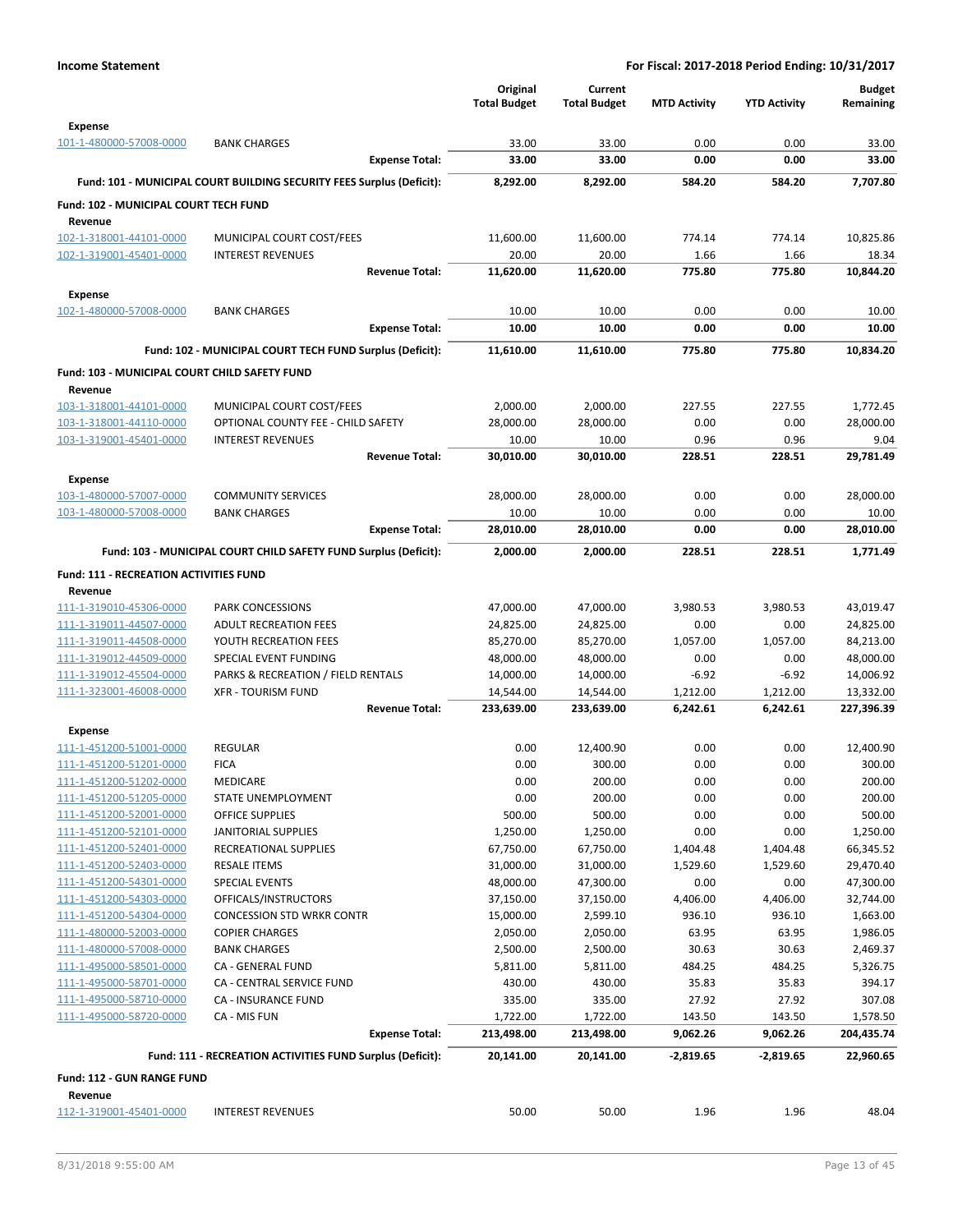|                                                    |                                                                 |                       | Original<br><b>Total Budget</b> | Current<br><b>Total Budget</b> | <b>MTD Activity</b> | <b>YTD Activity</b> | <b>Budget</b><br>Remaining |
|----------------------------------------------------|-----------------------------------------------------------------|-----------------------|---------------------------------|--------------------------------|---------------------|---------------------|----------------------------|
| 112-1-319001-45601-0000                            | <b>MISCELLANEOUS REVENUES</b>                                   |                       | 5,000.00                        | 5,000.00                       | 0.00                | 0.00                | 5,000.00                   |
|                                                    |                                                                 | <b>Revenue Total:</b> | 5,050.00                        | 5,050.00                       | 1.96                | 1.96                | 5,048.04                   |
|                                                    |                                                                 |                       |                                 |                                |                     |                     |                            |
| Expense<br>112-1-421700-54501-0000                 | <b>SPECIAL SERVICES</b>                                         |                       | 1,000.00                        | 1,000.00                       | 70.00               | 70.00               | 930.00                     |
| 112-1-480000-57008-0000                            | <b>BANK CHARGES</b>                                             |                       | 21.00                           | 21.00                          | 0.00                | 0.00                | 21.00                      |
| 112-1-491000-58001-0000                            | <b>XFR - GENERAL FUND</b>                                       |                       | 32,225.00                       | 32,225.00                      | 2,685.42            | 2,685.42            | 29,539.58                  |
|                                                    |                                                                 | <b>Expense Total:</b> | 33,246.00                       | 33,246.00                      | 2,755.42            | 2,755.42            | 30,490.58                  |
|                                                    | Fund: 112 - GUN RANGE FUND Surplus (Deficit):                   |                       | -28,196.00                      | $-28,196.00$                   | $-2,753.46$         | $-2,753.46$         | $-25,442.54$               |
| Fund: 113 - HOTEL / MOTEL OCCUPANCY TAX FUND       |                                                                 |                       |                                 |                                |                     |                     |                            |
| Revenue                                            |                                                                 |                       |                                 |                                |                     |                     |                            |
| 113-1-313005-41402-0000                            | HOTEL/MOTEL OCCUPANCY TAX                                       |                       | 621,000.00                      | 621,000.00                     | 51,381.04           | 51,381.04           | 569,618.96                 |
| 113-1-319001-45401-0000                            | <b>INTEREST REVENUES</b>                                        |                       | 800.00                          | 800.00                         | 42.93               | 42.93               | 757.07                     |
|                                                    |                                                                 | <b>Revenue Total:</b> | 621,800.00                      | 621,800.00                     | 51,423.97           | 51,423.97           | 570,376.03                 |
| <b>Expense</b>                                     |                                                                 |                       |                                 |                                |                     |                     |                            |
| 113-1-458100-51001-0000                            | <b>REGULAR</b>                                                  |                       | 36,177.00                       | 36,177.00                      | 4,082.40            | 4,082.40            | 32,094.60                  |
| 113-1-458100-51020-0000                            | <b>OVERTIME</b>                                                 |                       | 500.00                          | 500.00                         | 86.13               | 86.13               | 413.87                     |
| 113-1-458100-51021-0000                            | LONGEVITY                                                       |                       | 294.00                          | 294.00                         | 0.00                | 0.00                | 294.00                     |
| 113-1-458100-51116-0000                            | <b>CAR ALLOWANCE</b>                                            |                       | 1,200.00                        | 1,200.00                       | 138.45              | 138.45              | 1,061.55                   |
| 113-1-458100-51117-0000                            | <b>CELL PHONE ALLOWANCE</b>                                     |                       | 348.00                          | 348.00                         | 24.21               | 24.21               | 323.79                     |
| 113-1-458100-51201-0000                            | <b>FICA</b>                                                     |                       | 2,392.00                        | 2,392.00                       | 259.95              | 259.95              | 2,132.05                   |
| 113-1-458100-51202-0000                            | <b>MEDICARE</b>                                                 |                       | 559.00                          | 559.00                         | 60.80               | 60.80               | 498.20                     |
| 113-1-458100-51203-0000                            | <b>HEALTH INSURANCE</b>                                         |                       | 10,725.00                       | 10,725.00                      | 893.75              | 893.75              | 9,831.25                   |
| 113-1-458100-51204-0000                            | <b>WORKERS COMPENSATION</b>                                     |                       | 683.00                          | 683.00                         | 56.92               | 56.92               | 626.08                     |
| 113-1-458100-51205-0000                            | UNEMPLOYMENT                                                    |                       | 70.00                           | 70.00                          | 1.50                | 1.50                | 68.50                      |
| 113-1-458100-51301-0000                            | <b>TMRS</b>                                                     |                       | 4,440.00                        | 4,440.00                       | 468.72              | 468.72              | 3,971.28                   |
| 113-1-458100-52001-0000                            | <b>OFFICE SUPPLIES</b>                                          |                       | 300.00                          | 300.00                         | 0.00                | 0.00                | 300.00                     |
| 113-1-458100-52002-0000                            | POSTAGE / FREIGHT                                               |                       | 500.00                          | 500.00                         | 2.01                | 2.01                | 497.99                     |
| 113-1-458100-54101-0000                            | PROFESSIONAL SERVICES                                           |                       | 10,000.00                       | 10,000.00                      | 0.00                | 0.00                | 10,000.00                  |
| 113-1-458100-54105-0000                            | <b>MARKETING</b>                                                |                       | 10,000.00                       | 10,000.00                      | 0.00                | 0.00                | 10,000.00                  |
| 113-1-458100-54106-0000                            | <b>ATTORNEY FEES</b>                                            |                       | 500.00                          | 500.00                         | 0.00                | 0.00                | 500.00                     |
| 113-1-458100-54201-0000                            | <b>MEMBERSHIPS &amp; SUBSCRIPTIONS</b><br>ADVERTISING           |                       | 1,000.00<br>50,000.00           | 1,000.00<br>50,000.00          | 0.00<br>1,975.00    | 0.00<br>1,975.00    | 1,000.00<br>48,025.00      |
| 113-1-458100-54211-0000<br>113-1-458100-54212-0000 | PRINTING                                                        |                       | 7,500.00                        | 7,500.00                       | 0.00                | 0.00                | 7,500.00                   |
| 113-1-458100-54214-0000                            | TRAVEL/TRAINING EXPENSE                                         |                       | 1,500.00                        | 1,500.00                       | 0.00                | 0.00                | 1,500.00                   |
| 113-1-458100-54301-0000                            | <b>SPECIAL EVENTS</b>                                           |                       | 6,000.00                        | 6,000.00                       | 280.00              | 280.00              | 5,720.00                   |
| 113-1-480000-57008-0000                            | <b>BANK CHARGES</b>                                             |                       | 550.00                          | 550.00                         | 0.00                | 0.00                | 550.00                     |
| 113-1-491000-58001-0000                            | <b>XFR - GENERAL FUND</b>                                       |                       | 175,000.00                      | 180,115.00                     | 14,583.33           | 14,583.33           | 165,531.67                 |
| 113-1-491000-58011-0000                            | <b>XFR - RECREATION FUND</b>                                    |                       | 14,544.00                       | 14,544.00                      | 1,212.00            | 1,212.00            | 13,332.00                  |
| 113-1-491000-58014-0000                            | <b>XFR - VENUE MGMT FUND</b>                                    |                       | 244,855.00                      | 244,855.00                     | 20,404.58           | 20,404.58           | 224,450.42                 |
| 113-1-491000-58035-0000                            | XFR - DEBT SERVICE FUND                                         |                       | 35,000.00                       | 35,000.00                      | 2,916.67            | 2,916.67            | 32,083.33                  |
| 113-1-491000-58040-0000                            | XFR - GENERAL CIP FUND                                          |                       | 128,320.00                      | 128,320.00                     | 10,693.33           | 10,693.33           | 117,626.67                 |
| 113-1-491000-58101-0000                            | TRANSFER TO UTILITY FUND                                        |                       | 45,000.00                       | 45,000.00                      | 3,750.00            | 3,750.00            | 41,250.00                  |
|                                                    |                                                                 | <b>Expense Total:</b> | 787,957.00                      | 793,072.00                     | 61,889.75           | 61,889.75           | 731,182.25                 |
|                                                    | Fund: 113 - HOTEL / MOTEL OCCUPANCY TAX FUND Surplus (Deficit): |                       | $-166, 157.00$                  | $-171,272.00$                  | $-10,465.78$        | $-10,465.78$        | $-160,806.22$              |
| Fund: 114 - VENUE MANAGEMENT FUND                  |                                                                 |                       |                                 |                                |                     |                     |                            |
| Revenue                                            |                                                                 |                       |                                 |                                |                     |                     |                            |
| 114-1-319010-45306-0000                            | CONCESSIONS                                                     |                       | 2,000.00                        | 2,000.00                       | 154.14              | 154.14              | 1,845.86                   |
| 114-1-319030-45506-0000                            | <b>AUDITORIUM RENTALS</b>                                       |                       | 24,300.00                       | 24,300.00                      | 1,350.00            | 1,350.00            | 22,950.00                  |
| 114-1-319031-45505-0000                            | <b>CIVIC CENTER RENTALS</b>                                     |                       | 40,000.00                       | 40,000.00                      | 6,538.00            | 6,538.00            | 33,462.00                  |
| 114-1-319032-44509-0000                            | SPECIAL EVENTS/SPONSORS                                         |                       | 65,000.00                       | 65,000.00                      | 0.00                | 0.00                | 65,000.00                  |
| 114-1-319033-45307-0000                            | <b>TICKET SALES</b>                                             |                       | 100,000.00                      | 100,000.00                     | 0.00                | 0.00                | 100,000.00                 |
| 114-1-323001-46008-0000                            | <b>XFR - TOURISM FUND</b>                                       |                       | 244,855.00                      | 244,855.00                     | 20,404.58           | 20,404.58           | 224,450.42                 |
|                                                    |                                                                 | <b>Revenue Total:</b> | 476,155.00                      | 476,155.00                     | 28,446.72           | 28,446.72           | 447,708.28                 |
| <b>Expense</b>                                     |                                                                 |                       |                                 |                                |                     |                     |                            |
| 114-1-457100-51001-0000                            | REGULAR SALARIES                                                |                       | 23,639.00                       | 23,639.00                      | 2,807.77            | 2,807.77            | 20,831.23                  |
| 114-1-457100-51020-0000                            | <b>OVERTIME</b>                                                 |                       | 8,000.00                        | 8,000.00                       | 57.48               | 57.48               | 7,942.52                   |
| 114-1-457100-51021-0000                            | LONGEVITY                                                       |                       | 174.00                          | 174.00                         | 0.00                | 0.00                | 174.00                     |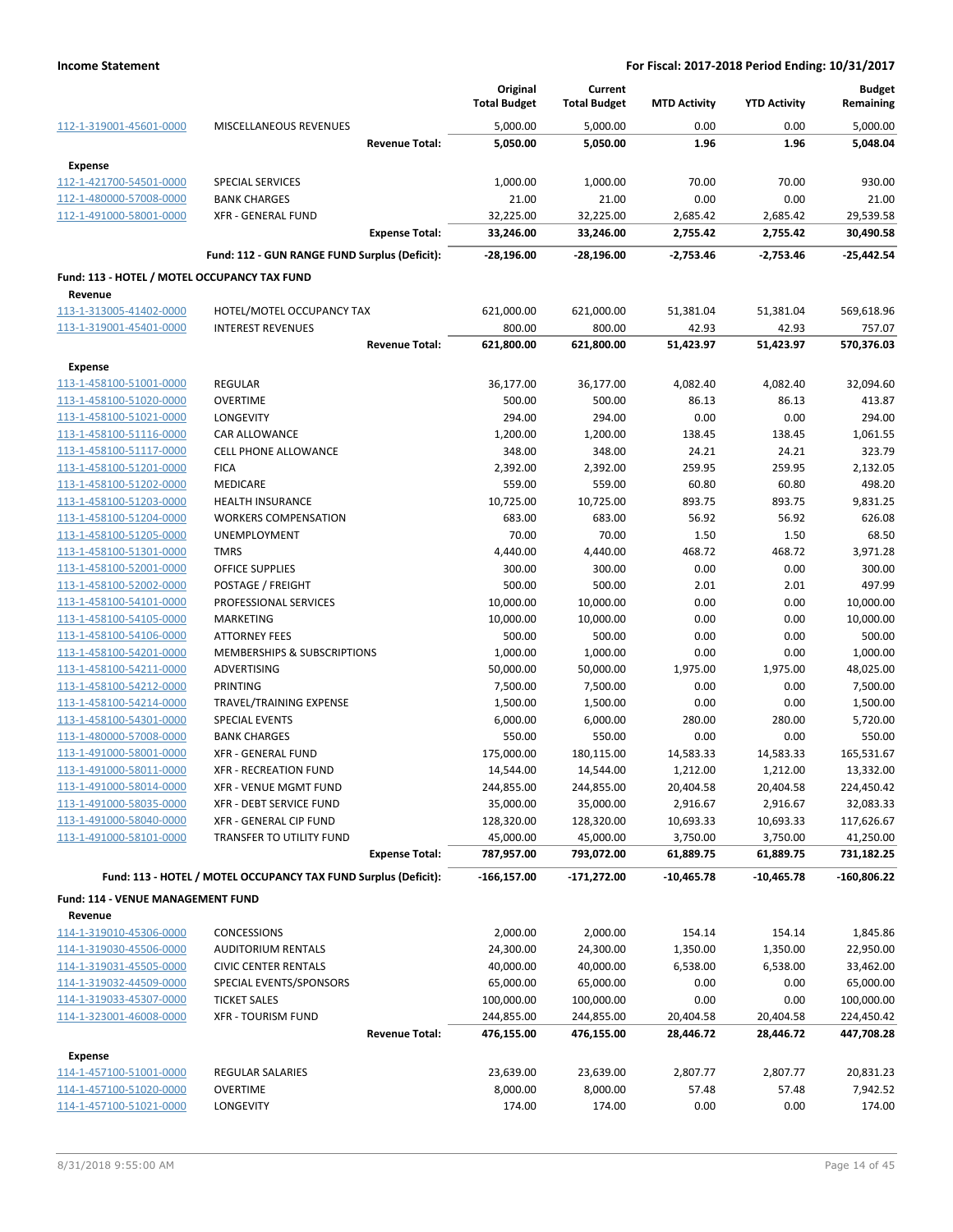|                                      |                                                                           | Original<br><b>Total Budget</b> | Current<br><b>Total Budget</b> | <b>MTD Activity</b> | <b>YTD Activity</b> | <b>Budget</b><br>Remaining |
|--------------------------------------|---------------------------------------------------------------------------|---------------------------------|--------------------------------|---------------------|---------------------|----------------------------|
| 114-1-457100-51116-0000              | <b>CAR ALLOWANCE</b>                                                      | 1,200.00                        | 1,200.00                       | 138.48              | 138.48              | 1,061.52                   |
| 114-1-457100-51117-0000              | <b>CELL PHONE ALLOWANCE</b>                                               | 348.00                          | 348.00                         | 24.24               | 24.24               | 323.76                     |
| 114-1-457100-51201-0000              | <b>FICA</b>                                                               | 1,567.00                        | 1,567.00                       | 195.67              | 195.67              | 1,371.33                   |
| 114-1-457100-51202-0000              | <b>MEDICARE</b>                                                           | 366.00                          | 366.00                         | 45.76               | 45.76               | 320.24                     |
| 114-1-457100-51203-0000              | <b>HEALTH INSURANCE</b>                                                   | 5,363.00                        | 5,363.00                       | 446.92              | 446.92              | 4,916.08                   |
| 114-1-457100-51204-0000              | <b>WORKERS COMPENSATION</b>                                               | 647.00                          | 647.00                         | 53.92               | 53.92               | 593.08                     |
| 114-1-457100-51205-0000              | STATE UNEMPLOYMENT                                                        | 35.00                           | 35.00                          | 0.06                | 0.06                | 34.94                      |
| 114-1-457100-51301-0000              | <b>TMRS</b>                                                               | 2,909.00                        | 2,909.00                       | 354.02              | 354.02              | 2,554.98                   |
| 114-1-457100-51401-0000              | <b>CONTRA - SALARIES</b>                                                  | 0.00                            | 0.00                           | $-286.93$           | $-286.93$           | 286.93                     |
| 114-1-457100-52001-0000              | <b>OFFICE SUPPLIES</b>                                                    | 500.00                          | 500.00                         | 0.00                | 0.00                | 500.00                     |
| 114-1-457100-52002-0000              | POSTAGE / FREIGHT                                                         | 200.00                          | 200.00                         | 112.65              | 112.65              | 87.35                      |
| 114-1-457100-52201-0000              | MINOR TOOLS & EQUIPMENT                                                   | 2,500.00                        | 2,500.00                       | 0.00                | 0.00                | 2,500.00                   |
| 114-1-457100-52403-0000              | <b>RESALE ITEMS</b>                                                       | 1,500.00                        | 1,500.00                       | 0.00                | 0.00                | 1,500.00                   |
| 114-1-457100-53702-0000              | AUDTIORIUM MAINTENANCE                                                    | 8,000.00                        | 8,000.00                       | 0.00                | 0.00                | 8,000.00                   |
| 114-1-457100-53704-0000              | <b>CIVIC CENTER</b>                                                       | 5,000.00                        | 5,000.00                       | 0.00                | 0.00                | 5,000.00                   |
| 114-1-457100-54001-0000              | <b>TELEPHONE CHARGES</b>                                                  | 100.00                          | 100.00                         | 0.00                | 0.00                | 100.00                     |
| 114-1-457100-54005-0000              | <b>CIVIC CENTER UTILITY CHARGES</b>                                       | 24,413.00                       | 24,413.00                      | 1,899.76            | 1,899.76            | 22,513.24                  |
| 114-1-457100-54105-0000              | <b>MARKETING</b>                                                          | 3,000.00                        | 3,000.00                       | 0.00                | 0.00                | 3,000.00                   |
| 114-1-457100-54106-0000              | <b>ATTORNEY FEES</b>                                                      | 500.00                          | 500.00                         | 0.00                | 0.00                | 500.00                     |
| 114-1-457100-54201-0000              | MEMBERSHIPS & SUBSCRIPTIONS                                               | 2,000.00                        | 2,000.00                       | 0.00                | 0.00                | 2,000.00                   |
| 114-1-457100-54205-0000              | <b>BUSINESS MEALS</b>                                                     | 250.00                          | 250.00                         | 0.00                | 0.00                | 250.00                     |
| 114-1-457100-54211-0000              | ADVERTISING                                                               | 12,000.00                       | 12,000.00                      | 0.00                | 0.00                | 12,000.00                  |
| 114-1-457100-54214-0000              | <b>TRAVEL &amp; TRAINING</b>                                              | 1,000.00                        | 1,000.00                       | 0.00                | 0.00                | 1,000.00                   |
| 114-1-457100-54301-0000              | <b>SPECIAL EVENTS</b>                                                     | 102,500.00                      | 102,500.00                     | 31,704.84           | 31,704.84           | 70,795.16                  |
| 114-1-480000-52003-0000              | <b>COPIER CHARGES</b>                                                     | 3,600.00                        | 3,600.00                       | 63.95               | 63.95               | 3,536.05                   |
| 114-1-480000-57008-0000              | <b>BANK CHARGES</b>                                                       | 2,500.00                        | 2,500.00                       | 316.16              | 316.16              | 2,183.84                   |
| 114-1-495000-58501-0000              | CA - GENERAL FUND                                                         | 14,129.00                       | 14,129.00                      | 1,177.42            | 1,177.42            | 12,951.58                  |
| 114-1-495000-58701-0000              | CA - CENTRAL SERVICE FUND                                                 | 16,076.00                       | 16,076.00                      | 1,339.67            | 1,339.67            | 14,736.33                  |
| 114-1-495000-58710-0000              | CA - INSURANCE FUND                                                       | 593.00                          | 593.00                         | 49.42               | 49.42               | 543.58                     |
| 114-1-495000-58720-0000              | CA - MIS FUN                                                              | 2,543.00                        | 2,543.00                       | 211.92              | 211.92              | 2,331.08                   |
|                                      | <b>Expense Total:</b>                                                     | 247,152.00                      | 247,152.00                     | 40,713.18           | 40,713.18           | 206,438.82                 |
|                                      | Fund: 114 - VENUE MANAGEMENT FUND Surplus (Deficit):                      | 229,003.00                      | 229,003.00                     | $-12,266.46$        | -12,266.46          | 241,269.46                 |
| Fund: 116 - ROADWAY IMPACT FEE 1     |                                                                           |                                 |                                |                     |                     |                            |
| Revenue<br>116-1-319001-45401-0000   | <b>INTEREST REVENUES</b>                                                  | 0.00                            | 0.00                           | 0.96                | 0.96                | $-0.96$                    |
|                                      | <b>Revenue Total:</b>                                                     | 0.00                            | 0.00                           | 0.96                | 0.96                | -0.96                      |
|                                      | Fund: 116 - ROADWAY IMPACT FEE 1 Total:                                   | 0.00                            | 0.00                           | 0.96                | 0.96                | $-0.96$                    |
| Fund: 118 - ROADWAY IMPACT FEE 3     |                                                                           |                                 |                                |                     |                     |                            |
| Revenue                              |                                                                           |                                 |                                |                     |                     |                            |
| 118-1-319001-45401-0000              | <b>INTEREST REVENUES</b>                                                  | 0.00                            | 0.00                           | 0.01                | 0.01                | $-0.01$                    |
|                                      | <b>Revenue Total:</b>                                                     | 0.00                            | 0.00                           | 0.01                | 0.01                | $-0.01$                    |
|                                      | Fund: 118 - ROADWAY IMPACT FEE 3 Total:                                   | 0.00                            | 0.00                           | 0.01                | 0.01                | $-0.01$                    |
|                                      | <b>Fund: 123 - PTRAIN - POLICE REIMBURSEMENT GRANTS &amp; CONT EDUCAT</b> |                                 |                                |                     |                     |                            |
| Revenue                              |                                                                           |                                 |                                |                     |                     |                            |
| 123-1-319001-45401-0000              | <b>INTEREST REVENUES</b>                                                  | 0.00                            | 0.00                           | 0.71                | 0.71                | $-0.71$                    |
|                                      | <b>Revenue Total:</b>                                                     | 0.00                            | 0.00                           | 0.71                | 0.71                | $-0.71$                    |
|                                      | Fund: 123 - PTRAIN - POLICE REIMBURSEMENT GRANTS & CONT EDUCAT Tot        | 0.00                            | 0.00                           | 0.71                | 0.71                | $-0.71$                    |
| <b>Fund: 140 - DEBT SERVICE FUND</b> |                                                                           |                                 |                                |                     |                     |                            |
| Revenue                              |                                                                           |                                 |                                |                     |                     |                            |
| 140-1-311001-41101-0000              | <b>REAL PROPERTY TAXES</b>                                                | 4,408,785.00                    | 4,408,785.00                   | 68,032.08           | 68,032.08           | 4,340,752.92               |
| 140-1-311002-41102-0000              | <b>DELINQUENT TAXES</b>                                                   | 39,000.00                       | 39,000.00                      | 6,411.48            | 6,411.48            | 32,588.52                  |
| 140-1-319001-45401-0000              | <b>INTEREST REVENUES</b>                                                  | 2,100.00                        | 2,100.00                       | 58.68               | 58.68               | 2,041.32                   |
| 140-1-319001-45601-0000              | MISCELLANEOUS REVENUES                                                    | 3,000.00                        | 3,000.00                       | 0.00                | 0.00                | 3,000.00                   |
| 140-1-323001-46008-0000              | <b>XFR - TOURISM FUND</b>                                                 | 35,000.00                       | 35,000.00                      | 2,916.67            | 2,916.67            | 32,083.33                  |
| 140-1-323001-46100-0000              | <b>XFR - UTILITY FUND</b>                                                 | 1,532,906.25                    | 1,532,906.25                   | 127,742.19          | 127,742.19          | 1,405,164.06               |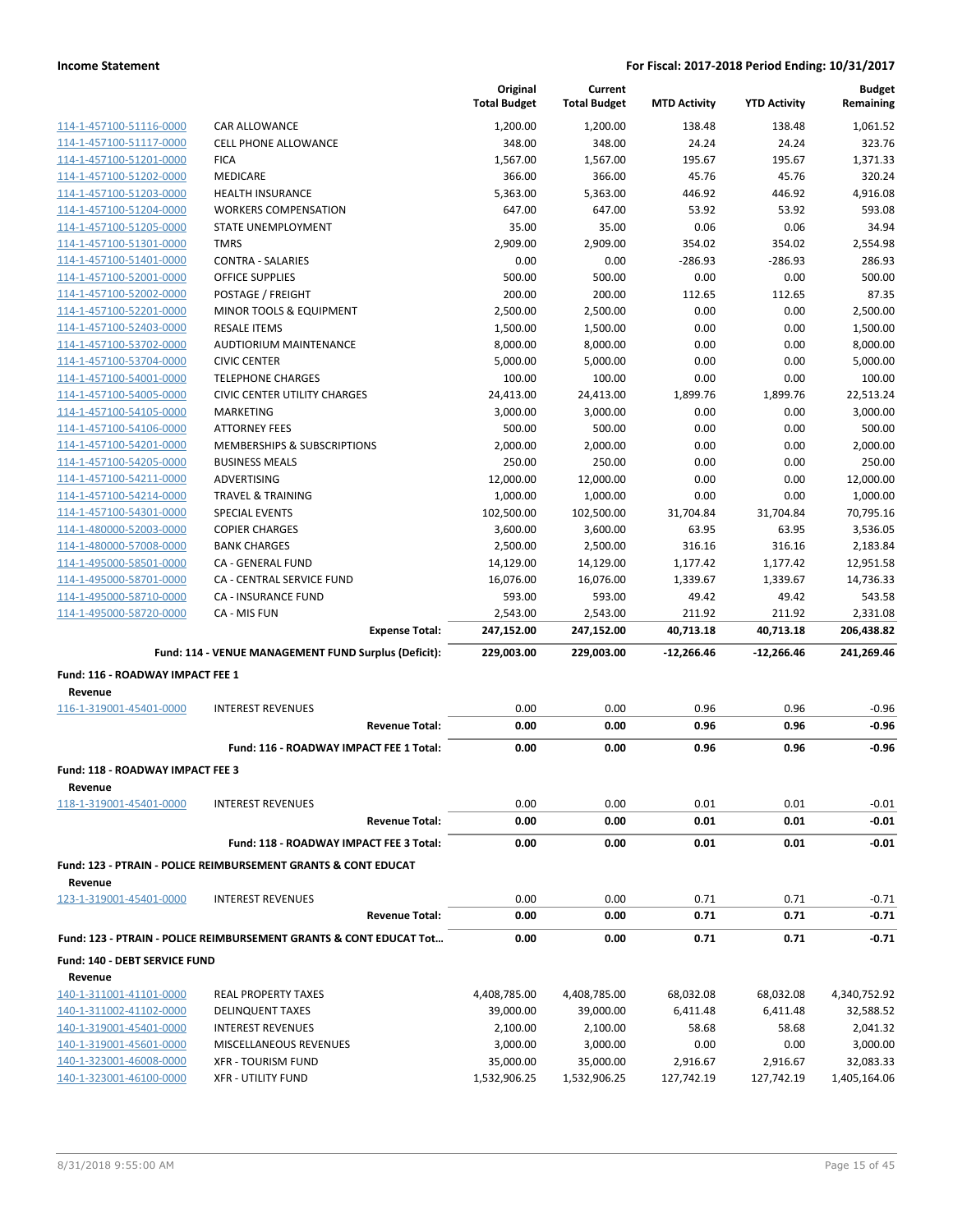|                                              |                                                                 | Original<br><b>Total Budget</b> | Current<br><b>Total Budget</b> | <b>MTD Activity</b> | <b>YTD Activity</b> | <b>Budget</b><br>Remaining |
|----------------------------------------------|-----------------------------------------------------------------|---------------------------------|--------------------------------|---------------------|---------------------|----------------------------|
| 140-1-323001-46107-0000                      | <b>XFR - AIRPORT FUND</b>                                       | 52,000.00                       | 52,000.00                      | 4,333.33            | 4,333.33            | 47,666.67                  |
|                                              | <b>Revenue Total:</b>                                           | 6,072,791.25                    | 6,072,791.25                   | 209,494.43          | 209,494.43          | 5,863,296.82               |
| <b>Expense</b>                               |                                                                 |                                 |                                |                     |                     |                            |
| 140-1-471100-56105-0000                      | 2010 CO - PRINCIPAL                                             | 205,000.00                      | 205,000.00                     | 0.00                | 0.00                | 205,000.00                 |
| 140-1-471100-56106-0000                      | 2013 CO PRINCIPAL                                               | 240,000.00                      | 240,000.00                     | 0.00                | 0.00                | 240,000.00                 |
| 140-1-471100-56306-0000                      | 2010 GO REFUND PRINCIPAL                                        | 630,000.00                      | 630,000.00                     | 0.00                | 0.00                | 630,000.00                 |
| 140-1-471100-56308-0000                      | 2011 GO REFUND PRINCIPAL                                        | 1,070,000.00                    | 1,070,000.00                   | 0.00                | 0.00                | 1,070,000.00               |
| 140-1-471100-56310-0000                      | 2014 GO REFUND PRINCIPAL                                        | 178,000.00                      | 178,000.00                     | 0.00                | 0.00                | 178,000.00                 |
| 140-1-471100-56311-0000                      | 2014 GENERAL OBLIGATIONS PRINCIPAL                              | 295,000.00                      | 295,000.00                     | 0.00                | 0.00                | 295,000.00                 |
| 140-1-471100-56312-0000                      | 2015 GENERAL OBLIGATIONS PRINCIPAL                              | 448,000.00                      | 448,000.00                     | 0.00                | 0.00                | 448,000.00                 |
| 140-1-471100-56313-0000                      | 2017 GO REFUND PRINCIPAL                                        | 1,605,000.00                    | 1,605,000.00                   | 0.00                | 0.00                | 1,605,000.00               |
| 140-1-471200-56205-0000                      | 2010 CO - INTEREST                                              | 186,462.50                      | 186,462.50                     | 0.00                | 0.00                | 186,462.50                 |
| 140-1-471200-56206-0000                      | 2013 CO INTEREST                                                | 26,166.00                       | 26,166.00                      | 0.00                | 0.00                | 26,166.00                  |
| 140-1-471200-56406-0000                      | 2010 GO REFUND INTEREST                                         | 324,347.50                      | 324,347.50                     | 0.00                | 0.00                | 324,347.50                 |
| 140-1-471200-56408-0000                      | 2011 GO REFUND INTEREST                                         | 122,557.50                      | 122,557.50                     | 0.00                | 0.00                | 122,557.50                 |
| 140-1-471200-56409-0000                      | 2014 GENERAL OBLIGATIONS - INTEREST                             | 109,991.75                      | 109,991.75                     | 0.00                | 0.00                | 109,991.75                 |
| 140-1-471200-56410-0000                      | 2015 GO - INTEREST                                              | 153,801.20                      | 153,801.20                     | 0.00                | 0.00                | 153,801.20                 |
| 140-1-471200-56411-0000                      | 2014 GO REFUND INTEREST                                         | 28,740.00                       | 28,740.00                      | 0.00                | 0.00                | 28,740.00                  |
| 140-1-471200-56413-0000                      | 2017 GO REFUND INTEREST                                         | 405,625.00                      | 405,625.00                     | 0.00                | 0.00                | 405,625.00                 |
| 140-1-475100-56002-0000                      | <b>AGENT FEE</b>                                                | 1,500.00                        | 1,500.00                       | 0.00                | 0.00                | 1,500.00                   |
| 140-1-475100-56005-0000                      | ARBITRAGE                                                       | 12,500.00                       | 12,500.00                      | 0.00                | 0.00                | 12,500.00                  |
| 140-1-480000-57008-0000                      | <b>BANK CHARGES</b>                                             | 1,900.00                        | 1,900.00                       | 0.00                | 0.00                | 1,900.00                   |
|                                              | <b>Expense Total:</b>                                           | 6,044,591.45                    | 6,044,591.45                   | 0.00                | 0.00                | 6,044,591.45               |
|                                              | Fund: 140 - DEBT SERVICE FUND Surplus (Deficit):                | 28,199.80                       | 28,199.80                      | 209,494.43          | 209,494.43          | -181,294.63                |
| Fund: 160 - GENERAL CAPITAL IMPROVEMENT FUND |                                                                 |                                 |                                |                     |                     |                            |
| Revenue                                      |                                                                 |                                 |                                |                     |                     |                            |
| 160-1-314004-41808-0000                      | FRANCHISE FEES/CABLE-SICFA                                      | 25,000.00                       | 25,000.00                      | 0.00                | 0.00                | 25,000.00                  |
| 160-1-319001-45401-0000                      | <b>INTEREST REVENUES</b>                                        | 15,000.00                       | 15,000.00                      | 572.14              | 572.14              | 14,427.86                  |
| 160-1-323001-46001-0000                      | <b>XFR - GENERAL FUND</b>                                       | 2,977,923.00                    | 2,977,923.00                   | 248,160.25          | 248,160.25          | 2,729,762.75               |
| 160-1-323001-46008-0000                      | <b>XFR - TOURISM FUND</b>                                       | 128,320.00                      | 128,320.00                     | 10,693.33           | 10,693.33           | 117,626.67                 |
|                                              | <b>Revenue Total:</b>                                           | 3,146,243.00                    | 3,146,243.00                   | 259,425.72          | 259,425.72          | 2,886,817.28               |
| <b>Expense</b>                               |                                                                 |                                 |                                |                     |                     |                            |
| 160-1-421240-55207-0000                      | RADIO COMMUNICATION EQUIP                                       | 600,000.00                      | 600,000.00                     | 0.00                | 0.00                | 600,000.00                 |
| 160-1-422200-55201-0000                      | <b>EQUIPMENT PURCHASES</b>                                      | 48,248.00                       | 48,248.00                      | 0.00                | 0.00                | 48,248.00                  |
| 160-1-431200-53304-0000                      | <b>STREET IMPROV PROGRAM</b>                                    | 1,800,000.00                    | 1,725,000.00                   | 0.00                | 0.00                | 1,725,000.00               |
| 160-1-431200-55002-0000                      | <b>IMPROVEMENTS</b>                                             | 200,000.00                      | 200,000.00                     | 0.00                | 0.00                | 200,000.00                 |
| 160-1-431600-55102-0000                      | <b>STREETS</b>                                                  | 9,750.00                        | 9,750.00                       | 0.00                | 0.00                | 9,750.00                   |
| 160-1-480000-55002-0000                      | <b>IMPROVEMENTS</b>                                             | 435,000.00                      | 435,000.00                     | 0.00                | 0.00                | 435,000.00                 |
| 160-1-480000-55007-0000                      | ENG/ARCHITECTS/MGMT                                             | 0.00                            | 0.00                           | 0.00                | 0.00                | 0.00                       |
| 160-1-480000-55012-0000                      | <b>CONSTRUCTION</b>                                             | 0.00                            | 1,585,000.00                   | 0.00                | 0.00                | 1,585,000.00               |
| 160-1-480000-55201-0000                      | <b>EQUIPMENT PURCHASES</b>                                      | 113,245.00                      | 113,245.00                     | 0.00                | 0.00                | 113,245.00                 |
| 160-1-480000-55203-0000                      | FURNITURE/OFFICE EQUIP                                          | 0.00                            | 0.00                           | 59.04               | 59.04               | $-59.04$                   |
|                                              | <b>Expense Total:</b>                                           | 3,206,243.00                    | 4,716,243.00                   | 59.04               | 59.04               | 4,716,183.96               |
|                                              | Fund: 160 - GENERAL CAPITAL IMPROVEMENT FUND Surplus (Deficit): | $-60.000.00$                    | -1,570,000.00                  | 259,366.68          | 259,366.68          | $-1,829,366.68$            |
| Fund: 161 - STREET CONSTRUCTION FUND         |                                                                 |                                 |                                |                     |                     |                            |
| Revenue                                      |                                                                 |                                 |                                |                     |                     |                            |
| 161-1-319001-45401-0000                      | <b>INTEREST REVENUES</b>                                        | 500.00                          | 500.00                         | 61.67               | 61.67               | 438.33                     |
|                                              | <b>Revenue Total:</b>                                           | 500.00                          | 500.00                         | 61.67               | 61.67               | 438.33                     |
|                                              | Fund: 161 - STREET CONSTRUCTION FUND Total:                     | 500.00                          | 500.00                         | 61.67               | 61.67               | 438.33                     |
| Fund: 164 - 2013 CO CAPITAL FUND             |                                                                 |                                 |                                |                     |                     |                            |
| Revenue                                      |                                                                 |                                 |                                |                     |                     |                            |
| 164-1-319001-45401-0000                      | <b>INTEREST REVENUES</b>                                        | 200.00                          | 200.00                         | 4.08                | 4.08                | 195.92                     |
|                                              | <b>Revenue Total:</b>                                           | 200.00                          | 200.00                         | 4.08                | 4.08                | 195.92                     |
|                                              | Fund: 164 - 2013 CO CAPITAL FUND Total:                         | 200.00                          | 200.00                         | 4.08                | 4.08                | 195.92                     |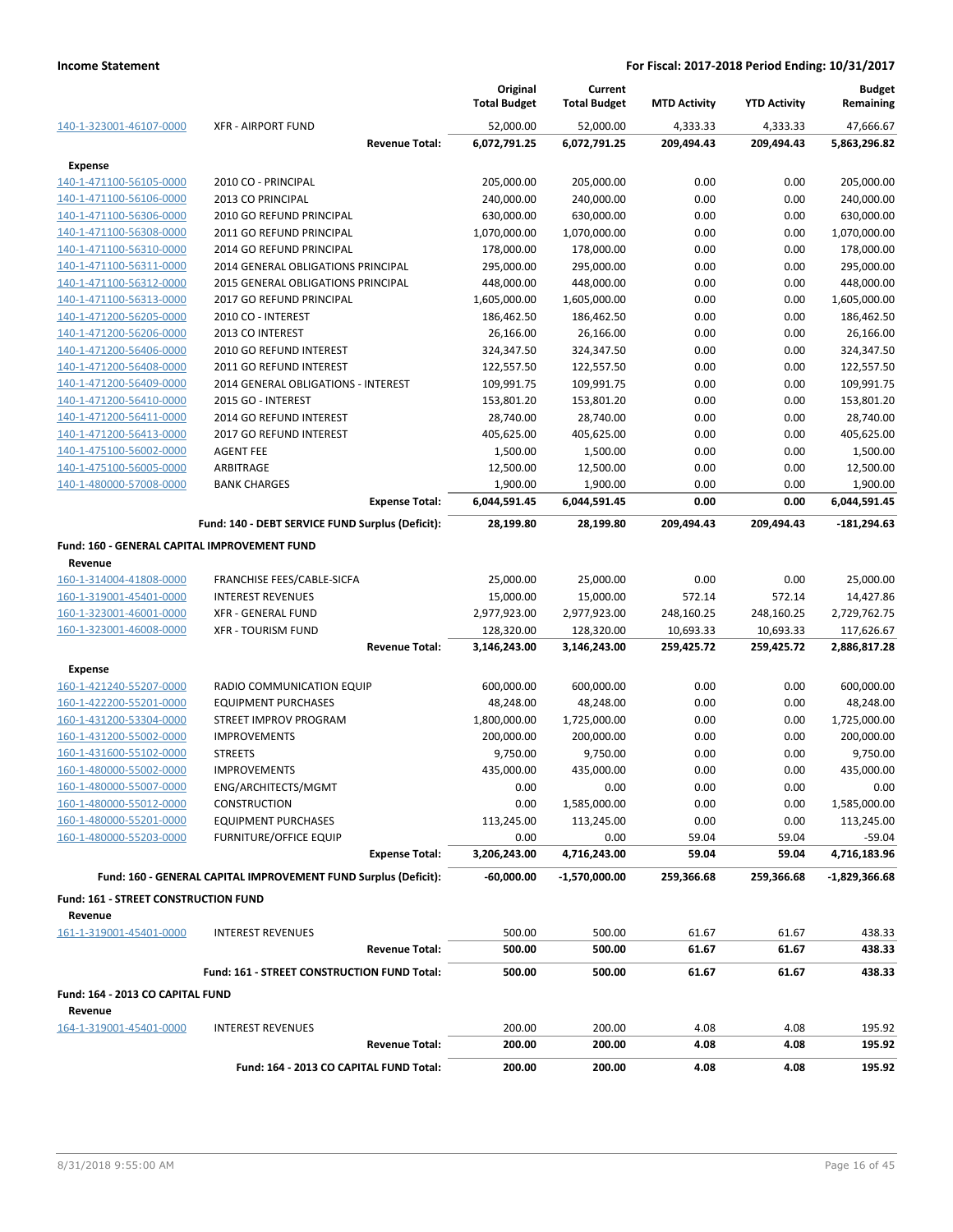| <b>Income Statement</b>                            |                                                          |                                 | For Fiscal: 2017-2018 Period Ending: 10/31/2017 |                      |                      |                            |
|----------------------------------------------------|----------------------------------------------------------|---------------------------------|-------------------------------------------------|----------------------|----------------------|----------------------------|
|                                                    |                                                          | Original<br><b>Total Budget</b> | Current<br><b>Total Budget</b>                  | <b>MTD Activity</b>  | <b>YTD Activity</b>  | <b>Budget</b><br>Remaining |
| Fund: 165 - 2014 GO FUND                           |                                                          |                                 |                                                 |                      |                      |                            |
| Revenue                                            |                                                          |                                 |                                                 |                      |                      |                            |
| 165-1-319001-45401-0000                            | <b>INTEREST REVENUES</b>                                 | 50,000.00                       | 50,000.00                                       | 791.46               | 791.46               | 49,208.54                  |
|                                                    | <b>Revenue Total:</b>                                    | 50,000.00                       | 50,000.00                                       | 791.46               | 791.46               | 49,208.54                  |
|                                                    | Fund: 165 - 2014 GO FUND Total:                          | 50,000.00                       | 50,000.00                                       | 791.46               | 791.46               | 49,208.54                  |
| Fund: 171 - MAIN STREET SPECIAL REVENUE<br>Expense |                                                          |                                 |                                                 |                      |                      |                            |
| 171-1-456100-54111-0000                            | <b>GRANT MANAGEMENT</b>                                  | 0.00                            | 23,000.00                                       | 0.00                 | 0.00                 | 23,000.00                  |
| 171-1-456100-54501-0000                            | SPECIAL SERVICES                                         | 0.00                            | 0.00                                            | 3,433.00             | 3,433.00             | $-3,433.00$                |
| 171-1-456100-55012-0000                            | CONSTRUCTION                                             | 0.00                            | 52,000.00                                       | 0.00                 | 0.00                 | 52,000.00                  |
|                                                    | <b>Expense Total:</b>                                    | 0.00                            | 75,000.00                                       | 3,433.00             | 3,433.00             | 71,567.00                  |
|                                                    | Fund: 171 - MAIN STREET SPECIAL REVENUE Total:           | 0.00                            | 75,000.00                                       | 3,433.00             | 3,433.00             | 71,567.00                  |
| <b>Fund: 172 - MINOR GRANTS FUND</b>               |                                                          |                                 |                                                 |                      |                      |                            |
| Revenue                                            |                                                          |                                 |                                                 |                      |                      |                            |
| 172-1-310002-45611-0000                            | <b>DONATIONS</b>                                         | 15,000.00                       | 15,000.00                                       | 0.00                 | 0.00                 | 15,000.00                  |
|                                                    | <b>Revenue Total:</b>                                    | 15,000.00                       | 15,000.00                                       | 0.00                 | 0.00                 | 15,000.00                  |
|                                                    | Fund: 172 - MINOR GRANTS FUND Total:                     | 15,000.00                       | 15,000.00                                       | 0.00                 | 0.00                 | 15,000.00                  |
| Fund: 200 - WATER / WASTEWATER FUND                |                                                          |                                 |                                                 |                      |                      |                            |
| Revenue                                            |                                                          |                                 |                                                 |                      |                      |                            |
| 200-2-318003-44302-0000                            | WATER REVENUES / SERVICE CHARGES                         | 64,000.00                       | 64,000.00                                       | 4,262.00             | 4,262.00             | 59,738.00                  |
| 200-2-318003-44304-0000                            | <b>NEW SERVICES - WATER</b>                              | 20,000.00                       | 20,000.00                                       | 0.00                 | 0.00                 | 20,000.00                  |
| 200-2-318003-44305-0000                            | LATE CHARGES - WATER                                     | 49,000.00                       | 49,000.00                                       | 4,255.95             | 4,255.95             | 44,744.05                  |
| 200-2-318003-44312-0000                            | <b>METER TAMPERING</b>                                   | 6,000.00                        | 6,000.00                                        | 375.00               | 375.00               | 5,625.00                   |
| 200-2-318003-45103-0000                            | <b>GEUS RAW WATER CONSUMPTN</b>                          | 100,000.00                      | 100,000.00                                      | 0.00                 | 0.00                 | 100,000.00                 |
| 200-2-318004-42303-0000                            | <b>WASTE HAULER PERMITS</b>                              | 3,500.00                        | 3,500.00                                        | 1,500.00             | 1,500.00             | 2,000.00                   |
| 200-2-318004-44307-0000<br>200-2-318004-44309-0000 | NEW SERVICES - SEWER<br>SEWER REVENUES / SERVICE CHARGES | 7,000.00<br>55,000.00           | 7,000.00<br>55,000.00                           | 4,125.00<br>3,854.39 | 4,125.00<br>3,854.39 | 2,875.00<br>51,145.61      |
| 200-2-318004-44310-0000                            | LATE CHARGES - SEWER                                     | 45,000.00                       | 45,000.00                                       | 3,873.30             | 3,873.30             | 41,126.70                  |
| 200-2-318004-45106-0000                            | L-3 COMM COD DISCHARGE                                   | 126,360.00                      | 126,360.00                                      | 10,530.00            | 10,530.00            | 115,830.00                 |
| 200-2-318004-45201-0000                            | SEWER REV/ SEWER HAULER FEES                             | 400,000.00                      | 400,000.00                                      | 36,652.25            | 36,652.25            | 363,347.75                 |
| 200-2-319003-45101-0000                            | WATER REVENUES / METERED SALES                           | 6,701,679.00                    | 6,701,679.00                                    | 638,343.90           | 638,343.90           | 6,063,335.10               |
| 200-2-319004-45104-0000                            | SEWER COLLECTION FEES                                    | 5,577,131.00                    | 5,577,131.00                                    | 492,343.48           | 492,343.48           | 5,084,787.52               |
| 200-2-319004-45105-0000                            | SEWER REVENUES / EPA REVENUE                             | 0.00                            | 0.00                                            | 99.11                | 99.11                | $-99.11$                   |
| 200-2-320003-45305-0000                            | <b>AUCTION PROCEEDS</b>                                  | 5,000.00                        | 5,000.00                                        | 0.00                 | 0.00                 | 5,000.00                   |
| 200-2-320003-45401-0000                            | <b>INTEREST REVENUES</b>                                 | 5,000.00                        | 5,000.00                                        | 293.01               | 293.01               | 4,706.99                   |
| 200-2-320003-45601-0000                            | MISCELLANEOUS REVENUES                                   | 3,500.00                        | 3,500.00                                        | 0.00                 | 0.00                 | 3,500.00                   |
| 200-2-323001-58013-0000                            | <b>XFR - TOURISM FUND</b>                                | 45,000.00                       | 45,000.00                                       | 3,750.00             | 3,750.00             | 41,250.00                  |
|                                                    | <b>Revenue Total:</b>                                    | 13,213,170.00                   | 13,213,170.00                                   | 1,204,257.39         | 1,204,257.39         | 12,008,912.61              |
| <b>Expense</b>                                     |                                                          |                                 |                                                 |                      |                      |                            |
| 200-2-436100-51001-0000<br>200-2-436100-51020-0000 | REGULAR SALARIES<br><b>OVERTIME</b>                      | 70,780.00<br>282.00             | 70,780.00<br>282.00                             | 7,987.69<br>0.00     | 7,987.69<br>0.00     | 62,792.31<br>282.00        |
| 200-2-436100-51021-0000                            | <b>LONGEVITY</b>                                         | 840.00                          | 840.00                                          | 0.00                 | 0.00                 | 840.00                     |
| 200-2-436100-51101-0000                            | <b>CERTIFICATION PAY</b>                                 | 600.00                          | 600.00                                          | 0.00                 | 0.00                 | 600.00                     |
| 200-2-436100-51117-0000                            | CELL PHONE ALLOWANCE                                     | 432.00                          | 432.00                                          | 49.83                | 49.83                | 382.17                     |
| 200-2-436100-51201-0000                            | <b>FICA</b>                                              | 4,522.00                        | 4,522.00                                        | 491.91               | 491.91               | 4,030.09                   |
| 200-2-436100-51202-0000                            | <b>MEDICARE</b>                                          | 1,058.00                        | 1,058.00                                        | 115.05               | 115.05               | 942.95                     |
| 200-2-436100-51203-0000                            | <b>HEALTH INSURANCE</b>                                  | 21,450.00                       | 21,450.00                                       | 1,787.50             | 1,787.50             | 19,662.50                  |
| 200-2-436100-51204-0000                            | <b>WORKERS COMPENSATION</b>                              | 343.00                          | 343.00                                          | 28.58                | 28.58                | 314.42                     |
| 200-2-436100-51205-0000                            | STATE UNEMPLOYMENT                                       | 141.00                          | 141.00                                          | 0.00                 | 0.00                 | 141.00                     |
| 200-2-436100-51301-0000                            | <b>TMRS</b>                                              | 8,395.00                        | 8,395.00                                        | 898.59               | 898.59               | 7,496.41                   |
| 200-2-436100-52001-0000                            | OFFICE SUPPLIES                                          | 500.00                          | 500.00                                          | 0.00                 | 0.00                 | 500.00                     |
| 200-2-436100-52002-0000                            | POSTAGE / FREIGHT                                        | 7,500.00                        | 7,500.00                                        | 10.30                | 10.30                | 7,489.70                   |
| 200-2-436100-52305-0000<br>200-2-436100-53402-0000 | PUBLIC EDUCATION<br><b>BUILDING MAINTENANCE</b>          | 3,400.00<br>500.00              | 3,400.00<br>500.00                              | 0.00<br>410.51       | 0.00<br>410.51       | 3,400.00<br>89.49          |
| 200-2-436100-54001-0000                            | <b>TELEPHONE CHARGES</b>                                 | 4,000.08                        | 4,000.08                                        | 0.00                 | 0.00                 | 4,000.08                   |
| 200-2-436100-54002-0000                            | UTILITY CHARGES                                          | 26,821.00                       | 26,821.00                                       | 1,828.79             | 1,828.79             | 24,992.21                  |
| 200-2-436100-54101-0000                            | PROFESSIONAL SERVICES                                    | 2,000.00                        | 2,000.00                                        | 0.00                 | 0.00                 | 2,000.00                   |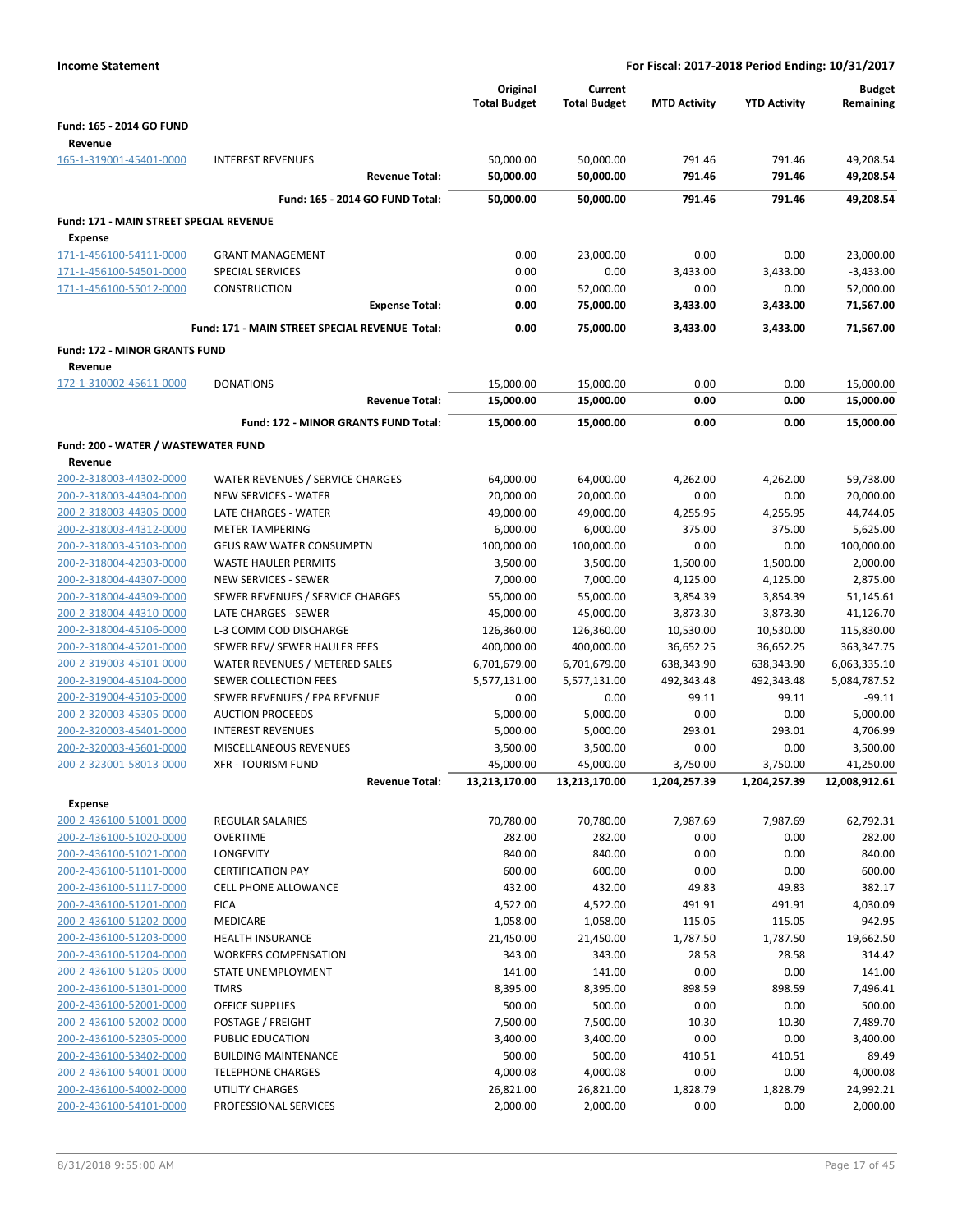| 200-2-436100-54106-0000 |
|-------------------------|
| 200-2-436100-54201-0000 |
| 200-2-436100-54214-0000 |
| 200-2-436200-51001-0000 |
| 200-2-436200-51020-0000 |
| 200-2-436200-51021-0000 |
| 200-2-436200-51101-0000 |
| 200-2-436200-51117-0000 |
| 200-2-436200-51201-0000 |
| 200-2-436200-51202-0000 |
| 200-2-436200-51203-0000 |
| 200-2-436200-51204-0000 |
| 200-2-436200-51205-0000 |
| 200-2-436200-51301-0000 |
|                         |
| 200-2-436200-52001-0000 |
| 200-2-436200-52002-0000 |
| 200-2-436200-52101-0000 |
| 200-2-436200-52104-0000 |
| 200-2-436200-52105-0000 |
| 200-2-436200-52106-0000 |
| 200-2-436200-52201-0000 |
| 200-2-436200-52202-0000 |
| 200-2-436200-52203-0000 |
| 200-2-436200-52301-0000 |
| 200-2-436200-53201-0000 |
| 200-2-436200-53202-0000 |
| 200-2-436200-53203-0000 |
| 200-2-436200-53205-0000 |
| 200-2-436200-53310-0000 |
| 200-2-436200-53402-0000 |
| 200-2-436200-53403-0000 |
| 200-2-436200-53404-0000 |
|                         |
| 200-2-436200-53605-0000 |
| 200-2-436200-53606-0000 |
| 200-2-436200-54001-0000 |
| 200-2-436200-54002-0000 |
| 200-2-436200-54201-0000 |
| 200-2-436200-54208-0000 |
| 200-2-436200-54212-0000 |
| 200-2-436200-54214-0000 |
| 200-2-436200-54219-0000 |
| 200-2-436200-54410-0000 |
| 200-2-436300-51001-0000 |
| 200-2-436300-51020-0000 |
| 200-2-436300-51021-0000 |
| 200-2-436300-51101-0000 |
| 200-2-436300-51117-0000 |
| 200-2-436300-51201-0000 |
| 200-2-436300-51202-0000 |
|                         |
| 200-2-436300-51203-0000 |
| 200-2-436300-51204-0000 |
| 200-2-436300-51205-0000 |
| 200-2-436300-51301-0000 |
| 200-2-436300-51401-0000 |
| 200-2-436300-52001-0000 |
| 200-2-436300-52002-0000 |
| 200-2-436300-52005-0000 |
| 200-2-436300-52103-0000 |
| 200-2-436300-52104-0000 |
|                         |

|                                                    |                                                                   | Original<br><b>Total Budget</b> | Current<br><b>Total Budget</b> | <b>MTD Activity</b> | <b>YTD Activity</b> | Budget<br>Remaining |
|----------------------------------------------------|-------------------------------------------------------------------|---------------------------------|--------------------------------|---------------------|---------------------|---------------------|
| 200-2-436100-54106-0000                            | <b>ATTORNEY FEES</b>                                              | 3,400.00                        | 3,400.00                       | 0.00                | 0.00                | 3,400.00            |
| 200-2-436100-54201-0000                            | MEMBERSHIPS & SUBSCRIPTIONS                                       | 350.00                          | 350.00                         | 0.00                | 0.00                | 350.00              |
| 200-2-436100-54214-0000                            | <b>TRAVEL &amp; TRAINING</b>                                      | 500.00                          | 500.00                         | 0.00                | 0.00                | 500.00              |
| 200-2-436200-51001-0000                            | <b>REGULAR SALARIES</b>                                           | 310,359.00                      | 310,359.00                     | 33,902.88           | 33,902.88           | 276,456.12          |
| 200-2-436200-51020-0000                            | <b>OVERTIME</b>                                                   | 13,962.00                       | 13,962.00                      | 408.39              | 408.39              | 13,553.61           |
| 200-2-436200-51021-0000                            | LONGEVITY                                                         | 3,174.00                        | 3,174.00                       | 0.00                | 0.00                | 3,174.00            |
| 200-2-436200-51101-0000                            | <b>CERTIFICATION PAY</b>                                          | 3,000.00                        | 3,000.00                       | 346.17              | 346.17              | 2,653.83            |
| 200-2-436200-51117-0000                            | <b>CELL PHONE ALLOWANCE</b>                                       | 432.00                          | 432.00                         | 49.83               | 49.83               | 382.17              |
| 200-2-436200-51201-0000                            | <b>FICA</b>                                                       | 20,514.00                       | 20,514.00                      | 2,014.17            | 2,014.17            | 18,499.83           |
| 200-2-436200-51202-0000                            | MEDICARE                                                          | 4,798.00                        | 4,798.00                       | 471.05              | 471.05              | 4,326.95            |
| 200-2-436200-51203-0000                            | <b>HEALTH INSURANCE</b>                                           | 85,800.00                       | 85,800.00                      | 7,150.00            | 7,150.00            | 78,650.00           |
| 200-2-436200-51204-0000                            | <b>WORKERS COMPENSATION</b>                                       | 11,447.00                       | 11,447.00                      | 953.92              | 953.92              | 10,493.08           |
| 200-2-436200-51205-0000                            | STATE UNEMPLOYMENT                                                | 623.00                          | 623.00                         | 3.12                | 3.12                | 619.88              |
| 200-2-436200-51301-0000                            | <b>TMRS</b>                                                       | 37,190.00                       | 37,190.00                      | 3,880.29            | 3,880.29            | 33,309.71           |
| 200-2-436200-52001-0000                            | <b>OFFICE SUPPLIES</b>                                            | 500.00                          | 500.00                         | 0.00                | 0.00                | 500.00              |
| 200-2-436200-52002-0000                            | POSTAGE / FREIGHT                                                 | 2,302.00                        | 2,302.00                       | 4.36                | 4.36                | 2,297.64            |
| 200-2-436200-52101-0000                            | <b>JANITORIAL SUPPLIES</b>                                        | 1,999.00                        | 1,999.00                       | 0.00                | 0.00                | 1,999.00            |
| 200-2-436200-52104-0000                            | <b>WEARING APPAREL</b>                                            | 4,848.00                        | 4,848.00                       | 0.00                | 0.00                | 4,848.00            |
| 200-2-436200-52105-0000                            | <b>LABORATORY</b>                                                 | 14,432.00                       | 14,432.00                      | 117.80              | 117.80              | 14,314.20           |
| 200-2-436200-52106-0000                            | <b>CHEMICAL SUPPLIES</b>                                          | 298,400.00                      | 298,400.00                     | 6,065.39            | 6,065.39            | 292,334.61          |
| 200-2-436200-52201-0000                            | MINOR TOOLS & EQUIPMENT<br><b>MECHANICAL SUPPLIES</b>             | 1,475.00                        | 1,475.00                       | 0.00                | 0.00                | 1,475.00            |
| 200-2-436200-52202-0000                            |                                                                   | 1,591.00                        | 1,591.00                       | 702.31              | 702.31              | 888.69              |
| 200-2-436200-52203-0000                            | <b>MOTOR VEHICLE FUEL</b>                                         | 5,500.00                        | 5,500.00                       | 159.47              | 159.47              | 5,340.53            |
| 200-2-436200-52301-0000<br>200-2-436200-53201-0000 | <b>SAFETY SUPPLIES</b><br><b>FURNITURE &amp; OFFICE EQUIPMENT</b> | 1,500.00<br>250.00              | 1,500.00<br>250.00             | 0.00<br>0.00        | 0.00<br>0.00        | 1,500.00<br>250.00  |
| 200-2-436200-53202-0000                            | MACHINE, TOOLS & IMPLMNTS                                         | 2,130.00                        | 2,130.00                       | 0.00                | 0.00                | 2,130.00            |
| 200-2-436200-53203-0000                            | <b>INSTRUMENTS &amp; APPARATUS</b>                                | 6,524.00                        | 6,524.00                       | 0.00                | 0.00                | 6,524.00            |
| 200-2-436200-53205-0000                            | <b>MOTOR VEHICLES</b>                                             | 3,200.00                        | 3,200.00                       | 0.00                | 0.00                | 3,200.00            |
| 200-2-436200-53310-0000                            | RESVRS/STRG TANKS/ST PIPE                                         | 20,070.00                       | 20,070.00                      | 0.00                | 0.00                | 20,070.00           |
| 200-2-436200-53402-0000                            | <b>BUILDING MAINTENANCE</b>                                       | 1,400.00                        | 1,400.00                       | 0.00                | 0.00                | 1,400.00            |
| 200-2-436200-53403-0000                            | HEATING & COOLING SYSTEMS                                         | 3,700.00                        | 3,700.00                       | 0.00                | 0.00                | 3,700.00            |
| 200-2-436200-53404-0000                            | STRUCTURES / EXTERIOR STRUCTURES                                  | 500.00                          | 500.00                         | 0.00                | 0.00                | 500.00              |
| 200-2-436200-53605-0000                            | STRUCTURES / FILTRATION PLANT                                     | 31,210.00                       | 31,210.00                      | 25.00               | 25.00               | 31,185.00           |
| 200-2-436200-53606-0000                            | <b>MAINT - GROUNDS</b>                                            | 340.00                          | 340.00                         | 0.00                | 0.00                | 340.00              |
| 200-2-436200-54001-0000                            | <b>TELEPHONE CHARGES</b>                                          | 15,500.00                       | 15,500.00                      | 783.21              | 783.21              | 14,716.79           |
| 200-2-436200-54002-0000                            | <b>UTILITY CHARGES</b>                                            | 360,000.00                      | 360,000.00                     | 19,671.17           | 19,671.17           | 340,328.83          |
| 200-2-436200-54201-0000                            | <b>MEMBERSHIPS &amp; SUBSCRIPTIONS</b>                            | 1,721.00                        | 1,721.00                       | 75.00               | 75.00               | 1,646.00            |
| 200-2-436200-54208-0000                            | <b>LABORATORY WORK</b>                                            | 21,720.00                       | 21,720.00                      | 0.00                | 0.00                | 21,720.00           |
| 200-2-436200-54212-0000                            | <b>PRINTING</b>                                                   | 700.00                          | 700.00                         | 0.00                | 0.00                | 700.00              |
| 200-2-436200-54214-0000                            | <b>TRAVEL &amp; TRAINING</b>                                      | 5,330.00                        | 5,330.00                       | 0.00                | 0.00                | 5,330.00            |
| 200-2-436200-54219-0000                            | SABINE RIVER AUTHORITY                                            | 1,049,386.80                    | 1,049,386.80                   | 0.00                | 0.00                | 1,049,386.80        |
| 200-2-436200-54410-0000                            | PERMITS/FEES                                                      | 23,300.00                       | 23,300.00                      | 0.00                | 0.00                | 23,300.00           |
| 200-2-436300-51001-0000                            | <b>REGULAR SALARIES</b>                                           | 386,158.00                      | 386,158.00                     | 43,528.87           | 43,528.87           | 342,629.13          |
| 200-2-436300-51020-0000                            | <b>OVERTIME</b>                                                   | 46,034.00                       | 46,034.00                      | 4,426.26            | 4,426.26            | 41,607.74           |
| 200-2-436300-51021-0000                            | LONGEVITY                                                         | 5,840.00                        | 5,840.00                       | 0.00                | 0.00                | 5,840.00            |
| 200-2-436300-51101-0000                            | <b>CERTIFICATION PAY</b>                                          | 900.00                          | 900.00                         | 69.24               | 69.24               | 830.76              |
| 200-2-436300-51117-0000                            | <b>CELL PHONE ALLOWANCE</b>                                       | 216.00                          | 216.00                         | 24.93               | 24.93               | 191.07              |
| 200-2-436300-51201-0000                            | <b>FICA</b>                                                       | 27,179.00                       | 27,179.00                      | 2,927.36            | 2,927.36            | 24,251.64           |
| 200-2-436300-51202-0000                            | MEDICARE                                                          | 6,356.00                        | 6,356.00                       | 684.63              | 684.63              | 5,671.37            |
| 200-2-436300-51203-0000                            | <b>HEALTH INSURANCE</b>                                           | 123,338.00                      | 123,338.00                     | 10,278.17           | 10,278.17           | 113,059.83          |
| 200-2-436300-51204-0000                            | <b>WORKERS COMPENSATION</b>                                       | 14,947.00                       | 14,947.00                      | 1,245.58            | 1,245.58            | 13,701.42           |
| 200-2-436300-51205-0000                            | STATE UNEMPLOYMENT                                                | 869.00                          | 869.00                         | 0.00                | 0.00                | 869.00              |
| 200-2-436300-51301-0000                            | <b>TMRS</b>                                                       | 49,704.00                       | 49,704.00                      | 5,409.11            | 5,409.11            | 44,294.89           |
| 200-2-436300-51401-0000                            | <b>CONTRA - SALARIES</b>                                          | 0.00                            | 0.00                           | $-1,129.62$         | $-1,129.62$         | 1,129.62            |
| 200-2-436300-52001-0000                            | OFFICE SUPPLIES                                                   | 300.00                          | 300.00                         | 0.00                | 0.00                | 300.00              |
| 200-2-436300-52002-0000                            | POSTAGE / FREIGHT                                                 | 50.00                           | 50.00                          | 0.00                | 0.00                | 50.00               |
| 200-2-436300-52005-0000                            | PRINTED MATERIALS                                                 | 100.00                          | 100.00                         | 0.00                | 0.00                | 100.00              |
| 200-2-436300-52103-0000                            | <b>MEETING SUPPLIES</b>                                           | 100.00                          | 100.00                         | 0.00                | 0.00                | 100.00              |
| 200-2-436300-52104-0000                            | <b>WEARING APPAREL</b>                                            | 15,000.00                       | 15,000.00                      | 0.00                | 0.00                | 15,000.00           |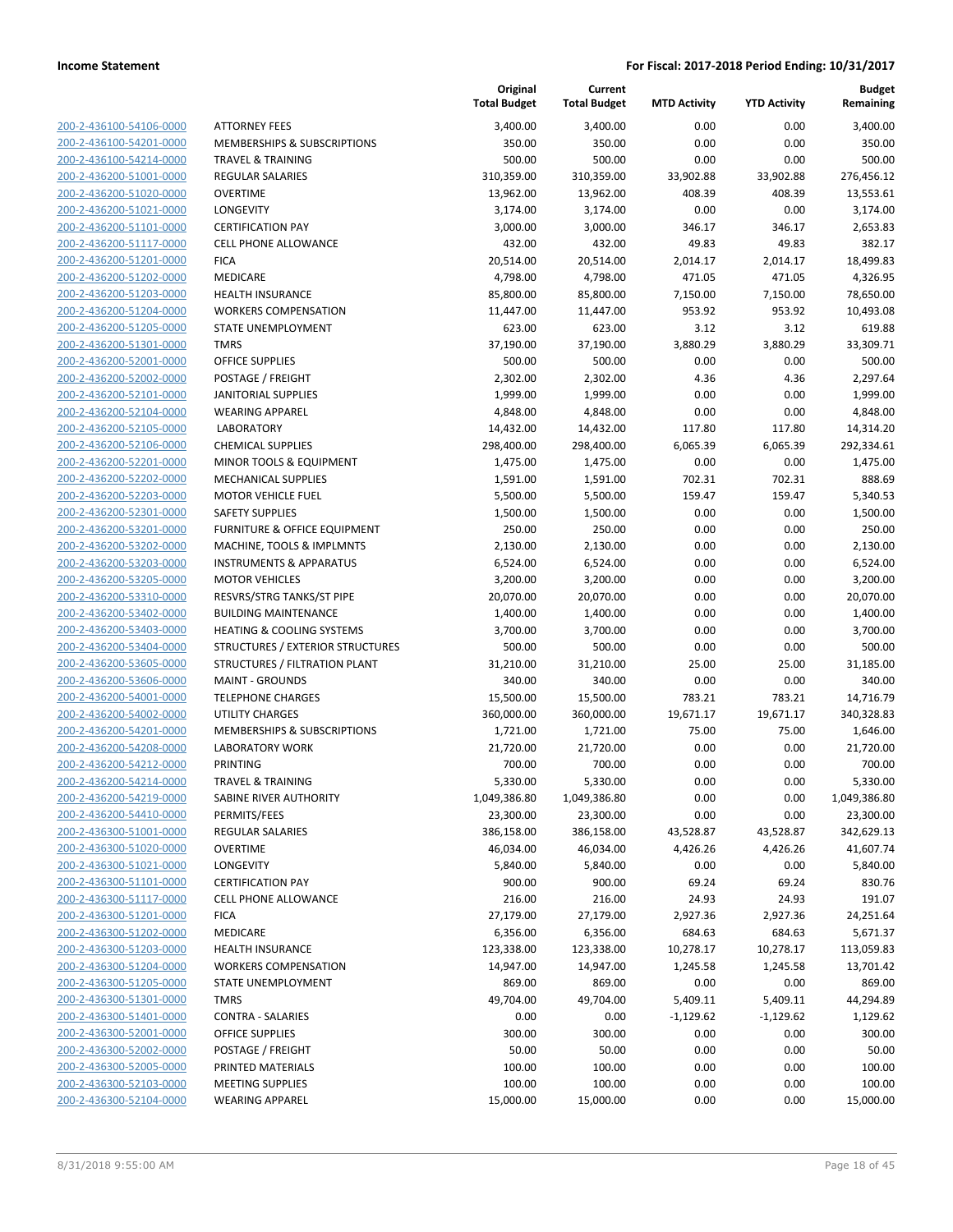| 200-2-436300-52106-0000                                   |
|-----------------------------------------------------------|
| 200-2-436300-52201-0000                                   |
| 200-2-436300-52203-0000                                   |
| 200-2-436300-52303-0000                                   |
|                                                           |
| 200-2-436300-53201-0000                                   |
| 200-2-436300-53202-0000                                   |
| 200-2-436300-53205-0000                                   |
| <u>200-2-436300-53207-0000</u>                            |
| 200-2-436300-53210-0000                                   |
| 200-2-436300-53211-0000                                   |
| 200-2-436300-53306-0000                                   |
| 200-2-436300-54001-0000                                   |
|                                                           |
| 200-2-436300-54214-0000                                   |
| 200-2-437200-51001-0000                                   |
| 200-2-437200-51020-0000                                   |
| 200-2-437200-51021-0000                                   |
| 200-2-437200-51101-0000                                   |
| <u>200-2-437200-51117-0000</u>                            |
| 200-2-437200-51201-0000                                   |
|                                                           |
| 200-2-437200-51202-0000                                   |
| 200-2-437200-51203-0000                                   |
| 200-2-437200-51204-0000                                   |
| 200-2-437200-51205-0000                                   |
| 200-2-437200-51301-0000                                   |
| 200-2-437200-51401-0000                                   |
| 200-2-437200-52001-0000                                   |
| 200-2-437200-52103-0000                                   |
| <u>200-2-437200-52104-0000</u>                            |
| 200-2-437200-52106-0000                                   |
|                                                           |
| 200-2-437200-52107-0000                                   |
| 200-2-437200-52201-0000                                   |
| 200-2-437200-52203-0000                                   |
| 200-2-437200-52303-0000                                   |
| 200-2-437200-53202-0000                                   |
| 200-2-437200-53205-0000                                   |
| 200-2-437200-53207-0000                                   |
| 200-2-437200-53309-0000                                   |
| 200-2-437200-53311-0000                                   |
| 200-2-437200-54001-0000                                   |
|                                                           |
| 200-2-437200-54002-0000                                   |
| 200-2-437200-54214-0000                                   |
| 200-2-437300-51001-0000                                   |
| <u>200-2-437300-51020-0000</u>                            |
| <u>200-2-437300-51021-0000</u>                            |
| 200-2-437300-51101-0000                                   |
| 200-2-437300-51117-0000                                   |
| <u>200-2-437300-51201-0000</u>                            |
|                                                           |
| <u>200-2-437300-51202-0000</u>                            |
|                                                           |
| <u>200-2-437300-51203-0000</u>                            |
| 200-2-437300-51204-0000                                   |
| 200-2-437300-51205-0000                                   |
| <u>200-2-437300-51301-0000</u>                            |
| <u>200-2-437300-52001-0000</u>                            |
| <u>200-2-437300-52002-0000</u>                            |
| 200-2-437300-52005-0000                                   |
|                                                           |
| 200-2-437300-52101-0000                                   |
| <u>200-2-437300-52102-0000</u>                            |
| <u>200-2-437300-52104-0000</u><br>200-2-437300-52105-0000 |

|                         |                              | Original<br><b>Total Budget</b> | Current<br><b>Total Budget</b> | <b>MTD Activity</b> | <b>YTD Activity</b> | <b>Budget</b><br>Remaining |
|-------------------------|------------------------------|---------------------------------|--------------------------------|---------------------|---------------------|----------------------------|
| 200-2-436300-52106-0000 | <b>CHEMICAL SUPPLIES</b>     | 500.00                          | 500.00                         | 0.00                | 0.00                | 500.00                     |
| 200-2-436300-52201-0000 | MINOR TOOLS & EQUIPMENT      | 8,500.00                        | 8,500.00                       | 1,297.60            | 1,297.60            | 7,202.40                   |
| 200-2-436300-52203-0000 | <b>MOTOR VEHICLE FUEL</b>    | 25,000.00                       | 25,000.00                      | 1,631.18            | 1,631.18            | 23,368.82                  |
| 200-2-436300-52303-0000 | <b>TRAINING SUPPLIES</b>     | 200.00                          | 200.00                         | 0.00                | 0.00                | 200.00                     |
| 200-2-436300-53201-0000 | FURNITURE & OFFICE EQUIPMENT | 100.00                          | 100.00                         | 0.00                | 0.00                | 100.00                     |
| 200-2-436300-53202-0000 | MACHINE, TOOLS & IMPLMNTS    | 5,000.00                        | 5,000.00                       | 0.00                | 0.00                | 5,000.00                   |
| 200-2-436300-53205-0000 | <b>MOTOR VEHICLES</b>        | 30,000.00                       | 30,000.00                      | 58.28               | 58.28               | 29,941.72                  |
| 200-2-436300-53207-0000 | RADIO/COMMUNICATIONS         | 4,500.00                        | 4,500.00                       | 0.00                | 0.00                | 4,500.00                   |
| 200-2-436300-53210-0000 | <b>FIRE HYDRANTS</b>         | 8,000.00                        | 8,000.00                       | 0.00                | 0.00                | 8,000.00                   |
| 200-2-436300-53211-0000 | <b>METERS &amp; SETTINGS</b> | 70,000.00                       | 70,000.00                      | 3,408.77            | 3,408.77            | 66,591.23                  |
| 200-2-436300-53306-0000 | <b>WATER MAINS</b>           | 165,000.00                      | 165,000.00                     | 3,574.87            | 3,574.87            | 161,425.13                 |
| 200-2-436300-54001-0000 | <b>TELEPHONE CHARGES</b>     | 1,800.00                        | 1,800.00                       | 0.00                | 0.00                | 1,800.00                   |
| 200-2-436300-54214-0000 | <b>TRAVEL &amp; TRAINING</b> | 4,000.00                        | 4,000.00                       | 0.00                | 0.00                | 4,000.00                   |
| 200-2-437200-51001-0000 | <b>REGULAR SALARIES</b>      | 367,484.00                      | 367,484.00                     | 43,305.65           | 43,305.65           | 324,178.35                 |
| 200-2-437200-51020-0000 | <b>OVERTIME</b>              | 56,917.00                       | 56,917.00                      | 6,897.19            | 6,897.19            | 50,019.81                  |
| 200-2-437200-51021-0000 | <b>LONGEVITY</b>             | 14,102.00                       | 14,102.00                      | 0.00                | 0.00                | 14,102.00                  |
| 200-2-437200-51101-0000 | <b>CERTIFICATION PAY</b>     | 1,500.00                        | 1,500.00                       | 138.45              | 138.45              | 1,361.55                   |
| 200-2-437200-51117-0000 | CELL PHONE ALLOWANCE         | 216.00                          | 216.00                         | 24.90               | 24.90               | 191.10                     |
| 200-2-437200-51201-0000 | <b>FICA</b>                  | 27,084.00                       | 27,084.00                      | 3,050.13            | 3,050.13            | 24,033.87                  |
| 200-2-437200-51202-0000 | MEDICARE                     | 6,334.00                        | 6,334.00                       | 713.33              | 713.33              | 5,620.67                   |
| 200-2-437200-51203-0000 | <b>HEALTH INSURANCE</b>      | 123,338.00                      | 123,338.00                     | 10,278.17           | 10,278.17           | 113,059.83                 |
| 200-2-437200-51204-0000 | <b>WORKERS COMPENSATION</b>  | 10,501.00                       | 10,501.00                      | 875.08              | 875.08              | 9,625.92                   |
| 200-2-437200-51205-0000 | <b>STATE UNEMPLOYMENT</b>    | 799.00                          | 799.00                         | 0.00                | 0.00                | 799.00                     |
| 200-2-437200-51301-0000 | <b>TMRS</b>                  | 49,527.00                       | 49,527.00                      | 5,548.26            | 5,548.26            | 43,978.74                  |
| 200-2-437200-51401-0000 | <b>CONTRA - SALARIES</b>     | 0.00                            | 0.00                           | $-299.91$           | $-299.91$           | 299.91                     |
| 200-2-437200-52001-0000 | OFFICE SUPPLIES              | 300.00                          | 300.00                         | 0.00                | 0.00                | 300.00                     |
| 200-2-437200-52103-0000 | <b>MEETING SUPPLIES</b>      | 150.00                          | 150.00                         | 0.00                | 0.00                | 150.00                     |
| 200-2-437200-52104-0000 | <b>WEARING APPAREL</b>       | 15,000.00                       | 15,000.00                      | 0.00                | 0.00                | 15,000.00                  |
| 200-2-437200-52106-0000 | <b>CHEMICAL SUPPLIES</b>     | 2,400.00                        | 2,400.00                       | 0.00                | 0.00                | 2,400.00                   |
| 200-2-437200-52107-0000 | <b>BOTANICAL SUPPLIES</b>    | 400.00                          | 400.00                         | 0.00                | 0.00                | 400.00                     |
| 200-2-437200-52201-0000 | MINOR TOOLS & EQUIPMENT      | 6,500.00                        | 6,500.00                       | 299.17              | 299.17              | 6,200.83                   |
| 200-2-437200-52203-0000 | <b>MOTOR VEHICLE FUEL</b>    | 24,030.00                       | 24,030.00                      | 1,383.02            | 1,383.02            | 22,646.98                  |
| 200-2-437200-52303-0000 | <b>TRAINING SUPPLIES</b>     | 150.00                          | 150.00                         | 0.00                | 0.00                | 150.00                     |
| 200-2-437200-53202-0000 | MACHINE, TOOLS & IMPLMNTS    | 4,965.00                        | 4,965.00                       | 0.00                | 0.00                | 4,965.00                   |
| 200-2-437200-53205-0000 | <b>MOTOR VEHICLES</b>        | 21,000.00                       | 21,000.00                      | 10.00               | 10.00               | 20,990.00                  |
| 200-2-437200-53207-0000 | RADIO/COMMUNICATIONS         | 3,000.00                        | 3,000.00                       | 0.00                | 0.00                | 3,000.00                   |
| 200-2-437200-53309-0000 | SANITARY SEWER & TCEQ SSO    | 69,000.00                       | 69,000.00                      | 0.00                | 0.00                | 69,000.00                  |
| 200-2-437200-53311-0000 | <b>LIFT STATIONS</b>         | 22,500.00                       | 22,500.00                      | 0.00                | 0.00                | 22,500.00                  |
| 200-2-437200-54001-0000 | <b>TELEPHONE CHARGES</b>     | 5,500.00                        | 5,500.00                       | 312.05              | 312.05              | 5,187.95                   |
| 200-2-437200-54002-0000 | <b>UTILITY CHARGES</b>       | 27,000.00                       | 27,000.00                      | 1,885.23            | 1,885.23            | 25,114.77                  |
| 200-2-437200-54214-0000 | TRAVEL & TRAINING            | 3,000.00                        | 3,000.00                       | 0.00                | 0.00                | 3,000.00                   |
| 200-2-437300-51001-0000 | REGULAR SALARIES             | 489,292.00                      | 489,292.00                     | 56,627.21           | 56,627.21           | 432,664.79                 |
| 200-2-437300-51020-0000 | <b>OVERTIME</b>              | 36,000.00                       | 36,000.00                      | 2,224.22            | 2,224.22            | 33,775.78                  |
| 200-2-437300-51021-0000 | LONGEVITY                    | 15,432.00                       | 15,432.00                      | 0.00                | 0.00                | 15,432.00                  |
| 200-2-437300-51101-0000 | <b>CERTIFICATION PAY</b>     | 7,200.00                        | 7,200.00                       | 692.31              | 692.31              | 6,507.69                   |
| 200-2-437300-51117-0000 | CELL PHONE ALLOWANCE         | 1,296.00                        | 1,296.00                       | 49.83               | 49.83               | 1,246.17                   |
| 200-2-437300-51201-0000 | <b>FICA</b>                  | 33,822.00                       | 33,822.00                      | 3,472.26            | 3,472.26            | 30,349.74                  |
| 200-2-437300-51202-0000 | MEDICARE                     | 7,910.00                        | 7,910.00                       | 812.06              | 812.06              | 7,097.94                   |
| 200-2-437300-51203-0000 | <b>HEALTH INSURANCE</b>      | 128,700.00                      | 128,700.00                     | 10,725.00           | 10,725.00           | 117,975.00                 |
| 200-2-437300-51204-0000 | <b>WORKERS COMPENSATION</b>  | 11,807.00                       | 11,807.00                      | 983.92              | 983.92              | 10,823.08                  |
| 200-2-437300-51205-0000 | STATE UNEMPLOYMENT           | 844.00                          | 844.00                         | 0.00                | 0.00                | 844.00                     |
| 200-2-437300-51301-0000 | <b>TMRS</b>                  | 62,788.00                       | 62,788.00                      | 6,662.58            | 6,662.58            | 56,125.42                  |
| 200-2-437300-52001-0000 | <b>OFFICE SUPPLIES</b>       | 600.00                          | 600.00                         | 0.00                | 0.00                | 600.00                     |
| 200-2-437300-52002-0000 | POSTAGE / FREIGHT            | 600.00                          | 600.00                         | 26.68               | 26.68               | 573.32                     |
| 200-2-437300-52005-0000 | PRINTED MATERIALS            | 1,200.00                        | 1,200.00                       | 0.00                | 0.00                | 1,200.00                   |
| 200-2-437300-52101-0000 | <b>JANITORIAL SUPPLIES</b>   | 1,650.00                        | 1,650.00                       | 0.00                | 0.00                | 1,650.00                   |
| 200-2-437300-52102-0000 | REFERENCE SUPPLIES           | 500.00                          | 500.00                         | 0.00                | 0.00                | 500.00                     |
| 200-2-437300-52104-0000 | <b>WEARING APPAREL</b>       | 11,000.00                       | 11,000.00                      | 0.00                | 0.00                | 11,000.00                  |
| 200-2-437300-52105-0000 | <b>LABORATORY</b>            | 15,000.00                       | 15,000.00                      | 1,701.46            | 1,701.46            | 13,298.54                  |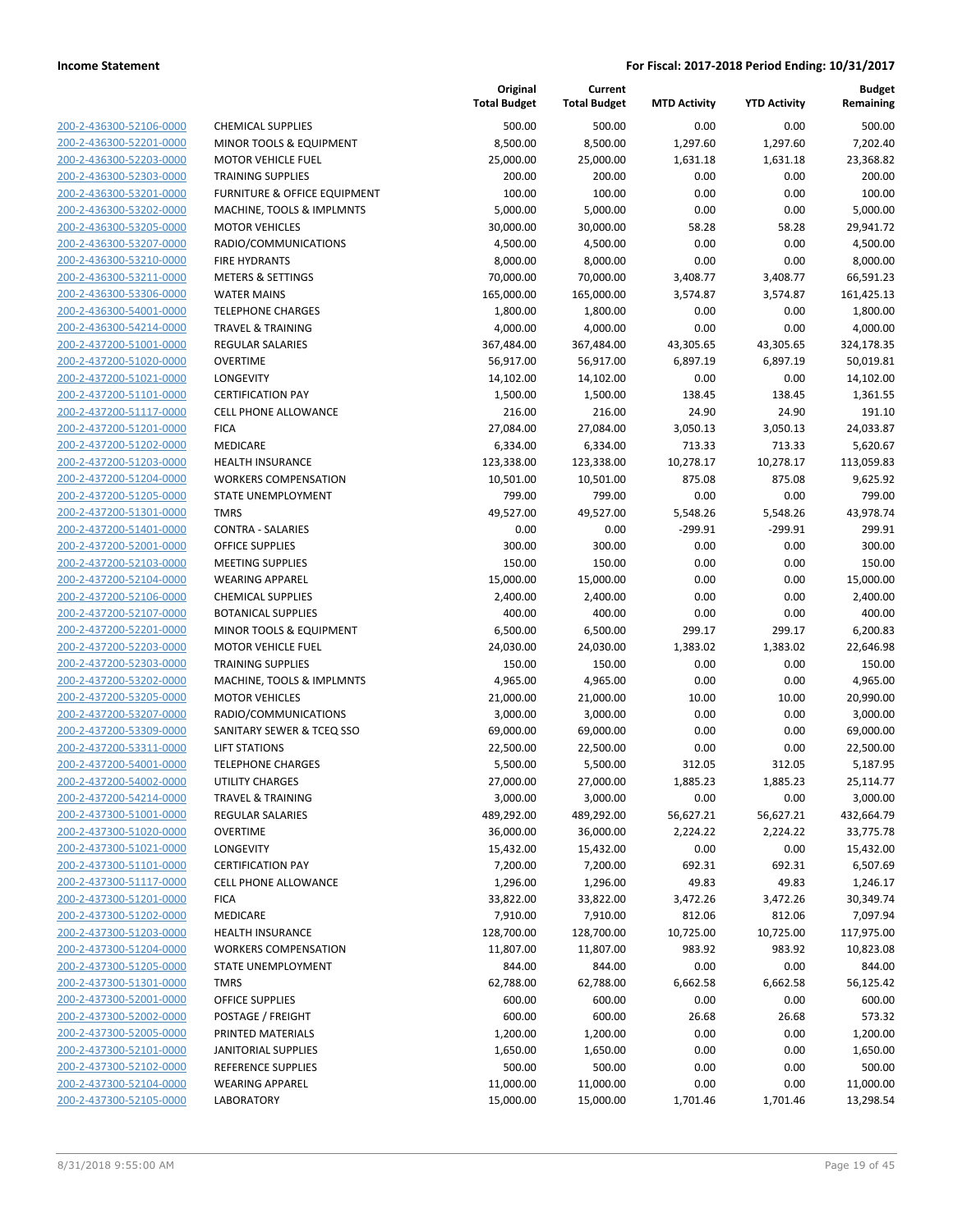|                                                    |                                                                            |                       | Original<br><b>Total Budget</b> | Current<br><b>Total Budget</b> | <b>MTD Activity</b>    | <b>YTD Activity</b>    | <b>Budget</b><br>Remaining |
|----------------------------------------------------|----------------------------------------------------------------------------|-----------------------|---------------------------------|--------------------------------|------------------------|------------------------|----------------------------|
| 200-2-437300-52106-0000                            | <b>CHEMICAL SUPPLIES</b>                                                   |                       | 52,000.00                       | 52,000.00                      | 0.00                   | 0.00                   | 52,000.00                  |
| 200-2-437300-52107-0000                            | <b>BOTANICAL SUPPLIES</b>                                                  |                       | 900.00                          | 900.00                         | 0.00                   | 0.00                   | 900.00                     |
| 200-2-437300-52201-0000                            | MINOR TOOLS & EQUIPMENT                                                    |                       | 6,300.00                        | 6,300.00                       | 0.00                   | 0.00                   | 6,300.00                   |
| 200-2-437300-52202-0000                            | <b>MECHANICAL SUPPLIES</b>                                                 |                       | 18,400.00                       | 18,400.00                      | 0.00                   | 0.00                   | 18,400.00                  |
| 200-2-437300-52203-0000                            | <b>MOTOR VEHICLE FUEL</b>                                                  |                       | 5,500.00                        | 5,500.00                       | 179.40                 | 179.40                 | 5,320.60                   |
| 200-2-437300-52301-0000                            | <b>SAFETY SUPPLIES</b>                                                     |                       | 2,300.00                        | 2,300.00                       | 0.00                   | 0.00                   | 2,300.00                   |
| 200-2-437300-53202-0000                            | MACHINE, TOOLS & IMPLMNTS                                                  |                       | 60,000.00                       | 60,000.00                      | 0.00                   | 0.00                   | 60,000.00                  |
| 200-2-437300-53203-0000                            | <b>INSTRUMENTS &amp; APPARATUS</b>                                         |                       | 6,000.00                        | 6,000.00                       | 21.98                  | 21.98                  | 5,978.02                   |
| 200-2-437300-53205-0000                            | <b>MOTOR VEHICLES</b>                                                      |                       | 5,000.00                        | 5,000.00                       | 120.00                 | 120.00                 | 4,880.00                   |
| 200-2-437300-53402-0000                            | <b>BUILDING MAINTENANCE</b>                                                |                       | 6,000.00                        | 6,000.00                       | 0.00                   | 0.00                   | 6,000.00                   |
| 200-2-437300-54001-0000                            | <b>TELEPHONE CHARGES</b>                                                   |                       | 6,000.00                        | 6,000.00                       | 0.00                   | 0.00                   | 6,000.00<br>360,410.48     |
| 200-2-437300-54002-0000<br>200-2-437300-54201-0000 | <b>UTILITY CHARGES</b><br>MEMBERSHIPS & SUBSCRIPTIONS                      |                       | 400,000.00<br>12,000.00         | 400,000.00<br>12,000.00        | 39,589.52<br>111.00    | 39,589.52<br>111.00    | 11,889.00                  |
| 200-2-437300-54208-0000                            | <b>LABORATORY WORK</b>                                                     |                       | 12,400.00                       | 12,400.00                      | 0.00                   | 0.00                   | 12,400.00                  |
| 200-2-437300-54214-0000                            | <b>TRAVEL &amp; TRAINING</b>                                               |                       | 4,900.00                        | 4,900.00                       | 0.00                   | 0.00                   | 4,900.00                   |
| 200-2-437300-54403-0000                            | <b>DISPOSAL CHARGES</b>                                                    |                       | 95,000.00                       | 95,000.00                      | 7,136.37               | 7,136.37               | 87,863.63                  |
| 200-2-437300-54410-0000                            | PERMITS/FEES                                                               |                       | 74,000.00                       | 74,000.00                      | 0.00                   | 0.00                   | 74,000.00                  |
| 200-2-471200-56607-0000                            | 08 REV BONDS - INTEREST                                                    |                       | 325,075.00                      | 325,075.00                     | 0.00                   | 0.00                   | 325,075.00                 |
| 200-2-471200-56609-0000                            | 2018 REV BONDS - INTEREST                                                  |                       | 350,588.00                      | 350,588.00                     | 0.00                   | 0.00                   | 350,588.00                 |
| 200-2-475100-56002-0000                            | MISCELLANEOUS DEBT EXP / AGENT FEE                                         |                       | 750.00                          | 750.00                         | 0.00                   | 0.00                   | 750.00                     |
| 200-2-475100-56005-0000                            | <b>ARBITRAGE</b>                                                           |                       | 1,750.00                        | 1,750.00                       | 0.00                   | 0.00                   | 1,750.00                   |
| 200-2-480000-52003-0000                            | <b>COPIER CHARGES</b>                                                      |                       | 10,600.00                       | 10,600.00                      | 432.15                 | 432.15                 | 10,167.85                  |
| 200-2-480000-52006-0000                            | <b>COPIER PAPER</b>                                                        |                       | 500.00                          | 500.00                         | 0.00                   | 0.00                   | 500.00                     |
| 200-2-480000-54002-0000                            | <b>UTILITY CHARGES</b>                                                     |                       | 3,000.00                        | 3,000.00                       | 234.97                 | 234.97                 | 2,765.03                   |
| 200-2-480000-54226-0000                            | <b>INSURANCE EXPENSE</b>                                                   |                       | 41,390.00                       | 41,390.00                      | 41,656.50              | 41,656.50              | $-266.50$                  |
| 200-2-480000-57002-0000                            | <b>BAD DEBT EXPENSE</b>                                                    |                       | 34,327.00                       | 34,327.00                      | 0.00                   | 0.00                   | 34,327.00                  |
| 200-2-480000-57005-0000                            | <b>ACCRUED VAC &amp; SICK PAY</b>                                          |                       | 30,000.00                       | 30,000.00                      | 1,072.28               | 1,072.28               | 28,927.72                  |
| 200-2-480000-57008-0000                            | <b>BANK CHARGES</b>                                                        |                       | 30,000.00                       | 30,000.00                      | 1,763.97               | 1,763.97               | 28,236.03                  |
| 200-2-491000-58001-0000                            | <b>XFR - GENERAL FUND</b>                                                  |                       | 0.00                            | 0.00                           | 112,260.32             | 112,260.32             | $-112,260.32$              |
| 200-2-491000-58037-0000                            | <b>XFR - DEBT SERVICE FUND</b>                                             |                       | 1,532,906.25                    | 1,532,906.25                   | 127,742.19             | 127,742.19             | 1,405,164.06               |
| 200-2-491000-58112-0000                            | TX CDBG GRANT FUND                                                         |                       | 0.00                            | 31,205.00                      | 0.00                   | 0.00                   | 31,205.00                  |
| 200-2-491000-58120-0000                            | <b>XFR - UTILITY CIP FUND</b>                                              |                       | 363,117.00                      | 363,117.00                     | 30,259.75              | 30,259.75              | 332,857.25                 |
| 200-2-495000-58580-0000<br>200-2-495000-58581-0000 | CA - GENERAL FUND - GENERAL GOVERNMENT<br>CA - GENERAL FUND - PUBLIC WORKS |                       | 318,332.00                      | 318,332.00                     | 26,527.67              | 26,527.67              | 291,804.33<br>148,894.17   |
| 200-2-495000-58701-0000                            | <b>CA - CENTRAL SERVICE FUND</b>                                           |                       | 162,430.00<br>208,949.00        | 162,430.00<br>208,949.00       | 13,535.83<br>17,412.42 | 13,535.83<br>17,412.42 | 191,536.58                 |
| 200-2-495000-58710-0000                            | <b>CA - INSURANCE FUND</b>                                                 |                       | 102,895.00                      | 102,895.00                     | 8,574.58               | 8,574.58               | 94,320.42                  |
| 200-2-495000-58720-0000                            | CA - MIS FUN                                                               |                       | 97,623.00                       | 97,623.00                      | 8,135.25               | 8,135.25               | 89,487.75                  |
| 200-2-495000-58900-0000                            | <b>CA - ELECTRIC FUND</b>                                                  |                       | 608,011.00                      | 608,011.00                     | 50,667.58              | 50,667.58              | 557,343.42                 |
|                                                    |                                                                            | <b>Expense Total:</b> | 10,205,614.13                   | 10,236,819.13                  | 813,659.49             | 813,659.49             | 9,423,159.64               |
|                                                    | Fund: 200 - WATER / WASTEWATER FUND Surplus (Deficit):                     |                       | 3,007,555.87                    |                                | 390,597.90             | 390,597.90             |                            |
|                                                    |                                                                            |                       |                                 | 2,976,350.87                   |                        |                        | 2,585,752.97               |
| <b>Fund: 211 - WASTEWATER IMPACT FEES</b>          |                                                                            |                       |                                 |                                |                        |                        |                            |
| Revenue                                            |                                                                            |                       |                                 |                                |                        |                        |                            |
| 211-2-319001-45401-0000                            | <b>INTEREST REVENUES</b>                                                   | <b>Revenue Total:</b> | 0.00                            | 0.00                           | 0.14                   | 0.14                   | $-0.14$                    |
|                                                    |                                                                            |                       | 0.00                            | 0.00                           | 0.14                   | 0.14                   | $-0.14$                    |
| <b>Expense</b>                                     |                                                                            |                       |                                 |                                |                        |                        |                            |
| 211-2-480000-57008-0000                            | <b>BANK CHARGES</b>                                                        |                       | 10.00                           | 10.00                          | 0.00                   | 0.00                   | 10.00                      |
|                                                    |                                                                            | <b>Expense Total:</b> | 10.00                           | 10.00                          | 0.00                   | 0.00                   | 10.00                      |
|                                                    | Fund: 211 - WASTEWATER IMPACT FEES Surplus (Deficit):                      |                       | $-10.00$                        | $-10.00$                       | 0.14                   | 0.14                   | $-10.14$                   |
|                                                    | Fund: 212 - TX COMMUNITY DEV SWR SYSTEM IMPROV PROG GRANT                  |                       |                                 |                                |                        |                        |                            |
| Revenue                                            |                                                                            |                       |                                 |                                |                        |                        |                            |
| 212-2-310001-43105-0000                            | MISCELLANEOUS / GRANTS                                                     |                       | 0.00                            | 275,000.00                     | 0.00                   | 0.00                   | 275,000.00                 |
| 212-2-323001-46100-0000                            | <b>XFR - UTILITY FUND</b>                                                  |                       | 0.00                            | 31,205.00                      | 0.00                   | 0.00                   | 31,205.00                  |
|                                                    |                                                                            | <b>Revenue Total:</b> | 0.00                            | 306,205.00                     | 0.00                   | 0.00                   | 306,205.00                 |
| <b>Expense</b>                                     |                                                                            |                       |                                 |                                |                        |                        |                            |
| 212-2-431700-51401-0000                            | <b>CONTRA - SALARIES</b>                                                   |                       | 0.00                            | 23,795.00                      | 0.00                   | 0.00                   | 23,795.00                  |
| 212-2-436300-55007-0000                            | ENG/ARCHITECTS/MGMT                                                        |                       | 0.00                            | 31,205.00                      | 0.00                   | 0.00                   | 31,205.00                  |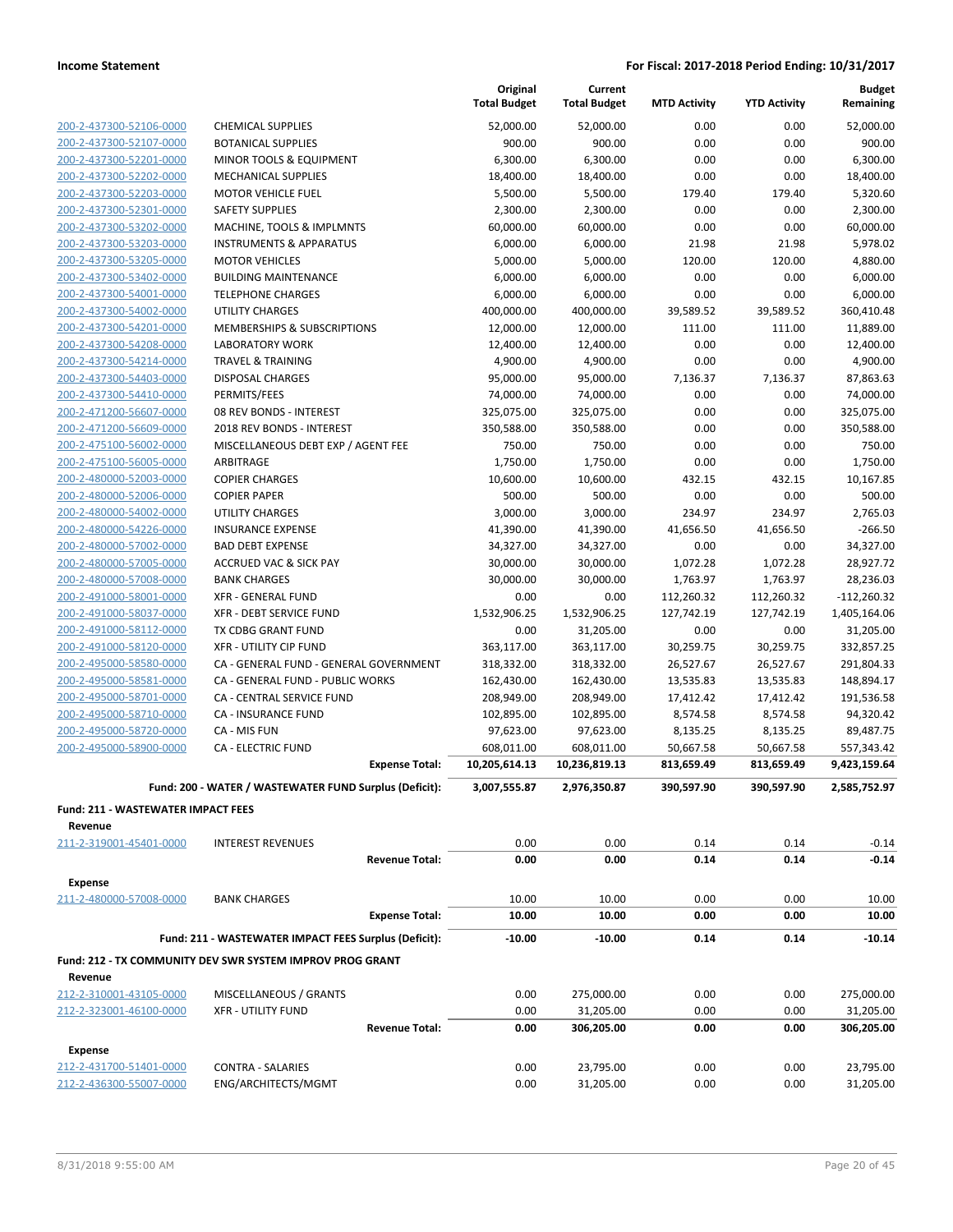|                                                           |                                                                  | Original<br><b>Total Budget</b> | Current<br><b>Total Budget</b> | <b>MTD Activity</b>   | <b>YTD Activity</b> | <b>Budget</b><br>Remaining |
|-----------------------------------------------------------|------------------------------------------------------------------|---------------------------------|--------------------------------|-----------------------|---------------------|----------------------------|
| 212-2-436300-55012-0000                                   | <b>CONSTRUCTION</b><br><b>Expense Total:</b>                     | 0.00<br>0.00                    | 275,000.00<br>330,000.00       | 0.00<br>0.00          | 0.00<br>0.00        | 275,000.00<br>330,000.00   |
|                                                           | Fund: 212 - TX COMMUNITY DEV SWR SYSTEM IMPROV PROG GRANT Surplu | 0.00                            | $-23,795.00$                   | 0.00                  | 0.00                | $-23,795.00$               |
| Fund: 216 - UTILIITY CIP FUND                             |                                                                  |                                 |                                |                       |                     |                            |
| Revenue                                                   |                                                                  |                                 |                                |                       |                     |                            |
| 216-2-319001-45401-0000                                   | <b>INTEREST REVENUES</b>                                         | 5,000.00                        | 5,000.00                       | 433.39                | 433.39              | 4,566.61                   |
| 216-2-319001-47221-0000                                   | <b>BOND PROCEEDS</b>                                             | 13,000,000.00                   | 13,000,000.00                  | 0.00                  | 0.00                | 13,000,000.00              |
| 216-2-323001-46100-0000                                   | <b>XFR - UTILITY FUND</b>                                        | 363,117.00                      | 363,117.00                     | 30,259.75             | 30,259.75           | 332,857.25                 |
|                                                           | <b>Revenue Total:</b>                                            | 13,368,117.00                   | 13,368,117.00                  | 30,693.14             | 30,693.14           | 13,337,423.86              |
| <b>Expense</b>                                            |                                                                  |                                 |                                |                       |                     |                            |
| 216-2-436200-53310-0000                                   | RESVRS/STRG TANKS/ST PIPE                                        | 3,900,000.00                    | 3,900,000.00                   | 0.00                  | 0.00                | 3,900,000.00               |
| 216-2-436200-53312-0000                                   | <b>WATER LINE EASEMENTS</b>                                      | 50,000.00                       | 0.00                           | 0.00                  | 0.00                | 0.00                       |
| 216-2-436200-55002-0000                                   | <b>IMPROVEMENTS</b>                                              | 0.00                            | 331,000.00                     | 0.00                  | 0.00                | 331,000.00                 |
| 216-2-436200-55106-0000                                   | <b>WATER PUMPS</b>                                               | 0.00                            | 50,000.00                      | 0.00                  | 0.00                | 50,000.00                  |
| 216-2-436300-55105-0000                                   | <b>WATER MAINS</b>                                               | 1,472,600.00                    | 1,904,769.00                   | 0.00                  | 0.00                | 1,904,769.00               |
| 216-2-436300-55201-0000                                   | <b>EQUIPMENT PURCHASES</b>                                       | 79,000.00                       | 79,000.00                      | 0.00                  | 0.00                | 79,000.00                  |
| 216-2-437200-55002-0000                                   | <b>IMPROVEMENTS</b>                                              | 7,510,000.00                    | 33,800.00                      | 0.00                  | 0.00                | 33,800.00                  |
| 216-2-437200-55201-0000                                   | <b>EQUIPMENT PURCHASES</b>                                       | 405,367.00                      | 405,367.00                     | 0.00                  | 0.00                | 405,367.00                 |
| 216-2-437300-55002-0000                                   | <b>IMPROVEMENTS</b>                                              | 78,750.00                       | 78,750.00                      | 67,051.20             | 67,051.20           | 11,698.80                  |
| 216-2-437300-55110-0000                                   | LIFT STATIONS                                                    | 0.00                            | 7,510,000.00                   | 0.00                  | 0.00                | 7,510,000.00               |
| 216-2-480000-57008-0000                                   | <b>BANK CHARGES</b><br><b>Expense Total:</b>                     | 4,000.00<br>13,499,717.00       | 4,000.00<br>14,296,686.00      | 0.00<br>67,051.20     | 0.00<br>67,051.20   | 4,000.00<br>14,229,634.80  |
|                                                           |                                                                  |                                 |                                |                       |                     |                            |
|                                                           | Fund: 216 - UTILIITY CIP FUND Surplus (Deficit):                 | $-131,600.00$                   | -928,569.00                    | $-36,358.06$          | $-36,358.06$        | -892,210.94                |
| <b>Fund: 217 - WASTEWATER RECLAMATION FUND</b><br>Revenue |                                                                  |                                 |                                |                       |                     |                            |
| 217-2-319001-45401-0000                                   | <b>INTEREST REVENUES</b>                                         | 5,000.00                        | 5,000.00                       | 659.25                | 659.25              | 4,340.75                   |
|                                                           | <b>Revenue Total:</b>                                            | 5,000.00                        | 5,000.00                       | 659.25                | 659.25              | 4,340.75                   |
|                                                           |                                                                  |                                 |                                |                       |                     |                            |
|                                                           | Fund: 217 - WASTEWATER RECLAMATION FUND Total:                   | 5,000.00                        | 5,000.00                       | 659.25                | 659.25              | 4,340.75                   |
| Fund: 300 - AIRPORT FUND                                  |                                                                  |                                 |                                |                       |                     |                            |
| Revenue                                                   |                                                                  |                                 |                                |                       |                     |                            |
| 300-2-319001-44315-0000                                   | <b>AIRPORT FUEL FEES</b>                                         | 1,000.00                        | 1,000.00                       | 0.00                  | 0.00                | 1,000.00                   |
| 300-2-319001-44316-0000                                   | PARKING & TIE DOWN/MISC.                                         | 400.00                          | 400.00                         | 0.00                  | 0.00                | 400.00                     |
| 300-2-319001-45401-0000                                   | <b>INTEREST REVENUES</b><br>L-3 COMM LEASE                       | 0.00                            | 0.00                           | 1,301.84<br>53,268.08 | 1,301.84            | $-1,301.84$<br>585,948.92  |
| 300-2-321001-45507-0000<br>300-2-321001-45508-0000        | AIR EVAC HANGAR FEES                                             | 639,217.00                      | 639,217.00                     |                       | 53,268.08           | 6,750.82                   |
| 300-2-321001-45509-0000                                   | BLUE SKY T-HANGAR & LA ND LEASES                                 | 8,101.00<br>4,769.00            | 8,101.00<br>4,769.00           | 1,350.18<br>0.00      | 1,350.18<br>0.00    | 4,769.00                   |
| 300-2-321001-45510-0000                                   | ARKOMA - HORIZONS AHEAD LEASE                                    | 46,800.00                       | 46,800.00                      | 3,900.00              | 3,900.00            | 42,900.00                  |
| 300-2-321001-45513-0000                                   | MAJORS FLYING CLUB LAND LEASE                                    | 1,396.00                        | 1,396.00                       | 116.33                | 116.33              | 1,279.67                   |
| 300-2-321001-45515-0000                                   | TEXSAN AVIATION LAND LEASE                                       | 972.00                          | 972.00                         | 0.00                  | 0.00                | 972.00                     |
| 300-2-321001-45516-0000                                   | MFC PARTNERS LAND LEASE                                          | 1,260.00                        | 1,260.00                       | 0.00                  | 0.00                | 1,260.00                   |
| 300-2-321001-45517-0000                                   | INNOVATION FIRST MAINT HANGAR                                    | 16,825.00                       | 16,825.00                      | 0.00                  | 0.00                | 16,825.00                  |
|                                                           | <b>Revenue Total:</b>                                            | 720,740.00                      | 720,740.00                     | 59,936.43             | 59,936.43           | 660,803.57                 |
| <b>Expense</b>                                            |                                                                  |                                 |                                |                       |                     |                            |
| 300-2-438100-51001-0000                                   | REGULAR SALARIES                                                 | 47,704.00                       | 47,704.00                      | 5,385.60              | 5,385.60            | 42,318.40                  |
| 300-2-438100-51021-0000                                   | LONGEVITY                                                        | 150.00                          | 150.00                         | 0.00                  | 0.00                | 150.00                     |
| 300-2-438100-51117-0000                                   | <b>CELL PHONE ALLOWANCE</b>                                      | 432.00                          | 432.00                         | 49.86                 | 49.86               | 382.14                     |
| 300-2-438100-51201-0000                                   | <b>FICA</b>                                                      | 2,994.00                        | 2,994.00                       | 336.99                | 336.99              | 2,657.01                   |
| 300-2-438100-51202-0000                                   | <b>MEDICARE</b>                                                  | 700.00                          | 700.00                         | 78.81                 | 78.81               | 621.19                     |
| 300-2-438100-51203-0000                                   | <b>HEALTH INSURANCE</b>                                          | 10,725.00                       | 10,725.00                      | 893.75                | 893.75              | 9,831.25                   |
| 300-2-438100-51204-0000                                   | <b>WORKERS COMPENSATION</b>                                      | 978.00                          | 978.00                         | 81.50                 | 81.50               | 896.50                     |
| 300-2-438100-51205-0000                                   |                                                                  |                                 | 141.00                         | 0.00                  | 0.00                | 141.00                     |
| 300-2-438100-51301-0000                                   | STATE UNEMPLOYMENT                                               | 141.00                          |                                |                       |                     |                            |
|                                                           | <b>TMRS</b>                                                      | 5,558.00                        | 5,558.00                       | 607.68                | 607.68              | 4,950.32                   |
| 300-2-438100-52001-0000                                   | OFFICE SUPPLIES                                                  | 150.00                          | 150.00                         | 9.89                  | 9.89                | 140.11                     |
| 300-2-438100-52002-0000                                   | POSTAGE / FREIGHT                                                | 50.00                           | 50.00                          | 0.00                  | 0.00                | 50.00                      |
| 300-2-438100-52107-0000                                   | <b>BOTANICAL SUPPLIES</b>                                        | 150.00                          | 150.00                         | 0.00                  | 0.00                | 150.00                     |
| 300-2-438100-52201-0000                                   | MINOR TOOLS & EQUIPMENT                                          | 100.00                          | 100.00                         | 0.00                  | 0.00                | 100.00                     |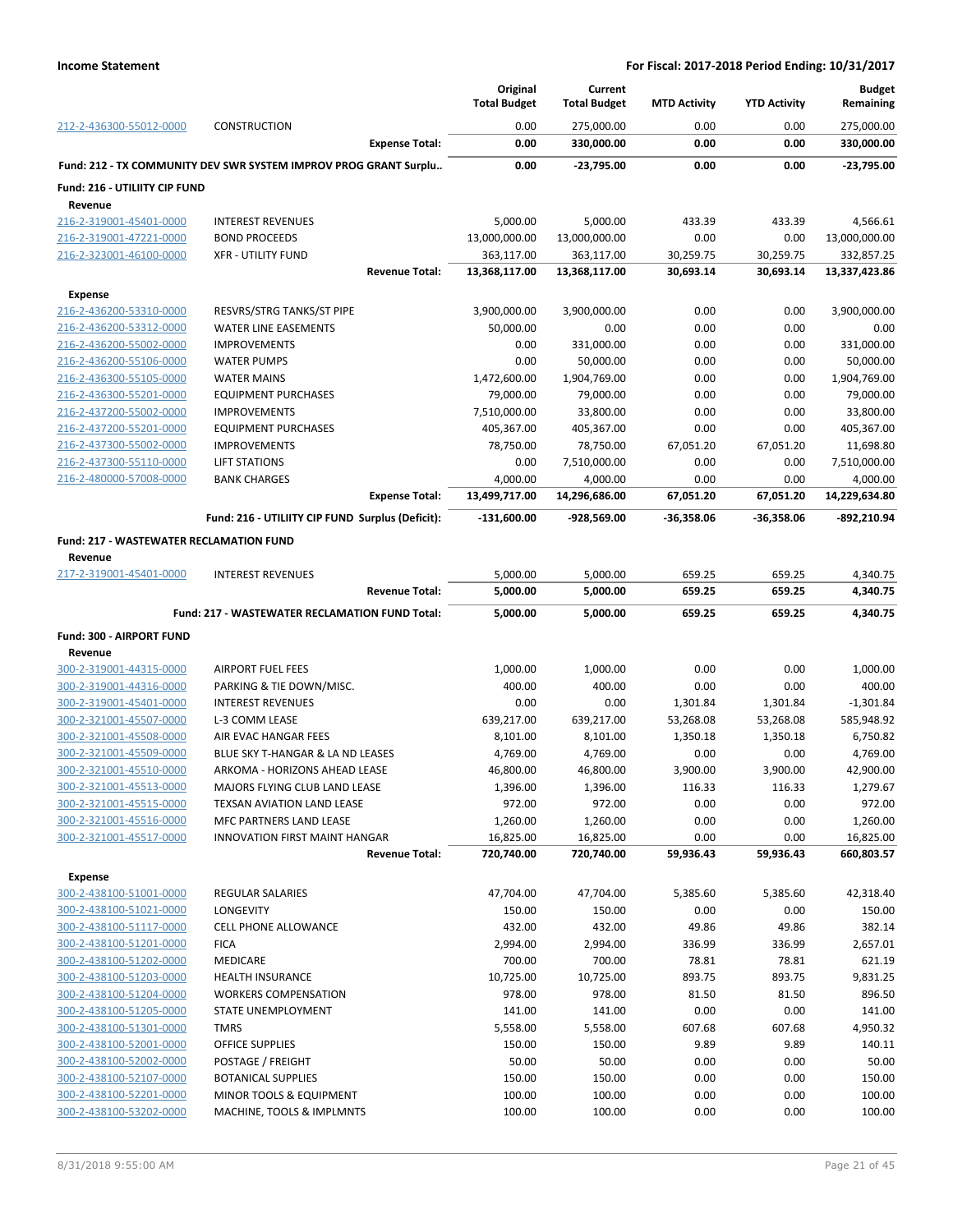|                                             |                                                     | Original<br><b>Total Budget</b> | Current<br><b>Total Budget</b> | <b>MTD Activity</b>   | <b>YTD Activity</b>   | <b>Budget</b><br>Remaining |
|---------------------------------------------|-----------------------------------------------------|---------------------------------|--------------------------------|-----------------------|-----------------------|----------------------------|
| 300-2-438100-53205-0000                     | <b>MOTOR VEHICLES</b>                               | 1,000.00                        | 1,000.00                       | 0.00                  | 0.00                  | 1.000.00                   |
| 300-2-438100-53303-0000                     | MAINT - STREET /ALLEY/APRN/RNWY                     | 1,500.00                        | 1,500.00                       | 0.00                  | 0.00                  | 1,500.00                   |
| 300-2-438100-53402-0000                     | <b>BUILDING MAINTENANCE</b>                         | 7,000.00                        | 7,000.00                       | 208.56                | 208.56                | 6,791.44                   |
| 300-2-438100-54001-0000                     | <b>TELEPHONE CHARGES</b>                            | 1,000.00                        | 1,000.00                       | 34.67                 | 34.67                 | 965.33                     |
| 300-2-438100-54002-0000                     | <b>UTILITY CHARGES</b>                              | 15,000.00                       | 15,000.00                      | 1,048.99              | 1,048.99              | 13,951.01                  |
| 300-2-438100-54105-0000                     | MARKETING                                           | 2,500.00                        | 2,500.00                       | 0.00                  | 0.00                  | 2,500.00                   |
| 300-2-438100-54201-0000                     | MEMBERSHIPS & SUBSCRIPTIONS                         | 200.00                          | 200.00                         | 0.00                  | 0.00                  | 200.00                     |
| 300-2-438100-54214-0000                     | <b>TRAVEL &amp; TRAINING</b>                        | 1,000.00                        | 1,000.00                       | 0.00                  | 0.00                  | 1,000.00                   |
| 300-2-438100-54408-0000                     | OTHER / INSURANCE EXPENSE                           | 15,000.00                       | 15,000.00                      | 3,456.00              | 3,456.00              | 11,544.00                  |
| 300-2-438100-54410-0000                     | PERMITS/FEES                                        | 500.00                          | 500.00                         | 0.00                  | 0.00                  | 500.00                     |
| 300-2-480000-57008-0000                     | <b>BANK CHARGES</b>                                 | 8,000.00                        | 8,000.00                       | 0.00                  | 0.00                  | 8,000.00                   |
| 300-2-491000-58035-0000                     | XFR - DEBT SERVICE FUND<br><b>Expense Total:</b>    | 52,000.00<br>174,632.00         | 52,000.00<br>174,632.00        | 4,333.33<br>16,525.63 | 4,333.33<br>16,525.63 | 47,666.67<br>158,106.37    |
|                                             | Fund: 300 - AIRPORT FUND Surplus (Deficit):         | 546,108.00                      | 546,108.00                     | 43,410.80             | 43,410.80             | 502,697.20                 |
|                                             |                                                     |                                 |                                |                       |                       |                            |
| Fund: 360 - AIRPORT CAPITAL FUND<br>Revenue |                                                     |                                 |                                |                       |                       |                            |
| 360-2-319001-44315-0000                     | <b>AIRPORT - FUEL FEES</b>                          | 58,000.00                       | 58,000.00                      | 0.00                  | 0.00                  | 58,000.00                  |
| 360-2-319001-45401-0000                     | <b>INTEREST REVENUES</b>                            | 4,000.00                        | 4,000.00                       | 140.71                | 140.71                | 3,859.29                   |
|                                             | <b>Revenue Total:</b>                               | 62,000.00                       | 62,000.00                      | 140.71                | 140.71                | 61,859.29                  |
| <b>Expense</b>                              |                                                     |                                 |                                |                       |                       |                            |
| 360-2-438100-55007-0000                     | ENG/ARCHITECTS/MGMT                                 | 0.00                            | 0.00                           | 0.00                  | 0.00                  | 0.00                       |
| 360-2-438100-55012-0000                     | CONSTRUCTION                                        | 0.00                            | 0.00                           | 0.00                  | 0.00                  | 0.00                       |
| 360-2-480000-57008-0000                     | <b>BANK CHARGES</b>                                 | 1,500.00                        | 1,500.00                       | 0.00                  | 0.00                  | 1,500.00                   |
|                                             | <b>Expense Total:</b>                               | 1,500.00                        | 1,500.00                       | 0.00                  | 0.00                  | 1,500.00                   |
|                                             | Fund: 360 - AIRPORT CAPITAL FUND Surplus (Deficit): | 60,500.00                       | 60,500.00                      | 140.71                | 140.71                | 60,359.29                  |
| Fund: 362 - AIRPORT FBO FUEL                |                                                     |                                 |                                |                       |                       |                            |
| Revenue                                     |                                                     |                                 |                                |                       |                       |                            |
| 362-2-319001-44315-0000                     | <b>AIRPORT - FUEL FEES</b>                          | 0.00                            | 0.00                           | 46,470.84             | 46,470.84             | $-46,470.84$               |
| 362-2-319001-44316-0000                     | AIRPORT - PARKING, TIE DOWNS, & RAMP FE             | 0.00                            | 0.00                           | 710.00                | 710.00                | $-710.00$                  |
| 362-2-319001-44320-0000                     | AIRPORT - OIL                                       | 0.00                            | 0.00                           | 420.10                | 420.10                | $-420.10$                  |
| 362-2-319001-44321-0000                     | <b>AIRPORT - CHARTS</b>                             | 0.00                            | 0.00                           | 39.00                 | 39.00                 | $-39.00$                   |
| 362-2-319001-44322-0000                     | <b>AIRPORT - PILOT SUPPLIES</b>                     | 0.00                            | 0.00                           | 108.25                | 108.25                | $-108.25$                  |
| 362-2-319001-45401-0000                     | <b>INTEREST REVENUES</b>                            | 60.00                           | 60.00                          | 5.20                  | 5.20                  | 54.80                      |
|                                             | <b>Revenue Total:</b>                               | 60.00                           | 60.00                          | 47,753.39             | 47,753.39             | -47,693.39                 |
| <b>Expense</b>                              |                                                     |                                 |                                |                       |                       |                            |
| 362-2-438100-52222-0000                     | AIRPORT - OIL                                       | 0.00                            | 0.00                           | 1,139.61              | 1,139.61              | $-1,139.61$                |
| 362-2-438100-57003-0000                     | <b>CREDIT CARD FEES</b>                             | 0.00                            | 0.00                           | 1,486.91              | 1,486.91              | $-1,486.91$                |
| 362-2-480000-57008-0000                     | <b>BANK CHARGES</b>                                 | 50.00                           | 50.00                          | 0.00                  | 0.00                  | 50.00                      |
|                                             | <b>Expense Total:</b>                               | 50.00                           | 50.00                          | 2,626.52              | 2,626.52              | -2,576.52                  |
|                                             | Fund: 362 - AIRPORT FBO FUEL Surplus (Deficit):     | 10.00                           | 10.00                          | 45,126.87             | 45,126.87             | $-45,116.87$               |
| Fund: 400 - GOLF FUND                       |                                                     |                                 |                                |                       |                       |                            |
| Revenue                                     |                                                     |                                 |                                |                       |                       |                            |
| 400-2-319001-45601-0000                     | MISCELLANEOUS REVENUES                              | 0.00                            | 0.00                           | 25.86                 | 25.86                 | $-25.86$                   |
| 400-2-319001-45604-0000                     | OTHER REVENUE / OVER/SHORT                          | 50.00                           | 50.00                          | 2.93                  | 2.93                  | 47.07                      |
| 400-2-319005-44510-0000                     | <b>GREENS FEES</b>                                  | 120,000.00                      | 120,000.00                     | 10,701.00             | 10,701.00             | 109,299.00                 |
| 400-2-319006-45308-0000                     | PRO SHOP CONCESSIONS                                | 9,100.00                        | 9,100.00                       | 628.10                | 628.10                | 8,471.90                   |
| 400-2-319007-45309-0000                     | <b>MERCHANDISE SALES</b>                            | 8,051.00                        | 8,051.00                       | 1,773.35              | 1,773.35              | 6,277.65                   |
| 400-2-319008-45511-0000                     | <b>CART RENTALS</b>                                 | 67,000.00                       | 67,000.00                      | 6,299.88              | 6,299.88              | 60,700.12                  |
| 400-2-319009-45512-0000                     | GOLF LEASES / MEMBERSHIPS<br><b>Revenue Total:</b>  | 68,000.00<br>272,201.00         | 68,000.00<br>272,201.00        | 2,425.16<br>21,856.28 | 2,425.16<br>21,856.28 | 65,574.84<br>250,344.72    |
|                                             |                                                     |                                 |                                |                       |                       |                            |
| Expense<br>400-2-451250-51001-0000          | <b>REGULAR SALARIES</b>                             | 105,899.00                      | 105,899.00                     | 11,225.18             | 11,225.18             | 94,673.82                  |
| 400-2-451250-51020-0000                     | <b>OVERTIME</b>                                     | 5,050.00                        | 5,050.00                       | 230.68                | 230.68                | 4,819.32                   |
| 400-2-451250-51021-0000                     | LONGEVITY                                           | 8,154.00                        | 8,154.00                       | 0.00                  | 0.00                  | 8,154.00                   |
| 400-2-451250-51101-0000                     | <b>CERTIFICATION PAY</b>                            | 600.00                          | 600.00                         | 69.24                 | 69.24                 | 530.76                     |
| 400-2-451250-51117-0000                     | <b>CELL PHONE ALLOWANCE</b>                         | 696.00                          | 696.00                         | 80.31                 | 80.31                 | 615.69                     |
|                                             |                                                     |                                 |                                |                       |                       |                            |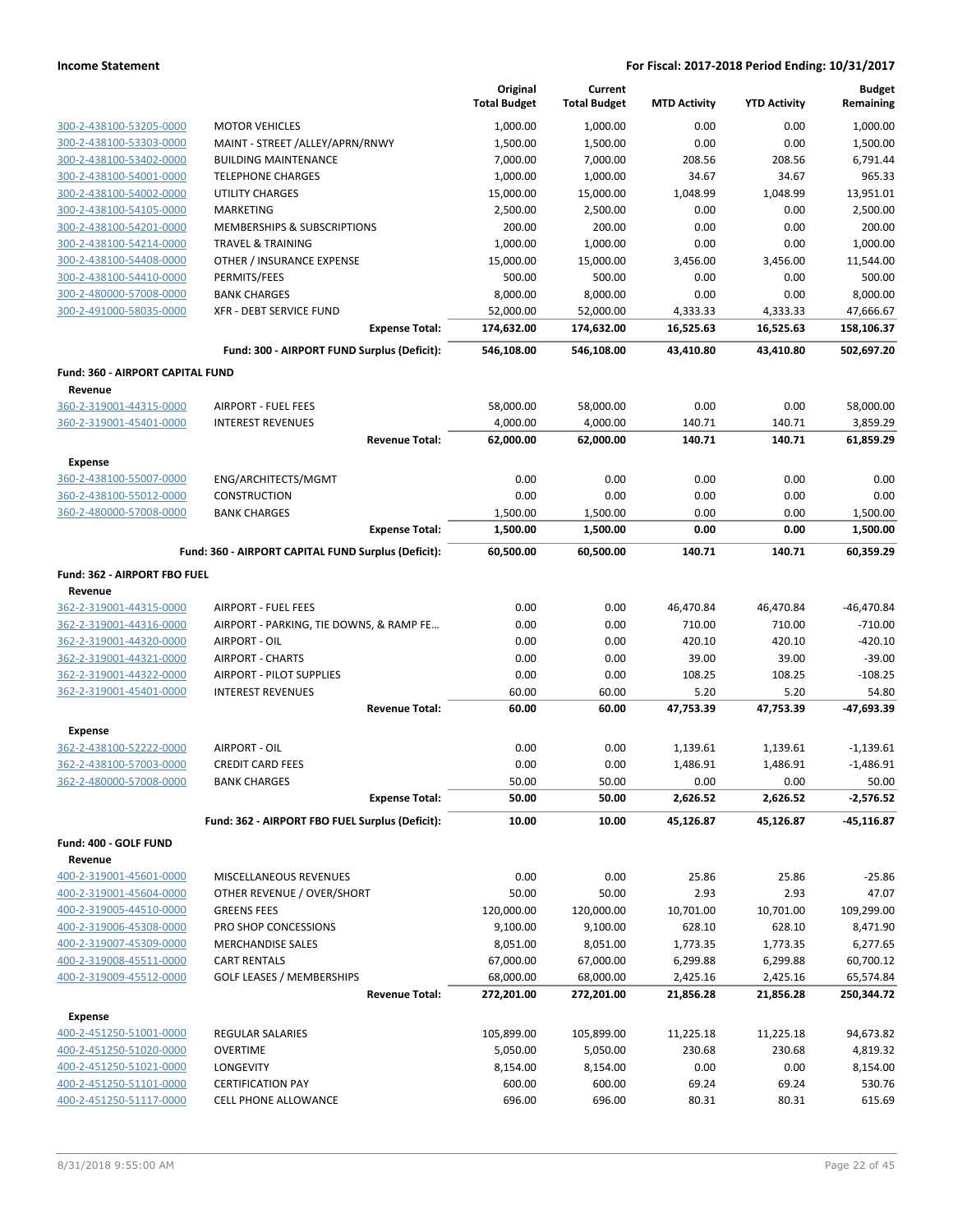|                                                    |                                                    | Original<br><b>Total Budget</b> | Current<br><b>Total Budget</b> | <b>MTD Activity</b>   | <b>YTD Activity</b>   | <b>Budget</b><br>Remaining |
|----------------------------------------------------|----------------------------------------------------|---------------------------------|--------------------------------|-----------------------|-----------------------|----------------------------|
| 400-2-451250-51201-0000                            | <b>FICA</b>                                        | 7,313.00                        | 7,313.00                       | 703.78                | 703.78                | 6,609.22                   |
| 400-2-451250-51202-0000                            | MEDICARE                                           | 1,710.00                        | 1,710.00                       | 164.59                | 164.59                | 1,545.41                   |
| 400-2-451250-51203-0000                            | <b>HEALTH INSURANCE</b>                            | 10,725.00                       | 10,725.00                      | 893.75                | 893.75                | 9,831.25                   |
| 400-2-451250-51204-0000                            | <b>WORKERS COMPENSATION</b>                        | 3,385.00                        | 3,385.00                       | 282.08                | 282.08                | 3,102.92                   |
| 400-2-451250-51205-0000                            | STATE UNEMPLOYMENT                                 | 412.00                          | 412.00                         | 3.98                  | 3.98                  | 408.02                     |
| 400-2-451250-51301-0000                            | <b>TMRS</b>                                        | 10,492.00                       | 10,492.00                      | 1,063.01              | 1,063.01              | 9,428.99                   |
| 400-2-451250-52001-0000                            | <b>OFFICE SUPPLIES</b>                             | 800.00                          | 800.00                         | 68.99                 | 68.99                 | 731.01                     |
| 400-2-451250-52101-0000                            | <b>JANITORIAL SUPPLIES</b>                         | 600.00                          | 600.00                         | 0.00                  | 0.00                  | 600.00                     |
| 400-2-451250-52104-0000                            | <b>WEARING APPAREL</b>                             | 500.00                          | 500.00                         | 0.00                  | 0.00                  | 500.00                     |
| 400-2-451250-52107-0000                            | <b>BOTANICAL SUPPLIES</b>                          | 8,600.00                        | 8,600.00                       | 0.00                  | 0.00                  | 8,600.00                   |
| 400-2-451250-52201-0000                            | MINOR TOOLS & EQUIPMENT                            | 800.00                          | 800.00                         | 0.00                  | 0.00                  | 800.00                     |
| 400-2-451250-52203-0000                            | <b>MOTOR VEHICLE FUEL</b>                          | 1,600.00                        | 1,600.00                       | 145.19                | 145.19                | 1,454.81                   |
| 400-2-451250-52401-0000                            | RECREATIONAL SUPPLIES                              | 500.00                          | 500.00                         | 0.00                  | 0.00                  | 500.00                     |
| 400-2-451250-52403-0000                            | <b>RESALE ITEMS</b>                                | 15,000.00                       | 12,700.00                      | 0.00                  | 0.00                  | 12,700.00                  |
| 400-2-451250-53202-0000                            | MACHINE, TOOLS & IMPLMNTS                          | 6,000.00                        | 3,950.00                       | 0.00                  | 0.00                  | 3,950.00                   |
| 400-2-451250-53205-0000                            | <b>MOTOR VEHICLES</b>                              | 400.00                          | 400.00                         | 0.00                  | 0.00                  | 400.00                     |
| 400-2-451250-53307-0000                            | <b>IRRIGATION</b>                                  | 1,500.00                        | 1,500.00                       | 0.00                  | 0.00                  | 1,500.00                   |
| 400-2-451250-53402-0000                            | <b>BUILDING MAINTENANCE</b>                        | 1,450.00                        | 1,600.00                       | 0.00                  | 0.00                  | 1,600.00                   |
| 400-2-451250-54001-0000                            | <b>TELEPHONE CHARGES</b>                           | 1,000.00                        | 1,000.00                       | 0.00                  | 0.00                  | 1,000.00                   |
| 400-2-451250-54002-0000                            | UTILITY CHARGES                                    | 11,000.00                       | 11,000.00                      | 823.30                | 823.30                | 10,176.70                  |
| 400-2-451250-54201-0000                            | MEMBERSHIPS & SUBSCRIPTIONS                        | 765.00                          | 765.00                         | 0.00                  | 0.00                  | 765.00                     |
| 400-2-451250-54214-0000                            | <b>TRAVEL &amp; TRAINING</b>                       | 2,100.00                        | 2,100.00                       | 0.00                  | 0.00                  | 2,100.00                   |
| 400-2-451250-54226-0000                            | <b>INSURANCE EXPENSE</b>                           | 300.00                          | 500.00                         | 500.00                | 500.00                | 0.00                       |
| 400-2-451250-54909-0000                            | <b>GOLF CART LEASE EXPENSE</b>                     | 31,000.00                       | 31,000.00                      | 0.00                  | 0.00                  | 31,000.00                  |
| 400-2-480000-52003-0000                            | <b>COPIER CHARGES</b>                              | 0.00                            | 750.00                         | 0.00                  | 0.00                  | 750.00                     |
| 400-2-480000-57005-0000                            | <b>ACCRUED VAC &amp; SICK PAY</b>                  | 0.00                            | 2,050.00                       | 0.00                  | 0.00                  | 2,050.00                   |
| 400-2-480000-57008-0000<br>400-2-491000-58204-0000 | <b>BANK CHARGES</b>                                | 3,000.00                        | 4,200.00                       | 302.01                | 302.01                | 3,897.99                   |
|                                                    | VEHICLE/EQUIP REPLACEMENT<br><b>Expense Total:</b> | 34,317.00<br>275,668.00         | 34,317.00<br>275,668.00        | 2,859.75<br>19,415.84 | 2,859.75<br>19,415.84 | 31,457.25<br>256,252.16    |
|                                                    | Fund: 400 - GOLF FUND Surplus (Deficit):           | $-3,467.00$                     | $-3,467.00$                    | 2,440.44              | 2,440.44              | $-5,907.44$                |
| <b>Fund: 500 - SANITATION FUND</b>                 |                                                    |                                 |                                |                       |                       |                            |
| Revenue                                            |                                                    |                                 |                                |                       |                       |                            |
| 500-2-318001-44314-0000                            | <b>LATE CHARGES</b>                                | 91,000.00                       | 91,000.00                      | 6,717.08              | 6,717.08              | 84,282.92                  |
| 500-2-319001-45401-0000                            | <b>INTEREST REVENUES</b>                           | 1,500.00                        | 1,500.00                       | 152.55                | 152.55                | 1,347.45                   |
| 500-2-319020-44313-0000                            | <b>FUEL SURCHARGE</b>                              | 146,000.00                      | 146,000.00                     | 12,275.62             | 12,275.62             | 133,724.38                 |
| 500-2-319020-45107-0000                            | <b>COLLECTION CHARGES</b>                          | 2,165,000.00                    | 2,165,000.00                   | 184,827.99            | 184,827.99            | 1,980,172.01               |
| 500-2-319021-45108-0000                            | <b>DISPOSAL CHARGES</b>                            | 1,299,000.00                    | 1,299,000.00                   | 111,194.34            | 111,194.34            | 1,187,805.66               |
| 500-2-319022-45612-0000                            | REG HH HAZ WASTE COL CTR                           | 12,500.00                       | 12,500.00                      | 15,450.00             | 15,450.00             | $-2,950.00$                |
| 500-2-324001-46612-0000                            | CA - SANITATION FD COL & FUEL                      | 151,000.00                      | 151,000.00                     | 12,589.72             | 12,589.72             | 138,410.28                 |
| 500-2-324001-46614-0000                            | CA - SANITATION FD-DISPOSAL                        | 86,000.00                       | 86,000.00                      | 7,097.51              | 7,097.51              | 78,902.49                  |
|                                                    | <b>Revenue Total:</b>                              | 3,952,000.00                    | 3,952,000.00                   | 350,304.81            | 350,304.81            | 3,601,695.19               |
| <b>Expense</b>                                     |                                                    |                                 |                                |                       |                       |                            |
| 500-2-432300-54412-0000                            | <b>COLLECTION CHARGES</b>                          | 2,150,198.00                    | 2,150,198.00                   | 3,935.39              | 3,935.39              | 2,146,262.61               |
| 500-2-432400-54403-0000                            | DISPOSAL CHARGES                                   | 980,448.00                      | 980,448.00                     | 0.00                  | 0.00                  | 980,448.00                 |
| 500-2-432500-51401-0000                            | <b>CONTRA - SALARIES</b>                           | 8,000.00                        | 8,000.00                       | 0.00                  | 0.00                  | 8,000.00                   |
| 500-2-432500-54002-0000                            | UTILITY CHARGES                                    | 2,500.00                        | 2,500.00                       | 165.47                | 165.47                | 2,334.53                   |
| 500-2-432500-54403-0000                            | DISPOSAL CHARGES                                   | 16,000.00                       | 16,000.00                      | 0.00                  | 0.00                  | 16,000.00                  |
| 500-2-442200-51001-0000                            | REGULAR SALARIES                                   | 107,916.00                      | 107,916.00                     | 11,378.83             | 11,378.83             | 96,537.17                  |
| 500-2-442200-51020-0000                            | <b>OVERTIME</b>                                    | 2,148.00                        | 2,148.00                       | 16.27                 | 16.27                 | 2,131.73                   |
| 500-2-442200-51021-0000                            | LONGEVITY                                          | 1,290.00                        | 1,290.00                       | 0.00                  | 0.00                  | 1,290.00                   |
| 500-2-442200-51101-0000                            | <b>CERTIFICATION PAY</b>                           | 600.00                          | 600.00                         | 69.24                 | 69.24                 | 530.76                     |
| 500-2-442200-51117-0000                            | CELL PHONE ALLOWANCE                               | 0.00                            | 0.00                           | 69.24                 | 69.24                 | $-69.24$                   |
| 500-2-442200-51201-0000                            | <b>FICA</b>                                        | 6,927.00                        | 6,927.00                       | 715.08                | 715.08                | 6,211.92                   |
| 500-2-442200-51202-0000                            | <b>MEDICARE</b>                                    | 1,620.00                        | 1,620.00                       | 167.24                | 167.24                | 1,452.76                   |
| 500-2-442200-51203-0000                            | <b>HEALTH INSURANCE</b>                            | 10,725.00                       | 10,725.00                      | 893.75                | 893.75                | 9,831.25                   |
| 500-2-442200-51204-0000                            | <b>WORKERS COMPENSATION</b>                        | 2,860.00                        | 2,860.00                       | 238.33                | 238.33                | 2,621.67                   |
| 500-2-442200-51205-0000<br>500-2-442200-51301-0000 | STATE UNEMPLOYMENT<br><b>TMRS</b>                  | 563.00                          | 563.00                         | 7.71                  | 7.71                  | 555.29                     |
|                                                    |                                                    | 12,860.00                       | 12,860.00                      | 1,289.45              | 1,289.45              | 11,570.55                  |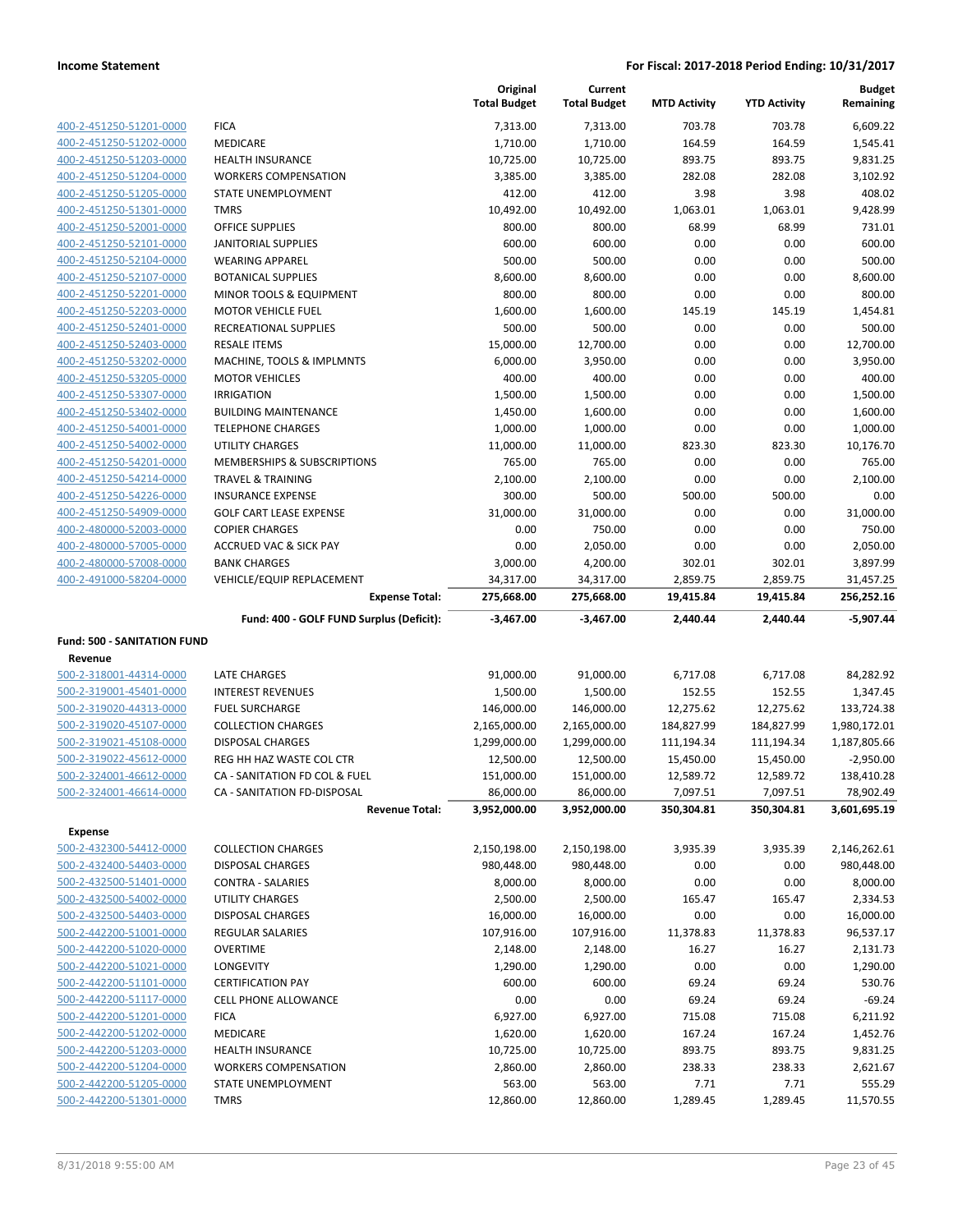|                                                    |                                                | Original<br><b>Total Budget</b> | Current<br><b>Total Budget</b> | <b>MTD Activity</b>   | <b>YTD Activity</b>   | <b>Budget</b><br>Remaining |
|----------------------------------------------------|------------------------------------------------|---------------------------------|--------------------------------|-----------------------|-----------------------|----------------------------|
| 500-2-442200-52203-0000                            | <b>MOTOR VEHICLE FUEL</b>                      | 4,000.00                        | 4,000.00                       | 221.60                | 221.60                | 3,778.40                   |
| 500-2-442200-53202-0000                            | MACHINE, TOOLS & IMPLMNTS                      | 5,175.00                        | 5,175.00                       | 79.06                 | 79.06                 | 5,095.94                   |
| 500-2-442200-53205-0000                            | <b>MOTOR VEHICLES</b>                          | 2,500.00                        | 2,500.00                       | 0.00                  | 0.00                  | 2,500.00                   |
| 500-2-442200-55201-0000                            | <b>EQUIPMENT PURCHASES</b>                     | 487.25                          | 487.25                         | 0.00                  | 0.00                  | 487.25                     |
| 500-2-480000-54901-0000                            | RENTALS / LEASES                               | 32,250.00                       | 32,250.00                      | 32,249.19             | 32,249.19             | 0.81                       |
| 500-2-480000-57005-0000                            | <b>ACCRUED VAC &amp; SICK PAY</b>              | 1,000.00                        | 1,000.00                       | 0.00                  | 0.00                  | 1,000.00                   |
| 500-2-480000-57007-0000                            | <b>COMMUNITY SERVICES</b>                      | 34,050.00                       | 34,050.00                      | 0.00                  | 0.00                  | 34,050.00                  |
| 500-2-480000-57008-0000                            | <b>BANK CHARGES</b>                            | 10,000.00                       | 10,000.00                      | 635.94                | 635.94                | 9,364.06                   |
| 500-2-491000-58001-0000                            | <b>XFR - GENERAL FUND</b>                      | 208,605.00                      | 208,605.00                     | 20,222.34             | 20,222.34             | 188,382.66                 |
| 500-2-491000-58204-0000                            | XFR - VEHICLE/EQUIP REPLACEMENT                | 36,850.00                       | 36,850.00                      | 3,070.83              | 3,070.83              | 33,779.17                  |
| 500-2-495000-58501-0000                            | CA - GENERAL FUND                              | 30,488.00                       | 30,488.00                      | 2,540.67              | 2,540.67              | 27,947.33                  |
| 500-2-495000-58701-0000                            | CA - CENTRAL SERVICE FUND                      | 4,901.00                        | 4,901.00                       | 408.42                | 408.42                | 4,492.58                   |
| 500-2-495000-58710-0000                            | CA - INSURANCE FUND                            | 4,310.00                        | 4,310.00                       | 359.17                | 359.17                | 3,950.83                   |
| 500-2-495000-58720-0000                            | CA - MIS FUN                                   | 5,200.00                        | 5,200.00                       | 433.33                | 433.33                | 4,766.67                   |
| 500-2-495000-58900-0000                            | <b>CA - ELECTRIC FUND</b>                      | 86,601.00                       | 86,601.00                      | 7,216.75              | 7,216.75              | 79,384.25                  |
|                                                    | <b>Expense Total:</b>                          | 3,771,072.25                    | 3,771,072.25                   | 86,383.30             | 86,383.30             | 3,684,688.95               |
|                                                    | Fund: 500 - SANITATION FUND Surplus (Deficit): | 180,927.75                      | 180,927.75                     | 263,921.51            | 263,921.51            | -82,993.76                 |
| Fund: 601 - CENTRAL SERVICE FUND                   |                                                |                                 |                                |                       |                       |                            |
| Revenue                                            |                                                |                                 |                                |                       |                       |                            |
| 601-2-324001-46501-0000                            | CA - GENERAL FUND                              | 566,819.00                      | 566,819.00                     | 47,234.92             | 47,234.92             | 519,584.08                 |
| 601-2-324001-46506-0000                            | <b>CA - RECREATION FUND</b>                    | 430.00                          | 430.00                         | 35.83                 | 35.83                 | 394.17                     |
| 601-2-324001-46509-0000                            | CA - VENUE MGMT FUND                           | 16,076.00                       | 16,076.00                      | 1,339.67              | 1,339.67              | 14,736.33                  |
| 601-2-324001-46611-0000                            | CA - UTILITY FUND                              | 208,949.00                      | 208,949.00                     | 17,412.42             | 17,412.42             | 191,536.58                 |
| 601-2-324001-46614-0000                            | CA - SANITATION FUND COLLECTION                | 4,901.00                        | 4,901.00                       | 408.42                | 408.42                | 4,492.58                   |
| 601-2-324009-46901-0000<br>601-2-324009-46906-0000 | CA - ELECTRIC UTILITY                          | 77,602.00                       | 77,602.00                      | 6,466.83              | 6,466.83              | 71,135.17                  |
|                                                    | CA - CABLE UTILITY<br><b>Revenue Total:</b>    | 14,768.00<br>889,545.00         | 14,768.00<br>889,545.00        | 1,230.67<br>74,128.76 | 1,230.67<br>74,128.76 | 13,537.33<br>815,416.24    |
| <b>Expense</b>                                     |                                                |                                 |                                |                       |                       |                            |
| 601-2-461100-51001-0000                            | <b>REGULAR SALARIES</b>                        | 239,821.00                      | 239,821.00                     | 25,104.30             | 25,104.30             | 214,716.70                 |
| 601-2-461100-51020-0000                            | <b>OVERTIME</b>                                | 10,000.00                       | 10,000.00                      | 632.33                | 632.33                | 9,367.67                   |
| 601-2-461100-51021-0000                            | LONGEVITY                                      | 6,220.00                        | 6,220.00                       | 0.00                  | 0.00                  | 6,220.00                   |
| 601-2-461100-51101-0000                            | <b>CERTIFICATION PAY</b>                       | 1,200.00                        | 1,200.00                       | 138.48                | 138.48                | 1,061.52                   |
| 601-2-461100-51117-0000                            | CELL PHONE ALLOWANCE                           | 432.00                          | 432.00                         | 49.83                 | 49.83                 | 382.17                     |
| 601-2-461100-51201-0000                            | <b>FICA</b>                                    | 16,397.00                       | 16,397.00                      | 1,549.38              | 1,549.38              | 14,847.62                  |
| 601-2-461100-51202-0000                            | MEDICARE                                       | 3,835.00                        | 3,835.00                       | 362.35                | 362.35                | 3,472.65                   |
| 601-2-461100-51203-0000                            | <b>HEALTH INSURANCE</b>                        | 64,350.00                       | 64,350.00                      | 5,362.50              | 5,362.50              | 58,987.50                  |
| 601-2-461100-51204-0000                            | <b>WORKERS COMPENSATION</b>                    | 8,502.00                        | 8,502.00                       | 708.50                | 708.50                | 7,793.50                   |
| 601-2-461100-51205-0000                            | <b>STATE UNEMPLOYMENT</b>                      | 703.00                          | 703.00                         | 1.22                  | 1.22                  | 701.78                     |
| 601-2-461100-51301-0000                            | TMRS                                           | 29,044.00                       | 29,044.00                      | 2,537.38              | 2,537.38              | 26,506.62                  |
| 601-2-461100-51401-0000                            | <b>CONTRA - SALARIES</b>                       | 0.00                            | 0.00                           | $-1,422.65$           | $-1,422.65$           | 1,422.65                   |
| 601-2-461100-52001-0000                            | OFFICE SUPPLIES                                | 150.00                          | 150.00                         | 0.00                  | 0.00                  | 150.00                     |
| 601-2-461100-52002-0000                            | POSTAGE / FREIGHT                              | 20.00                           | 20.00                          | 8.70                  | 8.70                  | 11.30                      |
| 601-2-461100-52101-0000                            | <b>JANITORIAL SUPPLIES</b>                     | 15,000.00                       | 15,000.00                      | 504.96                | 504.96                | 14,495.04                  |
| 601-2-461100-52104-0000                            | <b>WEARING APPAREL</b>                         | 3,200.00                        | 3,200.00                       | 0.00                  | 0.00                  | 3,200.00                   |
| 601-2-461100-52201-0000                            | MINOR TOOLS & EQUIPMENT                        | 1,900.00                        | 1,900.00                       | 0.00                  | 0.00                  | 1,900.00                   |
| 601-2-461100-52203-0000                            | <b>MOTOR VEHICLE FUEL</b>                      | 4,000.00                        | 4,000.00                       | 76.12                 | 76.12                 | 3,923.88                   |
| 601-2-461100-53201-0000                            | <b>FURNITURE &amp; OFFICE EQUIPMENT</b>        | 500.00                          | 500.00                         | 0.00                  | 0.00                  | 500.00                     |
| 601-2-461100-53205-0000                            | <b>MOTOR VEHICLES</b>                          | 1,300.00                        | 1,300.00                       | 0.00                  | 0.00                  | 1,300.00                   |
| 601-2-461100-53302-0000                            | <b>WALKS &amp; PARKING LOTS</b>                | 2,500.00                        | 2,500.00                       | 0.00                  | 0.00                  | 2,500.00                   |
| 601-2-461100-53406-0000                            | <b>CITY HALL</b>                               | 30,000.00                       | 30,000.00                      | 6,897.83              | 6,897.83              | 23,102.17                  |
| 601-2-461100-53407-0000                            | <b>ANIMAL SHELTER</b>                          | 4,000.00                        | 4,000.00                       | 0.00                  | 0.00                  | 4,000.00                   |
| 601-2-461100-53408-0000                            | <b>FLEET MAINTENANCE</b>                       | 2,000.00                        | 2,000.00                       | 0.00                  | 0.00                  | 2,000.00                   |
| 601-2-461100-53501-0000                            | POLICE & COURTS BLDG                           | 25,000.00                       | 25,000.00                      | 2,978.68              | 2,978.68              | 22,021.32                  |
| 601-2-461100-53503-0000                            | FIRE ADMINISTRATION                            | 1,000.00                        | 1,000.00                       | 0.00                  | 0.00                  | 1,000.00                   |
| 601-2-461100-53504-0000                            | FIRE STATION 1                                 | 1,500.00                        | 1,500.00                       | 0.00                  | 0.00                  | 1,500.00                   |
| 601-2-461100-53505-0000                            | <b>FIRE STATION 2</b>                          | 3,000.00                        | 3,000.00                       | 0.00                  | 0.00                  | 3,000.00                   |
| 601-2-461100-53506-0000                            | <b>FIRE STATION 3</b>                          | 2,500.00                        | 2,500.00                       | 114.37                | 114.37                | 2,385.63                   |
| 601-2-461100-53507-0000                            | <b>FIRE STATION 4</b>                          | 2,500.00                        | 2,500.00                       | 32.01                 | 32.01                 | 2,467.99                   |
|                                                    |                                                |                                 |                                |                       |                       |                            |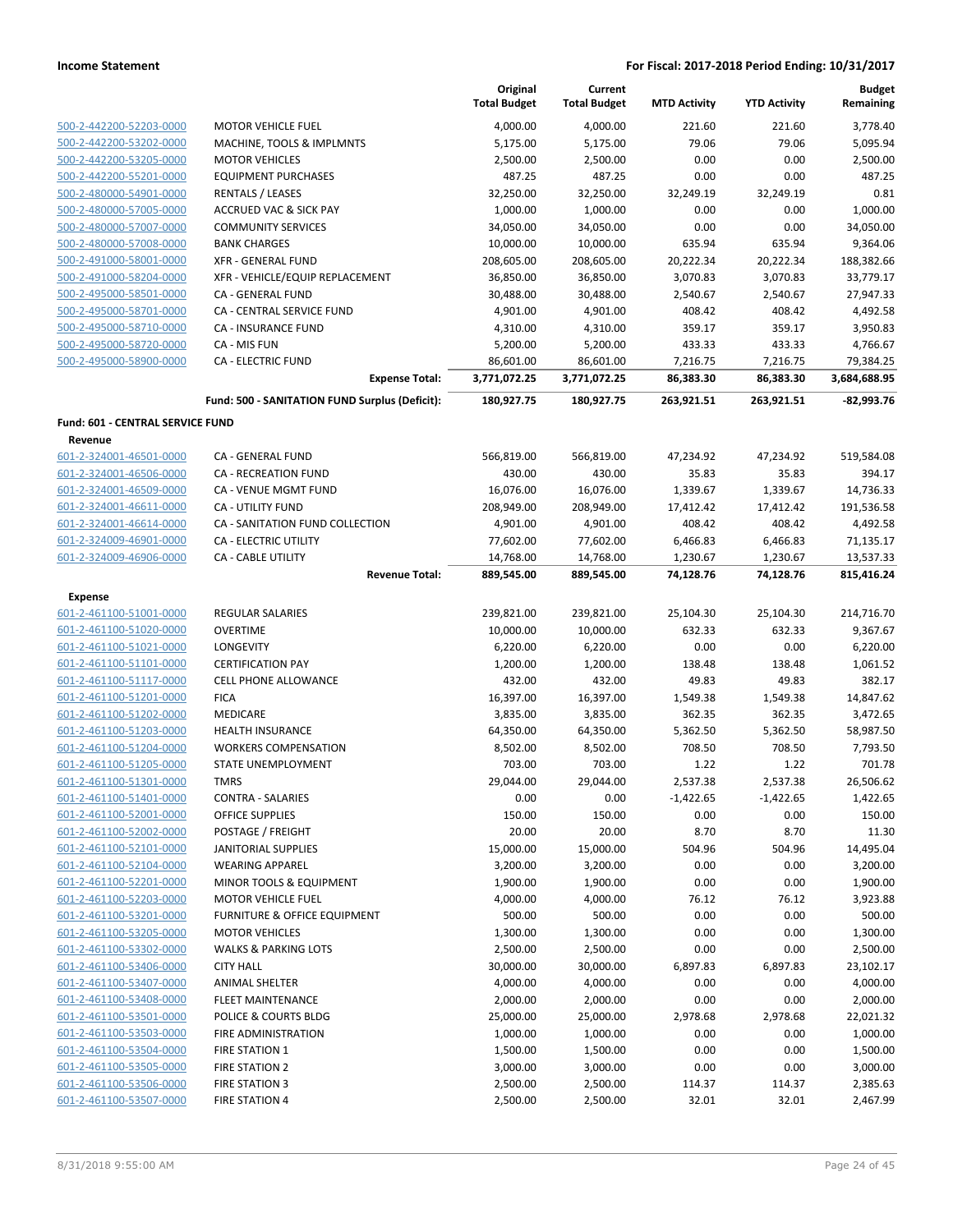|                                                    |                                                     | Original<br><b>Total Budget</b> | Current<br><b>Total Budget</b> | <b>MTD Activity</b> | <b>YTD Activity</b> | <b>Budget</b><br>Remaining |
|----------------------------------------------------|-----------------------------------------------------|---------------------------------|--------------------------------|---------------------|---------------------|----------------------------|
| 601-2-461100-53601-0000                            | ANNEX                                               | 2,000.00                        | 2,000.00                       | 0.00                | 0.00                | 2,000.00                   |
| 601-2-461100-53602-0000                            | SERVICE CENTER                                      | 6,000.00                        | 6,000.00                       | 30.59               | 30.59               | 5,969.41                   |
| 601-2-461100-53603-0000                            | WATER TREATMENT BLDG                                | 1,000.00                        | 1,000.00                       | 0.00                | 0.00                | 1,000.00                   |
| 601-2-461100-53604-0000                            | <b>WASTEWATER TRTMNT BLDG</b>                       | 500.00                          | 500.00                         | 0.00                | 0.00                | 500.00                     |
| 601-2-461100-53701-0000                            | LIBRARY                                             | 10,000.00                       | 10,000.00                      | 0.00                | 0.00                | 10,000.00                  |
| 601-2-461100-53703-0000                            | REECY DAVIS REC CENTER                              | 12,444.00                       | 12,444.00                      | 51.03               | 51.03               | 12,392.97                  |
| 601-2-461100-53706-0000                            | SPORTSPARK                                          | 1,000.00                        | 1,000.00                       | 0.00                | 0.00                | 1,000.00                   |
| 601-2-461100-54001-0000                            | <b>TELEPHONE CHARGES</b>                            | 3,500.00                        | 3,500.00                       | 138.69              | 138.69              | 3,361.31                   |
| 601-2-461100-54002-0000                            | <b>UTILITY CHARGES</b>                              | 99,658.00                       | 99,658.00                      | 7,312.21            | 7,312.21            | 92,345.79                  |
| 601-2-461100-54112-0000                            | <b>ALARM MONITOR SERVICE</b>                        | 13,526.00                       | 13,526.00                      | 0.00                | 0.00                | 13,526.00                  |
| 601-2-461200-51001-0000                            | <b>REGULAR SALARIES</b>                             | 140,794.00                      | 140,794.00                     | 15,746.63           | 15,746.63           | 125,047.37                 |
| 601-2-461200-51020-0000                            | <b>OVERTIME</b>                                     | 3,226.00                        | 3,226.00                       | 645.11              | 645.11              | 2,580.89                   |
| 601-2-461200-51021-0000                            | LONGEVITY                                           | 2,616.00                        | 2,616.00                       | 0.00                | 0.00                | 2,616.00                   |
| 601-2-461200-51101-0000                            | <b>CERTIFICATION PAY</b>                            | 2,400.00                        | 2,400.00                       | 276.96              | 276.96              | 2,123.04                   |
| 601-2-461200-51117-0000                            | <b>CELL PHONE ALLOWANCE</b>                         | 960.00                          | 960.00                         | 110.76              | 110.76              | 849.24                     |
| 601-2-461200-51201-0000                            | <b>FICA</b>                                         | 9,296.00                        | 9,296.00                       | 963.51              | 963.51              | 8,332.49                   |
| 601-2-461200-51202-0000                            | MEDICARE                                            | 2,174.00                        | 2,174.00                       | 225.34              | 225.34              | 1,948.66                   |
| 601-2-461200-51203-0000                            | <b>HEALTH INSURANCE</b>                             | 42,900.00                       | 42,900.00                      | 3,575.00            | 3,575.00            | 39,325.00                  |
| 601-2-461200-51204-0000                            | <b>WORKERS COMPENSATION</b>                         | 6,554.00                        | 6,554.00                       | 546.17              | 546.17              | 6.007.83                   |
| 601-2-461200-51205-0000                            | <b>STATE UNEMPLOYMENT</b>                           | 281.00                          | 281.00                         | 0.00                | 0.00                | 281.00                     |
| 601-2-461200-51301-0000                            | <b>TMRS</b>                                         | 17,257.00                       | 17,257.00                      | 1,875.94            | 1,875.94            | 15,381.06                  |
| 601-2-461200-52001-0000                            | OFFICE SUPPLIES                                     | 100.00                          | 100.00                         | 0.00                | 0.00                | 100.00                     |
| 601-2-461200-52002-0000                            | POSTAGE / FREIGHT                                   | 50.00                           | 50.00                          | 0.00                | 0.00                | 50.00                      |
| 601-2-461200-52104-0000                            | <b>WEARING APPAREL</b>                              | 2,900.00                        | 2,900.00                       | 0.00                | 0.00                | 2.900.00                   |
| 601-2-461200-52106-0000                            | <b>CHEMICAL SUPPLIES</b>                            | 500.00                          | 500.00                         | 0.00                | 0.00                | 500.00                     |
| 601-2-461200-52201-0000                            | <b>MINOR TOOLS &amp; EQUIPMENT</b>                  | 3,000.00                        | 3,000.00                       | 71.35               | 71.35               | 2,928.65                   |
| 601-2-461200-52202-0000                            | <b>MECHANICAL SUPPLIES</b>                          | 10,000.00                       | 10,000.00                      | 0.00                | 0.00                | 10,000.00                  |
| 601-2-461200-52203-0000                            | <b>MOTOR VEHICLE FUEL</b>                           | 3,500.00                        | 3,500.00                       | 300.92              | 300.92              | 3,199.08                   |
| 601-2-461200-53202-0000<br>601-2-461200-53205-0000 | MACHINE, TOOLS & IMPLMNTS<br><b>MOTOR VEHICLES</b>  | 4,500.00<br>1,500.00            | 4,500.00<br>1,500.00           | 0.00<br>3.67        | 0.00<br>3.67        | 4,500.00<br>1,496.33       |
| 601-2-461200-53402-0000                            | <b>BUILDING MAINTENANCE</b>                         | 500.00                          | 500.00                         | 0.00                | 0.00                | 500.00                     |
| 601-2-461200-54001-0000                            | <b>TELEPHONE CHARGES</b>                            | 1,500.00                        | 1,500.00                       | 34.67               | 34.67               | 1,465.33                   |
| 601-2-461200-54002-0000                            | <b>UTILITY CHARGES</b>                              | 11,000.00                       | 11,000.00                      | 583.49              | 583.49              | 10,416.51                  |
| 601-2-461200-54201-0000                            | MEMBERSHIPS & SUBSCRIPTIONS                         | 1,500.00                        | 1,500.00                       | 0.00                | 0.00                | 1,500.00                   |
| 601-2-461200-54214-0000                            | <b>TRAVEL &amp; TRAINING</b>                        | 4,000.00                        | 4,000.00                       | 0.00                | 0.00                | 4,000.00                   |
| 601-2-480000-52006-0000                            | <b>COPIER PAPER</b>                                 | 0.00                            | 0.00                           | 62.96               | 62.96               | $-62.96$                   |
|                                                    | <b>Expense Total:</b>                               | 903,210.00                      | 903,210.00                     | 78,191.29           | 78,191.29           | 825,018.71                 |
|                                                    | Fund: 601 - CENTRAL SERVICE FUND Surplus (Deficit): | $-13.665.00$                    | $-13,665.00$                   | -4,062.53           | -4,062.53           | $-9.602.47$                |
| Fund: 602 - INSURANCE FUND                         |                                                     |                                 |                                |                     |                     |                            |
| Revenue                                            |                                                     |                                 |                                |                     |                     |                            |
| 602-2-322001-43201-0000                            | <b>EMPLOYEE PORTION</b>                             | 640,791.00                      | 640,791.00                     | 270,931.02          | 270,931.02          | 369,859.98                 |
| 602-2-322001-43202-0000                            | <b>CITY PORTION-HEALTH</b>                          | 2,673,737.50                    | 2,673,737.50                   | 1,706.43            | 1,706.43            | 2,672,031.07               |
| 602-2-322001-43203-0000                            | CITY PORTION-WORK COMP                              | 294,394.00                      | 294,394.00                     | 25,958.64           | 25,958.64           | 268,435.36                 |
| 602-2-322001-43204-0000                            | <b>CITY PORTION-TWC FUTA</b>                        | 231.00                          | 231.00                         | 19.26               | 19.26               | 211.74                     |
| 602-2-322001-43205-0000                            | <b>GEUS EMPLOYEE PORTION</b>                        | 320,395.00                      | 320,395.00                     | 24,626.80           | 24,626.80           | 295,768.20                 |
| 602-2-322001-43206-0000                            | <b>GEUS PORTION-HEALTH</b>                          | 1,426,425.00                    | 1,426,425.00                   | 114,400.46          | 114,400.46          | 1,312,024.54               |
| 602-2-322001-43207-0000                            | <b>GEUS PORTION-WORK COMP</b>                       | 69,876.00                       | 69,876.00                      | 6,583.81            | 6,583.81            | 63,292.19                  |
| 602-2-322001-48610-0000                            | OTHER REV / CITY EMPL-DEPENDENT CARE                | 23,607.00                       | 23,607.00                      | 1,967.26            | 1,967.26            | 21,639.74                  |
| 602-2-324001-46501-0000                            | <b>CA - GENERAL FUND</b>                            | 241,157.00                      | 241,157.00                     | 20,096.42           | 20,096.42           | 221,060.58                 |
| 602-2-324001-46506-0000                            | <b>CA - RECREATION FUND</b>                         | 335.00                          | 335.00                         | 27.92               | 27.92               | 307.08                     |
| 602-2-324001-46509-0000                            | <b>CA - VENUE MGMT FUND</b>                         | 593.00                          | 593.00                         | 49.42               | 49.42               | 543.58                     |
| 602-2-324001-46611-0000                            | CA - UTILITY FUND                                   | 102,895.00                      | 102,895.00                     | 8,574.58            | 8,574.58            | 94,320.42                  |
| 602-2-324001-46614-0000                            | CA - SANITATION FUND COLLECTION                     | 4,310.00                        | 4,310.00                       | 359.17              | 359.17              | 3,950.83                   |
| 602-2-324009-46612-0000                            | CA - ELECTRIC UTILITY                               | 25,521.00                       | 25,521.00                      | 2,126.75            | 2,126.75            | 23,394.25                  |
| 602-2-324009-46613-0000                            | CA - CABLE UTILITY                                  | 5,451.00                        | 5,451.00                       | 454.25              | 454.25              | 4,996.75                   |
|                                                    | <b>Revenue Total:</b>                               | 5,829,718.50                    | 5,829,718.50                   | 477,882.19          | 477,882.19          | 5,351,836.31               |
| <b>Expense</b>                                     |                                                     |                                 |                                |                     |                     |                            |
| 602-2-462100-54101-0000                            | PROFESSIONAL SERVICES                               | 15,000.00                       | 15,000.00                      | 5,364.42            | 5,364.42            | 9,635.58                   |
|                                                    |                                                     |                                 |                                |                     |                     |                            |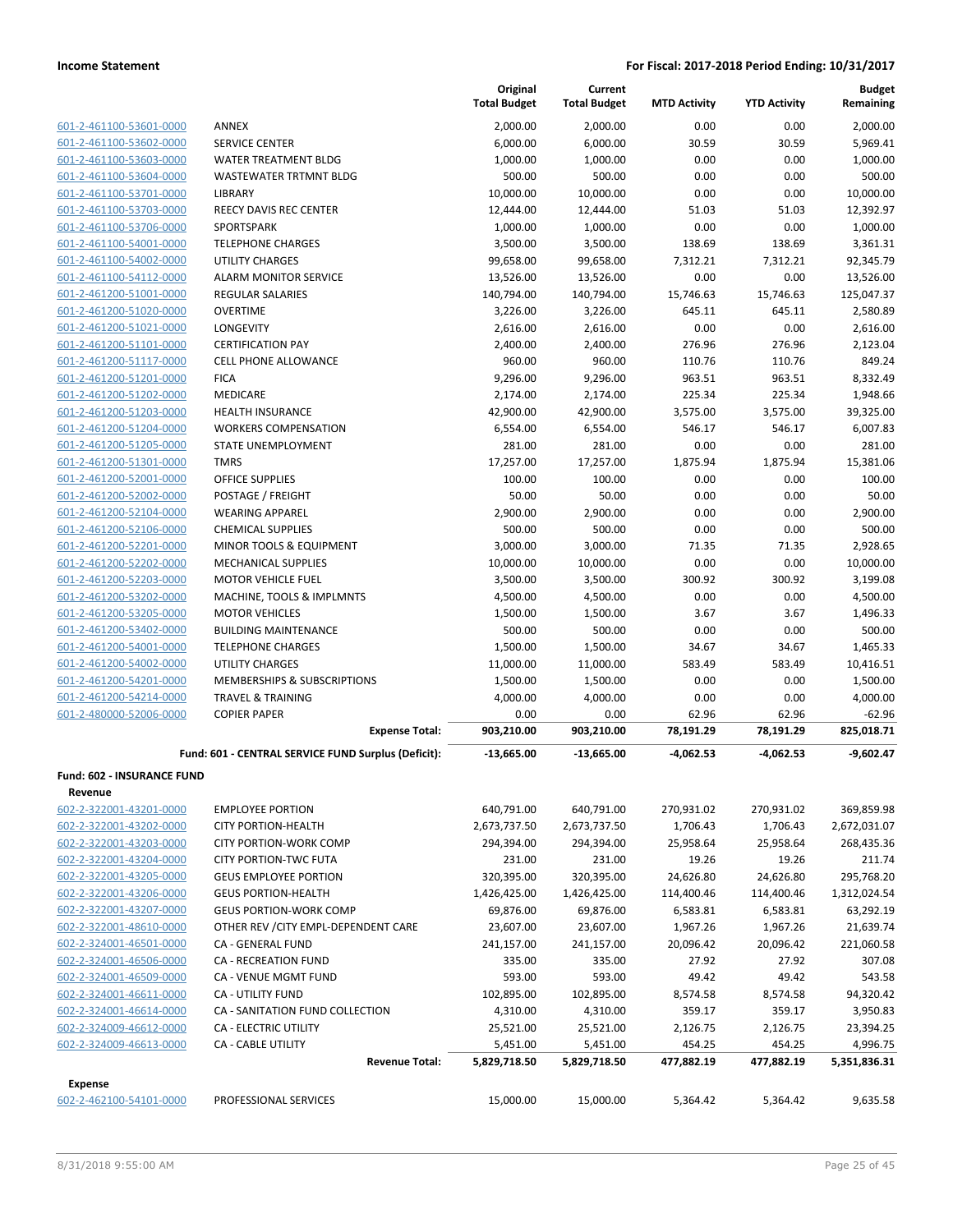|                         |                                               | Original<br><b>Total Budget</b> | Current<br><b>Total Budget</b> | <b>MTD Activity</b> | <b>YTD Activity</b> | Budget<br>Remaining |
|-------------------------|-----------------------------------------------|---------------------------------|--------------------------------|---------------------|---------------------|---------------------|
| 602-2-462100-54801-0000 | <b>WELLNESS PROGRAM</b>                       | 10,000.00                       | 10,000.00                      | 0.00                | 0.00                | 10,000.00           |
| 602-2-462100-54809-0000 | HEALTH AND DENTAL / PREMIUMS                  | 4,686,998.00                    | 4,686,998.00                   | 403,369.65          | 403,369.65          | 4,283,628.35        |
| 602-2-462100-54810-0000 | RETIREE INSURANCE PREMIUM                     | 100,000.00                      | 100,000.00                     | 3,200.00            | 3,200.00            | 96,800.00           |
| 602-2-462100-54812-0000 | LONG TERM DISABILITY                          | 53,500.00                       | 53,500.00                      | 0.00                | 0.00                | 53,500.00           |
| 602-2-462100-54813-0000 | LIFE / AD & D INSURANCE                       | 28,000.00                       | 28,000.00                      | 0.00                | 0.00                | 28,000.00           |
| 602-2-462100-54820-0000 | AIR EVAC PREMIUMS                             | 18,540.00                       | 18,540.00                      | 18,166.00           | 18,166.00           | 374.00              |
| 602-2-462100-54821-0000 | <b>WORKERS' COMPENSATION</b>                  | 401,026.00                      | 401,026.00                     | 393,005.48          | 393,005.48          | 8,020.52            |
| 602-2-462100-54822-0000 | STATE UNEMPLOYMENT INS.                       | 0.00                            | 0.00                           | $-15.85$            | $-15.85$            | 15.85               |
| 602-2-462100-54823-0000 | <b>HEALTH CARE-125 FLEX PLAN</b>              | 12,000.00                       | 12,000.00                      | 469.97              | 469.97              | 11,530.03           |
| 602-2-480000-54101-0000 | PROFESSIONAL SERVICES                         | 95,000.00                       | 95,000.00                      | 4,881.95            | 4,881.95            | 90,118.05           |
| 602-2-480000-54226-0000 | PROP INSURANCE EXP                            | 240,000.00                      | 240,000.00                     | 235,732.48          | 235,732.48          | 4,267.52            |
| 602-2-480000-57008-0000 | <b>BANK CHARGES</b>                           | 150.00                          | 150.00                         | 0.00                | 0.00                | 150.00              |
|                         | <b>Expense Total:</b>                         | 5,660,214.00                    | 5,660,214.00                   | 1,064,174.10        | 1,064,174.10        | 4,596,039.90        |
|                         | Fund: 602 - INSURANCE FUND Surplus (Deficit): | 169,504.50                      | 169,504.50                     | -586,291.91         | -586,291.91         | 755,796.41          |
| Fund: 604 - MIS FUND    |                                               |                                 |                                |                     |                     |                     |
| Revenue                 |                                               |                                 |                                |                     |                     |                     |
| 604-2-324001-46501-0000 | CA - GENERAL FUND                             | 622,258.00                      | 622,258.00                     | 51,854.83           | 51,854.83           | 570,403.17          |
| 604-2-324001-46506-0000 | CA - RECREATION FUND                          | 1,722.00                        | 1,722.00                       | 143.50              | 143.50              | 1,578.50            |
| 604-2-324001-46509-0000 | CA - VENUE MGMT FUND                          | 2,543.00                        | 2,543.00                       | 211.92              | 211.92              | 2,331.08            |
| 604-2-324001-46611-0000 | CA - UTILITY FUND                             | 97,623.00                       | 97,623.00                      | 8,135.25            | 8,135.25            | 89,487.75           |
| 604-2-324001-46614-0000 | CA - SANITATION FUND COLLECTION               | 5,200.00                        | 5,200.00                       | 433.33              | 433.33              | 4,766.67            |
| 604-2-324009-46901-0000 | CA - ELECTRIC UTILITY                         | 87,605.00                       | 87,605.00                      | 7,300.42            | 7,300.42            | 80,304.58           |
| 604-2-324009-46906-0000 | CA - CABLE UTILITY                            | 14,162.00                       | 14,162.00                      | 1,180.17            | 1,180.17            | 12,981.83           |
|                         | <b>Revenue Total:</b>                         | 831,113.00                      | 831,113.00                     | 69,259.42           | 69,259.42           | 761,853.58          |
| Expense                 |                                               |                                 |                                |                     |                     |                     |
| 604-2-441400-52002-0000 | POSTAGE / FREIGHT                             | 80.00                           | 80.00                          | 0.00                | 0.00                | 80.00               |
| 604-2-441400-54001-0000 | <b>TELEPHONE CHARGES</b>                      | 400.00                          | 400.00                         | 0.00                | 0.00                | 400.00              |
| 604-2-441400-54002-0000 | <b>UTILITY CHARGES</b>                        | 950.00                          | 950.00                         | 7.97                | 7.97                | 942.03              |
| 604-2-441400-54101-0000 | PROFESSIONAL SERVICES                         | 20,000.00                       | 6,843.25                       | 0.00                | 0.00                | 6,843.25            |
| 604-2-465100-51001-0000 | <b>REGULAR SALARIES</b>                       | 210,052.00                      | 210,052.00                     | 23,861.85           | 23,861.85           | 186,190.15          |
| 604-2-465100-51020-0000 | <b>OVERTIME</b>                               | 5,000.00                        | 5,000.00                       | 239.00              | 239.00              | 4,761.00            |
| 604-2-465100-51021-0000 | LONGEVITY                                     | 4,420.00                        | 4,420.00                       | 0.00                | 0.00                | 4,420.00            |
| 604-2-465100-51116-0000 | CAR ALLOWANCE                                 | 3,600.00                        | 3,600.00                       | 415.38              | 415.38              | 3,184.62            |
| 604-2-465100-51117-0000 | CELL PHONE ALLOWANCE                          | 2,880.00                        | 2,880.00                       | 332.28              | 332.28              | 2,547.72            |
| 604-2-465100-51201-0000 | <b>FICA</b>                                   | 15,115.00                       | 15,115.00                      | 1,490.95            | 1,490.95            | 13,624.05           |
| 604-2-465100-51202-0000 | MEDICARE                                      | 3,535.00                        | 3,535.00                       | 348.69              | 348.69              | 3,186.31            |
| 604-2-465100-51203-0000 | <b>HEALTH INSURANCE</b>                       | 32,175.00                       | 32,175.00                      | 2,681.25            | 2,681.25            | 29,493.75           |
| 604-2-465100-51204-0000 | <b>WORKERS COMPENSATION</b>                   | 667.00                          | 667.00                         | 55.58               | 55.58               | 611.42              |
| 604-2-465100-51205-0000 | STATE UNEMPLOYMENT                            | 231.00                          | 231.00                         | 0.00                | 0.00                | 231.00              |
| 604-2-465100-51301-0000 | <b>TMRS</b>                                   | 28,060.00                       | 28,060.00                      | 2,778.07            | 2,778.07            | 25,281.93           |
| 604-2-465100-52002-0000 | POSTAGE / FREIGHT                             | 50.00                           | 50.00                          | 0.00                | 0.00                | 50.00               |
| 604-2-465100-52004-0000 | <b>COMPUTER SUPPLIES</b>                      | 2,500.00                        | 2,500.00                       | 0.00                | 0.00                | 2,500.00            |
| 604-2-465100-52201-0000 | MINOR TOOLS & EQUIPMENT                       | 750.00                          | 750.00                         | 0.00                | 0.00                | 750.00              |
| 604-2-465100-52203-0000 | <b>MOTOR VEHICLE FUEL</b>                     | 600.00                          | 600.00                         | 50.61               | 50.61               | 549.39              |
| 604-2-465100-53205-0000 | <b>MOTOR VEHICLES</b>                         | 800.00                          | 800.00                         | 0.00                | 0.00                | 800.00              |
| 604-2-465100-53209-0000 | HARDWARE/SOFTWARE                             | 317,890.00                      | 289,290.00                     | 51,630.72           | 51,630.72           | 237,659.28          |
| 604-2-465100-54001-0000 | <b>TELEPHONE CHARGES</b>                      | 9,225.00                        | 9,225.00                       | 101.80              | 101.80              | 9,123.20            |
| 604-2-465100-54101-0000 | PROFESSIONAL SERVICES                         | 8,000.00                        | 8,000.00                       | 0.00                | 0.00                | 8,000.00            |
| 604-2-465100-54103-0000 | CONSULTING                                    | 4,000.00                        | 4,000.00                       | 0.00                | 0.00                | 4,000.00            |
| 604-2-465100-54214-0000 | <b>TRAVEL &amp; TRAINING</b>                  | 5,000.00                        | 5,000.00                       | 0.00                | 0.00                | 5,000.00            |
| 604-2-465100-54901-0000 | RENTALS / LEASES                              | 25,000.00                       | 25,000.00                      | 1,792.83            | 1,792.83            | 23,207.17           |
| 604-2-465100-54908-0000 | LEASE PURCHASE PAYMENTS                       | 21,000.00                       | 21,000.00                      | 0.00                | 0.00                | 21,000.00           |
| 604-2-465100-55205-0000 | COMPUTER EQUIPMENT / SOFTWARE                 | 134,500.00                      | 8,250.75                       | 8,079.75            | 8,079.75            | 171.00              |
| 604-2-480000-55205-0000 | <b>COMPUTER EQUIPMENT</b>                     | 0.00                            | 168,006.00                     | 0.00                | 0.00                | 168,006.00          |
|                         | <b>Expense Total:</b>                         | 856,480.00                      | 856,480.00                     | 93,866.73           | 93,866.73           | 762,613.27          |
|                         | Fund: 604 - MIS FUND Surplus (Deficit):       | $-25,367.00$                    | $-25,367.00$                   | $-24,607.31$        | $-24,607.31$        | -759.69             |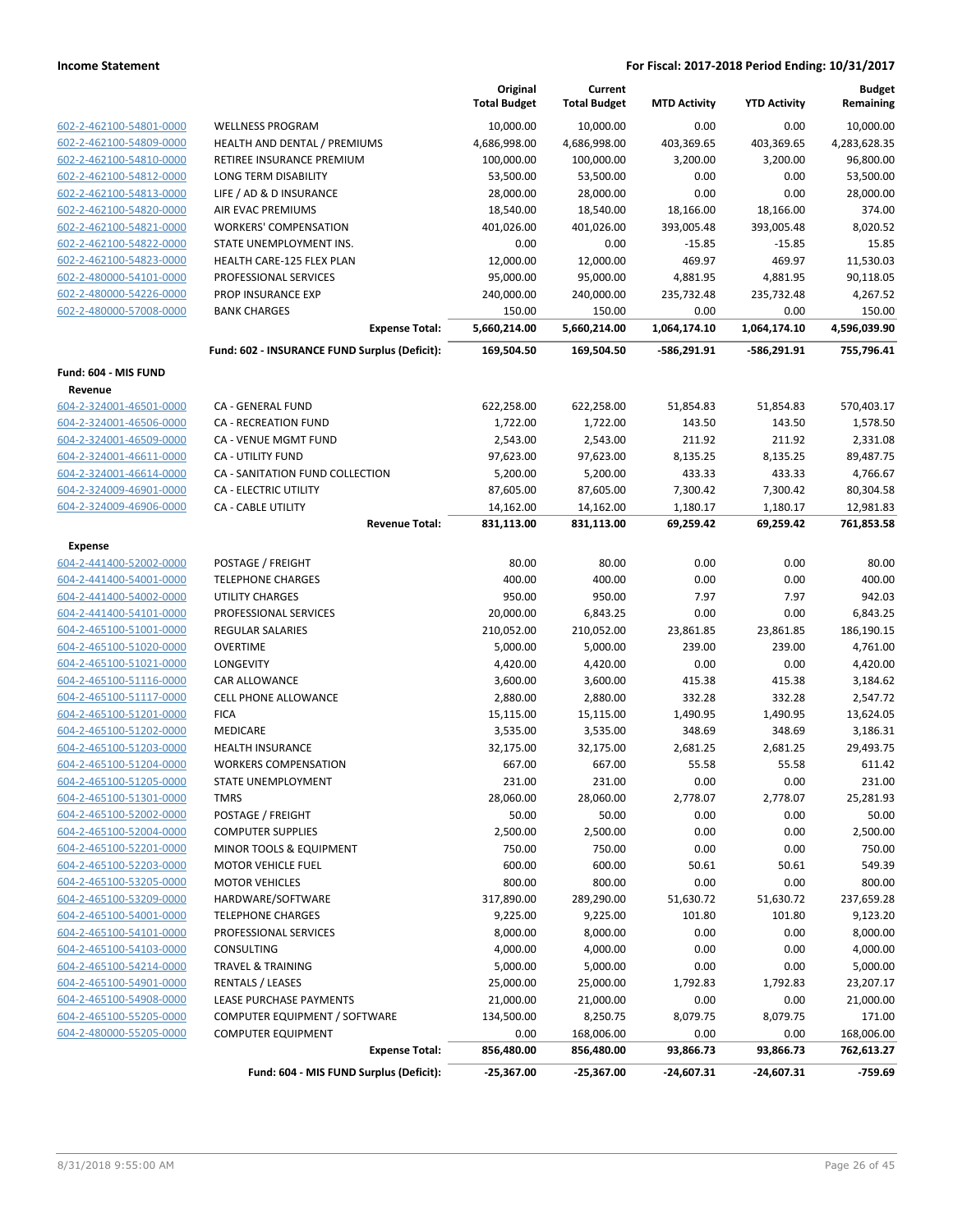| <b>Income Statement</b>                        |                                                         |                                 |                                |                     | For Fiscal: 2017-2018 Period Ending: 10/31/2017 |                            |  |
|------------------------------------------------|---------------------------------------------------------|---------------------------------|--------------------------------|---------------------|-------------------------------------------------|----------------------------|--|
|                                                |                                                         | Original<br><b>Total Budget</b> | Current<br><b>Total Budget</b> | <b>MTD Activity</b> | <b>YTD Activity</b>                             | <b>Budget</b><br>Remaining |  |
| Fund: 660 - VEHICLE REPLACEMENT FUND           |                                                         |                                 |                                |                     |                                                 |                            |  |
| Revenue                                        |                                                         |                                 |                                |                     |                                                 |                            |  |
| 660-2-319001-45401-0000                        | <b>INTEREST REVENUES</b>                                | 5,000.00                        | 5,000.00                       | 5,056.65            | 5,056.65                                        | $-56.65$                   |  |
| 660-2-322001-47205-0000                        | EQUIPMENT LEASES / GENERAL FUND                         | 65,037.00                       | 65,037.00                      | 5,419.72            | 5,419.72                                        | 59,617.28                  |  |
| 660-2-323001-46001-0000                        | <b>XFR - GENERAL FUND</b>                               | 679,144.00                      | 679,144.00                     | 56,595.33           | 56,595.33                                       | 622,548.67                 |  |
| 660-2-323001-46111-0000                        | XFR - GOLF COURSE FUND                                  | 34,317.00                       | 34,317.00                      | 2,859.75            | 2,859.75                                        | 31,457.25                  |  |
| 660-2-323001-46113-0000                        | <b>XFR - SANITATION FUND</b>                            | 36,850.00                       | 36,850.00                      | 3,070.83            | 3,070.83                                        | 33,779.17                  |  |
|                                                | <b>Revenue Total:</b>                                   | 820,348.00                      | 820,348.00                     | 73,002.28           | 73,002.28                                       | 747,345.72                 |  |
| Expense                                        |                                                         |                                 |                                |                     |                                                 |                            |  |
| 660-2-421210-55202-0000                        | <b>VEHICLES</b>                                         | 23,000.00                       | 23,000.00                      | 0.00                | 0.00                                            | 23,000.00                  |  |
| 660-2-421230-55202-0000                        | <b>VEHICLES</b>                                         | 148,218.00                      | 148,218.00                     | 0.00                | 0.00                                            | 148,218.00                 |  |
| 660-2-422200-54908-0000                        | LEASE PURCHASE PAYMENTS                                 | 65,037.00                       | 65,037.00                      | 5,419.72            | 5,419.72                                        | 59,617.28                  |  |
| 660-2-422200-55202-0000                        | <b>VEHICLES</b>                                         | 600,000.00                      | 600,000.00                     | 0.00                | 0.00                                            | 600,000.00                 |  |
| 660-2-431200-55201-0000                        | <b>EQUIPMENT PURCHASES</b>                              | 30,000.00                       | 30,000.00                      | 0.00                | 0.00                                            | 30,000.00                  |  |
| 660-2-431200-55202-0000                        | <b>VEHICLES</b>                                         | 111,926.00                      | 111,926.00                     | 0.00                | 0.00                                            | 111,926.00                 |  |
| 660-2-441300-55202-0000                        | <b>VEHICLES</b>                                         | 16,000.00                       | 16,000.00                      | 0.00                | 0.00                                            | 16,000.00                  |  |
| 660-2-442200-55201-0000                        | <b>EQUIPMENT PURCHASES</b>                              | 36,850.00                       | 36,850.00                      | 0.00                | 0.00                                            | 36,850.00                  |  |
| 660-2-451250-55201-0000                        | <b>EQUIPMENT PURCHASES</b>                              | 29,317.00                       | 29,317.00                      | 0.00                | 0.00                                            | 29,317.00                  |  |
|                                                | <b>Expense Total:</b>                                   | 1,060,348.00                    | 1,060,348.00                   | 5,419.72            | 5,419.72                                        | 1,054,928.28               |  |
|                                                | Fund: 660 - VEHICLE REPLACEMENT FUND Surplus (Deficit): | $-240,000.00$                   | $-240,000.00$                  | 67,582.56           | 67,582.56                                       | -307,582.56                |  |
| Fund: 800 - SPENCE FUND                        |                                                         |                                 |                                |                     |                                                 |                            |  |
| Revenue                                        |                                                         |                                 |                                |                     |                                                 |                            |  |
| 800-3-319001-45401-0000                        | <b>INTEREST REVENUES</b>                                | 600.00                          | 600.00                         | 510.29              | 510.29                                          | 89.71                      |  |
|                                                | <b>Revenue Total:</b>                                   | 600.00                          | 600.00                         | 510.29              | 510.29                                          | 89.71                      |  |
|                                                |                                                         |                                 |                                |                     |                                                 |                            |  |
| Expense                                        |                                                         |                                 |                                |                     |                                                 |                            |  |
| 800-3-495000-58501-0000                        | CA - GENERAL FUND                                       | 600.00                          | 600.00                         | 50.00               | 50.00                                           | 550.00                     |  |
|                                                | <b>Expense Total:</b>                                   | 600.00                          | 600.00                         | 50.00               | 50.00                                           | 550.00                     |  |
|                                                | Fund: 800 - SPENCE FUND Surplus (Deficit):              | 0.00                            | 0.00                           | 460.29              | 460.29                                          | -460.29                    |  |
| Fund: 801 - JONES LIBRARY TRUST                |                                                         |                                 |                                |                     |                                                 |                            |  |
| Revenue                                        |                                                         |                                 |                                |                     |                                                 |                            |  |
| 801-3-319001-45401-0000                        | <b>INTEREST REVENUES</b>                                | 10.00                           | 10.00                          | 1.12                | 1.12                                            | 8.88                       |  |
|                                                | <b>Revenue Total:</b>                                   | 10.00                           | 10.00                          | 1.12                | 1.12                                            | 8.88                       |  |
|                                                | Fund: 801 - JONES LIBRARY TRUST Total:                  | 10.00                           | 10.00                          | 1.12                | 1.12                                            | 8.88                       |  |
|                                                |                                                         |                                 |                                |                     |                                                 |                            |  |
| <b>Fund: 810 - SEIZURE FUNDS - STATE RULES</b> |                                                         |                                 |                                |                     |                                                 |                            |  |
| Revenue                                        |                                                         |                                 |                                |                     |                                                 |                            |  |
| 810-3-319001-45401-0000                        | <b>INTEREST REVENUES</b>                                | 148.00                          | 148.00                         | 19.15               | 19.15                                           | 128.85                     |  |
| 810-3-322001-46802-0000                        | HB65 SEIZURES-CONTRIBUTNS                               | 0.00                            | 0.00                           | 1,788.93            | 1,788.93                                        | $-1,788.93$                |  |
|                                                | <b>Revenue Total:</b>                                   | 148.00                          | 148.00                         | 1,808.08            | 1,808.08                                        | $-1,660.08$                |  |
|                                                | Fund: 810 - SEIZURE FUNDS - STATE RULES Total:          | 148.00                          | 148.00                         | 1,808.08            | 1,808.08                                        | $-1,660.08$                |  |
| Fund: 811 - SEIZURE FUNDS - FED RULES          |                                                         |                                 |                                |                     |                                                 |                            |  |
| Revenue                                        |                                                         |                                 |                                |                     |                                                 |                            |  |
| 811-3-319001-45401-0000                        | <b>INTEREST REVENUES</b>                                | 100.00                          | 100.00                         | 11.42               | 11.42                                           | 88.58                      |  |
|                                                | <b>Revenue Total:</b>                                   | 100.00                          | 100.00                         | 11.42               | 11.42                                           | 88.58                      |  |
|                                                | Fund: 811 - SEIZURE FUNDS - FED RULES Total:            | 100.00                          | 100.00                         | 11.42               | 11.42                                           | 88.58                      |  |
|                                                |                                                         |                                 |                                |                     |                                                 |                            |  |
|                                                | Fund: 820 - TIRZ FUND (Tax Increment Reinvestment Zone) |                                 |                                |                     |                                                 |                            |  |
| Revenue                                        |                                                         |                                 |                                |                     |                                                 |                            |  |
| 820-3-311001-41101-0000                        | REAL PROPERTY TAXES - CITY                              | 396,103.00                      | 396,103.00                     | 216.18              | 216.18                                          | 395,886.82                 |  |
| 820-3-311001-41111-0000                        | REAL PROPERTY TAXES - COUNTY                            | 125,000.00                      | 125,000.00                     | 0.00                | 0.00                                            | 125,000.00                 |  |
| 820-3-311001-41112-0000                        | REAL PROPERTY TAXES - HOSPITAL                          | 100,000.00                      | 100,000.00                     | 0.00                | 0.00                                            | 100,000.00                 |  |
| 820-3-311002-41102-0000                        | <b>DELINQUENT TAXES</b>                                 | 330.00                          | 330.00                         | 2,964.71            | 2,964.71                                        | $-2,634.71$                |  |
| 820-3-319001-45401-0000                        | <b>INTEREST REVENUES</b>                                | 3,000.00                        | 3,000.00                       | 92.54               | 92.54                                           | 2,907.46                   |  |
|                                                | <b>Revenue Total:</b>                                   | 624,433.00                      | 624,433.00                     | 3,273.43            | 3,273.43                                        | 621,159.57                 |  |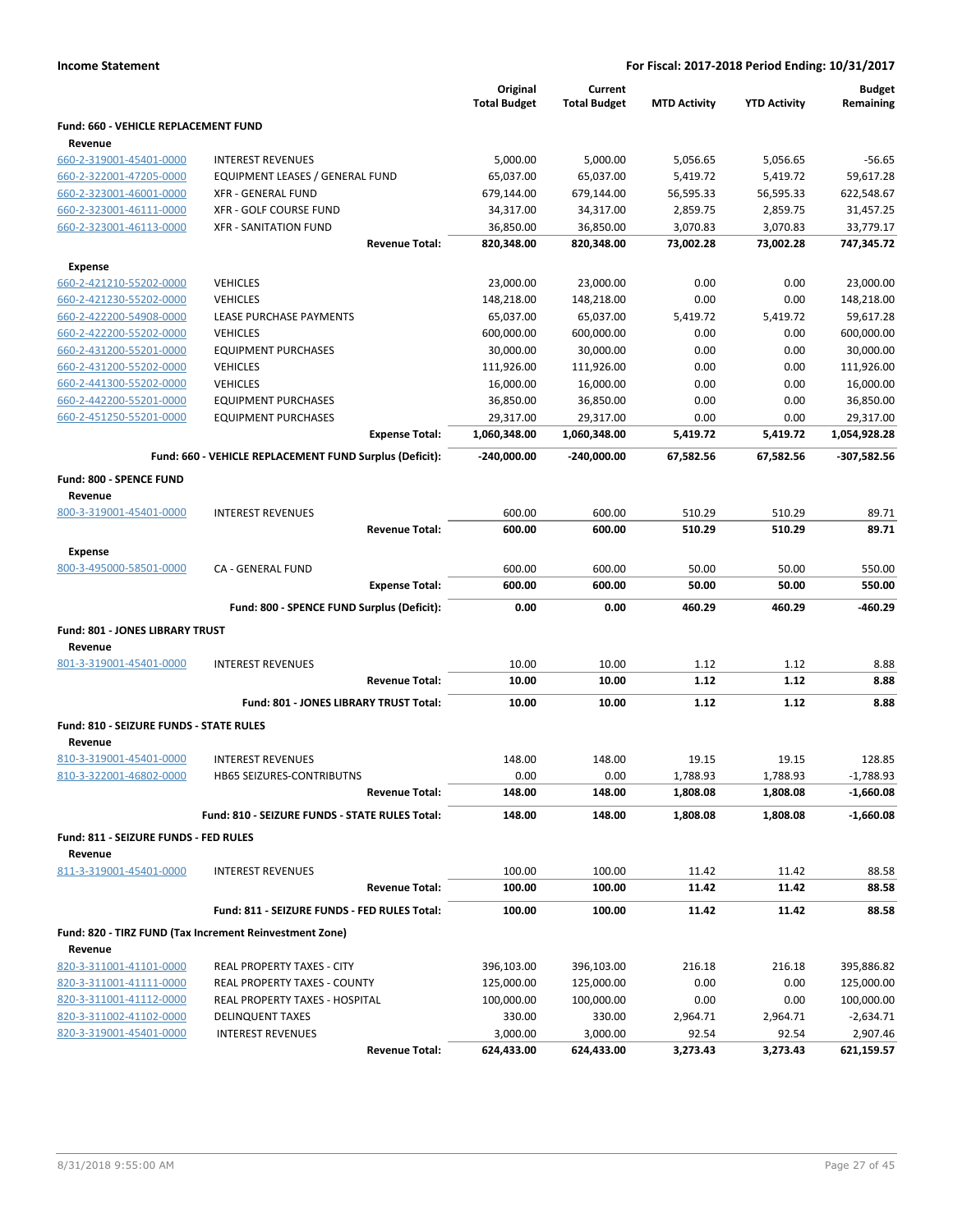|                                            |                                                                            | Original<br><b>Total Budget</b> | Current<br><b>Total Budget</b> | <b>MTD Activity</b> | <b>YTD Activity</b> | <b>Budget</b><br>Remaining |
|--------------------------------------------|----------------------------------------------------------------------------|---------------------------------|--------------------------------|---------------------|---------------------|----------------------------|
| <b>Expense</b>                             |                                                                            |                                 |                                |                     |                     |                            |
| 820-3-416100-55002-0000                    | <b>IMPROVEMENTS</b><br><b>Expense Total:</b>                               | 114,822.11<br>114,822.11        | 114,822.11<br>114,822.11       | 0.00<br>0.00        | 0.00<br>0.00        | 114,822.11<br>114,822.11   |
|                                            |                                                                            |                                 |                                |                     |                     |                            |
|                                            | Fund: 820 - TIRZ FUND (Tax Increment Reinvestment Zone) Surplus (Deficit): | 509,610.89                      | 509,610.89                     | 3,273.43            | 3.273.43            | 506,337.46                 |
| Fund: 899 - POOLED CASH<br>Revenue         |                                                                            |                                 |                                |                     |                     |                            |
| 899-8-319001-45401-0000                    | <b>INTEREST REVENUES</b>                                                   | 0.00                            | 0.00                           | 0.01                | 0.01                | $-0.01$                    |
|                                            | <b>Revenue Total:</b>                                                      | 0.00                            | 0.00                           | 0.01                | 0.01                | $-0.01$                    |
|                                            | Fund: 899 - POOLED CASH Total:                                             | 0.00                            | 0.00                           | 0.01                | 0.01                | $-0.01$                    |
| <b>Fund: 910 - ELECTRIC OPERATING FUND</b> |                                                                            |                                 |                                |                     |                     |                            |
| Revenue<br>910-9-000000-49001-4400         | METERED SALES - RESIDENTIAL                                                | 11,658,700.00                   | 11,658,700.00                  | 1,151,833.09        | 1,151,833.09        | 10,506,866.91              |
| 910-9-000000-49010-4421                    | METERED SALES - GS-NO DEMAND                                               | 838,069.00                      | 838,069.00                     | 69,828.26           | 69,828.26           | 768,240.74                 |
| 910-9-000000-49020-4422                    | METERED SALES - GS-DEMAND                                                  | 17,950,587.00                   | 17,950,587.00                  | 1,596,567.41        | 1,596,567.41        | 16,354,019.59              |
| 910-9-000000-49030-4424                    | METERED SALES - GS-PRIMARY                                                 | 405,628.00                      | 405,628.00                     | 32,929.12           | 32,929.12           | 372,698.88                 |
| 910-9-000000-49040-4440                    | <b>METERED SALES - STREET LIGHTS</b>                                       | 227,871.00                      | 227,871.00                     | 18,732.81           | 18,732.81           | 209,138.19                 |
| 910-9-000000-49050-4400                    | <b>FUEL ADJUSTMENT</b>                                                     | 15,425,459.00                   | 15,425,459.00                  | 1,298,292.29        | 1,298,292.29        | 14,127,166.71              |
| 910-9-000000-49057-4490                    | POWER COST RECOVERY                                                        | 0.00                            | 0.00                           | 23.34               | 23.34               | $-23.34$                   |
| 910-9-000000-49058-4400                    | <b>REGULATORY CHARGE</b>                                                   | 734,961.00                      | 734,961.00                     | 65,566.01           | 65,566.01           | 669,394.99                 |
| 910-9-000000-49140-4490                    | <b>VAPOR LIGHT REVENUES</b>                                                | 170,000.00                      | 170,000.00                     | 12,828.89           | 12,828.89           | 157,171.11                 |
| 910-9-000000-49201-4510                    | <b>LATE CHARGES</b>                                                        | 280,000.00                      | 280,000.00                     | 23,742.89           | 23,742.89           | 256,257.11                 |
| 910-9-000000-49209-4511                    | SERVICE CHARGES - CLEARING                                                 | 0.00                            | 0.00                           | $-15.00$            | $-15.00$            | 15.00                      |
| 910-9-000000-49210-4511                    | <b>ELECTRIC SERVICE CHARGES</b>                                            | 75,000.00                       | 75,000.00                      | 6,479.93            | 6,479.93            | 68,520.07                  |
| 910-9-000000-49211-4511                    | VAPOR LIGHT SERVICE CHARGES                                                | 500.00                          | 500.00                         | 50.00               | 50.00               | 450.00                     |
| 910-9-000000-49212-4511                    | SAW POLES SERVICE CHARGES                                                  | 700.00                          | 700.00                         | 220.00              | 220.00              | 480.00                     |
| 910-9-000000-49213-4511                    | <b>AMPY SERVICE CHARGES</b>                                                | 45,850.00                       | 45,850.00                      | 2,596.68            | 2,596.68            | 43,253.32                  |
| 910-9-000000-49220-4512                    | <b>RE-READ CHARGES</b>                                                     | 10.00                           | 10.00                          | 10.00               | 10.00               | 0.00                       |
| 910-9-000000-49230-4512                    | <b>METER TESTING CHARGES</b>                                               | 10.00                           | 10.00                          | 0.00                | 0.00                | 10.00                      |
| 910-9-000000-49301-4490                    | METERED SALES - 5% XFER to GENERAL FUND                                    | 2,332,420.00                    | 2,332,420.00                   | 212,185.25          | 212,185.25          | 2,120,234.75               |
| 910-9-000000-49307-4490                    | METERED SALES - 1% XFER to GBOD                                            | 466,484.00                      | 466,484.00                     | 42,439.66           | 42,439.66           | 424,044.34                 |
| 910-9-000000-49410-4564                    | <b>CUSTOMER AID TO CONSTRUCTION</b>                                        | 510,000.00                      | 510,000.00                     | 17,016.81           | 17,016.81           | 492,983.19                 |
| 910-9-000000-49420-4564                    | UNDERGROUND SERVICE                                                        | 10,000.00                       | 10,000.00                      | 3,903.75            | 3,903.75            | 6,096.25                   |
| 910-9-000000-49430-4564                    | <b>RELOCATION OF SERVICE</b>                                               | 100.00                          | 100.00                         | 0.00                | 0.00                | 100.00                     |
| 910-9-000000-49440-4564                    | <b>OVERTIME SERVICES</b>                                                   | 100.00                          | 100.00                         | 0.00                | 0.00                | 100.00                     |
| 910-9-000000-49450-4564                    | <b>ACCIDENTS</b>                                                           | 1,000.00                        | 1,000.00                       | 302.81              | 302.81              | 697.19                     |
| 910-9-000000-49460-4564                    | <b>METER DAMAGE</b>                                                        | 100.00                          | 100.00                         | 0.00                | 0.00                | 100.00                     |
| 910-9-000000-49470-4564                    | OTHER REIMBURSEMENTS                                                       | 100.00                          | 100.00                         | 0.00                | 0.00                | 100.00                     |
| 910-9-000000-49480-4564                    | <b>METER BASES</b>                                                         | 7,000.00                        | 7,000.00                       | 0.00                | 0.00                | 7,000.00                   |
| 910-9-000000-49490-4564                    | <b>MATERIAL SALES</b>                                                      | 20,000.00                       | 20,000.00                      | 4,287.69            | 4,287.69            | 15,712.31                  |
| 910-9-000000-49520-4470                    | <b>ENERGY SALES</b>                                                        | 6,287,000.00                    | 6,287,000.00                   | 108,368.39          | 108,368.39          | 6,178,631.61               |
| 910-9-000000-49521-4470                    | <b>RUC REVENUES</b>                                                        | 3,200.00                        | 3,200.00                       | 69.26               | 69.26               | 3,130.74                   |
| 910-9-000000-49530-4572                    | TCR AUCTION PROCEEDS                                                       | 480,000.00                      | 480,000.00                     | 0.00                | 0.00                | 480,000.00                 |
| 910-9-000000-49540-4572                    | <b>BLACK START REVENUES</b>                                                | 510,000.00                      | 510,000.00                     | 43,596.61           | 43,596.61           | 466,403.39                 |
| 910-9-000000-49560-4571                    | <b>TCOS REVENUES</b>                                                       | 485,000.00                      | 485,000.00                     | $-42,739.34$        | $-42,739.34$        | 527,739.34                 |
| 910-9-000000-49601-4540                    | POLE USE REVENUES                                                          | 27,035.00                       | 27,035.00                      | 0.00                | 0.00                | 27,035.00                  |
| 910-9-000000-49602-4118                    | EPA ALLOWANCE SALES                                                        | 1.00                            | 1.00                           | 0.00                | 0.00                | 1.00                       |
| 910-9-000000-49699-4116                    | OTHER GAINS/LOSSES                                                         | 20,000.00                       | 20,000.00                      | 0.00                | 0.00                | 20,000.00                  |
| 910-9-000000-49700-4990                    | REDEMPTION OF LONG TERM DEBT                                               | 490,000.00                      | 490,000.00                     | 0.00                | 0.00                | 490,000.00                 |
| 910-9-000000-49701-4567                    | XFER FROM COG - GEN FUND                                                   | 687,973.00                      | 687,973.00                     | 57,884.33           | 57,884.33           | 630,088.67                 |
| 910-9-000000-49754-4994                    | XFER FROM 950 - BILLING                                                    | 77,556.00                       | 77,556.00                      | 6,463.00            | 6,463.00            | 71,093.00                  |
| 910-9-000000-49755-4995                    | XFER FROM 950 - CASHIERS                                                   | 57,928.00                       | 57,928.00                      | 4,827.33            | 4,827.33            | 53,100.67                  |
| 910-9-000000-49759-4545                    | XFER FROM 950 FOR POLE USE                                                 | 18,800.00                       | 18,800.00                      | 0.00                | 0.00                | 18,800.00                  |
| 910-9-000000-49801-4190                    | <b>INTEREST INCOME</b>                                                     | 20,000.00                       | 20,000.00                      | 1,100.82            | 1,100.82            | 18,899.18                  |
| 910-9-000000-49809-4190                    | INTEREST ON ERCOT COLLATERAL                                               | 200.00                          | 200.00                         | 0.00                | 0.00                | 200.00                     |
|                                            | <b>Revenue Total:</b>                                                      | 60,325,342.00                   | 60,325,342.00                  | 4,739,392.09        | 4,739,392.09        | 55,585,949.91              |
| <b>Expense</b>                             |                                                                            |                                 |                                |                     |                     |                            |
| 910-9-901000-51001-5000                    | <b>REGULAR SALARIES</b>                                                    | 519,749.00                      | 519,749.00                     | 58,221.26           | 58,221.26           | 461,527.74                 |
| 910-9-901000-51020-5000                    | OVERTIME                                                                   | 70,000.00                       | 70,000.00                      | 6,867.77            | 6,867.77            | 63,132.23                  |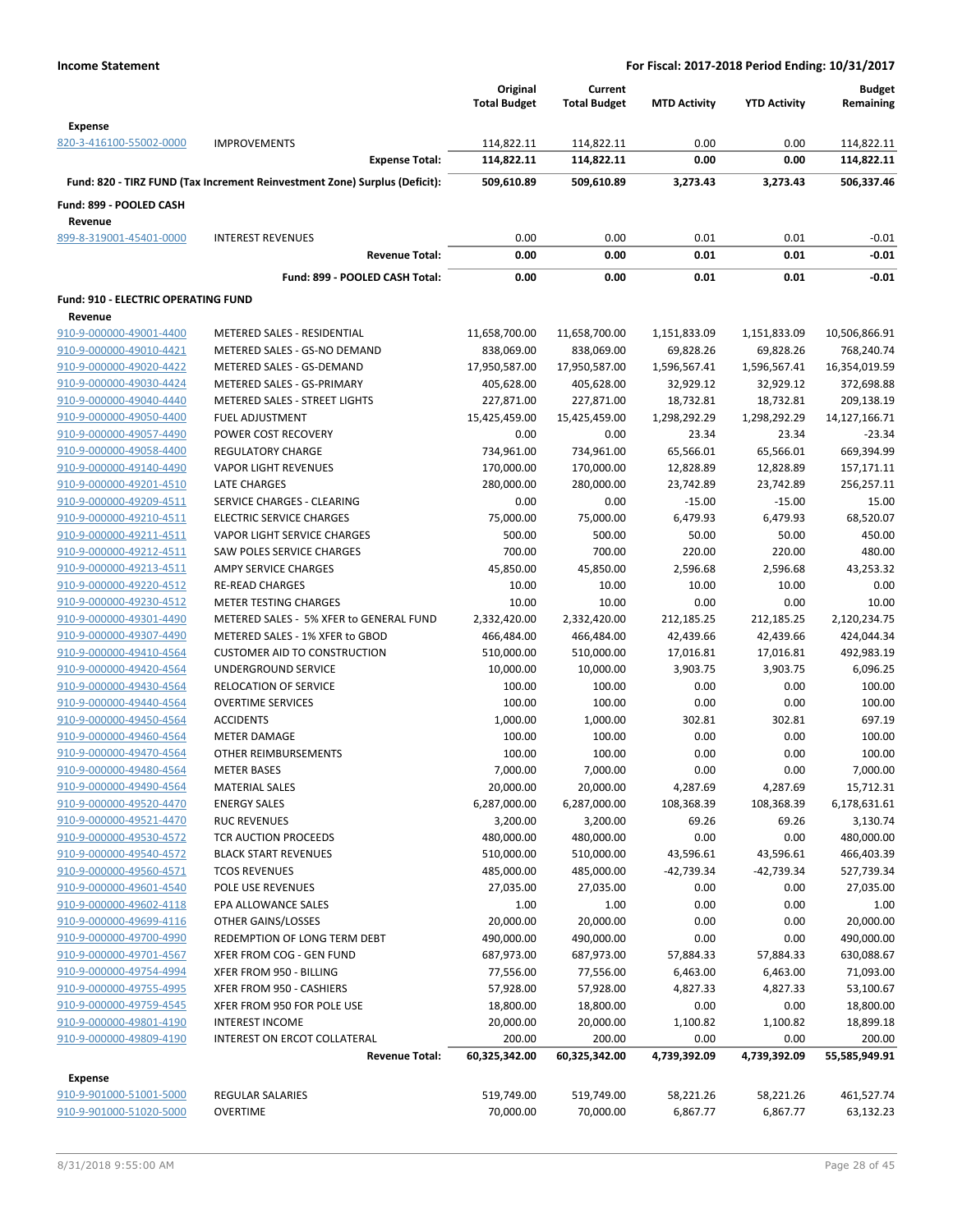| 910-9-901000-51115-5000        |
|--------------------------------|
| 910-9-901000-51116-5000        |
| 910-9-901000-51117-5000        |
| 910-9-901000-51201-5000        |
| 910-9-901000-51202-5000        |
| 910-9-901000-51203-5000        |
| 910-9-901000-51204-5000        |
| 910-9-901000-51205-5000        |
| 910-9-901000-51301-5000        |
| 910-9-901001-59020-5010        |
| 910-9-901001-59021-5010        |
| 910-9-901008-59110-5080        |
| 910-9-901008-59112-5080        |
| <u>910-9-901008-59121-5080</u> |
| <u>910-9-901008-59125-5080</u> |
| 910-9-901008-59141-5080        |
| 910-9-901008-59144-5080        |
| 910-9-901008-59146-5080        |
| <u>910-9-901015-51001-5150</u> |
| 910-9-901015-51020-5150        |
| 910-9-901015-51115-5150        |
| 910-9-901015-51116-5150        |
| 910-9-901015-51201-5150        |
| <u>910-9-901015-51202-5150</u> |
| 910-9-901015-51203-5150        |
| 910-9-901015-51204-5150        |
| 910-9-901015-51205-5150        |
| 910-9-901015-51301-5150        |
| <u>910-9-901015-59201-5150</u> |
| <u>910-9-901015-59205-5150</u> |
| 910-9-901015-59290-5150        |
| 910-9-901015-59291-5150        |
| 910-9-901015-59292-5150        |
| <u>910-9-901015-59293-5150</u> |
| <u>910-9-901090-59312-9900</u> |
| 910-9-901146-51001-5460        |
| 910-9-901146-51020-5460        |
| 910-9-901146-51115-5460        |
| <u>910-9-901146-51116-5460</u> |
| <u>910-9-901146-51117-5460</u> |
| 910-9-901146-51201-5460        |
| 910-9-901146-51202-5460        |
| 910-9-901146-51203-5460        |
| 910-9-901146-51204-5460        |
| 910-9-901146-51205-5460        |
| 910-9-901146-51301-5460        |
| 910-9-901147-59020-5470        |
| 910-9-901151-59110-5501        |
| 910-9-901151-59112-5501        |
| <u>910-9-901151-59121-5501</u> |
| 910-9-901151-59125-5501        |
| 910-9-901151-59141-5501        |
| 910-9-901151-59144-5501        |
| 910-9-901151-59146-5501        |
| <u>910-9-901154-51001-5541</u> |
| 910-9-901154-51020-5541        |
| 910-9-901154-51115-5541        |
| 910-9-901154-51116-5541        |
| 910-9-901154-51201-5541        |
|                                |

|                                                    |                                           | Original<br><b>Total Budget</b> | Current<br><b>Total Budget</b> | <b>MTD Activity</b> | <b>YTD Activity</b> | <b>Budget</b><br>Remaining |
|----------------------------------------------------|-------------------------------------------|---------------------------------|--------------------------------|---------------------|---------------------|----------------------------|
| 910-9-901000-51115-5000                            | <b>CLOTHING ALLOWANCE</b>                 | 2,000.00                        | 2,000.00                       | 0.00                | 0.00                | 2,000.00                   |
| 910-9-901000-51116-5000                            | CAR ALLOWANCE                             | 1,950.00                        | 1,950.00                       | 450.00              | 450.00              | 1,500.00                   |
| 910-9-901000-51117-5000                            | CELL PHONE ALLOWANCE                      | 623.00                          | 623.00                         | 71.88               | 71.88               | 551.12                     |
| 910-9-901000-51201-5000                            | <b>FICA</b>                               | 36,726.00                       | 36,726.00                      | 3,742.49            | 3,742.49            | 32,983.51                  |
| 910-9-901000-51202-5000                            | <b>MEDICARE</b>                           | 8,618.00                        | 8,618.00                       | 875.26              | 875.26              | 7,742.74                   |
| 910-9-901000-51203-5000                            | <b>HEALTH INSURANCE</b>                   | 78,293.00                       | 78,293.00                      | 6,524.42            | 6,524.42            | 71,768.58                  |
| 910-9-901000-51204-5000                            | <b>WORKERS COMPENSATION</b>               | 8,102.00                        | 8,102.00                       | 675.17              | 675.17              | 7,426.83                   |
| 910-9-901000-51205-5000                            | UNEMPLOYMENT                              | 1,314.00                        | 1,314.00                       | 0.00                | 0.00                | 1,314.00                   |
| 910-9-901000-51301-5000                            | <b>TMRS</b>                               | 68,406.00                       | 68,406.00                      | 7,299.76            | 7,299.76            | 61,106.24                  |
| 910-9-901001-59020-5010                            | <b>NATURAL GAS</b>                        | 474,175.00                      | 474,175.00                     | $-16,038.76$        | $-16,038.76$        | 490,213.76                 |
| 910-9-901001-59021-5010                            | <b>FUEL OIL</b>                           | 50,000.00                       | 0.00                           | 0.00                | 0.00                | 0.00                       |
| 910-9-901008-59110-5080                            | <b>GEUS OPERATIONS</b>                    | 31,400.00                       | 31,400.00                      | 305.82              | 305.82              | 31,094.18                  |
| 910-9-901008-59112-5080                            | SAFETY                                    | 10,500.00                       | 10,500.00                      | 0.00                | 0.00                | 10,500.00                  |
| 910-9-901008-59121-5080                            | <b>MECHANICAL SUPPLIES</b>                | 20,500.00                       | 20,500.00                      | 512.60              | 512.60              | 19,987.40                  |
| 910-9-901008-59125-5080                            | <b>CHEMICAL &amp; LABORATORY SUPPLIES</b> | 65,500.00                       | 65,500.00                      | 0.00                | 0.00                | 65,500.00                  |
| 910-9-901008-59141-5080                            | <b>UTILITY BILLS</b>                      | 300,000.00                      | 300,000.00                     | 5,371.77            | 5,371.77            | 294,628.23                 |
| 910-9-901008-59144-5080                            | MISCELLANEOUS SERVICES                    | 167,800.00                      | 164,800.00                     | 70.00               | 70.00               | 164,730.00                 |
| 910-9-901008-59146-5080                            | <b>TRAINING AND/OR TRAVEL</b>             | 10,000.00                       | 10,000.00                      | 0.00                | 0.00                | 10,000.00                  |
| 910-9-901015-51001-5150                            | <b>REGULAR SALARIES</b>                   | 376,116.00                      | 376,116.00                     | 42,017.74           | 42,017.74           | 334,098.26                 |
| 910-9-901015-51020-5150                            | <b>OVERTIME</b>                           | 30,000.00                       | 30,000.00                      | 2,326.36            | 2,326.36            | 27,673.64                  |
| 910-9-901015-51115-5150                            | <b>CLOTHING ALLOWANCE</b>                 | 2,200.00                        | 2,200.00                       | 0.00                | 0.00                | 2,200.00                   |
| 910-9-901015-51116-5150                            | CAR ALLOWANCE                             | 1,950.00                        | 1,950.00                       | 450.00              | 450.00              | 1,500.00                   |
| 910-9-901015-51201-5150                            | <b>FICA</b><br><b>MEDICARE</b>            | 25,436.00                       | 25,436.00                      | 2,562.04            | 2,562.04            | 22,873.96                  |
| 910-9-901015-51202-5150<br>910-9-901015-51203-5150 | <b>HEALTH INSURANCE</b>                   | 5,949.00                        | 5,949.00                       | 599.19<br>6,256.25  | 599.19<br>6,256.25  | 5,349.81<br>68,818.75      |
| 910-9-901015-51204-5150                            | <b>WORKERS COMPENSATION</b>               | 75,075.00<br>6,106.00           | 75,075.00<br>6,106.00          | 508.83              | 508.83              | 5,597.17                   |
| 910-9-901015-51205-5150                            | UNEMPLOYMENT                              | 1,260.00                        | 1,260.00                       | 0.00                | 0.00                | 1,260.00                   |
| 910-9-901015-51301-5150                            | <b>TMRS</b>                               | 47,222.00                       | 47,222.00                      | 5,007.99            | 5,007.99            | 42,214.01                  |
| 910-9-901015-59201-5150                            | <b>BUILDING MAINTENANCE</b>               | 15,000.00                       | 15,000.00                      | 0.00                | 0.00                | 15,000.00                  |
| 910-9-901015-59205-5150                            | <b>EQUIPMENT MAINTENANCE</b>              | 4,500.00                        | 4,500.00                       | 196.82              | 196.82              | 4,303.18                   |
| 910-9-901015-59290-5150                            | GENERAL PLANT EQUIPMENT MAINTENANCE       | 30,000.00                       | 30,000.00                      | 234.14              | 234.14              | 29,765.86                  |
| 910-9-901015-59291-5150                            | UNIT 1 MAINTENANCE                        | 80,500.00                       | 102,500.00                     | 0.00                | 0.00                | 102,500.00                 |
| 910-9-901015-59292-5150                            | UNIT 2 MAINTENANCE                        | 709,000.00                      | 709,000.00                     | 0.00                | 0.00                | 709,000.00                 |
| 910-9-901015-59293-5150                            | UNIT 3 MAINTENANCE                        | 211,500.00                      | 239,500.00                     | 0.00                | 0.00                | 239,500.00                 |
| 910-9-901090-59312-9900                            | <b>BOILER PLANT EQUIPMENT</b>             | 35,000.00                       | 35,000.00                      | 0.00                | 0.00                | 35,000.00                  |
| 910-9-901146-51001-5460                            | <b>REGULAR SALARIES</b>                   | 519,749.00                      | 519,749.00                     | 58,221.25           | 58,221.25           | 461,527.75                 |
| 910-9-901146-51020-5460                            | <b>OVERTIME</b>                           | 68,500.00                       | 68,500.00                      | 6,867.77            | 6,867.77            | 61,632.23                  |
| 910-9-901146-51115-5460                            | <b>CLOTHING ALLOWANCE</b>                 | 2,000.00                        | 2,000.00                       | 0.00                | 0.00                | 2,000.00                   |
| 910-9-901146-51116-5460                            | CAR ALLOWANCE                             | 1,950.00                        | 1,950.00                       | 0.00                | 0.00                | 1,950.00                   |
| 910-9-901146-51117-5460                            | <b>CELL PHONE ALLOWANCE</b>               | 623.00                          | 623.00                         | 71.82               | 71.82               | 551.18                     |
| 910-9-901146-51201-5460                            | <b>FICA</b>                               | 36,633.00                       | 36,633.00                      | 4,039.97            | 4,039.97            | 32,593.03                  |
| 910-9-901146-51202-5460                            | MEDICARE                                  | 8,596.00                        | 8,596.00                       | 944.84              | 944.84              | 7,651.16                   |
| 910-9-901146-51203-5460                            | <b>HEALTH INSURANCE</b>                   | 78,293.00                       | 78,293.00                      | 6,524.42            | 6,524.42            | 71,768.58                  |
| 910-9-901146-51204-5460                            | <b>WORKERS COMPENSATION</b>               | 8,102.00                        | 8,102.00                       | 675.17              | 675.17              | 7,426.83                   |
| 910-9-901146-51205-5460                            | <b>UNEMPLOYMENT</b>                       | 1,314.00                        | 1,314.00                       | 0.00                | 0.00                | 1,314.00                   |
| 910-9-901146-51301-5460                            | <b>TMRS</b>                               | 68,234.00                       | 68,234.00                      | 7,249.40            | 7,249.40            | 60,984.60                  |
| 910-9-901147-59020-5470                            | <b>NATURAL GAS</b>                        | 300,000.00                      | 300,000.00                     | 16,038.76           | 16,038.76           | 283,961.24                 |
| 910-9-901151-59110-5501                            | <b>GEUS OPERATIONS</b>                    | 2,500.00                        | 2,500.00                       | 0.00                | 0.00                | 2,500.00                   |
| 910-9-901151-59112-5501                            | <b>SAFETY PROGRAM</b>                     | 950.00                          | 950.00                         | 0.00                | 0.00                | 950.00                     |
| 910-9-901151-59121-5501                            | <b>MECHANICAL SUPPLIES</b>                | 4,000.00                        | 4,000.00                       | 0.00                | 0.00                | 4,000.00                   |
| 910-9-901151-59125-5501                            | <b>CHEMICAL &amp; LABORATORY</b>          | 6,000.00                        | 6,000.00                       | 0.00                | 0.00                | 6,000.00                   |
| 910-9-901151-59141-5501                            | UTILITY BILLS                             | 1,500.00                        | 1,500.00                       | 0.00                | 0.00                | 1,500.00                   |
| 910-9-901151-59144-5501                            | MISCELLANEOUS SERVICES                    | 33,500.00                       | 36,500.00                      | 0.00                | 0.00                | 36,500.00                  |
| 910-9-901151-59146-5501                            | TRAINING AND/OR TRAVEL                    | 4,500.00                        | 4,500.00                       | 0.00                | 0.00                | 4,500.00                   |
| 910-9-901154-51001-5541                            | <b>REGULAR SALARIES</b>                   | 376,116.00                      | 376,116.00                     | 42,017.74           | 42,017.74           | 334,098.26                 |
| 910-9-901154-51020-5541                            | <b>OVERTIME</b>                           | 30,000.00                       | 30,000.00                      | 2,326.36            | 2,326.36            | 27,673.64                  |
| 910-9-901154-51115-5541                            | <b>CLOTHING ALLOWANCE</b>                 | 2,200.00                        | 2,200.00                       | 0.00                | 0.00                | 2,200.00                   |
| 910-9-901154-51116-5541                            | CAR ALLOWANCE                             | 1,950.00                        | 1,950.00                       | 0.00                | 0.00                | 1,950.00                   |
| 910-9-901154-51201-5541                            | <b>FICA</b>                               | 25,436.00                       | 25,436.00                      | 2,749.34            | 2,749.34            | 22,686.66                  |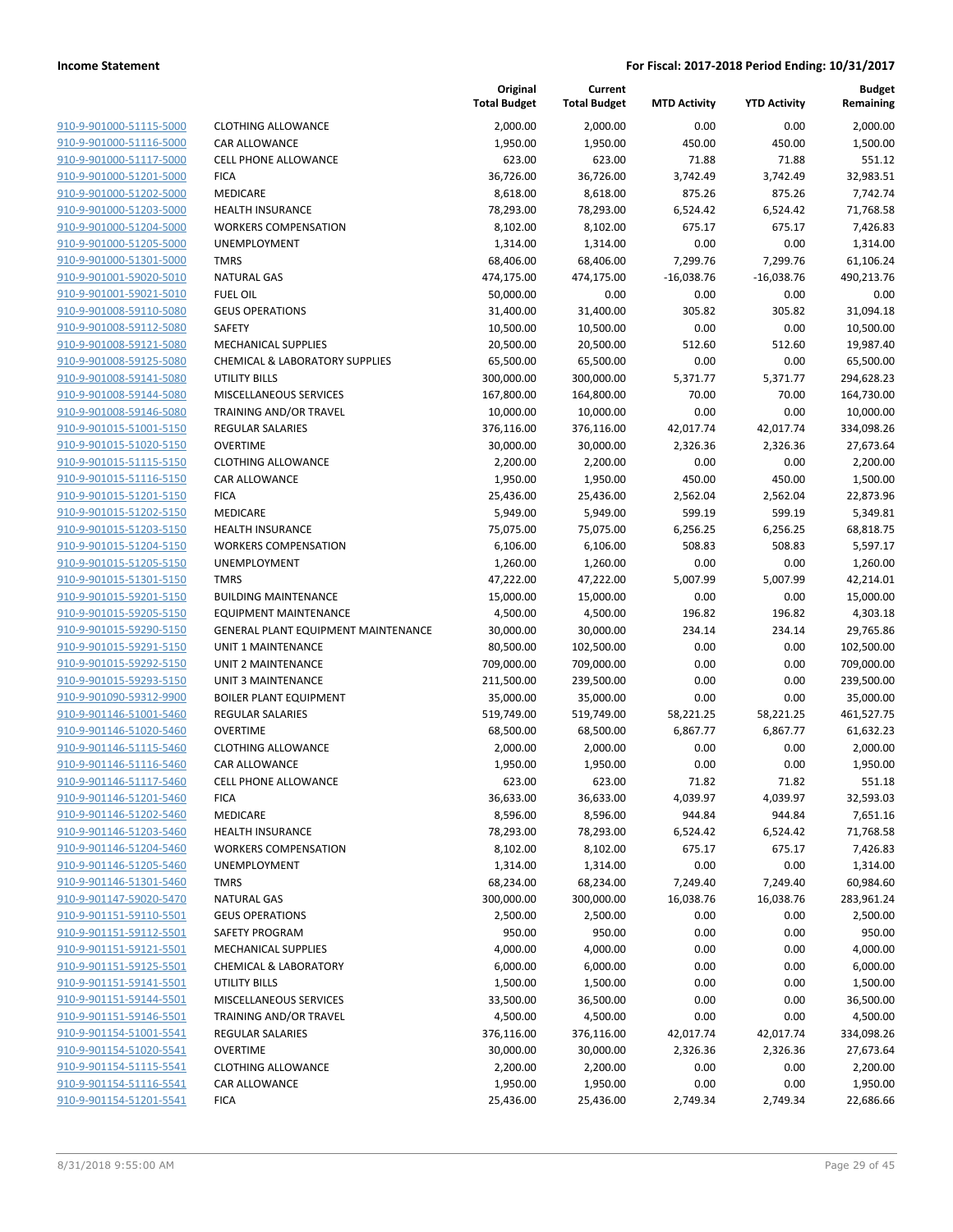|                                                    |                                                    | Original<br><b>Total Budget</b> | Current<br><b>Total Budget</b> | <b>MTD Activity</b> | <b>YTD Activity</b> | <b>Budget</b><br>Remaining |
|----------------------------------------------------|----------------------------------------------------|---------------------------------|--------------------------------|---------------------|---------------------|----------------------------|
| 910-9-901154-51202-5541                            | MEDICARE                                           | 5,949.00                        | 5,949.00                       | 642.99              | 642.99              | 5,306.01                   |
| 910-9-901154-51203-5541                            | HEALTH INSURANCE                                   | 75,075.00                       | 75,075.00                      | 6,256.25            | 6,256.25            | 68,818.75                  |
| 910-9-901154-51204-5541                            | <b>WORKERS COMPENSATION</b>                        | 6,106.00                        | 6,106.00                       | 508.83              | 508.83              | 5,597.17                   |
| 910-9-901154-51205-5541                            | <b>UNEMPLOYMENT</b>                                | 1,260.00                        | 1,260.00                       | 0.00                | 0.00                | 1,260.00                   |
| 910-9-901154-51301-5541                            | <b>TMRS</b>                                        | 47,222.00                       | 47,222.00                      | 4,957.69            | 4,957.69            | 42,264.31                  |
| 910-9-901154-59201-5541                            | <b>BUILDINGS MAINTENANCE</b>                       | 10,000.00                       | 10,000.00                      | 0.00                | 0.00                | 10,000.00                  |
| 910-9-901154-59205-5541                            | <b>EQUIPMENT MAINTENANCE</b>                       | 6,000.00                        | 6,000.00                       | 0.00                | 0.00                | 6,000.00                   |
| 910-9-901154-59290-5541                            | GENERAL PLANT EQUIPMENT MAINTENANCE                | 18,000.00                       | 18,000.00                      | 0.00                | 0.00                | 18,000.00                  |
| 910-9-901154-59291-5541                            | <b>UNIT 1 MAINTENANCE</b>                          | 48,700.00                       | 39,467.00                      | 0.00                | 0.00                | 39,467.00                  |
| 910-9-901154-59292-5541                            | <b>UNIT 2 MAINTENANCE</b>                          | 48,700.00                       | 39,467.00                      | 50.98               | 50.98               | 39,416.02                  |
| 910-9-901154-59293-5541                            | <b>UNIT 3 MAINTENANCE</b>                          | 48,700.00                       | 61,966.00                      | 0.00                | 0.00                | 61,966.00                  |
| 910-9-901190-59346-9900                            | EP MISCELLANEOUS POWER PLANT EQUIPM                | 0.00                            | 5,200.00                       | 0.00                | 0.00                | 5,200.00                   |
| 910-9-901200-59110-5502                            | <b>GEUS OPERATIONS</b>                             | 3,000.00                        | 3,000.00                       | 0.00                | 0.00                | 3,000.00                   |
| 910-9-901500-59040-5550                            | TMPA FIXED COST                                    | 10,782,738.00                   | 10,782,738.00                  | 925,382.80          | 925,382.80          | 9,857,355.20               |
| 910-9-901500-59041-5550                            | AMORTIZE PREPAID SCRUBBER                          | 317,742.00                      | 317,742.00                     | 26,478.50           | 26,478.50           | 291,263.50                 |
| 910-9-901500-59043-5550                            | AMORTIZE PREPAID TMPA FIXED                        | 1,232,154.00                    | 1,232,154.00                   | 102,679.50          | 102,679.50          | 1,129,474.50               |
| 910-9-901500-59045-5550                            | <b>GCSES ENERGY</b>                                | 1,999,984.00                    | 1,999,984.00                   | 0.00                | 0.00                | 1,999,984.00               |
| 910-9-901500-59050-5550                            | DUKE WIND ENERGY                                   | 3,294,900.00                    | 3,294,900.00                   | 0.00                | 0.00                | 3,294,900.00               |
| 910-9-901500-59051-5550                            | <b>SOLAR ENERGY</b>                                | 2,121,563.00                    | 2,121,563.00                   | 144,842.43          | 144,842.43          | 1,976,720.57               |
| 910-9-901500-59052-5550                            | OFF-SYSTEM NET PURCHASES                           | 6,526,492.00                    | 6,526,492.00                   | 0.00                | 0.00                | 6,526,492.00               |
| 910-9-901500-59053-5550                            | <b>ERCOT BALANCING ENERGY</b>                      | 6,842,810.00                    | 6,842,810.00                   | 420,075.98          | 420,075.98          | 6,422,734.02               |
| 910-9-901500-59054-5550                            | <b>ANCILLARY SERVICES</b>                          | 145,000.00                      | 145,000.00                     | 51,474.42           | 51,474.42           | 93,525.58                  |
| 910-9-901500-59055-5550                            | <b>CONTROL CENTER COSTS</b>                        | 222,000.00                      | 222,000.00                     | 0.00                | 0.00                | 222,000.00                 |
| 910-9-901500-59057-5550                            | <b>ERCOT UPLIFT</b>                                | 450,000.00                      | 450,000.00                     | 37,535.71           | 37,535.71           | 412,464.29                 |
| 910-9-901500-59059-5550                            | <b>EILS</b>                                        | 80,000.00                       | 80,000.00                      | 0.00                | 0.00                | 80,000.00                  |
| 910-9-901500-59063-5550                            | <b>ERCOT CONGESTION RIGHTS</b>                     | $-675,000.00$                   | $-675,000.00$                  | $-46,123.01$        | $-46,123.01$        | -628,876.99                |
| 910-9-901500-59080-5550                            | DEMAND SIDE RESPONSE                               | 1,000.00                        | 1,000.00                       | 0.00                | 0.00                | 1,000.00                   |
| 910-9-901500-59099-5550                            | <b>GARLAND CLEARING ACCOUNT</b>                    | 0.00                            | 0.00                           | $-154,853.27$       | $-154,853.27$       | 154,853.27                 |
| 910-9-901600-51001-5750                            | <b>REGULAR SALARIES</b>                            | 162,490.00                      | 162,490.00                     | 18,567.20           | 18,567.20           | 143,922.80                 |
| 910-9-901600-51020-5750                            | <b>OVERTIME</b>                                    | 4,000.00                        | 4,000.00                       | 268.02              | 268.02              | 3,731.98                   |
| 910-9-901600-51116-5750                            | CAR ALLOWANCE                                      | 3,000.00                        | 3,000.00                       | 346.14              | 346.14              | 2,653.86                   |
| 910-9-901600-51117-5750                            | CELL PHONE ALLOWANCE                               | 864.00                          | 864.00                         | 99.69               | 99.69               | 764.31                     |
| 910-9-901600-51201-5750                            | <b>FICA</b>                                        | 10,562.00                       | 10,562.00                      | 1,090.11            | 1,090.11            | 9,471.89                   |
| 910-9-901600-51202-5750                            | MEDICARE                                           | 2,470.00                        | 2,470.00                       | 254.95              | 254.95              | 2,215.05                   |
| 910-9-901600-51203-5750                            | <b>HEALTH INSURANCE</b>                            | 21,450.00                       | 21,450.00                      | 1,787.50            | 1,787.50            | 19,662.50                  |
| 910-9-901600-51204-5750                            | <b>WORKERS COMPENSATION</b>                        | 445.00                          | 445.00                         | 37.08               | 37.08               | 407.92                     |
| 910-9-901600-51205-5750                            | UNEMPLOYMENT                                       | 360.00                          | 360.00                         | 0.00                | 0.00                | 360.00                     |
| 910-9-901600-51301-5750                            | <b>TMRS</b>                                        | 19,608.00                       | 19,608.00                      | 2,155.62            | 2,155.62            | 17,452.38                  |
| 910-9-901600-59110-5750                            | <b>GEUS OPERATIONS</b>                             | 49,700.00                       | 49,700.00                      | 2,000.26            | 2,000.26            | 47,699.74                  |
| 910-9-901600-59146-5750                            | TRAINING AND/OR TRAVEL                             | 3,000.00                        | 3,000.00                       | 0.00                | 0.00                | 3,000.00                   |
| 910-9-910120-51001-9200                            | REGULAR SALARIES                                   | 336,362.00                      | 336,362.00                     | 41,583.97           | 41,583.97           | 294,778.03                 |
| 910-9-910120-51020-9200                            | <b>OVERTIME</b>                                    | 200.00                          | 200.00                         | 0.00                | 0.00                | 200.00                     |
| 910-9-910120-51115-9200                            | <b>CLOTHING ALLOWANCE</b>                          | 250.00                          | 250.00                         | 0.00                | 0.00                | 250.00                     |
| 910-9-910120-51116-9200                            | CAR ALLOWANCE                                      | 8,950.00                        | 8,950.00                       | 1,032.69            | 1,032.69            | 7,917.31                   |
| 910-9-910120-51117-9200                            | CELL PHONE ALLOWANCE                               | 1,550.00                        | 1,550.00                       | 178.11              | 178.11              | 1,371.89                   |
| 910-9-910120-51201-9200                            | <b>FICA</b><br>MEDICARE                            | 19,130.00                       | 19,130.00                      | 2,198.40            | 2,198.40            | 16,931.60                  |
| 910-9-910120-51202-9200<br>910-9-910120-51203-9200 |                                                    | 5,036.00                        | 5,036.00                       | 605.62              | 605.62              | 4,430.38                   |
| 910-9-910120-51204-9200                            | HEALTH INSURANCE                                   | 36,465.00                       | 36,465.00                      | 3,038.75            | 3,038.75            | 33,426.25                  |
|                                                    | <b>WORKERS COMPENSATION</b><br><b>UNEMPLOYMENT</b> | 1,685.00                        | 1,685.00                       | 140.42              | 140.42              | 1,544.58<br>612.00         |
| 910-9-910120-51205-9200                            |                                                    | 612.00                          | 612.00                         | 0.00                | 0.00                |                            |
| 910-9-910120-51301-9200                            | <b>TMRS</b>                                        | 39,975.00                       | 39,975.00                      | 4,784.45            | 4,784.45            | 35,190.55                  |
| 910-9-910121-59110-9210                            | <b>GEUS OPERATIONS</b>                             | 7,000.00                        | 7,000.00                       | 10.32               | 10.32               | 6,989.68                   |
| 910-9-910121-59116-9210                            | <b>BUILDING OPERATIONS</b>                         | 6,000.00                        | 6,000.00                       | 0.00                | 0.00                | 6,000.00                   |
| 910-9-910121-59141-9210                            | <b>UTILITY BILLS</b>                               | 81,000.00                       | 81,000.00                      | 7,958.27            | 7,958.27            | 73,041.73                  |
| 910-9-910121-59143-9210                            | PROFESSIONAL SERVICES                              | 185,000.00                      | 185,000.00                     | 0.00                | 0.00                | 185,000.00                 |
| 910-9-910121-59144-9210                            | MISCELLANEOUS SERVICES                             | 12,000.00                       | 12,000.00                      | 498.17              | 498.17              | 11,501.83                  |
| 910-9-910121-59193-9210                            | <b>GEUS INTERNET SERVICE</b>                       | 38,000.00                       | 38,000.00                      | 0.00                | 0.00                | 38,000.00                  |
| 910-9-910121-59198-9210                            | <b>COLOCATION CHARGES</b>                          | 9,979.00                        | 9,979.00                       | 0.00                | 0.00                | 9,979.00                   |
| 910-9-910132-59110-9302                            | <b>GEUS OPERATIONS</b>                             | 10,000.00                       | 10,000.00                      | 0.00                | 0.00                | 10,000.00                  |
|                                                    |                                                    |                                 |                                |                     |                     |                            |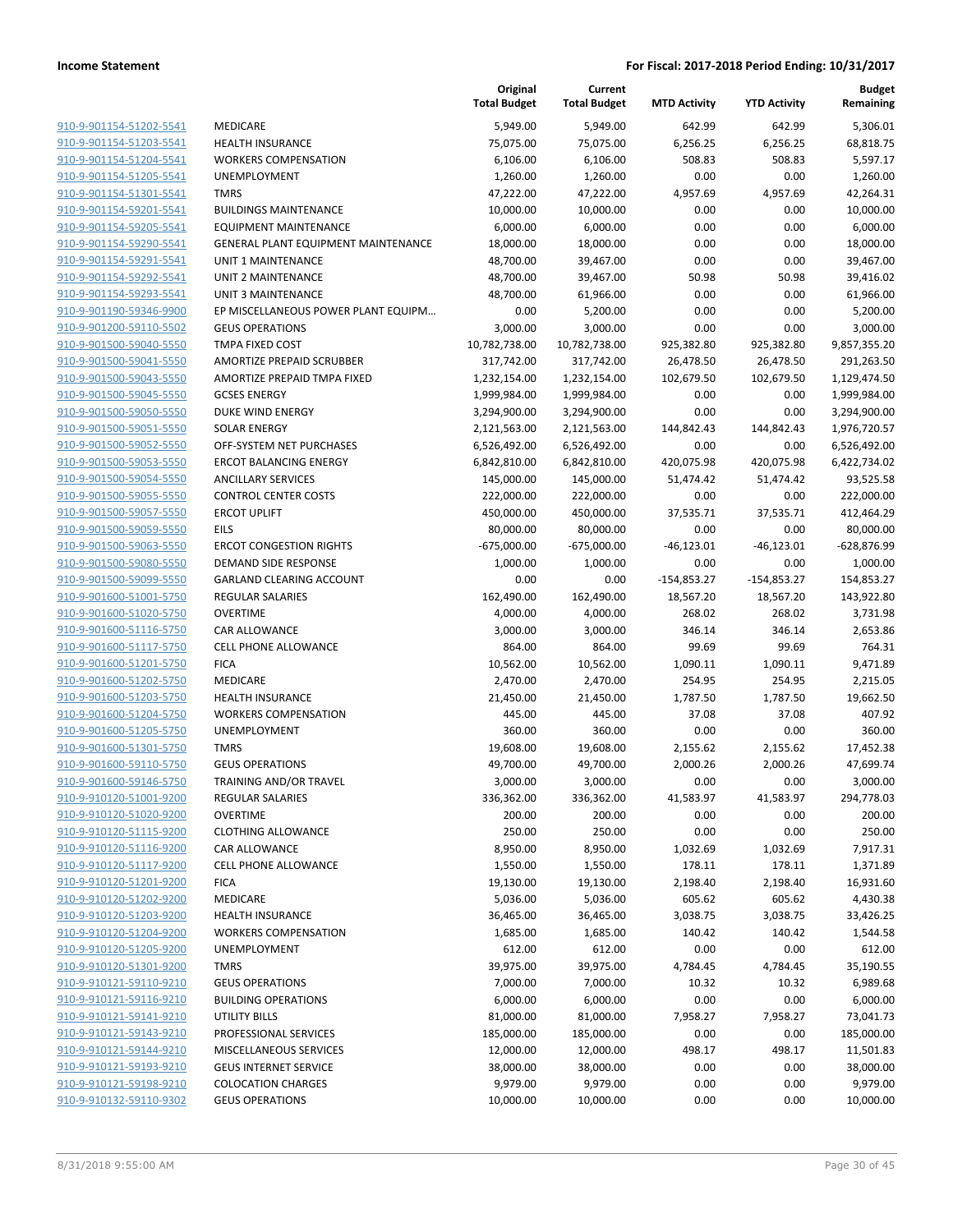|                                                    |                                      | Original<br><b>Total Budget</b> | Current<br><b>Total Budget</b> | <b>MTD Activity</b> | <b>YTD Activity</b> | Budget<br>Remaining    |
|----------------------------------------------------|--------------------------------------|---------------------------------|--------------------------------|---------------------|---------------------|------------------------|
| 910-9-910132-59142-9302                            | <b>MEMBERSHIP FEES</b>               | 56,000.00                       | 56,000.00                      | 2,000.00            | 2,000.00            | 54,000.00              |
| 910-9-910132-59146-9302                            | TRAINING AND/OR TRAVEL               | 4,000.00                        | 4,000.00                       | 250.00              | 250.00              | 3,750.00               |
| 910-9-910135-59200-9350                            | LANDSCAPING MAINTENANCE              | 18,500.00                       | 18,500.00                      | 0.00                | 0.00                | 18,500.00              |
| 910-9-910135-59201-9350                            | <b>BUILDING MAINTENANCE</b>          | 35,700.00                       | 40,700.00                      | 0.00                | 0.00                | 40,700.00              |
| 910-9-910135-59205-9350                            | <b>EQUIPMENT MAINTENANCE</b>         | 1,000.00                        | 1,000.00                       | 0.00                | 0.00                | 1,000.00               |
| 910-9-910190-59390-9900                            | <b>STRUCTURES &amp; IMPROVEMENTS</b> | 10,000.00                       | 10,000.00                      | 0.00                | 0.00                | 10,000.00              |
| 910-9-911120-51001-9201                            | <b>REGULAR SALARIES</b>              | 361,071.00                      | 361,071.00                     | 37,487.59           | 37,487.59           | 323,583.41             |
| 910-9-911120-51020-9201                            | <b>OVERTIME</b>                      | 500.00                          | 500.00                         | 545.79              | 545.79              | $-45.79$               |
| 910-9-911120-51102-9201                            | <b>BILINGUAL PAY</b>                 | 0.00                            | 0.00                           | 39.24               | 39.24               | $-39.24$               |
| 910-9-911120-51115-9201                            | <b>CLOTHING ALLOWANCE</b>            | 400.00                          | 400.00                         | 0.00                | 0.00                | 400.00                 |
| 910-9-911120-51117-9201                            | <b>CELL PHONE ALLOWANCE</b>          | 1,639.00                        | 1,639.00                       | 132.35              | 132.35              | 1,506.65               |
| 910-9-911120-51201-9201                            | <b>FICA</b>                          | 22,543.00                       | 22,543.00                      | 2,466.12            | 2,466.12            | 20,076.88              |
| 910-9-911120-51202-9201                            | <b>MEDICARE</b>                      | 5,273.00                        | 5,273.00                       | 576.75              | 576.75              | 4,696.25               |
| 910-9-911120-51203-9201                            | <b>HEALTH INSURANCE</b>              | 67,568.00                       | 67,568.00                      | 5,630.67            | 5,630.67            | 61,937.33              |
| 910-9-911120-51204-9201                            | <b>WORKERS COMPENSATION</b>          | 4,134.00                        | 4,134.00                       | 344.50              | 344.50              | 3,789.50               |
| 910-9-911120-51205-9201                            | <b>UNEMPLOYMENT</b>                  | 1,134.00                        | 1,134.00                       | 0.00                | 0.00                | 1,134.00               |
| 910-9-911120-51301-9201                            | <b>TMRS</b>                          | 41,851.00                       | 41,851.00                      | 4,684.73            | 4,684.73            | 37,166.27              |
| 910-9-911121-59110-9211                            | <b>GEUS OPERATIONS</b>               | 36,250.00                       | 36,250.00                      | 408.95              | 408.95              | 35,841.05              |
| 910-9-911121-59111-9211                            | MISCELLANEOUS OFFICE EXPENSES        | 0.00                            | 0.00                           | $-461.07$           | $-461.07$           | 461.07                 |
| 910-9-911121-59187-9211                            | <b>EMPLOYEE RELATIONS</b>            | 25,000.00                       | 25,000.00                      | 0.00                | 0.00                | 25,000.00              |
| 910-9-911135-59205-9351                            | EQUIPMENT MAINTENANCE                | 6,000.00                        | 6,000.00                       | 0.00                | 0.00                | 6,000.00               |
| 910-9-913101-51001-9301                            | <b>REGULAR SALARIES</b>              | 205,046.00                      | 205,046.00                     | 23,453.63           | 23,453.63           | 181,592.37             |
| 910-9-913101-51117-9301                            | <b>CELL PHONE ALLOWANCE</b>          | 1,272.00                        | 1,272.00                       | 146.76              | 146.76              | 1,125.24               |
| 910-9-913101-51201-9301                            | <b>FICA</b>                          | 12,792.00                       | 12,792.00                      | 1,370.17            | 1,370.17            | 11,421.83              |
| 910-9-913101-51202-9301                            | MEDICARE                             | 2,991.00                        | 2,991.00                       | 320.45              | 320.45              | 2,670.55               |
| 910-9-913101-51203-9301                            | <b>HEALTH INSURANCE</b>              | 32,175.00                       | 32,175.00                      | 2,681.25            | 2,681.25            | 29,493.75              |
| 910-9-913101-51204-9301                            | <b>WORKERS COMPENSATION</b>          | 561.00                          | 561.00                         | 46.75               | 46.75               | 514.25                 |
| 910-9-913101-51205-9301<br>910-9-913101-51301-9301 | UNEMPLOYMENT<br><b>TMRS</b>          | 540.00                          | 540.00                         | 0.00                | 0.00                | 540.00                 |
| 910-9-913101-59110-9301                            | <b>GEUS OPERATIONS</b>               | 23,747.00<br>21,000.00          | 23,747.00<br>21,000.00         | 2,638.51<br>243.35  | 2,638.51<br>243.35  | 21,108.49<br>20,756.65 |
| 910-9-913101-59131-9301                            | NON-BAD DEBT WRITE OFFS              | 4,000.00                        | 4,000.00                       | 0.00                | 0.00                | 4,000.00               |
| 910-9-913101-59160-9301                            | ADVERTISING                          | 31,500.00                       | 31,500.00                      | 9,371.00            | 9,371.00            | 22,129.00              |
| 910-9-913101-59164-9301                            | <b>CONSUMER INFORMATION</b>          | 4,500.00                        | 4,500.00                       | 0.00                | 0.00                | 4,500.00               |
| 910-9-913101-59167-9301                            | <b>ENERGY EFFICIENCY OPERATIONS</b>  | 10,000.00                       | 10,000.00                      | 195.00              | 195.00              | 9,805.00               |
| 910-9-913101-59195-9301                            | PUBLIC SERVICE BY GEUS C/I           | 15,000.00                       | 15,000.00                      | 0.00                | 0.00                | 15,000.00              |
| 910-9-913102-51001-9020                            | <b>REGULAR SALARIES</b>              | 281,341.00                      | 281,341.00                     | 34,183.70           | 34,183.70           | 247,157.30             |
| 910-9-913102-51020-9020                            | <b>OVERTIME</b>                      | 20,500.00                       | 20,500.00                      | 2,557.00            | 2,557.00            | 17,943.00              |
| 910-9-913102-51115-9020                            | <b>CLOTHING ALLOWANCE</b>            | 3,100.00                        | 3,100.00                       | 0.00                | 0.00                | 3,100.00               |
| 910-9-913102-51117-9020                            | <b>CELL PHONE ALLOWANCE</b>          | 1,300.00                        | 1,300.00                       | 149.49              | 149.49              | 1,150.51               |
| 910-9-913102-51201-9020                            | <b>FICA</b>                          | 18,906.00                       | 18,906.00                      | 2,110.23            | 2,110.23            | 16,795.77              |
| 910-9-913102-51202-9020                            | MEDICARE                             | 4,421.00                        | 4,421.00                       | 493.52              | 493.52              | 3,927.48               |
| 910-9-913102-51203-9020                            | <b>HEALTH INSURANCE</b>              | 85,800.00                       | 85,800.00                      | 7,150.00            | 7,150.00            | 78,650.00              |
| 910-9-913102-51204-9020                            | <b>WORKERS COMPENSATION</b>          | 4,020.00                        | 4,020.00                       | 335.00              | 335.00              | 3,685.00               |
| 910-9-913102-51205-9020                            | UNEMPLOYMENT                         | 1,800.00                        | 1,800.00                       | 2.90                | 2.90                | 1,797.10               |
| 910-9-913102-51301-9020                            | <b>TMRS</b>                          | 35,098.00                       | 35,098.00                      | 4,124.32            | 4,124.32            | 30,973.68              |
| 910-9-913102-51401-9020                            | <b>CONTRA - SALARIES</b>             | 0.00                            | 0.00                           | -1,496.88           | $-1,496.88$         | 1,496.88               |
| 910-9-913102-59110-9020                            | <b>GEUS OPERATIONS</b>               | 40,550.00                       | 40,550.00                      | 1,081.97            | 1,081.97            | 39,468.03              |
| 910-9-913102-59169-9020                            | PRE PAID METER COSTS                 | 10,850.00                       | 10,850.00                      | 1,867.74            | 1,867.74            | 8,982.26               |
| 910-9-913130-51001-9030                            | <b>REGULAR SALARIES</b>              | 248,518.00                      | 248,518.00                     | 30,570.71           | 30,570.71           | 217,947.29             |
| 910-9-913130-51010-9030                            | PART TIME REGULAR                    | 29,734.00                       | 29,734.00                      | 0.00                | 0.00                | 29,734.00              |
| 910-9-913130-51020-9030                            | <b>OVERTIME</b>                      | 1,200.00                        | 1,200.00                       | 260.56              | 260.56              | 939.44                 |
| 910-9-913130-51102-9030                            | <b>BILINGUAL PAY</b>                 | 3,800.00                        | 3,800.00                       | 369.28              | 369.28              | 3,430.72               |
| 910-9-913130-51201-9030                            | <b>FICA</b>                          | 17,561.00                       | 17,561.00                      | 1,851.14            | 1,851.14            | 15,709.86              |
| 910-9-913130-51202-9030                            | MEDICARE                             | 4,108.00                        | 4,108.00                       | 432.93              | 432.93              | 3,675.07               |
| 910-9-913130-51203-9030                            | <b>HEALTH INSURANCE</b>              | 75,075.00                       | 75,075.00                      | 6,256.25            | 6,256.25            | 68,818.75              |
| 910-9-913130-51204-9030                            | <b>WORKERS COMPENSATION</b>          | 680.00                          | 680.00                         | 56.67               | 56.67               | 623.33                 |
| 910-9-913130-51205-9030                            | UNEMPLOYMENT                         | 1,260.00                        | 1,260.00                       | 1.26                | 1.26                | 1,258.74               |
| 910-9-913130-51301-9030                            | <b>TMRS</b>                          | 29,180.00                       | 29,180.00                      | 3,488.22            | 3,488.22            | 25,691.78              |
| 910-9-913130-59110-9030                            | <b>GEUS OPERATIONS</b>               | 27,800.00                       | 27,800.00                      | 1,185.03            | 1,185.03            | 26,614.97              |
|                                                    |                                      |                                 |                                |                     |                     |                        |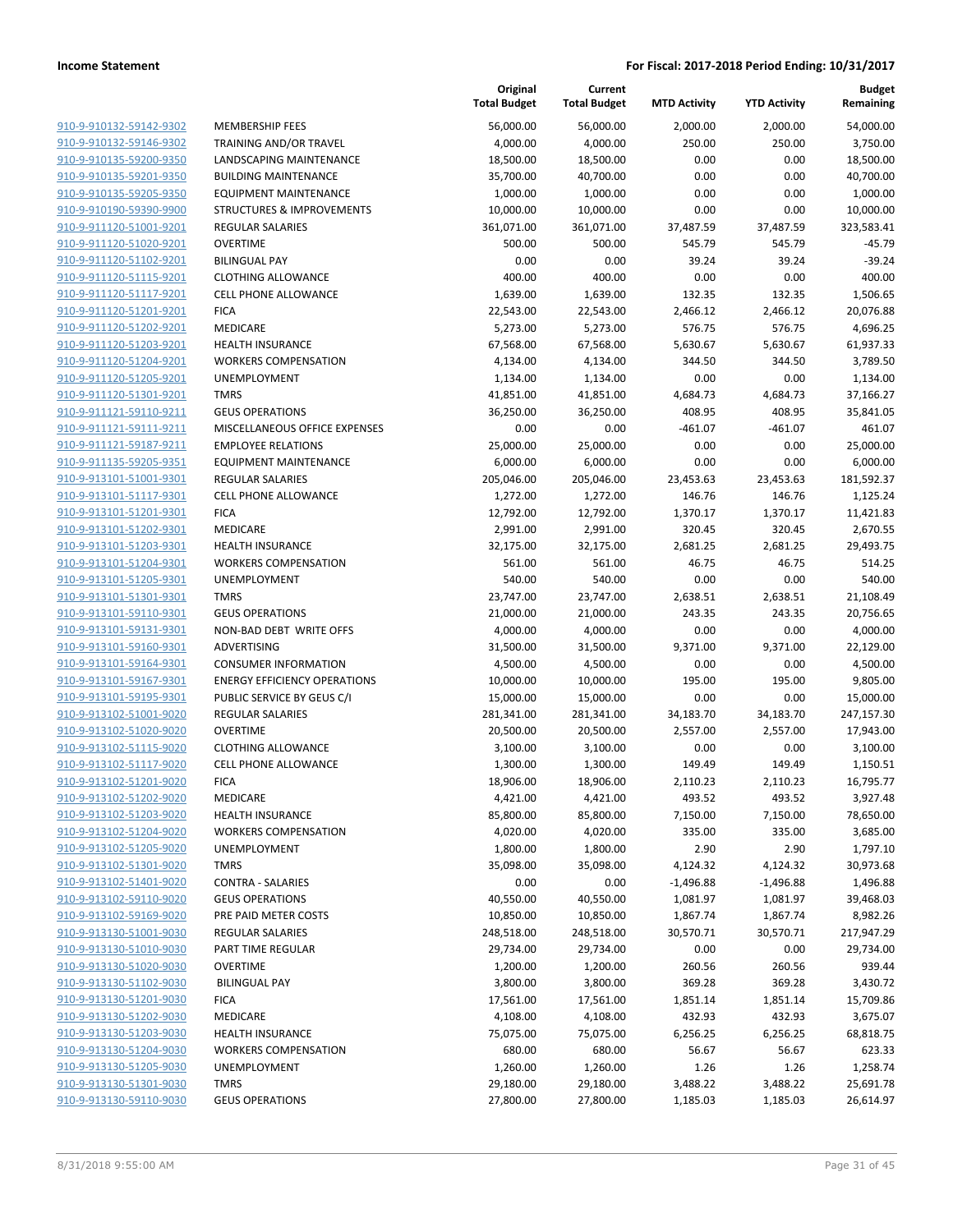| 910-9-913130-59166-9030                                          |
|------------------------------------------------------------------|
| 910-9-913131-51001-9031                                          |
| 910-9-913131-51020-9031                                          |
| 910-9-913131-51102-9031                                          |
| 910-9-913131-51201-9031                                          |
|                                                                  |
| 910-9-913131-51202-9031                                          |
| 910-9-913131-51203-9031                                          |
| 910-9-913131-51204-9031                                          |
| 910-9-913131-51205-9031                                          |
| 910-9-913131-51301-9031                                          |
| 910-9-913131-59110-9031                                          |
|                                                                  |
| 910-9-913134-51001-9034                                          |
| 910-9-913134-51020-9034                                          |
| 910-9-913134-51201-9034                                          |
| 910-9-913134-51202-9034                                          |
| 910-9-913134-51203-9034                                          |
| 910-9-913134-51204-9034                                          |
| 910-9-913134-51205-9034                                          |
|                                                                  |
| 910-9-913134-51301-9034                                          |
| 910-9-913134-59110-9034                                          |
| 910-9-913135-51001-9035                                          |
| 910-9-913135-51020-9035                                          |
| 910-9-913135-51102-9035                                          |
| <u>910-9-913135-51201-9035</u>                                   |
| 910-9-913135-51202-9035                                          |
| 910-9-913135-51203-9035                                          |
| 910-9-913135-51204-9035                                          |
|                                                                  |
| 910-9-913135-51205-9035                                          |
| 910-9-913135-51301-9035                                          |
| 910-9-913135-51401-9035                                          |
| 910-9-913135-59170-9035                                          |
| 910-9-913135-59172-9035                                          |
| 910-9-913135-59173-9035                                          |
| <u>910-9-913135-59174-9035</u>                                   |
| 910-9-913135-59175-9035                                          |
| 910-9-913135-59179-9035                                          |
| 910-9-913136-51001-9036                                          |
|                                                                  |
| 910-9-913136-51020-9036                                          |
| 910-9-913136-51115-9036                                          |
|                                                                  |
| 910-9-913136-51201-9036                                          |
| 910-9-913136-51202-9036                                          |
| 910-9-913136-51203-9036                                          |
| <u>910-9-913136-51204-9036</u>                                   |
|                                                                  |
| <u>910-9-913136-51205-9036</u>                                   |
| 910-9-913136-51301-9036                                          |
| 910-9-913136-59110-9036                                          |
| 910-9-913136-59141-9036                                          |
| <u>910-9-913139-59780-9240</u>                                   |
| <u>910-9-913139-59781-9250</u>                                   |
| 910-9-913139-59902-9301                                          |
| 910-9-913139-59926-9301                                          |
| 910-9-913139-59927-9301                                          |
| 910-9-913139-59928-9301                                          |
|                                                                  |
| 910-9-913159-59200-9353                                          |
| 910-9-913159-59201-9353                                          |
| 910-9-913159-59205-9353                                          |
| <u>910-9-930000-59060-5650</u>                                   |
| <u>910-9-930000-59110-5600</u><br><u>910-9-930161-51001-5610</u> |

| LOW INCOME ASSISTANCE                      |
|--------------------------------------------|
| <b>REGULAR SALARIES</b>                    |
| <b>OVERTIME</b>                            |
| <b>BILINGUAL PAY</b>                       |
| <b>FICA</b>                                |
| MEDICARE                                   |
| <b>HEALTH INSURANCE</b>                    |
| <b>WORKERS COMPENSATION</b>                |
| <b>UNEMPLOYMENT</b>                        |
| TMRS                                       |
| <b>GEUS OPERATIONS</b>                     |
| <b>REGULAR SALARIES</b>                    |
| <b>OVERTIME</b>                            |
| <b>FICA</b>                                |
| <b>MEDICARE</b>                            |
| <b>HEALTH INSURANCE</b>                    |
| <b>WORKERS COMPENSATION</b>                |
| <b>UNEMPLOYMENT</b><br><b>TMRS</b>         |
|                                            |
| <b>GEUS OPERATIONS</b>                     |
| <b>REGULAR SALARIES</b><br><b>OVERTIME</b> |
| <b>BILINGUAL PAY</b>                       |
| <b>FICA</b>                                |
| <b>MEDICARE</b>                            |
| <b>HEALTH INSURANCE</b>                    |
| <b>WORKERS COMPENSATION</b>                |
| <b>UNEMPLOYMENT</b>                        |
| <b>TMRS</b>                                |
| <b>CONTRA - SALARIES</b>                   |
| <b>CREDIT CARD FEES</b>                    |
| LOCKBOX OVER/SHORT                         |
| <b>ONLINE PAYMENT OVER/SHORT</b>           |
| <b>BANK RECS OVER/SHORT</b>                |
| <b>CASHIERS OVER/SHORT</b>                 |
| AMPY OVER/SHORT                            |
| <b>REGULAR SALARIES</b>                    |
| <b>OVERTIME</b>                            |
| <b>CLOTHING ALLOWANCE</b>                  |
| <b>FICA</b>                                |
| MEDICARE                                   |
| <b>HEALTH INSURANCE</b>                    |
| <b>WORKERS COMPENSATION</b>                |
| <b>UNEMPLOYMENT</b>                        |
| TMRS                                       |
| <b>GEUS OPERATIONS</b>                     |
| <b>UTILITY BILLS</b>                       |
| PROPERTY INSURANCE                         |
| <b>LIABILITY INSURANCE</b>                 |
| XFER to COG - ADMIN EXPENSES               |
| XFER to COG - GARAGE                       |
| XFER to COG - INSURANCE                    |
| XFER to COG - IT                           |
| <b>LANDSCAPING MAINTENANCE</b>             |
| <b>BUILDINGS MAINTNANCE</b>                |
| <b>EQUIPMENT MAINTENANCE</b>               |
| <b>TRANSMISSION COSTS</b>                  |
| <b>GEUS OPERATIONS</b>                     |

|                                                    |                                  | Original<br><b>Total Budget</b> | Current<br><b>Total Budget</b> | <b>MTD Activity</b> | <b>YTD Activity</b> | <b>Budget</b><br>Remaining |
|----------------------------------------------------|----------------------------------|---------------------------------|--------------------------------|---------------------|---------------------|----------------------------|
| 910-9-913130-59166-9030                            | LOW INCOME ASSISTANCE            | 15,000.00                       | 15,000.00                      | 1,775.00            | 1,775.00            | 13,225.00                  |
| 910-9-913131-51001-9031                            | REGULAR SALARIES                 | 43,472.00                       | 43,472.00                      | 5,069.60            | 5,069.60            | 38,402.40                  |
| 910-9-913131-51020-9031                            | <b>OVERTIME</b>                  | 100.00                          | 100.00                         | 0.00                | 0.00                | 100.00                     |
| 910-9-913131-51102-9031                            | <b>BILINGUAL PAY</b>             | 600.00                          | 600.00                         | 69.21               | 69.21               | 530.79                     |
| 910-9-913131-51201-9031                            | <b>FICA</b>                      | 2,738.00                        | 2,738.00                       | 318.61              | 318.61              | 2,419.39                   |
| 910-9-913131-51202-9031                            | MEDICARE                         | 640.00                          | 640.00                         | 74.52               | 74.52               | 565.48                     |
| 910-9-913131-51203-9031                            | <b>HEALTH INSURANCE</b>          | 10,725.00                       | 10,725.00                      | 893.75              | 893.75              | 9,831.25                   |
| 910-9-913131-51204-9031                            | <b>WORKERS COMPENSATION</b>      | 119.00                          | 119.00                         | 9.92                | 9.92                | 109.08                     |
| 910-9-913131-51205-9031                            | UNEMPLOYMENT                     | 180.00                          | 180.00                         | 0.00                | 0.00                | 180.00                     |
| 910-9-913131-51301-9031                            | <b>TMRS</b>                      | 5,085.00                        | 5,085.00                       | 574.52              | 574.52              | 4,510.48                   |
| 910-9-913131-59110-9031                            | <b>GEUS OPERATIONS</b>           | 15,500.00                       | 15,500.00                      | 0.00                | 0.00                | 15,500.00                  |
| 910-9-913134-51001-9034                            | REGULAR SALARIES                 | 123,822.00                      | 123,822.00                     | 12,657.76           | 12,657.76           | 111,164.24                 |
| 910-9-913134-51020-9034                            | <b>OVERTIME</b>                  | 500.00                          | 500.00                         | 847.72              | 847.72              | $-347.72$                  |
| 910-9-913134-51201-9034                            | <b>FICA</b>                      | 7,708.00                        | 7,708.00                       | 751.16              | 751.16              | 6,956.84                   |
| 910-9-913134-51202-9034                            | MEDICARE                         | 1,802.00                        | 1,802.00                       | 175.67              | 175.67              | 1,626.33                   |
| 910-9-913134-51203-9034                            | <b>HEALTH INSURANCE</b>          | 32,175.00                       | 32,175.00                      | 2,681.25            | 2,681.25            | 29,493.75                  |
| 910-9-913134-51204-9034                            | <b>WORKERS COMPENSATION</b>      | 339.00                          | 339.00                         | 28.25               | 28.25               | 310.75                     |
| 910-9-913134-51205-9034                            | <b>UNEMPLOYMENT</b>              | 540.00                          | 540.00                         | 0.00                | 0.00                | 540.00                     |
| 910-9-913134-51301-9034                            | <b>TMRS</b>                      | 14,310.00                       | 14,310.00                      | 1,512.70            | 1,512.70            | 12,797.30                  |
| 910-9-913134-59110-9034                            | <b>GEUS OPERATIONS</b>           | 99,125.00                       | 99,125.00                      | 0.00                | 0.00                | 99,125.00                  |
| 910-9-913135-51001-9035                            | REGULAR SALARIES                 | 150,717.00                      | 150,717.00                     | 13,611.80           | 13,611.80           | 137,105.20                 |
| 910-9-913135-51020-9035                            | <b>OVERTIME</b>                  | 3,000.00                        | 3,000.00                       | 1,378.08            | 1,378.08            | 1,621.92                   |
| 910-9-913135-51102-9035                            | <b>BILINGUAL PAY</b>             | 600.00                          | 600.00                         | 69.24               | 69.24               | 530.76                     |
| 910-9-913135-51201-9035                            | <b>FICA</b>                      | 9,567.00                        | 9,567.00                       | 883.71              | 883.71              | 8,683.29                   |
| 910-9-913135-51202-9035                            | MEDICARE                         | 2,237.00                        | 2,237.00                       | 206.67              | 206.67              | 2,030.33                   |
| 910-9-913135-51203-9035                            | <b>HEALTH INSURANCE</b>          | 42,900.00                       | 42,900.00                      | 3,575.00            | 3,575.00            | 39,325.00                  |
| 910-9-913135-51204-9035                            | <b>WORKERS COMPENSATION</b>      | 412.00                          | 412.00                         | 34.33               | 34.33               | 377.67                     |
| 910-9-913135-51205-9035<br>910-9-913135-51301-9035 | UNEMPLOYMENT<br><b>TMRS</b>      | 720.00<br>17,762.00             | 720.00<br>17,762.00            | 1.39<br>1,649.91    | 1.39<br>1,649.91    | 718.61<br>16,112.09        |
| 910-9-913135-51401-9035                            | <b>CONTRA - SALARIES</b>         | 0.00                            | 0.00                           | $-1,410.54$         | $-1,410.54$         | 1,410.54                   |
| 910-9-913135-59170-9035                            | <b>CREDIT CARD FEES</b>          | 90,000.00                       | 90,000.00                      | 7,296.90            | 7,296.90            | 82,703.10                  |
| 910-9-913135-59172-9035                            | LOCKBOX OVER/SHORT               | 500.00                          | 500.00                         | 0.00                | 0.00                | 500.00                     |
| 910-9-913135-59173-9035                            | <b>ONLINE PAYMENT OVER/SHORT</b> | 500.00                          | 500.00                         | 0.00                | 0.00                | 500.00                     |
| 910-9-913135-59174-9035                            | <b>BANK RECS OVER/SHORT</b>      | 100.00                          | 100.00                         | 0.00                | 0.00                | 100.00                     |
| 910-9-913135-59175-9035                            | <b>CASHIERS OVER/SHORT</b>       | 100.00                          | 100.00                         | $-13.29$            | $-13.29$            | 113.29                     |
| 910-9-913135-59179-9035                            | <b>AMPY OVER/SHORT</b>           | 100.00                          | 100.00                         | 0.00                | 0.00                | 100.00                     |
| 910-9-913136-51001-9036                            | <b>REGULAR SALARIES</b>          | 30,930.00                       | 30,930.00                      | 3,545.60            | 3,545.60            | 27,384.40                  |
| 910-9-913136-51020-9036                            | <b>OVERTIME</b>                  | 200.00                          | 200.00                         | 0.00                | 0.00                | 200.00                     |
| 910-9-913136-51115-9036                            | <b>CLOTHING ALLOWANCE</b>        | 250.00                          | 250.00                         | 0.00                | 0.00                | 250.00                     |
| 910-9-913136-51201-9036                            | <b>FICA</b>                      | 1,946.00                        | 1,946.00                       | 186.12              | 186.12              | 1,759.88                   |
| 910-9-913136-51202-9036                            | <b>MEDICARE</b>                  | 455.00                          | 455.00                         | 43.53               | 43.53               | 411.47                     |
| 910-9-913136-51203-9036                            | <b>HEALTH INSURANCE</b>          | 10,725.00                       | 10,725.00                      | 893.75              | 893.75              | 9,831.25                   |
| 910-9-913136-51204-9036                            | <b>WORKERS COMPENSATION</b>      | 1,038.00                        | 1,038.00                       | 86.50               | 86.50               | 951.50                     |
| 910-9-913136-51205-9036                            | UNEMPLOYMENT                     | 180.00                          | 180.00                         | 0.00                | 0.00                | 180.00                     |
| 910-9-913136-51301-9036                            | <b>TMRS</b>                      | 3,612.00                        | 3,612.00                       | 396.40              | 396.40              | 3,215.60                   |
| 910-9-913136-59110-9036                            | <b>GEUS OPERATIONS</b>           | 18,000.00                       | 18,000.00                      | 847.57              | 847.57              | 17,152.43                  |
| 910-9-913136-59141-9036                            | UTILITY BILLS                    | 48,000.00                       | 48,000.00                      | 6,324.27            | 6,324.27            | 41,675.73                  |
| 910-9-913139-59780-9240                            | PROPERTY INSURANCE               | 10,000.00                       | 10,000.00                      | 8,424.90            | 8,424.90            | 1,575.10                   |
| 910-9-913139-59781-9250                            | <b>LIABILITY INSURANCE</b>       | 3,500.00                        | 3,500.00                       | 3,690.59            | 3,690.59            | $-190.59$                  |
| 910-9-913139-59902-9301                            | XFER to COG - ADMIN EXPENSES     | 91,562.00                       | 91,562.00                      | 7,630.08            | 7,630.08            | 83,931.92                  |
| 910-9-913139-59926-9301                            | XFER to COG - GARAGE             | 8,931.00                        | 8,931.00                       | 744.25              | 744.25              | 8,186.75                   |
| 910-9-913139-59927-9301                            | XFER to COG - INSURANCE          | 6,671.00                        | 6,671.00                       | 555.91              | 555.91              | 6,115.09                   |
| 910-9-913139-59928-9301                            | XFER to COG - IT                 | 67,927.00                       | 67,927.00                      | 5,660.59            | 5,660.59            | 62,266.41                  |
| 910-9-913159-59200-9353                            | LANDSCAPING MAINTENANCE          | 3,000.00                        | 3,000.00                       | 0.00                | 0.00                | 3,000.00                   |
| 910-9-913159-59201-9353                            | <b>BUILDINGS MAINTNANCE</b>      | 19,500.00                       | 19,500.00                      | 0.00                | 0.00                | 19,500.00                  |
| 910-9-913159-59205-9353                            | <b>EQUIPMENT MAINTENANCE</b>     | 23,500.00                       | 23,500.00                      | 0.00                | 0.00                | 23,500.00                  |
| 910-9-930000-59060-5650                            | <b>TRANSMISSION COSTS</b>        | 1,350,000.00                    | 1,350,000.00                   | 80.90               | 80.90               | 1,349,919.10               |
| 910-9-930000-59110-5600                            | <b>GEUS OPERATIONS</b>           | 91,000.00                       | 91,000.00                      | 0.00                | 0.00                | 91,000.00                  |
| 910-9-930161-51001-5610                            | <b>REGULAR SALARIES</b>          | 276,472.00                      | 276,472.00                     | 36,430.32           | 36,430.32           | 240,041.68                 |
|                                                    |                                  |                                 |                                |                     |                     |                            |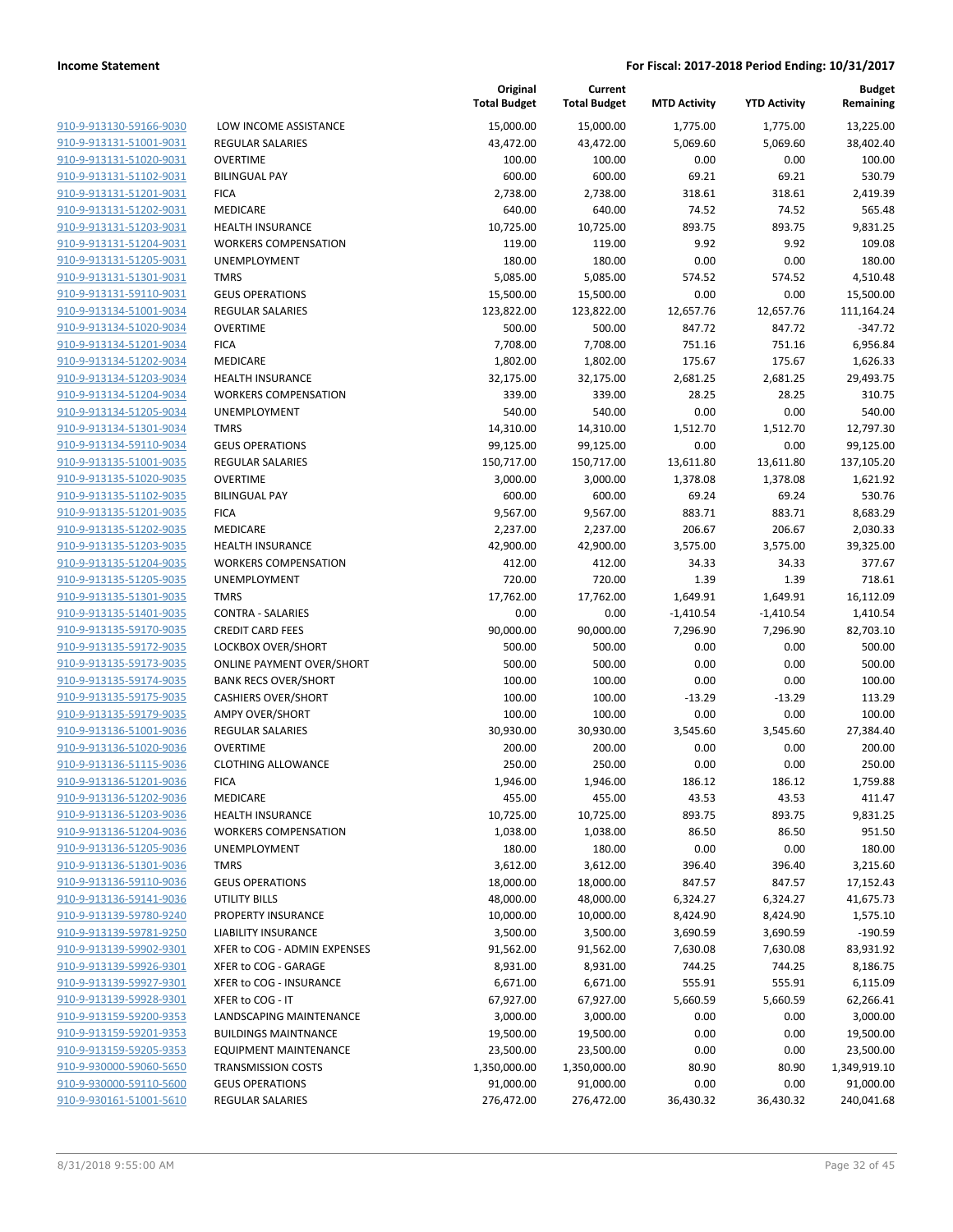|                                                    |                                                        | Original<br><b>Total Budget</b> | Current<br><b>Total Budget</b> | <b>MTD Activity</b> | <b>YTD Activity</b> | <b>Budget</b><br>Remaining |
|----------------------------------------------------|--------------------------------------------------------|---------------------------------|--------------------------------|---------------------|---------------------|----------------------------|
| 910-9-930161-51020-5610                            | <b>OVERTIME</b>                                        | 30,000.00                       | 30,000.00                      | 3,091.10            | 3,091.10            | 26,908.90                  |
| 910-9-930161-51116-5610                            | <b>CAR ALLOWANCE</b>                                   | 3,000.00                        | 3,000.00                       | 576.90              | 576.90              | 2,423.10                   |
| 910-9-930161-51117-5610                            | <b>CELL PHONE ALLOWANCE</b>                            | 648.00                          | 648.00                         | 83.05               | 83.05               | 564.95                     |
| 910-9-930161-51201-5610                            | <b>FICA</b>                                            | 19,227.00                       | 19,227.00                      | 2,434.85            | 2,434.85            | 16,792.15                  |
| 910-9-930161-51202-5610                            | <b>MEDICARE</b>                                        | 4,497.00                        | 4,497.00                       | 569.45              | 569.45              | 3,927.55                   |
| 910-9-930161-51203-5610                            | <b>HEALTH INSURANCE</b>                                | 46,922.00                       | 46,922.00                      | 3,910.17            | 3,910.17            | 43,011.83                  |
| 910-9-930161-51204-5610                            | <b>WORKERS COMPENSATION</b>                            | 756.00                          | 756.00                         | 63.00               | 63.00               | 693.00                     |
| 910-9-930161-51205-5610                            | <b>UNEMPLOYMENT</b>                                    | 788.00                          | 788.00                         | 6.22                | 6.22                | 781.78                     |
| 910-9-930161-51301-5610                            | <b>TMRS</b>                                            | 35,695.00                       | 35,695.00                      | 4,492.27            | 4,492.27            | 31,202.73                  |
| 910-9-930161-59110-5610                            | <b>GEUS OPERATIONS</b>                                 | 18,100.00                       | 18,100.00                      | 37.32               | 37.32               | 18,062.68                  |
| 910-9-930161-59146-5610                            | <b>TRAINING AND/OR TRAVEL</b>                          | 32,000.00                       | 32,000.00                      | 321.00              | 321.00              | 31,679.00                  |
| 910-9-930181-51001-5810                            | REGULAR SALARIES                                       | 149,415.00                      | 149,415.00                     | 13,454.22           | 13,454.22           | 135,960.78                 |
| 910-9-930181-51020-5810                            | <b>OVERTIME</b>                                        | 30,000.00                       | 30,000.00                      | 1,607.97            | 1,607.97            | 28,392.03                  |
| 910-9-930181-51117-5810                            | <b>CELL PHONE ALLOWANCE</b>                            | 216.00                          | 216.00                         | 0.00                | 0.00                | 216.00                     |
| 910-9-930181-51201-5810                            | <b>FICA</b>                                            | 11,137.00                       | 11,137.00                      | 933.85              | 933.85              | 10,203.15                  |
| 910-9-930181-51202-5810                            | MEDICARE                                               | 2,605.00                        | 2,605.00                       | 218.40              | 218.40              | 2,386.60                   |
| 910-9-930181-51203-5810                            | <b>HEALTH INSURANCE</b>                                | 25,472.00                       | 25,472.00                      | 2,122.67            | 2,122.67            | 23,349.33                  |
| 910-9-930181-51204-5810                            | <b>WORKERS COMPENSATION</b>                            | 409.00                          | 409.00                         | 34.08               | 34.08               | 374.92                     |
| 910-9-930181-51205-5810                            | <b>UNEMPLOYMENT</b>                                    | 428.00                          | 428.00                         | 0.00                | 0.00                | 428.00                     |
| 910-9-930181-51301-5810                            | <b>TMRS</b>                                            | 20,676.00                       | 20,676.00                      | 1,683.96            | 1,683.96            | 18,992.04                  |
| 910-9-930181-59110-5810                            | <b>GEUS OPERATIONS</b>                                 | 14,800.00                       | 14,800.00                      | 1,892.67            | 1,892.67            | 12,907.33                  |
| 910-9-931080-51001-5800                            | REGULAR SALARIES                                       | 494,247.00                      | 494,247.00                     | 58,548.48           | 58,548.48           | 435,698.52                 |
| 910-9-931080-51011-5800                            | PART TIME TEMPORARY                                    | 35,820.00                       | 35,820.00                      | 0.00                | 0.00                | 35,820.00                  |
| 910-9-931080-51020-5800                            | <b>OVERTIME</b>                                        | 1,000.00                        | 1,000.00                       | 0.00                | 0.00                | 1,000.00                   |
| 910-9-931080-51115-5800                            | <b>CLOTHING ALLOWANCE</b>                              | 500.00                          | 500.00                         | 0.00                | 0.00                | 500.00                     |
| 910-9-931080-51116-5800                            | CAR ALLOWANCE                                          | 3,900.00                        | 3,900.00                       | 450.00              | 450.00              | 3,450.00                   |
| 910-9-931080-51117-5800                            | CELL PHONE ALLOWANCE                                   | 3,434.00                        | 3,434.00                       | 419.32              | 419.32              | 3,014.68                   |
| 910-9-931080-51201-5800                            | <b>FICA</b>                                            | 32,154.00                       | 32,154.00                      | 3,522.00            | 3,522.00            | 28,632.00                  |
| 910-9-931080-51202-5800                            | MEDICARE                                               | 7,814.00                        | 7,814.00                       | 823.69              | 823.69              | 6,990.31                   |
| 910-9-931080-51203-5800                            | <b>HEALTH INSURANCE</b>                                | 57,915.00                       | 57,915.00                      | 4,826.25            | 4,826.25            | 53,088.75                  |
| 910-9-931080-51204-5800                            | <b>WORKERS COMPENSATION</b>                            | 1,768.00                        | 1,768.00                       | 147.33              | 147.33              | 1,620.67                   |
| 910-9-931080-51205-5800                            | UNEMPLOYMENT                                           | 972.00                          | 972.00                         | 0.00                | 0.00                | 972.00                     |
| 910-9-931080-51301-5800                            | <b>TMRS</b>                                            | 57,905.00                       | 57,905.00                      | 6,096.73            | 6,096.73            | 51,808.27                  |
| 910-9-931080-59110-5800                            | <b>GEUS OPERATIONS</b>                                 | 21,800.00                       | 27,300.00                      | 476.52              | 476.52              | 26,823.48                  |
| 910-9-931080-59205-5800                            | <b>EQUIPMENT MAINTENANCE</b>                           | 5,650.00                        | 5,650.00                       | 0.00                | 0.00                | 5,650.00                   |
| 910-9-931088-51001-5880                            | <b>REGULAR SALARIES</b>                                | 82,930.00                       | 82,930.00                      | 9,259.20            | 9,259.20            | 73,670.80                  |
| 910-9-931088-51201-5880<br>910-9-931088-51202-5880 | <b>FICA</b>                                            | 5,142.00                        | 5,142.00                       | 515.43              | 515.43              | 4,626.57                   |
|                                                    | MEDICARE                                               | 1,202.00                        | 1,202.00                       | 120.54              | 120.54              | 1,081.46                   |
| 910-9-931088-51203-5880<br>910-9-931088-51204-5880 | <b>HEALTH INSURANCE</b><br><b>WORKERS COMPENSATION</b> | 21,450.00                       | 21,450.00<br>227.00            | 1,787.50<br>18.92   | 1,787.50<br>18.92   | 19,662.50                  |
|                                                    |                                                        | 227.00                          |                                | 0.00                |                     | 208.08                     |
| 910-9-931088-51205-5880                            | UNEMPLOYMENT<br><b>TMRS</b>                            | 360.00                          | 360.00<br>9,545.00             |                     | 0.00                | 360.00                     |
| 910-9-931088-51301-5880<br>910-9-931088-59110-5880 | <b>GEUS OPERATIONS</b>                                 | 9,545.00<br>4,360.00            | 4,360.00                       | 1,035.18<br>0.00    | 1,035.18<br>0.00    | 8,509.82<br>4,360.00       |
| 910-9-931092-51001-9202                            | REGULAR SALARIES                                       | 103,101.00                      |                                |                     |                     | 91,274.12                  |
| 910-9-931092-51117-9202                            | <b>CELL PHONE ALLOWANCE</b>                            | 1,632.00                        | 103,101.00<br>1,632.00         | 11,826.88<br>188.31 | 11,826.88<br>188.31 | 1,443.69                   |
| 910-9-931092-51201-9202                            | <b>FICA</b>                                            | 6,493.00                        | 6,493.00                       | 699.09              | 699.09              | 5,793.91                   |
| 910-9-931092-51202-9202                            | MEDICARE                                               | 1,519.00                        | 1,519.00                       | 163.50              | 163.50              | 1,355.50                   |
| 910-9-931092-51203-9202                            | <b>HEALTH INSURANCE</b>                                | 18,233.00                       | 18,233.00                      | 1,519.42            | 1,519.42            | 16,713.58                  |
| 910-9-931092-51204-9202                            | <b>WORKERS COMPENSATION</b>                            | 282.00                          | 282.00                         | 23.50               | 23.50               | 258.50                     |
| 910-9-931092-51205-9202                            | <b>UNEMPLOYMENT</b>                                    | 306.00                          | 306.00                         | 0.00                | 0.00                | 306.00                     |
| 910-9-931092-51301-9202                            | <b>TMRS</b>                                            | 12,055.00                       | 12,055.00                      | 1,343.29            | 1,343.29            | 10,711.71                  |
| 910-9-931092-59110-9212                            | <b>GEUS OPERATIONS</b>                                 | 12,500.00                       | 12,500.00                      | 166.37              | 166.37              | 12,333.63                  |
| 910-9-931092-59130-9212                            | PHONE MANAGEMENT SERVICE                               | 66,900.00                       | 66,900.00                      | 0.00                | 0.00                | 66,900.00                  |
| 910-9-931093-59205-9352                            | EQUIPMENT MAINTENANCE - IT                             | 8,000.00                        | 2,500.00                       | 0.00                | 0.00                | 2,500.00                   |
| 910-9-931099-59391-9900                            | FURNITURE & OFFICE EQUIPMENT                           | 0.00                            | 0.00                           | 0.00                | 0.00                | 0.00                       |
| 910-9-931462-51001-5620                            | REGULAR SALARIES                                       | 61,763.00                       | 61,763.00                      | 7,285.60            | 7,285.60            | 54,477.40                  |
| 910-9-931462-51115-5620                            | <b>CLOTHING ALLOWANCE</b>                              | 150.00                          | 150.00                         | 0.00                | 0.00                | 150.00                     |
| 910-9-931462-51117-5620                            | <b>CELL PHONE ALLOWANCE</b>                            | 480.00                          | 480.00                         | 55.38               | 55.38               | 424.62                     |
| 910-9-931462-51201-5620                            | <b>FICA</b>                                            | 3,852.00                        | 3,852.00                       | 402.37              | 402.37              | 3,449.63                   |
|                                                    |                                                        |                                 |                                |                     |                     |                            |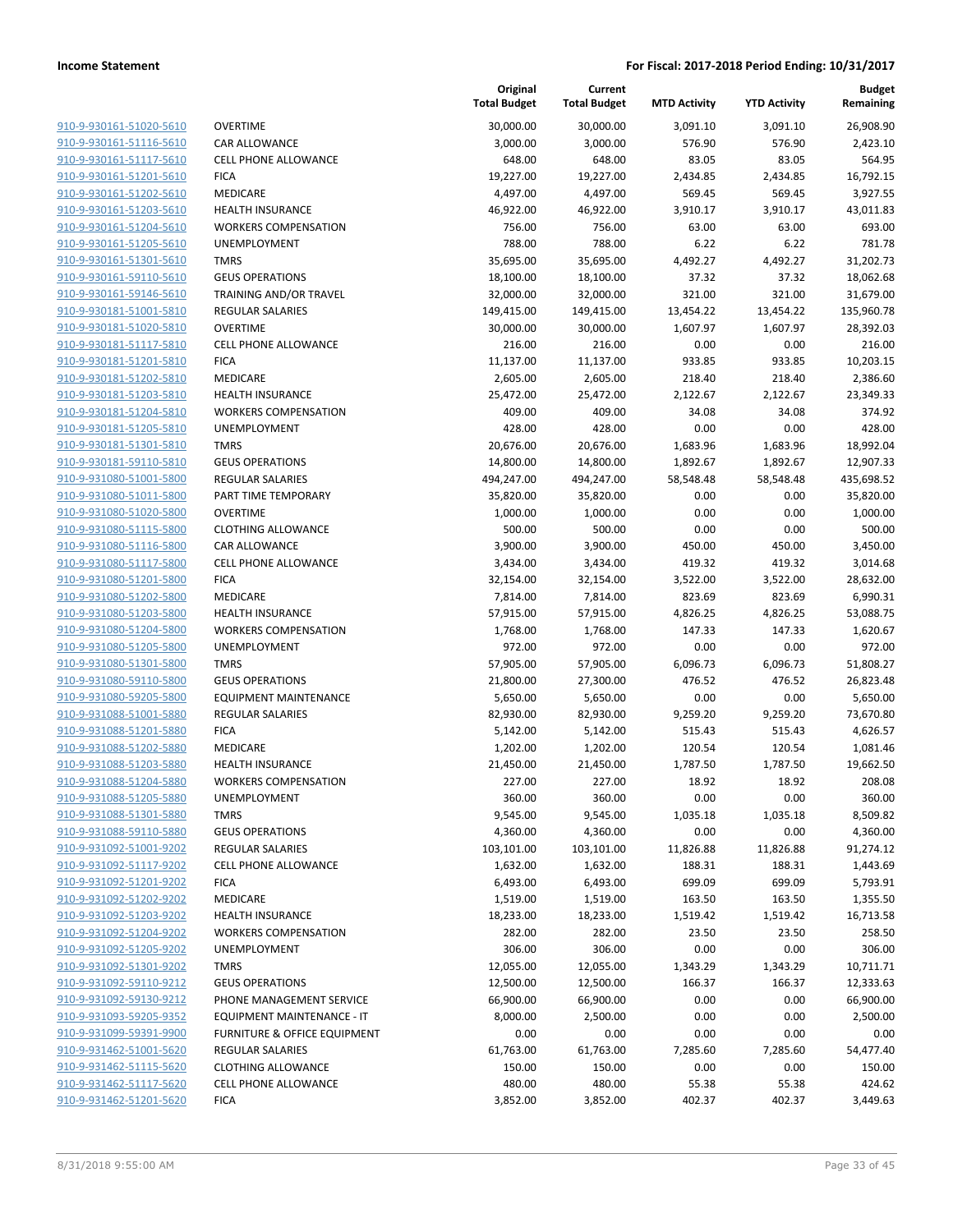| 910-9-931462-51202-5620                                                       | MEDICARE                           |
|-------------------------------------------------------------------------------|------------------------------------|
| 910-9-931462-51203-5620                                                       | <b>HEALTH INSURANCE</b>            |
| 910-9-931462-51204-5620                                                       | <b>WORKERS COMPENSATION</b>        |
| 910-9-931462-51205-5620                                                       | UNEMPLOYMENT                       |
| 910-9-931462-51301-5620                                                       | <b>TMRS</b>                        |
| 910-9-931462-59110-5620                                                       | <b>GEUS OPERATIONS</b>             |
| 910-9-931462-59198-5620                                                       | <b>COLOCATION CHARGES</b>          |
| 910-9-931462-59199-5620                                                       | <b>LEASE OF DARK FIBER</b>         |
| 910-9-931470-51001-5700                                                       | <b>REGULAR SALARIES</b>            |
| 910-9-931470-51020-5700                                                       | <b>OVERTIME</b>                    |
| 910-9-931470-51115-5700                                                       | <b>CLOTHING ALLOWANCE</b>          |
| 910-9-931470-51117-5700                                                       | <b>CELL PHONE ALLOWANCE</b>        |
| 910-9-931470-51201-5700                                                       | <b>FICA</b>                        |
| 910-9-931470-51202-5700                                                       | <b>MEDICARE</b>                    |
| 910-9-931470-51203-5700                                                       | <b>HEALTH INSURANCE</b>            |
| 910-9-931470-51204-5700                                                       | <b>WORKERS COMPENSATION</b>        |
| 910-9-931470-51205-5700                                                       | <b>UNEMPLOYMENT</b>                |
| 910-9-931470-51301-5700                                                       | <b>TMRS</b>                        |
| 910-9-931470-59205-5700                                                       | <b>EQUIPMENT MAINTENANCE</b>       |
| 910-9-931470-59253-5700                                                       | TRANSMISSION SUBSTATION MAIN       |
| 910-9-931490-59353-9900                                                       | <b>TRANSMISSION SUBSTATIONS</b>    |
| 910-9-931491-51001-9911                                                       | <b>REGULAR SALARIES</b>            |
| 910-9-931491-51201-9911                                                       | <b>FICA</b>                        |
| 910-9-931491-51202-9911                                                       | MEDICARE                           |
| 910-9-931491-51301-9911                                                       | <b>TMRS</b>                        |
| 910-9-931528-51001-5820                                                       | <b>REGULAR SALARIES</b>            |
| 910-9-931528-51115-5820                                                       | <b>CLOTHING ALLOWANCE</b>          |
| 910-9-931528-51117-5820                                                       | <b>CELL PHONE ALLOWANCE</b>        |
| 910-9-931528-51201-5820                                                       | <b>FICA</b>                        |
| 910-9-931528-51202-5820                                                       | MEDICARE                           |
| 910-9-931528-51203-5820                                                       | <b>HEALTH INSURANCE</b>            |
| 910-9-931528-51204-5820                                                       | <b>WORKERS COMPENSATION</b>        |
| 910-9-931528-51205-5820                                                       | <b>UNEMPLOYMENT</b><br><b>TMRS</b> |
| 910-9-931528-51301-5820<br>910-9-931528-59110-5820                            | <b>GEUS OPERATIONS</b>             |
| 910-9-931529-51001-5920                                                       | <b>REGULAR SALARIES</b>            |
| <u>910-9-931529-51020-5920</u>                                                | <b>OVERTIME</b>                    |
| 910-9-931529-51115-5920                                                       | <b>CLOTHING ALLOWANCE</b>          |
| 910-9-931529-51117-5920                                                       | <b>CELL PHONE ALLOWANCE</b>        |
| 910-9-931529-51201-5920                                                       | <b>FICA</b>                        |
| 910-9-931529-51202-5920                                                       | <b>MEDICARE</b>                    |
| 910-9-931529-51203-5920                                                       | <b>HEALTH INSURANCE</b>            |
| 910-9-931529-51204-5920                                                       | <b>WORKERS COMPENSATION</b>        |
| 910-9-931529-51205-5920                                                       | <b>UNEMPLOYMENT</b>                |
| 910-9-931529-51301-5920                                                       | TMRS                               |
| 910-9-931529-59205-5920                                                       | <b>EQUIPMENT MAINTENANCE</b>       |
| 910-9-931529-59262-5920                                                       | DISTRIBUTION SUBSTATION MAIN       |
| 910-9-931590-59362-9900                                                       | <b>DISTRIBUTION SUBSTATIONS</b>    |
| 910-9-931591-51001-9912                                                       | <b>REGULAR SALARIES</b>            |
| 910-9-931591-51201-9912                                                       | <b>FICA</b>                        |
| 910-9-931591-51202-9912                                                       | MEDICARE                           |
| 910-9-931591-51301-9912                                                       | <b>TMRS</b>                        |
| 910-9-932467-51001-5671                                                       | <b>REGULAR SALARIES</b>            |
| 910-9-932467-51011-5671                                                       | PART TIME TEMPORARY                |
| 910-9-932467-51020-5671                                                       | <b>OVERTIME</b>                    |
|                                                                               | <b>CLOTHING ALLOWANCE</b>          |
|                                                                               |                                    |
|                                                                               | <b>FICA</b>                        |
| 910-9-932467-51115-5671<br>910-9-932467-51201-5671<br>910-9-932467-51202-5671 | MEDICARE                           |

|                         |                                     | Original<br><b>Total Budget</b> | Current<br><b>Total Budget</b> | <b>MTD Activity</b> | <b>YTD Activity</b> | <b>Budget</b><br>Remaining |
|-------------------------|-------------------------------------|---------------------------------|--------------------------------|---------------------|---------------------|----------------------------|
| 910-9-931462-51202-5620 | MEDICARE                            | 905.00                          | 905.00                         | 94.11               | 94.11               | 810.89                     |
| 910-9-931462-51203-5620 | <b>HEALTH INSURANCE</b>             | 5,363.00                        | 5,363.00                       | 446.92              | 446.92              | 4,916.08                   |
| 910-9-931462-51204-5620 | <b>WORKERS COMPENSATION</b>         | 1,035.00                        | 1,035.00                       | 86.25               | 86.25               | 948.75                     |
| 910-9-931462-51205-5620 | UNEMPLOYMENT                        | 90.00                           | 90.00                          | 0.00                | 0.00                | 90.00                      |
| 910-9-931462-51301-5620 | <b>TMRS</b>                         | 7,181.00                        | 7,181.00                       | 820.72              | 820.72              | 6,360.28                   |
| 910-9-931462-59110-5620 | <b>GEUS OPERATIONS</b>              | 16,420.00                       | 16,420.00                      | 299.30              | 299.30              | 16,120.70                  |
| 910-9-931462-59198-5620 | <b>COLOCATION CHARGES</b>           | 9,979.00                        | 9,979.00                       | 0.00                | 0.00                | 9,979.00                   |
| 910-9-931462-59199-5620 | LEASE OF DARK FIBER                 | 206,520.00                      | 206,520.00                     | 0.00                | 0.00                | 206,520.00                 |
| 910-9-931470-51001-5700 | <b>REGULAR SALARIES</b>             | 74,535.00                       | 74,535.00                      | 8,606.80            | 8,606.80            | 65,928.20                  |
| 910-9-931470-51020-5700 | <b>OVERTIME</b>                     | 2,600.00                        | 2,600.00                       | 498.27              | 498.27              | 2,101.73                   |
| 910-9-931470-51115-5700 | <b>CLOTHING ALLOWANCE</b>           | 500.00                          | 500.00                         | 0.00                | 0.00                | 500.00                     |
| 910-9-931470-51117-5700 | <b>CELL PHONE ALLOWANCE</b>         | 432.00                          | 432.00                         | 49.86               | 49.86               | 382.14                     |
| 910-9-931470-51201-5700 | <b>FICA</b>                         | 4,840.00                        | 4,840.00                       | 500.03              | 500.03              | 4,339.97                   |
| 910-9-931470-51202-5700 | MEDICARE                            | 1,132.00                        | 1,132.00                       | 116.94              | 116.94              | 1,015.06                   |
| 910-9-931470-51203-5700 | <b>HEALTH INSURANCE</b>             | 10,725.00                       | 10,725.00                      | 893.75              | 893.75              | 9,831.25                   |
| 910-9-931470-51204-5700 | <b>WORKERS COMPENSATION</b>         | 1,226.00                        | 1,226.00                       | 102.17              | 102.17              | 1,123.83                   |
| 910-9-931470-51205-5700 | UNEMPLOYMENT                        | 180.00                          | 180.00                         | 0.00                | 0.00                | 180.00                     |
| 910-9-931470-51301-5700 | <b>TMRS</b>                         | 8,985.00                        | 8,985.00                       | 1,023.53            | 1,023.53            | 7,961.47                   |
| 910-9-931470-59205-5700 | <b>EQUIPMENT MAINTENANCE</b>        | 4,850.00                        | 4,850.00                       | 0.00                | 0.00                | 4,850.00                   |
| 910-9-931470-59253-5700 | TRANSMISSION SUBSTATION MAINT       | 40,000.00                       | 35,000.00                      | 0.00                | 0.00                | 35,000.00                  |
| 910-9-931490-59353-9900 | <b>TRANSMISSION SUBSTATIONS</b>     | 200,000.00                      | 200,000.00                     | 0.00                | 0.00                | 200,000.00                 |
| 910-9-931491-51001-9911 | <b>REGULAR SALARIES</b>             | 5,000.00                        | 5,000.00                       | 0.00                | 0.00                | 5,000.00                   |
| 910-9-931491-51201-9911 | <b>FICA</b>                         | 310.00                          | 310.00                         | 0.00                | 0.00                | 310.00                     |
| 910-9-931491-51202-9911 | <b>MEDICARE</b>                     | 73.00                           | 73.00                          | 0.00                | 0.00                | 73.00                      |
| 910-9-931491-51301-9911 | <b>TMRS</b>                         | 576.00                          | 576.00                         | 0.00                | 0.00                | 576.00                     |
| 910-9-931528-51001-5820 | <b>REGULAR SALARIES</b>             | 61,763.00                       | 61,763.00                      | 7,285.60            | 7,285.60            | 54,477.40                  |
| 910-9-931528-51115-5820 | <b>CLOTHING ALLOWANCE</b>           | 150.00                          | 150.00                         | 0.00                | 0.00                | 150.00                     |
| 910-9-931528-51117-5820 | <b>CELL PHONE ALLOWANCE</b>         | 480.00                          | 480.00                         | 55.38               | 55.38               | 424.62                     |
| 910-9-931528-51201-5820 | <b>FICA</b>                         | 3,852.00                        | 3,852.00                       | 455.13              | 455.13              | 3,396.87                   |
| 910-9-931528-51202-5820 | MEDICARE                            | 905.00                          | 905.00                         | 106.45              | 106.45              | 798.55                     |
| 910-9-931528-51203-5820 | <b>HEALTH INSURANCE</b>             | 5,363.00                        | 5,363.00                       | 446.92              | 446.92              | 4,916.08                   |
| 910-9-931528-51204-5820 | <b>WORKERS COMPENSATION</b>         | 1,035.00                        | 1,035.00                       | 86.25               | 86.25               | 948.75                     |
| 910-9-931528-51205-5820 | UNEMPLOYMENT                        | 90.00                           | 90.00                          | 0.00                | 0.00                | 90.00                      |
| 910-9-931528-51301-5820 | <b>TMRS</b>                         | 7,181.00                        | 7,181.00                       | 820.72              | 820.72              | 6,360.28                   |
| 910-9-931528-59110-5820 | <b>GEUS OPERATIONS</b>              | 15,700.00                       | 15,700.00                      | 309.63              | 309.63              | 15,390.37                  |
| 910-9-931529-51001-5920 | REGULAR SALARIES                    | 74,535.00                       | 74,535.00                      | 8,606.80            | 8,606.80            | 65,928.20                  |
| 910-9-931529-51020-5920 | <b>OVERTIME</b>                     | 3,000.00                        | 3,000.00                       | 498.27              | 498.27              | 2,501.73                   |
| 910-9-931529-51115-5920 | <b>CLOTHING ALLOWANCE</b>           | 500.00                          | 500.00                         | 0.00                | 0.00                | 500.00                     |
| 910-9-931529-51117-5920 | <b>CELL PHONE ALLOWANCE</b>         | 432.00                          | 432.00                         | 49.80               | 49.80               | 382.20                     |
| 910-9-931529-51201-5920 | <b>FICA</b>                         | 4,865.00                        | 4,865.00                       | 567.61              | 567.61              | 4,297.39                   |
| 910-9-931529-51202-5920 | MEDICARE                            | 1,138.00                        | 1,138.00                       | 132.75              | 132.75              | 1,005.25                   |
| 910-9-931529-51203-5920 | <b>HEALTH INSURANCE</b>             | 10,725.00                       | 10,725.00                      | 893.75              | 893.75              | 9,831.25                   |
| 910-9-931529-51204-5920 | <b>WORKERS COMPENSATION</b>         | 1,226.00                        | 1,226.00                       | 102.17              | 102.17              | 1,123.83                   |
| 910-9-931529-51205-5920 | UNEMPLOYMENT                        | 180.00                          | 180.00                         | 0.00                | 0.00                | 180.00                     |
| 910-9-931529-51301-5920 | <b>TMRS</b>                         | 9,031.00                        | 9,031.00                       | 1,023.51            | 1,023.51            | 8,007.49                   |
| 910-9-931529-59205-5920 | <b>EQUIPMENT MAINTENANCE</b>        | 5,950.00                        | 11,584.00                      | 10.00               | 10.00               | 11,574.00                  |
| 910-9-931529-59262-5920 | DISTRIBUTION SUBSTATION MAINTENANCE | 28,000.00                       | 22,366.00                      | 0.00                | 0.00                | 22,366.00                  |
| 910-9-931590-59362-9900 | <b>DISTRIBUTION SUBSTATIONS</b>     | 638,000.00                      | 738,000.00                     | 0.00                | 0.00                | 738,000.00                 |
| 910-9-931591-51001-9912 | <b>REGULAR SALARIES</b>             | 5,000.00                        | 5,000.00                       | 0.00                | 0.00                | 5,000.00                   |
| 910-9-931591-51201-9912 | <b>FICA</b>                         | 310.00                          | 310.00                         | 0.00                | 0.00                | 310.00                     |
| 910-9-931591-51202-9912 | MEDICARE                            | 73.00                           | 73.00                          | 0.00                | 0.00                | 73.00                      |
| 910-9-931591-51301-9912 | <b>TMRS</b>                         | 576.00                          | 576.00                         | 0.00                | 0.00                | 576.00                     |
| 910-9-932467-51001-5671 | REGULAR SALARIES                    | 65,616.00                       | 65,616.00                      | 15,028.57           | 15,028.57           | 50,587.43                  |
| 910-9-932467-51011-5671 | PART TIME TEMPORARY                 | 35,120.00                       | 35,120.00                      | 0.00                | 0.00                | 35,120.00                  |
| 910-9-932467-51020-5671 | <b>OVERTIME</b>                     | 7,800.00                        | 7,800.00                       | 625.59              | 625.59              | 7,174.41                   |
| 910-9-932467-51115-5671 | <b>CLOTHING ALLOWANCE</b>           | 550.00                          | 550.00                         | 0.00                | 0.00                | 550.00                     |
| 910-9-932467-51201-5671 | <b>FICA</b>                         | 6,763.00                        | 6,763.00                       | 938.43              | 938.43              | 5,824.57                   |
| 910-9-932467-51202-5671 | MEDICARE                            | 1,582.00                        | 1,582.00                       | 219.47              | 219.47              | 1,362.53                   |
| 910-9-932467-51203-5671 | <b>HEALTH INSURANCE</b>             | 10,725.00                       | 10,725.00                      | 893.75              | 893.75              | 9,831.25                   |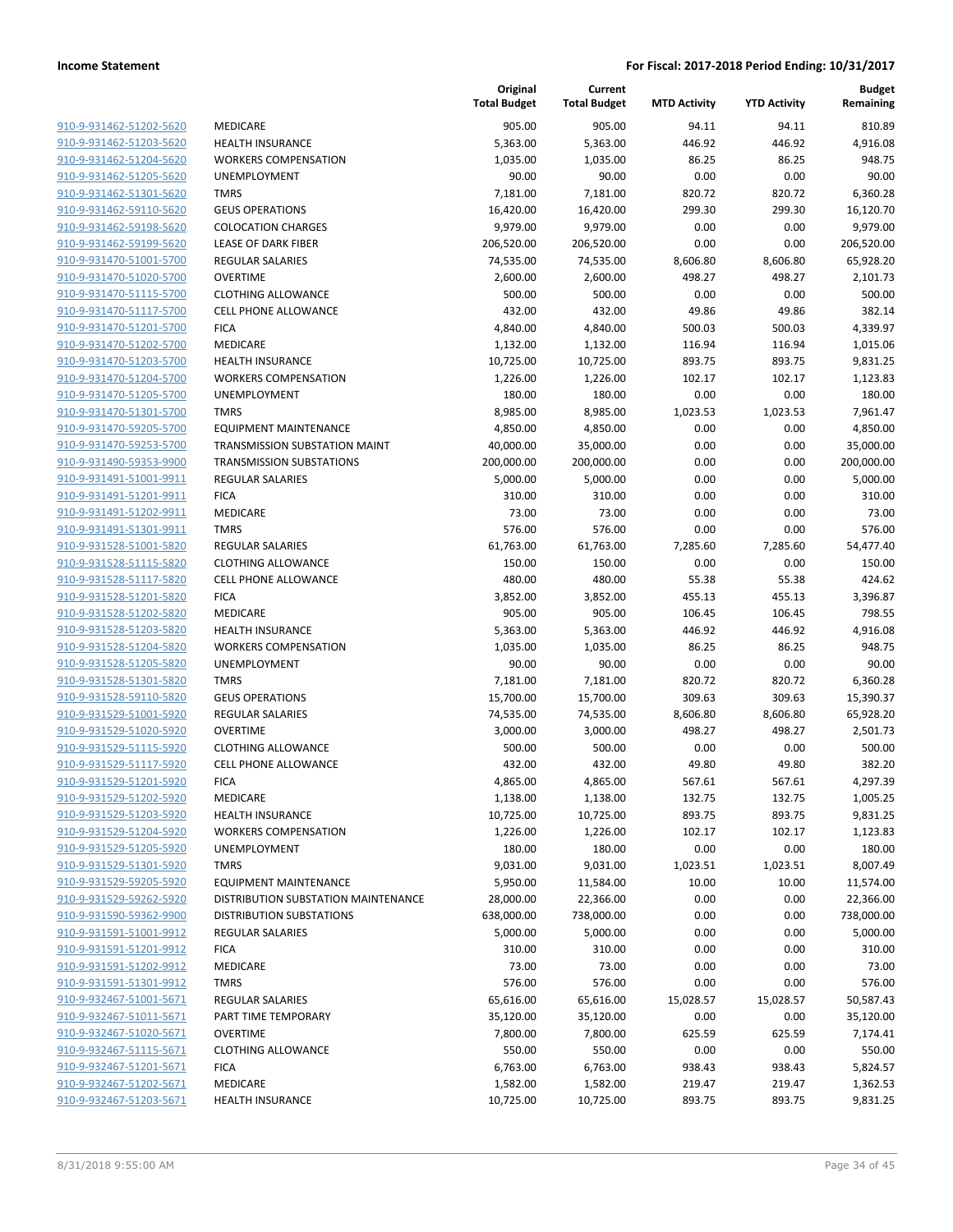**Current**

**Original**

**Budget Remaining**

|                                                    |                                                   | <b>Total Budget</b>   | <b>Total Budget</b>   | <b>MTD Activity</b> | <b>YTD Activity</b> | Remaining             |
|----------------------------------------------------|---------------------------------------------------|-----------------------|-----------------------|---------------------|---------------------|-----------------------|
| 910-9-932467-51204-5671                            | <b>WORKERS COMPENSATION</b>                       | 1,146.00              | 1,146.00              | 95.50               | 95.50               | 1,050.50              |
| 910-9-932467-51205-5671                            | UNEMPLOYMENT                                      | 180.00                | 180.00                | 0.00                | 0.00                | 180.00                |
| 910-9-932467-51301-5671                            | <b>TMRS</b>                                       | 8,514.00              | 8,514.00              | 1,184.42            | 1,184.42            | 7,329.58              |
| 910-9-932467-59110-5671                            | <b>GEUS OPERATIONS</b>                            | 16,000.00             | 16,000.00             | 10.32               | 10.32               | 15,989.68             |
| 910-9-932474-51001-5740                            | <b>REGULAR SALARIES</b>                           | 65,616.00             | 65,616.00             | 3,062.62            | 3,062.62            | 62,553.38             |
| 910-9-932474-51020-5740                            | <b>OVERTIME</b>                                   | 7,800.00              | 7,800.00              | 203.70              | 203.70              | 7,596.30              |
| 910-9-932474-51115-5740                            | <b>CLOTHING ALLOWANCE</b>                         | 550.00                | 550.00                | 0.00                | 0.00                | 550.00                |
| 910-9-932474-51201-5740                            | <b>FICA</b>                                       | 4,586.00              | 4,586.00              | 167.23              | 167.23              | 4,418.77              |
| 910-9-932474-51202-5740                            | MEDICARE                                          | 1,073.00              | 1,073.00              | 39.11               | 39.11               | 1,033.89              |
| 910-9-932474-51203-5740                            | HEALTH INSURANCE                                  | 10,725.00             | 10,725.00             | 893.75              | 893.75              | 9,831.25              |
| 910-9-932474-51204-5740                            | <b>WORKERS COMPENSATION</b>                       | 1,146.00              | 1,146.00              | 95.50               | 95.50               | 1,050.50              |
| 910-9-932474-51205-5740                            | UNEMPLOYMENT                                      | 180.00                | 180.00                | 0.00                | 0.00                | 180.00                |
| 910-9-932474-51301-5740                            | <b>TMRS</b>                                       | 8,514.00              | 8,514.00              | 365.18              | 365.18              | 8,148.82              |
| 910-9-932474-59257-5740                            | TRANSMISSION LINE MAINTENANCE                     | 41,700.00             | 41,700.00             | 0.00                | 0.00                | 41,700.00             |
| 910-9-932490-59356-9900                            | <b>GEUS TRANSMISSION LINES</b>                    | 603,495.00            | 603,495.00            | 3,919.51            | 3,919.51            | 599,575.49            |
| 910-9-932491-51001-9913                            | <b>REGULAR SALARIES</b>                           | 12,000.00             | 12,000.00             | 572.72              | 572.72              | 11,427.28             |
| 910-9-932491-51201-9913                            | <b>FICA</b>                                       | 744.00                | 744.00                | 35.51               | 35.51               | 708.49                |
| 910-9-932491-51202-9913                            | MEDICARE                                          | 174.00                | 174.00                | 8.30                | 8.30                | 165.70                |
| 910-9-932491-51301-9913                            | <b>TMRS</b>                                       | 1,381.00              | 1,381.00              | 64.03               | 64.03               | 1,316.97              |
| 910-9-932500-51001-5801                            | <b>REGULAR SALARIES</b>                           | 122,803.00            | 122,803.00            | 13,988.00           | 13,988.00           | 108,815.00            |
| 910-9-932500-51115-5801                            | <b>CLOTHING ALLOWANCE</b>                         | 250.00                | 250.00                | 0.00                | 0.00                | 250.00                |
| 910-9-932500-51117-5801                            | <b>CELL PHONE ALLOWANCE</b>                       | 636.00                | 636.00                | 73.38               | 73.38               | 562.62                |
| 910-9-932500-51201-5801                            | <b>FICA</b>                                       | 7,669.00              | 7,669.00              | 835.33              | 835.33              | 6,833.67              |
| 910-9-932500-51202-5801                            | <b>MEDICARE</b>                                   | 1,794.00              | 1,794.00              | 195.36              | 195.36              | 1,598.64              |
| 910-9-932500-51203-5801                            | <b>HEALTH INSURANCE</b>                           | 10,725.00             | 10,725.00             | 893.75              | 893.75              | 9,831.25              |
| 910-9-932500-51204-5801                            | <b>WORKERS COMPENSATION</b>                       | 1,994.00              | 1,994.00              | 166.17              | 166.17              | 1,827.83              |
| 910-9-932500-51205-5801                            | UNEMPLOYMENT                                      | 180.00                | 180.00                | 0.00                | 0.00                | 180.00                |
| 910-9-932500-51301-5801                            | <b>TMRS</b>                                       | 14,237.00             | 14,237.00             | 1,572.07            | 1,572.07            | 12,664.93             |
| 910-9-932500-59110-5801                            | <b>GEUS OPERATIONS</b>                            | 8,960.00              | 8,960.00              | 10.32               | 10.32               | 8,949.68              |
| 910-9-932500-59112-5801                            | SAFETY                                            | 49,730.00             | 49,730.00             | 0.00                | 0.00                | 49,730.00             |
| 910-9-932500-59146-5801                            | TRAINING AND/OR TRAVEL                            | 27,000.00             | 27,000.00             | 4,270.00            | 4,270.00            | 22,730.00             |
| 910-9-932503-51001-5830                            | <b>REGULAR SALARIES</b>                           | 177,243.00            | 177,243.00            | 15,504.98           | 15,504.98           | 161,738.02            |
| 910-9-932503-51020-5830                            | <b>OVERTIME</b>                                   | 10,500.00             | 10,500.00             | 1,487.44            | 1,487.44            | 9,012.56              |
| 910-9-932503-51115-5830<br>910-9-932503-51117-5830 | <b>CLOTHING ALLOWANCE</b><br>CELL PHONE ALLOWANCE | 1,200.00<br>318.00    | 1,200.00<br>318.00    | 0.00<br>36.69       | 0.00<br>36.69       | 1,200.00<br>281.31    |
|                                                    |                                                   |                       |                       |                     |                     |                       |
| 910-9-932503-51201-5830<br>910-9-932503-51202-5830 | <b>FICA</b><br>MEDICARE                           | 11,734.00<br>2,745.00 | 11,734.00<br>2,745.00 | 938.12<br>219.40    | 938.12<br>219.40    | 10,795.88<br>2,525.60 |
| 910-9-932503-51203-5830                            | <b>HEALTH INSURANCE</b>                           | 26,813.00             | 26,813.00             | 2,234.42            | 2,234.42            | 24,578.58             |
| 910-9-932503-51204-5830                            | <b>WORKERS COMPENSATION</b>                       | 3,129.00              | 3,129.00              | 260.75              | 260.75              | 2,868.25              |
| 910-9-932503-51205-5830                            | UNEMPLOYMENT                                      | 450.00                | 450.00                | 0.00                | 0.00                | 450.00                |
| <u>910-9-932503-51301-5830</u>                     | TMRS                                              | 21,784.00             | 21,784.00             | 1,903.85            | 1,903.85            | 19,880.15             |
| 910-9-932503-59110-5830                            | <b>GEUS OPERATIONS</b>                            | 81,000.00             | 81,000.00             | 107.97              | 107.97              | 80,892.03             |
| 910-9-932504-51001-5840                            | REGULAR SALARIES                                  | 177,243.00            | 177,243.00            | 15,504.98           | 15,504.98           | 161,738.02            |
| 910-9-932504-51020-5840                            | <b>OVERTIME</b>                                   | 10,500.00             | 10,500.00             | 1,487.44            | 1,487.44            | 9,012.56              |
| 910-9-932504-51115-5840                            | <b>CLOTHING ALLOWANCE</b>                         | 1,200.00              | 1,200.00              | 0.00                | 0.00                | 1,200.00              |
| 910-9-932504-51117-5840                            | <b>CELL PHONE ALLOWANCE</b>                       | 318.00                | 318.00                | 36.69               | 36.69               | 281.31                |
| 910-9-932504-51201-5840                            | <b>FICA</b>                                       | 11,734.00             | 11,734.00             | 1,055.80            | 1,055.80            | 10,678.20             |
| 910-9-932504-51202-5840                            | MEDICARE                                          | 2,745.00              | 2,745.00              | 246.93              | 246.93              | 2,498.07              |
| 910-9-932504-51203-5840                            | <b>HEALTH INSURANCE</b>                           | 26,813.00             | 26,813.00             | 2,234.42            | 2,234.42            | 24,578.58             |
| 910-9-932504-51204-5840                            | <b>WORKERS COMPENSATION</b>                       | 3,129.00              | 3,129.00              | 260.75              | 260.75              | 2,868.25              |
| 910-9-932504-51205-5840                            | <b>UNEMPLOYMENT</b>                               | 450.00                | 450.00                | 0.00                | 0.00                | 450.00                |
| 910-9-932504-51301-5840                            | <b>TMRS</b>                                       | 21,784.00             | 21,784.00             | 1,903.85            | 1,903.85            | 19,880.15             |
| 910-9-932504-59110-5840                            | <b>GEUS OPERATIONS</b>                            | 72,000.00             | 72,000.00             | 0.00                | 0.00                | 72,000.00             |
| 910-9-932505-51001-5850                            | <b>REGULAR SALARIES</b>                           | 1,000.00              | 1,000.00              | 0.00                | 0.00                | 1,000.00              |
| 910-9-932505-51201-5850                            | <b>FICA</b>                                       | 62.00                 | 62.00                 | 0.00                | 0.00                | 62.00                 |
| 910-9-932505-51202-5850                            | MEDICARE                                          | 15.00                 | 15.00                 | 0.00                | 0.00                | 15.00                 |
|                                                    |                                                   |                       | 115.00                | 0.00                | 0.00                | 115.00                |
| 910-9-932505-51301-5850                            | <b>TMRS</b>                                       | 115.00                |                       |                     |                     |                       |
| 910-9-932505-59110-5850                            | <b>GEUS OPERATIONS</b>                            | 500.00                | 500.00                | 0.00                | 0.00                | 500.00                |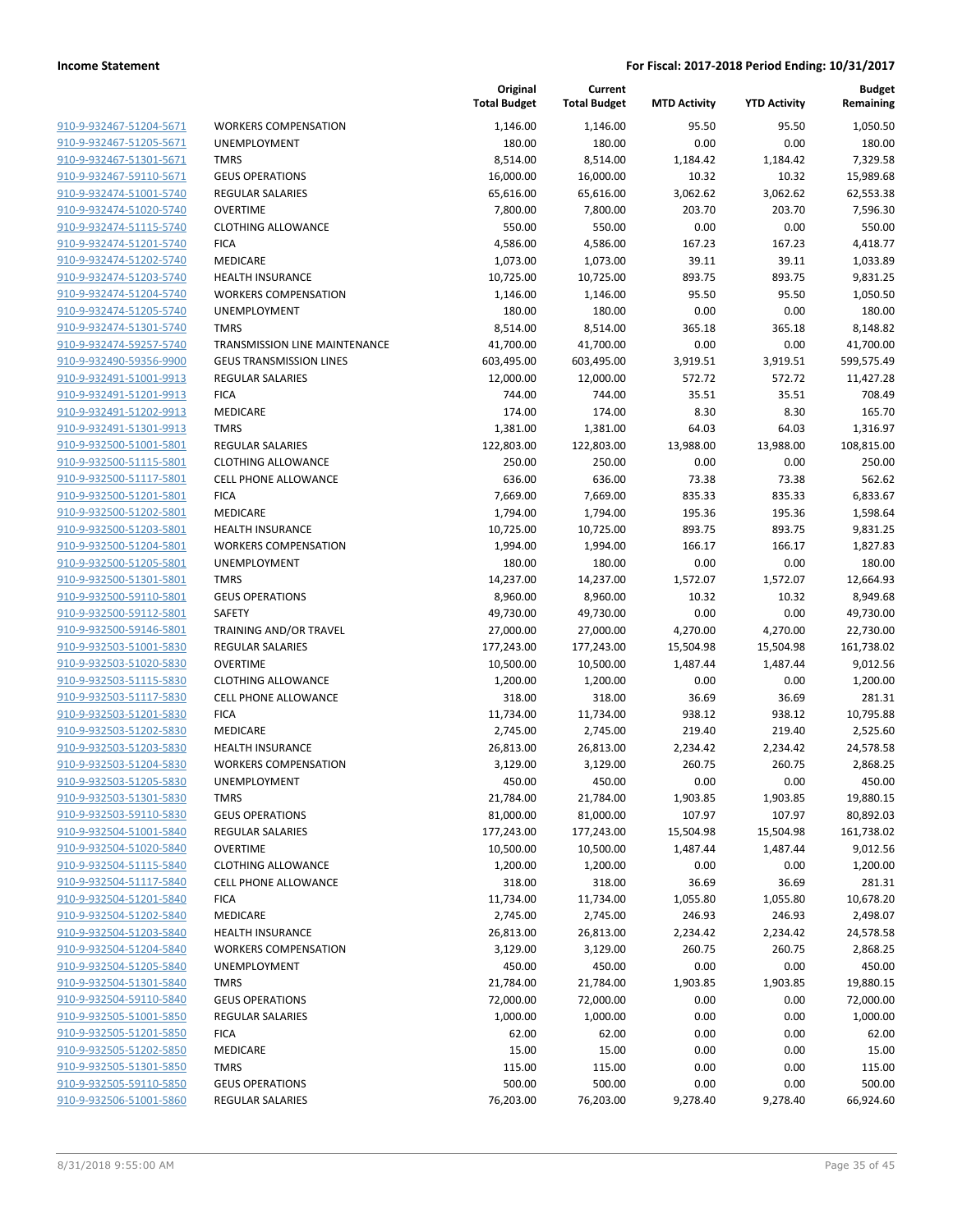| <u>910-9-932506-51020-5860</u> |
|--------------------------------|
| 910-9-932506-51115-5860        |
| 910-9-932506-51117-5860        |
| 910-9-932506-51201-5860        |
| 910-9-932506-51202-5860        |
| 910-9-932506-51203-5860        |
| 910-9-932506-51204-5860        |
| 910-9-932506-51205-5860        |
| 910-9-932506-51301-5860        |
| 910-9-932506-59110-5860        |
| 910-9-932507-51001-5870        |
| 910-9-932507-51201-5870        |
| 910-9-932507-51202-5870        |
| 910-9-932507-51301-5870        |
| 910-9-932507-59110-5870        |
|                                |
| 910-9-932509-59147-5890        |
| 910-9-932510-51001-5900        |
| 910-9-932510-51020-5900        |
| 910-9-932510-51102-5900        |
| 910-9-932510-51115-5900        |
| 910-9-932510-51201-5900        |
| 910-9-932510-51202-5900        |
| 910-9-932510-51203-5900        |
| 910-9-932510-51204-5900        |
| 910-9-932510-51205-5900        |
| 910-9-932510-51301-5900        |
| 910-9-932510-59205-5900        |
| 910-9-932514-51001-5941        |
| 910-9-932514-51020-5941        |
| 910-9-932514-51102-5941        |
| 910-9-932514-51115-5941        |
| 910-9-932514-51201-5941        |
| 910-9-932514-51202-5941        |
| 910-9-932514-51203-5941        |
| 910-9-932514-51204-5941        |
| 910-9-932514-51205-5941        |
| 910-9-932514-51301-5941        |
| 910-9-932514-59275-5941        |
| 910-9-932515-51001-5950        |
| 910-9-932515-51201-5950        |
| 910-9-932515-51202-5950        |
| 910-9-932515-51301-5950        |
|                                |
| 910-9-932515-59282-5950        |
| 910-9-932516-51001-5960        |
| 910-9-932516-51020-5960        |
| 910-9-932516-51201-5960        |
| 910-9-932516-51202-5960        |
| 910-9-932516-51301-5960        |
| 910-9-932516-59284-5960        |
| 910-9-932517-51001-5970        |
| 910-9-932517-51020-5970        |
| 910-9-932517-51115-5970        |
| 910-9-932517-51201-5970        |
| 910-9-932517-51202-5970        |
| 910-9-932517-51203-5970        |
| 910-9-932517-51204-5970        |
| 910-9-932517-51205-5970        |
| 910-9-932517-51301-5970        |
| 910-9-932517-59270-5970        |
|                                |

|                         |                                      | Original<br><b>Total Budget</b> | Current<br><b>Total Budget</b> | <b>MTD Activity</b> | <b>YTD Activity</b> | <b>Budget</b><br>Remaining |
|-------------------------|--------------------------------------|---------------------------------|--------------------------------|---------------------|---------------------|----------------------------|
| 910-9-932506-51020-5860 | <b>OVERTIME</b>                      | 1,000.00                        | 1,000.00                       | 0.00                | 0.00                | 1,000.00                   |
| 910-9-932506-51115-5860 | <b>CLOTHING ALLOWANCE</b>            | 500.00                          | 500.00                         | 0.00                | 0.00                | 500.00                     |
| 910-9-932506-51117-5860 | <b>CELL PHONE ALLOWANCE</b>          | 432.00                          | 432.00                         | 49.83               | 49.83               | 382.17                     |
| 910-9-932506-51201-5860 | <b>FICA</b>                          | 4,845.00                        | 4,845.00                       | 581.67              | 581.67              | 4,263.33                   |
| 910-9-932506-51202-5860 | MEDICARE                             | 1,133.00                        | 1,133.00                       | 136.03              | 136.03              | 996.97                     |
| 910-9-932506-51203-5860 | <b>HEALTH INSURANCE</b>              | 10,725.00                       | 10,725.00                      | 893.75              | 893.75              | 9,831.25                   |
| 910-9-932506-51204-5860 | <b>WORKERS COMPENSATION</b>          | 1,318.00                        | 1,318.00                       | 109.83              | 109.83              | 1,208.17                   |
| 910-9-932506-51205-5860 | UNEMPLOYMENT                         | 180.00                          | 180.00                         | 0.00                | 0.00                | 180.00                     |
| 910-9-932506-51301-5860 | <b>TMRS</b>                          | 8,993.00                        | 8,993.00                       | 1,042.89            | 1,042.89            | 7,950.11                   |
| 910-9-932506-59110-5860 | <b>GEUS OPERATIONS</b>               | 13,800.00                       | 13,800.00                      | 84.21               | 84.21               | 13,715.79                  |
| 910-9-932507-51001-5870 | <b>REGULAR SALARIES</b>              | 1,000.00                        | 1,000.00                       | 0.00                | 0.00                | 1,000.00                   |
| 910-9-932507-51201-5870 | <b>FICA</b>                          | 62.00                           | 62.00                          | 0.00                | 0.00                | 62.00                      |
| 910-9-932507-51202-5870 | MEDICARE                             | 15.00                           | 15.00                          | 0.00                | 0.00                | 15.00                      |
| 910-9-932507-51301-5870 | <b>TMRS</b>                          | 115.00                          | 115.00                         | 0.00                | 0.00                | 115.00                     |
| 910-9-932507-59110-5870 | <b>GEUS OPERATIONS</b>               | 400.00                          | 400.00                         | 0.00                | 0.00                | 400.00                     |
| 910-9-932509-59147-5890 | <b>RENT</b>                          | 200.00                          | 200.00                         | 0.00                | 0.00                | 200.00                     |
| 910-9-932510-51001-5900 | <b>REGULAR SALARIES</b>              | 59,779.00                       | 59,779.00                      | 6,767.20            | 6,767.20            | 53,011.80                  |
| 910-9-932510-51020-5900 | <b>OVERTIME</b>                      | 10,000.00                       | 10,000.00                      | 1,559.38            | 1,559.38            | 8,440.62                   |
| 910-9-932510-51102-5900 | <b>BILINGUAL PAY</b>                 | 600.00                          | 600.00                         | 69.24               | 69.24               | 530.76                     |
| 910-9-932510-51115-5900 | <b>CLOTHING ALLOWANCE</b>            | 500.00                          | 500.00                         | 0.00                | 0.00                | 500.00                     |
| 910-9-932510-51201-5900 | <b>FICA</b>                          | 4,394.00                        | 4,394.00                       | 456.67              | 456.67              | 3,937.33                   |
| 910-9-932510-51202-5900 | MEDICARE                             | 1,028.00                        | 1,028.00                       | 106.80              | 106.80              | 921.20                     |
| 910-9-932510-51203-5900 | <b>HEALTH INSURANCE</b>              | 10,725.00                       | 10,725.00                      | 893.75              | 893.75              | 9,831.25                   |
| 910-9-932510-51204-5900 | <b>WORKERS COMPENSATION</b>          | 970.00                          | 970.00                         | 80.83               | 80.83               | 889.17                     |
| 910-9-932510-51205-5900 | UNEMPLOYMENT                         | 180.00                          | 180.00                         | 0.00                | 0.00                | 180.00                     |
| 910-9-932510-51301-5900 | <b>TMRS</b>                          | 8,159.00                        | 8,159.00                       | 938.65              | 938.65              | 7,220.35                   |
| 910-9-932510-59205-5900 | <b>EQUIPMENT MAINTENANCE</b>         | 67,000.00                       | 67,000.00                      | 513.41              | 513.41              | 66,486.59                  |
| 910-9-932514-51001-5941 | <b>REGULAR SALARIES</b>              | 329,680.00                      | 329,680.00                     | 47,806.35           | 47,806.35           | 281,873.65                 |
| 910-9-932514-51020-5941 | <b>OVERTIME</b>                      | 50,000.00                       | 50,000.00                      | 7,628.69            | 7,628.69            | 42,371.31                  |
| 910-9-932514-51102-5941 | <b>BILINGUAL PAY</b>                 | 1,200.00                        | 1,200.00                       | 115.40              | 115.40              | 1,084.60                   |
| 910-9-932514-51115-5941 | <b>CLOTHING ALLOWANCE</b>            | 5,500.00                        | 5,500.00                       | 0.00                | 0.00                | 5,500.00                   |
| 910-9-932514-51201-5941 | <b>FICA</b>                          | 23,955.00                       | 23,955.00                      | 3,240.12            | 3,240.12            | 20,714.88                  |
| 910-9-932514-51202-5941 | MEDICARE                             | 5,603.00                        | 5,603.00                       | 757.78              | 757.78              | 4,845.22                   |
| 910-9-932514-51203-5941 | HEALTH INSURANCE                     | 128,700.00                      | 128,700.00                     | 10,725.00           | 10,725.00           | 117,975.00                 |
| 910-9-932514-51204-5941 | <b>WORKERS COMPENSATION</b>          | 7,673.00                        | 7,673.00                       | 639.42              | 639.42              | 7,033.58                   |
| 910-9-932514-51205-5941 | UNEMPLOYMENT                         | 2,160.00                        | 2,160.00                       | 0.00                | 0.00                | 2,160.00                   |
| 910-9-932514-51301-5941 | <b>TMRS</b>                          | 44,472.00                       | 44,472.00                      | 6,205.36            | 6,205.36            | 38,266.64                  |
| 910-9-932514-59275-5941 | POLES, OH, UG & SERVICES MAINTENANCE | 188,500.00                      | 188,500.00                     | 1,038.65            | 1,038.65            | 187,461.35                 |
| 910-9-932515-51001-5950 | <b>REGULAR SALARIES</b>              | 5,000.00                        | 5,000.00                       | 0.00                | 0.00                | 5,000.00                   |
| 910-9-932515-51201-5950 | <b>FICA</b>                          | 310.00                          | 310.00                         | 0.00                | 0.00                | 310.00                     |
| 910-9-932515-51202-5950 | MEDICARE                             | 73.00                           | 73.00                          | 0.00                | 0.00                | 73.00                      |
| 910-9-932515-51301-5950 | <b>TMRS</b>                          | 576.00                          | 576.00                         | 0.00                | 0.00                | 576.00                     |
| 910-9-932515-59282-5950 | <b>TRANSFORMERS MAINTENANCE</b>      | 15,000.00                       | 15,000.00                      | 0.00                | 0.00                | 15,000.00                  |
| 910-9-932516-51001-5960 | <b>REGULAR SALARIES</b>              | 18,000.00                       | 18,000.00                      | 793.27              | 793.27              | 17,206.73                  |
| 910-9-932516-51020-5960 | <b>OVERTIME</b>                      | 1,500.00                        | 1,500.00                       | 397.40              | 397.40              | 1,102.60                   |
| 910-9-932516-51201-5960 | <b>FICA</b>                          | 1,116.00                        | 1,116.00                       | 73.83               | 73.83               | 1,042.17                   |
| 910-9-932516-51202-5960 | MEDICARE                             | 261.00                          | 261.00                         | 17.27               | 17.27               | 243.73                     |
| 910-9-932516-51301-5960 | <b>TMRS</b>                          | 2,072.00                        | 2,072.00                       | 133.13              | 133.13              | 1,938.87                   |
| 910-9-932516-59284-5960 | ST LIGHTING & SIGNALS MAINTENANCE    | 5,000.00                        | 5,000.00                       | 259.00              | 259.00              | 4,741.00                   |
| 910-9-932517-51001-5970 | <b>REGULAR SALARIES</b>              | 58,507.00                       | 58,507.00                      | 6,840.00            | 6,840.00            | 51,667.00                  |
| 910-9-932517-51020-5970 | <b>OVERTIME</b>                      | 500.00                          | 500.00                         | 0.00                | 0.00                | 500.00                     |
| 910-9-932517-51115-5970 | <b>CLOTHING ALLOWANCE</b>            | 500.00                          | 500.00                         | 0.00                | 0.00                | 500.00                     |
| 910-9-932517-51201-5970 | <b>FICA</b>                          | 3,689.00                        | 3,689.00                       | 393.74              | 393.74              | 3,295.26                   |
| 910-9-932517-51202-5970 | MEDICARE                             | 863.00                          | 863.00                         | 92.09               | 92.09               | 770.91                     |
| 910-9-932517-51203-5970 | <b>HEALTH INSURANCE</b>              | 10,725.00                       | 10,725.00                      | 893.75              | 893.75              | 9,831.25                   |
| 910-9-932517-51204-5970 | <b>WORKERS COMPENSATION</b>          | 982.00                          | 982.00                         | 81.83               | 81.83               | 900.17                     |
| 910-9-932517-51205-5970 | UNEMPLOYMENT                         | 180.00                          | 180.00                         | 0.00                | 0.00                | 180.00                     |
| 910-9-932517-51301-5970 | <b>TMRS</b>                          | 6,849.00                        | 6,849.00                       | 764.72              | 764.72              | 6,084.28                   |
| 910-9-932517-59270-5970 | <b>METERS MAINTENANCE</b>            | 600.00                          | 600.00                         | 0.00                | 0.00                | 600.00                     |
|                         |                                      |                                 |                                |                     |                     |                            |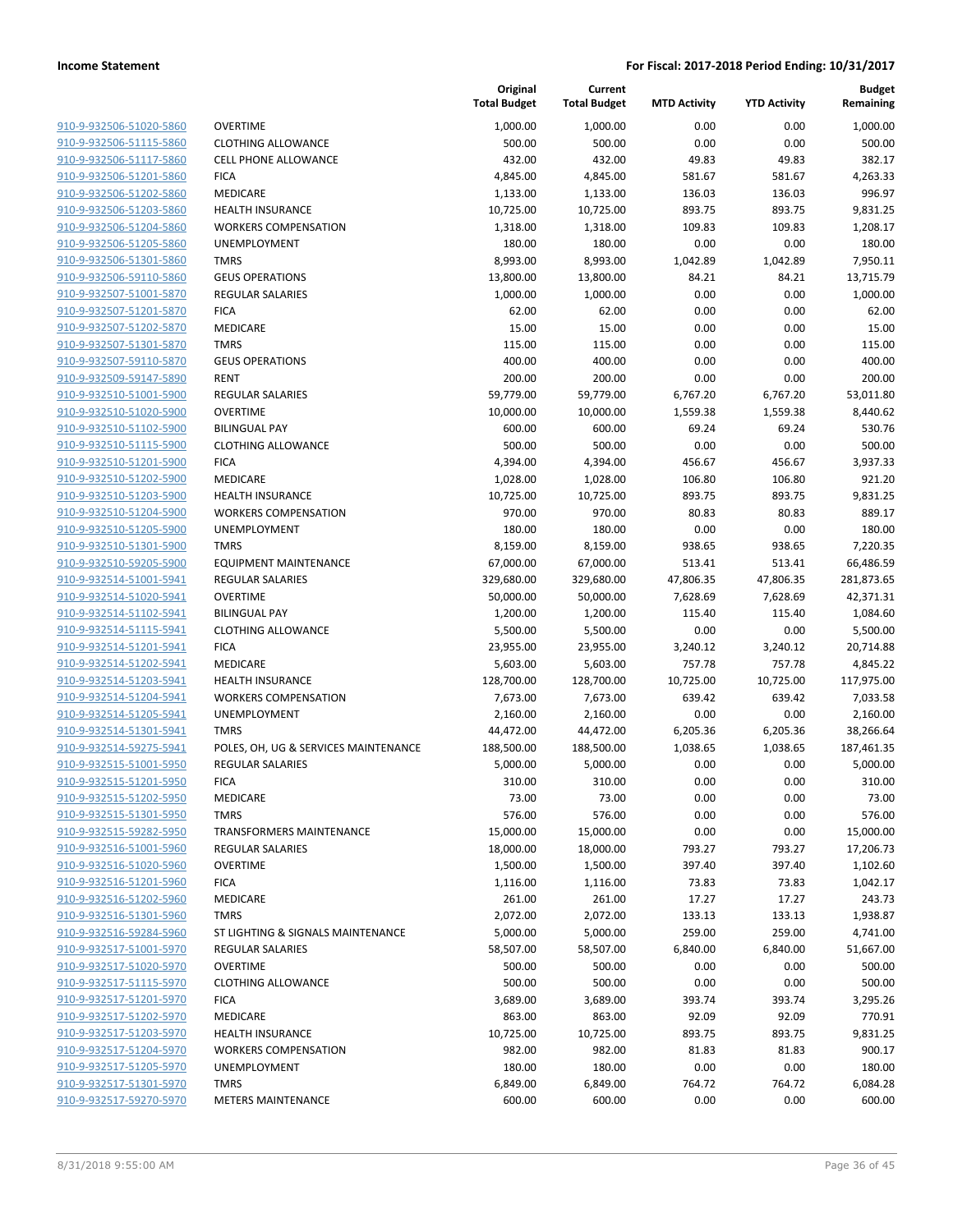| 910-9-932518-51001-5980                                   |
|-----------------------------------------------------------|
| 910-9-932518-51020-5980                                   |
| 910-9-932518-51201-5980                                   |
| 910-9-932518-51202-5980                                   |
| 910-9-932518-51301-5980                                   |
| 910-9-932518-59288-5980                                   |
| 910-9-932519-51001-5990                                   |
| 910-9-932519-51201-5990                                   |
| 910-9-932519-51202-5990                                   |
| 910-9-932519-51301-5990                                   |
| 910-9-932590-59364-9900                                   |
| 910-9-932590-59365-9900                                   |
| 910-9-932590-59366-9900                                   |
| 910-9-932590-59367-9900                                   |
| 910-9-932590-59368-9900                                   |
|                                                           |
| 910-9-932590-59369-9900                                   |
| 910-9-932590-59370-9900                                   |
| 910-9-932590-59371-9900                                   |
| 910-9-932590-59375-9900                                   |
| 910-9-932590-59392-9900                                   |
| 910-9-932591-51001-9914                                   |
| 910-9-932591-51201-9914                                   |
| 910-9-932591-51202-9914                                   |
| 910-9-932591-51301-9914                                   |
| 910-9-932592-51001-9915                                   |
| 910-9-932592-51020-9915                                   |
| 910-9-932592-51201-9915                                   |
| 910-9-932592-51202-9915                                   |
| 910-9-932592-51301-9915                                   |
| 910-9-932593-51001-9916                                   |
| 910-9-932593-51020-9916                                   |
| 910-9-932593-51201-9916                                   |
| 910-9-932593-51202-9916                                   |
| 910-9-932593-51301-9916                                   |
| 910-9-932594-51001-9917                                   |
| 910-9-932594-51020-9917                                   |
| 910-9-932594-51201-9917                                   |
| 910-9-932594-51202-9917                                   |
| 910-9-932594-51205-9917                                   |
| 910-9-932594-51301-9917                                   |
|                                                           |
| <u>910-9-932595-51001-9918</u><br>910-9-932595-51020-9918 |
| 910-9-932595-51201-9918                                   |
|                                                           |
| 910-9-932595-51202-9918                                   |
| 910-9-932595-51301-9918                                   |
| 910-9-932596-51001-9919                                   |
| 910-9-932596-51201-9919                                   |
| 910-9-932596-51202-9919                                   |
| 910-9-932596-51301-9919                                   |
| 910-9-932597-51001-9920                                   |
| 910-9-932597-51020-9920                                   |
| 910-9-932597-51201-9920                                   |
| 910-9-932597-51202-9920                                   |
| 910-9-932597-51301-9920                                   |
| 910-9-932598-51001-9921                                   |
| 910-9-932598-51201-9921                                   |
| 910-9-932598-51202-9921                                   |
| 910-9-932598-51301-9921                                   |
| 910-9-932599-51001-9922                                   |
|                                                           |

|                                                    |                                      | Original<br><b>Total Budget</b> | Current<br><b>Total Budget</b> | <b>MTD Activity</b> | <b>YTD Activity</b> | <b>Budget</b><br>Remaining |
|----------------------------------------------------|--------------------------------------|---------------------------------|--------------------------------|---------------------|---------------------|----------------------------|
| 910-9-932518-51001-5980                            | <b>REGULAR SALARIES</b>              | 2,500.00                        | 2,500.00                       | 352.88              | 352.88              | 2,147.12                   |
| 910-9-932518-51020-5980                            | <b>OVERTIME</b>                      | 0.00                            | 0.00                           | 134.21              | 134.21              | $-134.21$                  |
| 910-9-932518-51201-5980                            | <b>FICA</b>                          | 155.00                          | 155.00                         | 30.20               | 30.20               | 124.80                     |
| 910-9-932518-51202-5980                            | MEDICARE                             | 36.00                           | 36.00                          | 7.06                | 7.06                | 28.94                      |
| 910-9-932518-51301-5980                            | <b>TMRS</b>                          | 288.00                          | 288.00                         | 54.44               | 54.44               | 233.56                     |
| 910-9-932518-59288-5980                            | <b>VAPOR LIGHTS MAINTENANCE</b>      | 200.00                          | 200.00                         | 8.27                | 8.27                | 191.73                     |
| 910-9-932519-51001-5990                            | <b>REGULAR SALARIES</b>              | 2,500.00                        | 2,500.00                       | 0.00                | 0.00                | 2,500.00                   |
| 910-9-932519-51201-5990                            | <b>FICA</b>                          | 155.00                          | 155.00                         | 0.00                | 0.00                | 155.00                     |
| 910-9-932519-51202-5990                            | MEDICARE                             | 36.00                           | 36.00                          | 0.00                | 0.00                | 36.00                      |
| 910-9-932519-51301-5990                            | <b>TMRS</b>                          | 288.00                          | 288.00                         | 0.00                | 0.00                | 288.00                     |
| 910-9-932590-59364-9900                            | <b>POLES</b>                         | 210,000.00                      | 150,000.00                     | 5,680.55            | 5,680.55            | 144,319.45                 |
| 910-9-932590-59365-9900                            | OH CONDUCTOR & DEVICES               | 80,506.00                       | 80,506.00                      | 1,467.68            | 1,467.68            | 79,038.32                  |
| 910-9-932590-59366-9900                            | UG CONDUIT                           | 45,000.00                       | 45,000.00                      | 2,007.91            | 2,007.91            | 42,992.09                  |
| 910-9-932590-59367-9900                            | <b>UG CONDUCTOR &amp; DEVICES</b>    | 95,000.00                       | 95,000.00                      | 1,979.55            | 1,979.55            | 93,020.45                  |
| 910-9-932590-59368-9900                            | <b>TRANSFORMERS &amp; CAPACITORS</b> | 175,000.00                      | 135,000.00                     | 5,112.19            | 5,112.19            | 129,887.81                 |
| 910-9-932590-59369-9900                            | SERVICE CONNECTIONS                  | 35,000.00                       | 35,000.00                      | 0.00                | 0.00                | 35,000.00                  |
| 910-9-932590-59370-9900                            | <b>METERS</b>                        | 80,000.00                       | 80,000.00                      | 17.62               | 17.62               | 79,982.38                  |
| 910-9-932590-59371-9900                            | <b>VAPOR LIGHTS</b>                  | 5,000.00                        | 5,000.00                       | 159.95              | 159.95              | 4,840.05                   |
| 910-9-932590-59375-9900                            | STREET LIGHTING & SIGNALS            | 5,000.00                        | 5,000.00                       | 167.53              | 167.53              | 4,832.47                   |
| 910-9-932590-59392-9900                            | <b>TRANSPORTATION EQUIPMENT</b>      | 443,011.00                      | 443,011.00                     | 0.00                | 0.00                | 443,011.00                 |
| 910-9-932591-51001-9914                            | <b>REGULAR SALARIES</b>              | 30,000.00                       | 30,000.00                      | 4,745.49            | 4,745.49            | 25,254.51                  |
| 910-9-932591-51201-9914                            | <b>FICA</b>                          | 1,860.00                        | 1,860.00                       | 295.73              | 295.73              | 1,564.27                   |
| 910-9-932591-51202-9914                            | MEDICARE                             | 435.00                          | 435.00                         | 69.16               | 69.16               | 365.84                     |
| 910-9-932591-51301-9914                            | <b>TMRS</b>                          |                                 |                                |                     |                     |                            |
| 910-9-932592-51001-9915                            | <b>REGULAR SALARIES</b>              | 3,453.00<br>55,000.00           | 3,453.00<br>55,000.00          | 533.28<br>3,505.79  | 533.28<br>3,505.79  | 2,919.72<br>51,494.21      |
| 910-9-932592-51020-9915                            | <b>OVERTIME</b>                      |                                 | 0.00                           |                     |                     |                            |
|                                                    |                                      | 0.00                            |                                | 111.87              | 111.87              | $-111.87$                  |
| 910-9-932592-51201-9915<br>910-9-932592-51202-9915 | <b>FICA</b>                          | 3,410.00                        | 3,410.00                       | 225.72              | 225.72              | 3,184.28                   |
|                                                    | MEDICARE                             | 798.00                          | 798.00                         | 52.79               | 52.79               | 745.21                     |
| 910-9-932592-51301-9915                            | <b>TMRS</b>                          | 6,331.00                        | 6,331.00                       | 407.04              | 407.04              | 5,923.96                   |
| 910-9-932593-51001-9916                            | <b>REGULAR SALARIES</b>              | 32,500.00                       | 32,500.00                      | 16,260.02           | 16,260.02           | 16,239.98                  |
| 910-9-932593-51020-9916                            | <b>OVERTIME</b>                      | 0.00                            | 0.00                           | 616.45              | 616.45              | $-616.45$                  |
| 910-9-932593-51201-9916                            | <b>FICA</b>                          | 2,015.00                        | 2,015.00                       | 1,047.77            | 1,047.77            | 967.23                     |
| 910-9-932593-51202-9916                            | MEDICARE                             | 471.00                          | 471.00                         | 245.04              | 245.04              | 225.96                     |
| 910-9-932593-51301-9916                            | <b>TMRS</b>                          | 3,741.00                        | 3,741.00                       | 1,889.35            | 1,889.35            | 1,851.65                   |
| 910-9-932594-51001-9917                            | <b>REGULAR SALARIES</b>              | 32,500.00                       | 32,500.00                      | 4,952.25            | 4,952.25            | 27,547.75                  |
| 910-9-932594-51020-9917                            | <b>OVERTIME</b>                      | 0.00                            | 0.00                           | 327.10              | 327.10              | $-327.10$                  |
| 910-9-932594-51201-9917                            | <b>FICA</b>                          | 2,015.00                        | 2,015.00                       | 328.75              | 328.75              | 1,686.25                   |
| 910-9-932594-51202-9917                            | <b>MEDICARE</b>                      | 471.00                          | 471.00                         | 76.88               | 76.88               | 394.12                     |
| 910-9-932594-51205-9917                            | <b>UNEMPLOYMENT</b>                  | 3,741.00                        | 3,741.00                       | 0.00                | 0.00                | 3,741.00                   |
| 910-9-932594-51301-9917                            | TMRS                                 | 0.00                            | 0.00                           | 592.81              | 592.81              | -592.81                    |
| 910-9-932595-51001-9918                            | REGULAR SALARIES                     | 10,000.00                       | 10,000.00                      | 291.66              | 291.66              | 9,708.34                   |
| 910-9-932595-51020-9918                            | <b>OVERTIME</b>                      | 0.00                            | 0.00                           | 31.14               | 31.14               | $-31.14$                   |
| 910-9-932595-51201-9918                            | <b>FICA</b>                          | 620.00                          | 620.00                         | 20.01               | 20.01               | 599.99                     |
| 910-9-932595-51202-9918                            | MEDICARE                             | 145.00                          | 145.00                         | 4.68                | 4.68                | 140.32                     |
| 910-9-932595-51301-9918                            | <b>TMRS</b>                          | 1,151.00                        | 1,151.00                       | 36.09               | 36.09               | 1,114.91                   |
| 910-9-932596-51001-9919                            | <b>REGULAR SALARIES</b>              | 5,000.00                        | 5,000.00                       | 494.70              | 494.70              | 4,505.30                   |
| 910-9-932596-51201-9919                            | <b>FICA</b>                          | 310.00                          | 310.00                         | 30.67               | 30.67               | 279.33                     |
| 910-9-932596-51202-9919                            | MEDICARE                             | 73.00                           | 73.00                          | 7.17                | 7.17                | 65.83                      |
| 910-9-932596-51301-9919                            | <b>TMRS</b>                          | 576.00                          | 576.00                         | 55.30               | 55.30               | 520.70                     |
| 910-9-932597-51001-9920                            | <b>REGULAR SALARIES</b>              | 7,000.00                        | 7,000.00                       | 597.74              | 597.74              | 6,402.26                   |
| 910-9-932597-51020-9920                            | <b>OVERTIME</b>                      | 0.00                            | 0.00                           | 183.65              | 183.65              | $-183.65$                  |
| 910-9-932597-51201-9920                            | <b>FICA</b>                          | 434.00                          | 434.00                         | 48.45               | 48.45               | 385.55                     |
| 910-9-932597-51202-9920                            | MEDICARE                             | 102.00                          | 102.00                         | 11.33               | 11.33               | 90.67                      |
| 910-9-932597-51301-9920                            | <b>TMRS</b>                          | 806.00                          | 806.00                         | 87.36               | 87.36               | 718.64                     |
| 910-9-932598-51001-9921                            | REGULAR SALARIES                     | 1,500.00                        | 1,500.00                       | 146.44              | 146.44              | 1,353.56                   |
| 910-9-932598-51201-9921                            | <b>FICA</b>                          | 93.00                           | 93.00                          | 9.08                | 9.08                | 83.92                      |
| 910-9-932598-51202-9921                            | MEDICARE                             | 22.00                           | 22.00                          | 2.12                | 2.12                | 19.88                      |
| 910-9-932598-51301-9921                            | <b>TMRS</b>                          | 173.00                          | 173.00                         | 16.35               | 16.35               | 156.65                     |
| 910-9-932599-51001-9922                            | <b>REGULAR SALARIES</b>              | 1,500.00                        | 1,500.00                       | 0.00                | 0.00                | 1,500.00                   |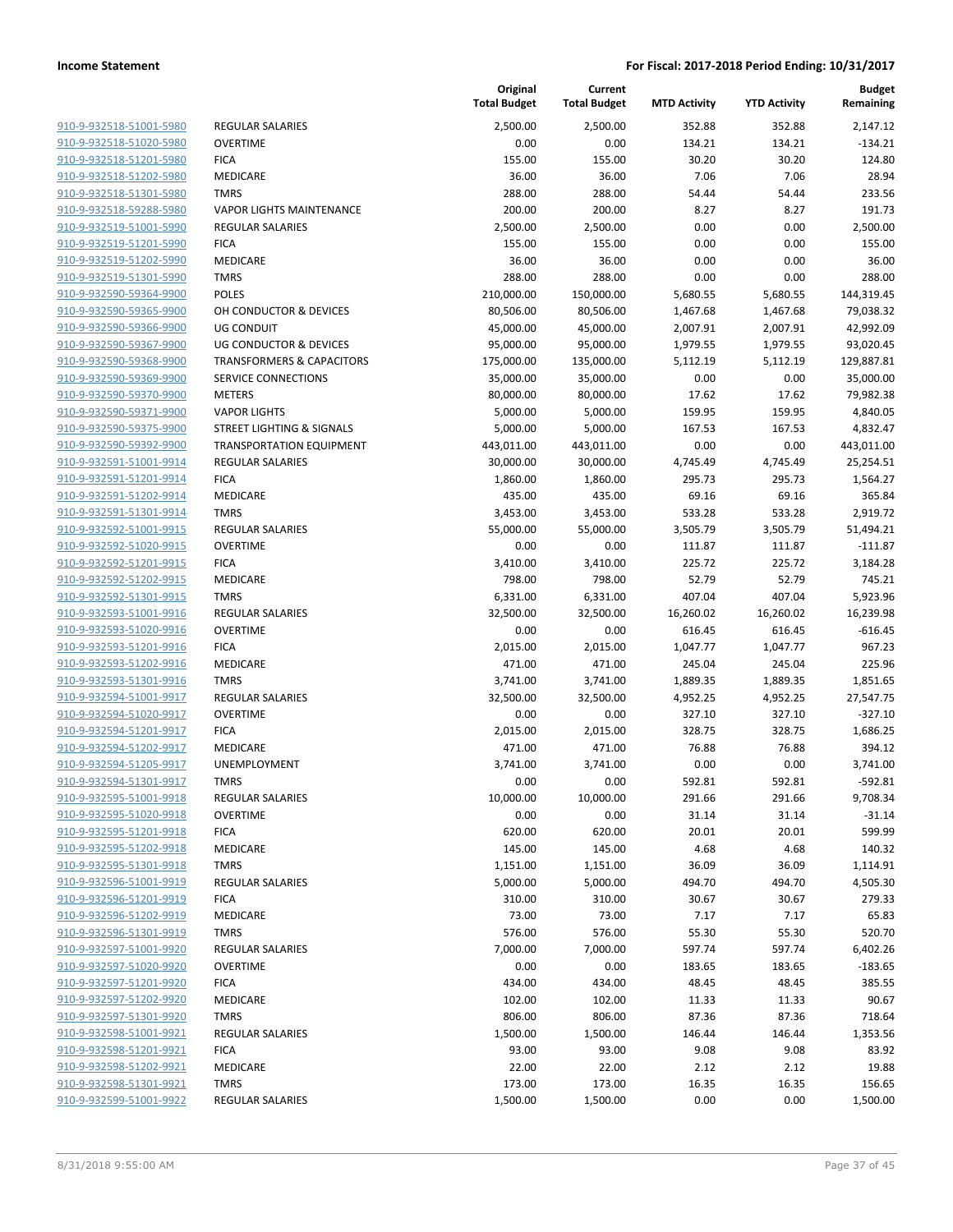|                                        |                                                                        | Original<br><b>Total Budget</b> | Current<br><b>Total Budget</b> | <b>MTD Activity</b>      | <b>YTD Activity</b>      | <b>Budget</b><br>Remaining   |
|----------------------------------------|------------------------------------------------------------------------|---------------------------------|--------------------------------|--------------------------|--------------------------|------------------------------|
| 910-9-932599-51201-9922                | <b>FICA</b>                                                            | 93.00                           | 93.00                          | 0.00                     | 0.00                     | 93.00                        |
| 910-9-932599-51202-9922                | MEDICARE                                                               | 22.00                           | 22.00                          | 0.00                     | 0.00                     | 22.00                        |
| 910-9-932599-51301-9922                | <b>TMRS</b>                                                            | 173.00                          | 173.00                         | 0.00                     | 0.00                     | 173.00                       |
| 910-9-970000-51801-9260                | PENSION EXPENSE                                                        | 100,000.00                      | 100,000.00                     | 0.00                     | 0.00                     | 100,000.00                   |
| 910-9-970000-59701-9040                | <b>BAD DEBT</b>                                                        | 110,000.00                      | 110,000.00                     | 0.00                     | 0.00                     | 110,000.00                   |
| 910-9-970000-59703-4030                | <b>DEPRECIATION EXPENSE</b>                                            | 2,960,000.00                    | 2,960,000.00                   | 0.00                     | 0.00                     | 2,960,000.00                 |
| 910-9-970000-59720-9705                | <b>BANK FEES</b>                                                       | 25,000.00                       | 25,000.00                      | 0.00                     | 0.00                     | 25,000.00                    |
| 910-9-970000-59730-9250                | <b>INVENTORY LOSS/GAIN</b>                                             | 1,000.00                        | 1,000.00                       | 0.00                     | 0.00                     | 1,000.00                     |
| 910-9-970000-59731-9250                | <b>GASOLINE LOSSES/GAINS</b>                                           | 1,000.00                        | 1,000.00                       | 0.00                     | 0.00                     | 1,000.00                     |
| 910-9-970000-59732-9250                | FUEL OIL LOSSES/GAINS                                                  | 3,000.00                        | 3,000.00                       | 0.00                     | 0.00                     | 3,000.00                     |
| 910-9-970000-59734-4210                | ASSET DISPOSAL LOSSES/GAINS                                            | 1,000.00                        | 1,000.00                       | 0.00                     | 0.00                     | 1,000.00                     |
| 910-9-970000-59750-9260                | <b>ACCRUED PTO PAY</b>                                                 | 125,000.00                      | 125,000.00                     | 3,697.72                 | 3,697.72                 | 121,302.28                   |
| 910-9-970000-59770-9997                | CONTINGENCY                                                            | 250,000.00                      | 250,000.00                     | 0.00                     | 0.00                     | 250,000.00                   |
| 910-9-970000-59771-9997                | PAYROLL CONTINGENCY                                                    | 75,262.00                       | 75,262.00                      | 0.00                     | 0.00                     | 75,262.00                    |
| 910-9-970000-59780-9240                | PROPERTY INSURANCE                                                     | 150,000.00                      | 150,000.00                     | 150,015.55               | 150,015.55               | $-15.55$                     |
| 910-9-970000-59781-9250                | LIABILITY INSURANCE                                                    | 60,000.00                       | 60,000.00                      | 66,111.46                | 66,111.46                | $-6,111.46$                  |
| 910-9-970000-59790-9970                | CAPITALIZED                                                            | $-2,894,757.00$                 | $-2,894,757.00$                | 0.00                     | 0.00                     | $-2,894,757.00$              |
| 910-9-980000-59841-4280                | AMORTIZATION OF DISCOUNT                                               | $-42,051.00$                    | $-42,051.00$                   | 0.00                     | 0.00                     | $-42,051.00$                 |
| 910-9-990000-59901-9270                | XFER to COG - FRANCHISE FEES                                           | 2,470,827.00                    | 2,470,827.00                   | 0.00                     | 0.00                     |                              |
| 910-9-990000-59902-9200                | XFER to COG- ADMIN EXPENSES                                            | 220,157.00                      | 220,157.00                     | 18,346.42                | 18,346.42                | 2,470,827.00<br>201,810.58   |
| 910-9-990000-59903-4082                | XFER to COG - PILOT                                                    | 317,221.00                      |                                |                          |                          |                              |
|                                        |                                                                        |                                 | 317,221.00                     | 0.00                     | 0.00<br>320,000.00       | 317,221.00                   |
| 910-9-990000-59912-9999                | XFER TO 912 - DEBT SERVICE                                             | 3,820,380.00                    | 3,820,380.00                   | 320,000.00               |                          | 3,500,380.00                 |
| 910-9-990000-59926-9330                | XFER to COG - GARAGE                                                   | 69,365.00                       | 69,365.00                      | 5,780.42                 | 5,780.42                 | 63,584.58                    |
| 910-9-990000-59927-9200                | XFER to COG - INSURANCE                                                | 19,775.00                       | 19,775.00                      | 1,647.92                 | 1,647.92                 | 18,127.08                    |
| 910-9-990000-59928-9200                | XFER to COG - IT                                                       | 29,129.00                       | 29,129.00                      | 2,427.42                 | 2,427.42                 | 26,701.58                    |
| 910-9-990000-59930-9270                | XFER to GBOD                                                           | 494,165.00                      | 494,165.00                     | 0.00                     | 0.00                     | 494,165.00                   |
|                                        | <b>Expense Total:</b>                                                  | 60,535,272.00                   | 60,535,272.00                  | 3,229,367.76             | 3,229,367.76             | 57,305,904.24                |
|                                        |                                                                        |                                 |                                |                          |                          |                              |
|                                        | Fund: 910 - ELECTRIC OPERATING FUND Surplus (Deficit):                 | $-209,930.00$                   | -209,930.00                    | 1,510,024.33             | 1,510,024.33             | -1,719,954.33                |
| Fund: 911 - ELECTRIC DEBT REDUCTION    |                                                                        |                                 |                                |                          |                          |                              |
| Revenue<br>911-9-000000-49801-4190     | <b>INTEREST INCOME</b>                                                 | 850.00                          | 850.00                         | 220.69                   | 220.69                   | 629.31                       |
|                                        | <b>Revenue Total:</b>                                                  | 850.00                          | 850.00                         | 220.69                   | 220.69                   | 629.31                       |
|                                        | Fund: 911 - ELECTRIC DEBT REDUCTION Total:                             | 850.00                          | 850.00                         | 220.69                   | 220.69                   | 629.31                       |
|                                        |                                                                        |                                 |                                |                          |                          |                              |
| Fund: 912 - ELECTRIC DEBT SERVICE      |                                                                        |                                 |                                |                          |                          |                              |
| Revenue<br>912-9-000000-49710-4999     |                                                                        |                                 |                                |                          |                          |                              |
|                                        | TRANFSER FROM GEUS 910 - ELECTRIC OP<br><b>Revenue Total:</b>          | 3,840,000.00<br>3,840,000.00    | 3,840,000.00<br>3,840,000.00   | 320,000.00<br>320,000.00 | 320,000.00<br>320,000.00 | 3,520,000.00<br>3,520,000.00 |
|                                        |                                                                        |                                 |                                |                          |                          |                              |
| <b>Expense</b>                         |                                                                        |                                 |                                |                          |                          |                              |
| 912-9-980000-59801-9800                | PAYING AGENT FEES                                                      | 1,000.00                        | 1,000.00                       | 0.00                     | 0.00                     | 1,000.00                     |
| 912-9-980000-59810-9800                | ARBITRAGE                                                              | 5,000.00                        | 5,000.00                       | 0.00                     | 0.00                     | 5,000.00                     |
| 912-9-980000-59811-9800                | CONTINUING DISCLOSURE                                                  | 1,000.00                        | 1,000.00                       | 0.00                     | 0.00                     | 1,000.00                     |
| 912-9-980000-59820-9800                | <b>SURETY BOND</b>                                                     | 700.00                          | 700.00                         | 0.00                     | 0.00                     | 700.00                       |
| 912-9-980000-59852-9800                | PRINCIPAL 2008 ISSUE                                                   | 490,000.00                      | 490,000.00                     | 0.00                     | 0.00                     | 490,000.00                   |
| 912-9-980000-59853-4270                | INTEREST 2008 ISSUE                                                    | 688,213.00                      | 688,213.00                     | 0.00                     | 0.00                     | 688,213.00                   |
| 912-9-980000-59857-4270                | INTEREST 2010 ISSUE                                                    | 2,585,790.00                    | 2,585,790.00                   | 0.00                     | 0.00                     | 2,585,790.00                 |
| 912-9-980000-59859-4270                | Interest on 2015 Tax Exempt                                            | 41,844.00                       | 41,844.00                      | 0.00                     | 0.00                     | 41,844.00                    |
| 912-9-980000-59861-4270                | Interest on 2015 Taxable                                               | 21,333.00                       | 21,333.00                      | 0.00                     | 0.00                     | 21,333.00                    |
|                                        | <b>Expense Total:</b>                                                  | 3,834,880.00                    | 3,834,880.00                   | 0.00                     | 0.00                     | 3,834,880.00                 |
|                                        | Fund: 912 - ELECTRIC DEBT SERVICE Surplus (Deficit):                   | 5,120.00                        | 5,120.00                       | 320,000.00               | 320,000.00               | $-314,880.00$                |
| Fund: 913 - ELECTRIC CONSTRUCTION FUND |                                                                        |                                 |                                |                          |                          |                              |
| Revenue                                |                                                                        |                                 |                                |                          |                          |                              |
| 913-9-000000-49801-4190                | <b>INTEREST INCOME</b>                                                 | 125.00                          | 125.00                         | 7.36                     | 7.36                     | 117.64                       |
|                                        | <b>Revenue Total:</b><br>Fund: 913 - ELECTRIC CONSTRUCTION FUND Total: | 125.00<br>125.00                | 125.00<br>125.00               | 7.36<br>7.36             | 7.36<br>7.36             | 117.64<br>117.64             |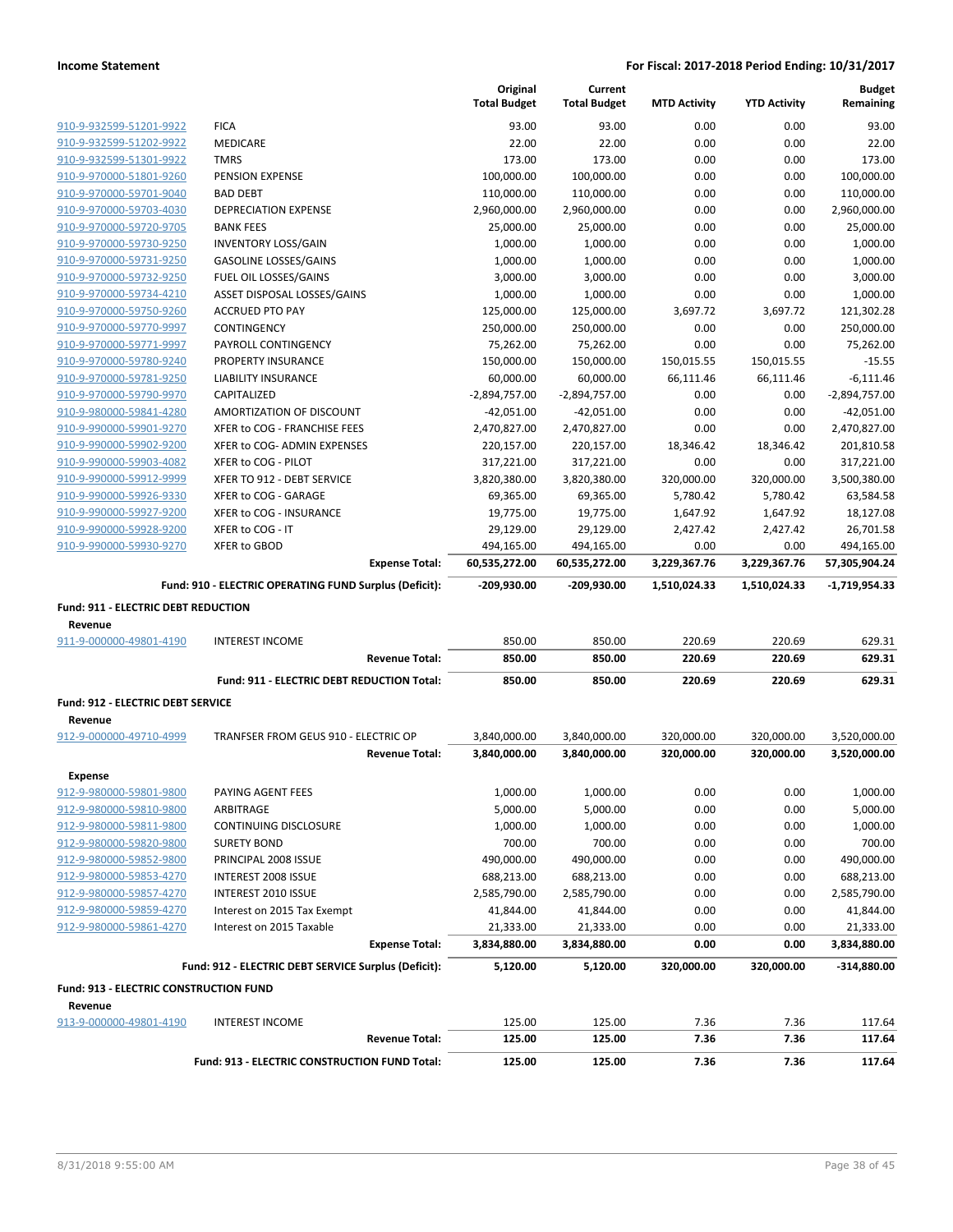|                              |                                                | Original<br><b>Total Budget</b> | Current<br><b>Total Budget</b> | <b>MTD Activity</b> | <b>YTD Activity</b> | <b>Budget</b><br>Remaining |
|------------------------------|------------------------------------------------|---------------------------------|--------------------------------|---------------------|---------------------|----------------------------|
| Fund: 950 - CABLE / INTERNET |                                                |                                 |                                |                     |                     |                            |
| Revenue                      |                                                |                                 |                                |                     |                     |                            |
| 950-9-000000-48001-3950      | <b>CABLE REVENUES</b>                          | 2,807,984.00                    | 2,807,984.00                   | 228,269.67          | 228,269.67          | 2,579,714.33               |
| 950-9-000000-48003-3950      | SET-TOP                                        | 163,056.00                      | 163,056.00                     | 14,104.92           | 14,104.92           | 148,951.08                 |
| 950-9-000000-48030-3950      | <b>CONTRACT CHANNELS</b>                       | 9,600.00                        | 9,600.00                       | 800.00              | 800.00              | 8,800.00                   |
| 950-9-000000-48040-3950      | <b>BROADCASTS</b>                              | 300.00                          | 300.00                         | 75.00               | 75.00               | 225.00                     |
| 950-9-000000-48101-3950      | <b>INTERNET REVENUES</b>                       | 2,562,527.00                    | 2,562,527.00                   | 279,205.06          | 279,205.06          | 2,283,321.94               |
| 950-9-000000-48102-3950      | COLOCATION                                     | 120,000.00                      | 120,000.00                     | 0.00                | 0.00                | 120,000.00                 |
| 950-9-000000-48201-3950      | <b>LATE CHARGES</b>                            | 80,000.00                       | 80,000.00                      | 6,948.23            | 6,948.23            | 73,051.77                  |
| 950-9-000000-48202-3950      | SERVICE CHARGES                                | 62,050.00                       | 62,050.00                      | 5,094.55            | 5,094.55            | 56,955.45                  |
| 950-9-000000-48203-3950      | LOST/DAMAGED EQUIPMENT                         | 30,000.00                       | 30,000.00                      | 1,390.00            | 1,390.00            | 28,610.00                  |
| 950-9-000000-48301-3950      | <b>TRANSFER TO COG</b>                         | 291,776.00                      | 291,776.00                     | 22,952.79           | 22,952.79           | 268,823.21                 |
| 950-9-000000-48307-3950      | <b>TRANSFER TO GBOD</b>                        | 58,355.00                       | 58,355.00                      | 4,589.79            | 4,589.79            | 53,765.21                  |
| 950-9-000000-48434-3950      | <b>CHANNEL 34</b>                              | 2,000.00                        | 2,000.00                       | 142.84              | 142.84              | 1,857.16                   |
| 950-9-000000-48488-3950      | AD INSERTIONS                                  | 50,000.00                       | 50,000.00                      | 0.00                | 0.00                | 50,000.00                  |
| 950-9-000000-48498-3950      | PRODUCTION REVENUES                            | 50.00                           | 50.00                          | 0.00                | 0.00                | 50.00                      |
| 950-9-000000-48501-3950      | <b>CUSTOMER AID TO CONSTRUCTION</b>            | 50.00                           | 50.00                          | 7,652.99            | 7,652.99            | $-7,602.99$                |
| 950-9-000000-48502-3950      | OTHER REIMBURSEMENTS                           | 1,500.00                        | 1,500.00                       | 0.00                | 0.00                | 1,500.00                   |
| 950-9-000000-48503-3950      | <b>FIBER MAINTENANCE FEES</b>                  | 2,772.00                        | 2,772.00                       | 0.00                | 0.00                | 2,772.00                   |
| 950-9-000000-48801-4190      | <b>INTEREST INCOME</b>                         | 2,200.00                        | 2,200.00                       | 78.83               | 78.83               | 2,121.17                   |
| 950-9-000000-48991-3950      | <b>GEUS ELECTRIC PAYMENT FOR INTERNET</b>      | 38,000.00                       | 38,000.00                      | 0.00                | 0.00                | 38,000.00                  |
| 950-9-000000-48993-3950      | GEUS ELECTRIC PAYMENT FOR PUBLIC SVC           | 15,000.00                       | 15,000.00                      | 0.00                | 0.00                | 15,000.00                  |
| 950-9-000000-48994-3950      | LEASE OF DARK FIBER                            | 206,520.00                      | 206,520.00                     | 0.00                | 0.00                | 206,520.00                 |
| 950-9-000000-48995-3950      | <b>COLOCATION FOR SCADA &amp; PHONE SYSTEM</b> | 20,000.00                       | 20,000.00                      | 0.00                | 0.00                | 20,000.00                  |
| 950-9-000000-49699-4116      | OTHER GAINS/LOSSES                             | 5,000.00                        | 5,000.00                       | 0.00                | 0.00                | 5,000.00                   |
|                              | <b>Revenue Total:</b>                          | 6,528,740.00                    | 6,528,740.00                   | 571,304.67          | 571,304.67          | 5,957,435.33               |
|                              |                                                |                                 |                                |                     |                     |                            |
| <b>Expense</b>               |                                                |                                 |                                |                     |                     |                            |
| 950-9-951050-51001-8500      | <b>REGULAR SALARIES</b>                        | 61,360.00                       | 61,360.00                      | 7,022.08            | 7,022.08            | 54,337.92                  |
| 950-9-951050-51115-8500      | <b>CLOTHING ALLOWANCE</b>                      | 120.00                          | 120.00                         | 0.00                | 0.00                | 120.00                     |
| 950-9-951050-51116-8500      | <b>CAR ALLOWANCE</b>                           | 975.00                          | 975.00                         | 225.00              | 225.00              | 750.00                     |
| 950-9-951050-51117-8500      | <b>CELL PHONE ALLOWANCE</b>                    | 312.00                          | 312.00                         | 36.00               | 36.00               | 276.00                     |
| 950-9-951050-51201-8500      | <b>FICA</b>                                    | 3,891.00                        | 3,891.00                       | 401.69              | 401.69              | 3,489.31                   |
| 950-9-951050-51202-8500      | MEDICARE                                       | 910.00                          | 910.00                         | 93.95               | 93.95               | 816.05                     |
| 950-9-951050-51203-8500      | <b>HEALTH INSURANCE</b>                        | 6,435.00                        | 6,435.00                       | 536.25              | 536.25              | 5,898.75                   |
| 950-9-951050-51204-8500      | <b>WORKERS COMPENSATION</b>                    | 556.00                          | 556.00                         | 46.33               | 46.33               | 509.67                     |
| 950-9-951050-51205-8500      | UNEMPLOYMENT                                   | 108.00                          | 108.00                         | 0.00                | 0.00                | 108.00                     |
| 950-9-951050-51301-8500      | <b>TMRS</b>                                    | 7,223.00                        | 7,223.00                       | 814.25              | 814.25              | 6,408.75                   |
| 950-9-951050-59110-8500      | <b>GEUS OPERATIONS</b>                         | 75,000.00                       | 75,000.00                      | 925.89              | 925.89              | 74,074.11                  |
| 950-9-951050-59141-8500      | <b>UTILITY BILLS</b>                           | 69,000.00                       | 69,000.00                      | 6,347.07            | 6,347.07            | 62,652.93                  |
| 950-9-951050-59191-8500      | POLE USE                                       | 18,800.00                       | 18,800.00                      | 0.00                | 0.00                | 18,800.00                  |
| 950-9-951051-51001-8510      | <b>REGULAR SALARIES</b>                        | 67,538.00                       | 67,538.00                      | 7,642.40            | 7,642.40            | 59,895.60                  |
| 950-9-951051-51020-8510      | <b>OVERTIME</b>                                | 6,000.00                        | 6,000.00                       | 1,244.93            | 1,244.93            | 4,755.07                   |
| 950-9-951051-51117-8510      | <b>CELL PHONE ALLOWANCE</b>                    | 432.00                          | 432.00                         | 49.83               | 49.83               | 382.17                     |
| 950-9-951051-51201-8510      | <b>FICA</b>                                    | 4,586.00                        | 4,586.00                       | 548.91              | 548.91              | 4,037.09                   |
| 950-9-951051-51202-8510      | MEDICARE                                       | 1,072.00                        | 1,072.00                       | 128.37              | 128.37              | 943.63                     |
| 950-9-951051-51203-8510      | <b>HEALTH INSURANCE</b>                        | 21,450.00                       | 21,450.00                      | 1,787.50            | 1,787.50            | 19,662.50                  |
| 950-9-951051-51204-8510      | <b>WORKERS COMPENSATION</b>                    | 669.00                          | 669.00                         | 55.75               | 55.75               | 613.25                     |
| 950-9-951051-51205-8510      | <b>UNEMPLOYMENT</b>                            | 360.00                          | 360.00                         | 0.00                | 0.00                | 360.00                     |
| 950-9-951051-51301-8510      | <b>TMRS</b>                                    | 8,514.00                        | 8,514.00                       | 999.19              | 999.19              | 7,514.81                   |
| 950-9-951051-59110-8510      | <b>GEUS OPERATIONS</b>                         | 13,000.00                       | 13,000.00                      | 0.00                | 0.00                | 13,000.00                  |
| 950-9-951051-59151-8510      | <b>BASIC PROGRAM EXPENSE</b>                   | 2,697,064.00                    | 2,697,064.00                   | $-297.65$           | $-297.65$           | 2,697,361.65               |
| 950-9-951051-59152-8510      | PREMIUM PROGRAM EXPENSE                        | 65,754.00                       | 65,754.00                      | 0.00                | 0.00                | 65,754.00                  |
| 950-9-951051-59154-8510      | <b>TIVO Fees</b>                               | 32,906.00                       | 32,906.00                      | 0.00                | 0.00                | 32,906.00                  |
| 950-9-951051-59155-8510      | OTHER PROGRAM EXPENSE                          | 7,500.00                        | 7,500.00                       | 0.00                | 0.00                | 7,500.00                   |
| 950-9-951052-51001-8520      | <b>REGULAR SALARIES</b>                        | 63,611.00                       | 63,611.00                      | 7,255.04            | 7,255.04            | 56,355.96                  |
| 950-9-951052-51115-8520      | <b>CLOTHING ALLOWANCE</b>                      | 120.00                          | 120.00                         | 0.00                | 0.00                | 120.00                     |
| 950-9-951052-51116-8520      | <b>CAR ALLOWANCE</b>                           | 975.00                          | 975.00                         | 0.00                | 0.00                | 975.00                     |
| 950-9-951052-51117-8520      | CELL PHONE ALLOWANCE                           | 408.00                          | 408.00                         | 47.04               | 47.04               | 360.96                     |
| 950-9-951052-51201-8520      | <b>FICA</b>                                    | 4,036.00                        | 4,036.00                       | 452.73              | 452.73              | 3,583.27                   |
|                              |                                                |                                 |                                |                     |                     |                            |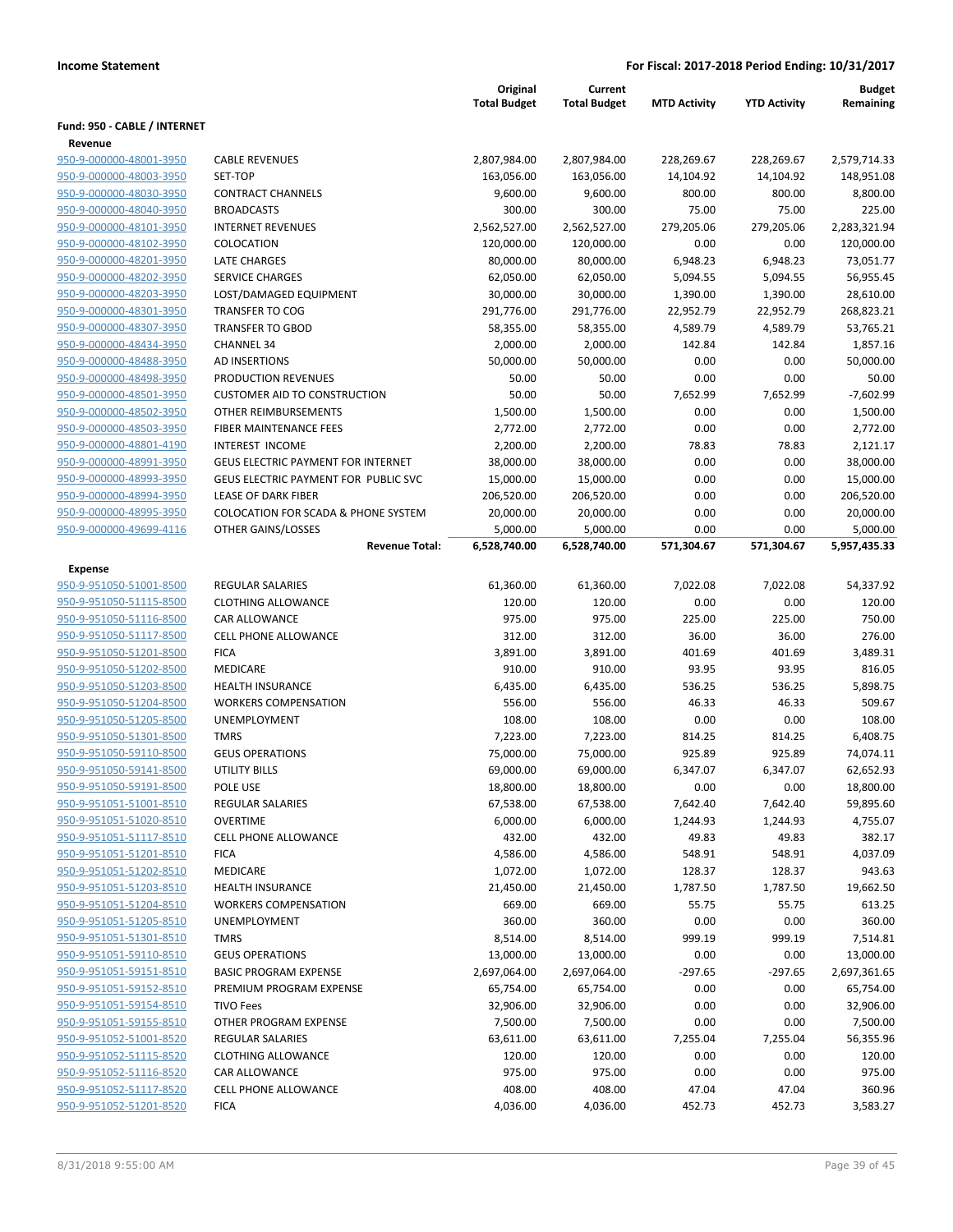| 950-9-951052-51202-8520        |
|--------------------------------|
| 950-9-951052-51203-8520        |
| 950-9-951052-51204-8520        |
| 950-9-951052-51205-8520        |
| 950-9-951052-51301-8520        |
| 950-9-951052-59110-8520        |
| 950-9-951052-59150-8520        |
| 950-9-951053-51001-8530        |
| 950-9-951053-51020-8530        |
| 950-9-951053-51117-8530        |
| 950-9-951053-51201-8530        |
| 950-9-951053-51202-8530        |
| 950-9-951053-51203-8530        |
| 950-9-951053-51204-8530        |
| 950-9-951053-51205-8530        |
| 950-9-951053-51301-8530        |
| 950-9-951053-59110-8530        |
| 950-9-951053-59160-8530        |
| <u>950-9-951053-59164-8530</u> |
| 950-9-951054-51001-8540        |
| 950-9-951054-51020-8540        |
| 950-9-951054-51117-8540        |
| 950-9-951054-51201-8540        |
| 950-9-951054-51202-8540        |
| 950-9-951054-51203-8540        |
|                                |
| 950-9-951054-51204-8540        |
| 950-9-951054-51205-8540        |
| 950-9-951054-51301-8540        |
| 950-9-951054-59110-8540        |
| 950-9-951055-51001-8550        |
| 950-9-951055-51020-8550        |
| 950-9-951055-51102-8550        |
| 950-9-951055-51115-8550        |
| 950-9-951055-51117-8550        |
| 950-9-951055-51201-8550        |
| 950-9-951055-51202-8550        |
| 950-9-951055-51203-8550        |
| 950-9-951055-51204-8550        |
| 950-9-951055-51205-8550        |
| 950-9-951055-51301-8550        |
| 950-9-951055-59110-8550        |
| <u>950-9-951055-59112-8550</u> |
| <u>950-9-951055-59158-8550</u> |
| 950-9-951060-51001-8600        |
| 950-9-951060-51011-8600        |
| 950-9-951060-51020-8600        |
| <u>950-9-951060-51115-8600</u> |
| <u>950-9-951060-51116-8600</u> |
| 950-9-951060-51117-8600        |
| 950-9-951060-51201-8600        |
| <u>950-9-951060-51202-8600</u> |
| 950-9-951060-51203-8600        |
| 950-9-951060-51204-8600        |
| 950-9-951060-51205-8600        |
| 950-9-951060-51301-8600        |
| 950-9-951060-51401-8600        |
|                                |
| <u>950-9-951060-59201-8600</u> |
| <u>950-9-951060-59205-8600</u> |
| <u>950-9-951060-59231-8600</u> |

| VIEDICARE                          |
|------------------------------------|
| <b>HEALTH INSURANCE</b>            |
| WORKERS COMPENSATION               |
| JNEMPLOYMENT                       |
| TMRS                               |
| <b>GEUS OPERATIONS</b>             |
| SP SERVICE EXPENSE                 |
| REGULAR SALARIES                   |
| <b>OVERTIME</b>                    |
| CELL PHONE ALLOWANCE               |
| FICA                               |
| MEDICARE                           |
| <b>HEALTH INSURANCE</b>            |
| WORKERS COMPENSATION               |
| JNEMPLOYMENT                       |
| TMRS                               |
| <b>GEUS OPERATIONS</b>             |
| ADVERTISING                        |
| CONSUMER INFORMATION               |
| REGULAR SALARIES                   |
| <b>OVERTIME</b>                    |
| CELL PHONE ALLOWANCE               |
| FICA                               |
| VIEDICARE                          |
| HEALTH INSURANCE                   |
| WORKERS COMPENSATION               |
| <b>JNEMPLOYMENT</b>                |
| TMRS                               |
| GEUS OPERATIONS                    |
| REGULAR SALARIES                   |
| <b>OVERTIME</b>                    |
| 3ILINGUAL PAY                      |
| <b>CLOTHING ALLOWANCE</b>          |
| CELL PHONE ALLOWANCE               |
| FICA                               |
| VIEDICARE                          |
| <b>HEALTH INSURANCE</b>            |
| <b><i>NORKERS COMPENSATION</i></b> |
| JNEMPLOYMENT                       |
| TMRS                               |
| <b>GEUS OPERATIONS</b>             |
| SAFETY                             |
| C/I BILLING                        |
| REGULAR SALARIES                   |
| PART TIME TEMPORARY                |
| OVERTIME                           |
| CLOTHING ALLOWANCE                 |
| CAR ALLOWANCE                      |
| CELL PHONE ALLOWANCE               |
| FICA                               |
| MEDICARE                           |
| <b>HEALTH INSURANCE</b>            |
| WORKERS COMPENSATION               |
| <b>JNEMPLOYMENT</b>                |
| <b>TMRS</b>                        |
| CONTRA - SALARIES                  |
| <b>BUILDINGS MAINTNANCE</b>        |
| <b>EQUIPMENT MAINTENANCE</b>       |
| CADLE DI ANT MANINTENIAN           |

|                         |                                | Original<br><b>Total Budget</b> | Current<br><b>Total Budget</b> | <b>MTD Activity</b> | <b>YTD Activity</b> | <b>Budget</b><br>Remaining |
|-------------------------|--------------------------------|---------------------------------|--------------------------------|---------------------|---------------------|----------------------------|
| 950-9-951052-51202-8520 | <b>MEDICARE</b>                | 944.00                          | 944.00                         | 105.88              | 105.88              | 838.12                     |
| 950-9-951052-51203-8520 | <b>HEALTH INSURANCE</b>        | 7,508.00                        | 7,508.00                       | 625.67              | 625.67              | 6,882.33                   |
| 950-9-951052-51204-8520 | <b>WORKERS COMPENSATION</b>    | 562.00                          | 562.00                         | 46.83               | 46.83               | 515.17                     |
| 950-9-951052-51205-8520 | UNEMPLOYMENT                   | 126.00                          | 126.00                         | 0.00                | 0.00                | 126.00                     |
| 950-9-951052-51301-8520 | <b>TMRS</b>                    | 7,493.00                        | 7,493.00                       | 816.37              | 816.37              | 6,676.63                   |
| 950-9-951052-59110-8520 | <b>GEUS OPERATIONS</b>         | 95,000.00                       | 95,000.00                      | 146.32              | 146.32              | 94,853.68                  |
| 950-9-951052-59150-8520 | <b>ISP SERVICE EXPENSE</b>     | 702,640.00                      | 702,640.00                     | 35,060.00           | 35,060.00           | 667,580.00                 |
| 950-9-951053-51001-8530 | REGULAR SALARIES               | 47,674.00                       | 47,674.00                      | 5,384.95            | 5,384.95            | 42,289.05                  |
| 950-9-951053-51020-8530 | <b>OVERTIME</b>                | 2,000.00                        | 2,000.00                       | 601.82              | 601.82              | 1,398.18                   |
| 950-9-951053-51117-8530 | <b>CELL PHONE ALLOWANCE</b>    | 432.00                          | 432.00                         | 49.83               | 49.83               | 382.17                     |
| 950-9-951053-51201-8530 | <b>FICA</b>                    | 3,107.00                        | 3,107.00                       | 373.62              | 373.62              | 2,733.38                   |
| 950-9-951053-51202-8530 | MEDICARE                       | 726.00                          | 726.00                         | 87.38               | 87.38               | 638.62                     |
| 950-9-951053-51203-8530 | <b>HEALTH INSURANCE</b>        | 10,725.00                       | 10,725.00                      | 893.75              | 893.75              | 9,831.25                   |
| 950-9-951053-51204-8530 | <b>WORKERS COMPENSATION</b>    | 472.00                          | 472.00                         | 39.33               | 39.33               | 432.67                     |
| 950-9-951053-51205-8530 | UNEMPLOYMENT                   | 180.00                          | 180.00                         | 0.00                | 0.00                | 180.00                     |
| 950-9-951053-51301-8530 | <b>TMRS</b>                    | 5,767.00                        | 5,767.00                       | 674.89              | 674.89              | 5,092.11                   |
| 950-9-951053-59110-8530 | <b>GEUS OPERATIONS</b>         | 2,000.00                        | 2,000.00                       | 0.00                | 0.00                | 2,000.00                   |
| 950-9-951053-59160-8530 | ADVERTISING                    | 32,800.00                       | 32,800.00                      | 162.00              | 162.00              | 32,638.00                  |
| 950-9-951053-59164-8530 | <b>CONSUMER INFORMATION</b>    | 7,500.00                        | 7,500.00                       | 0.00                | 0.00                | 7,500.00                   |
| 950-9-951054-51001-8540 | <b>REGULAR SALARIES</b>        | 167,242.00                      | 167,242.00                     | 18,731.30           | 18,731.30           | 148,510.70                 |
| 950-9-951054-51020-8540 | <b>OVERTIME</b>                | 3,200.00                        | 3,200.00                       | 231.20              | 231.20              | 2,968.80                   |
| 950-9-951054-51117-8540 | <b>CELL PHONE ALLOWANCE</b>    | 216.00                          | 216.00                         | 24.93               | 24.93               | 191.07                     |
| 950-9-951054-51201-8540 | <b>FICA</b>                    | 10,581.00                       | 10,581.00                      | 1,126.46            | 1,126.46            | 9,454.54                   |
| 950-9-951054-51202-8540 | MEDICARE                       | 2,475.00                        | 2,475.00                       | 263.45              | 263.45              | 2,211.55                   |
| 950-9-951054-51203-8540 | <b>HEALTH INSURANCE</b>        | 48,263.00                       | 48,263.00                      | 4,021.92            | 4,021.92            | 44,241.08                  |
| 950-9-951054-51204-8540 | <b>WORKERS COMPENSATION</b>    | 458.00                          | 458.00                         | 38.17               | 38.17               | 419.83                     |
| 950-9-951054-51205-8540 | UNEMPLOYMENT                   | 810.00                          | 810.00                         | 0.00                | 0.00                | 810.00                     |
| 950-9-951054-51301-8540 | <b>TMRS</b>                    | 19,643.00                       | 19,643.00                      | 2,122.80            | 2,122.80            | 17,520.20                  |
| 950-9-951054-59110-8540 | <b>GEUS OPERATIONS</b>         | 10,000.00                       | 10,000.00                      | 171.50              | 171.50              | 9,828.50                   |
| 950-9-951055-51001-8550 | REGULAR SALARIES               | 144,814.00                      | 144,814.00                     | 12,893.88           | 12,893.88           | 131,920.12                 |
| 950-9-951055-51020-8550 | <b>OVERTIME</b>                | 3,000.00                        | 3,000.00                       | 229.56              | 229.56              | 2,770.44                   |
| 950-9-951055-51102-8550 | <b>BILINGUAL PAY</b>           | 0.00                            | 0.00                           | 6.92                | 6.92                | $-6.92$                    |
| 950-9-951055-51115-8550 | <b>CLOTHING ALLOWANCE</b>      | 50.00                           | 50.00                          | 0.00                | 0.00                | 50.00                      |
| 950-9-951055-51117-8550 | <b>CELL PHONE ALLOWANCE</b>    | 657.00                          | 657.00                         | 84.07               | 84.07               | 572.93                     |
| 950-9-951055-51201-8550 | <b>FICA</b>                    | 8,784.00                        | 8,784.00                       | 709.03              | 709.03              | 8,074.97                   |
| 950-9-951055-51202-8550 | MEDICARE                       | 2,154.00                        | 2,154.00                       | 191.60              | 191.60              | 1,962.40                   |
| 950-9-951055-51203-8550 | <b>HEALTH INSURANCE</b>        | 21,986.00                       | 21,986.00                      | 1,832.17            | 1,832.17            | 20,153.83                  |
| 950-9-951055-51204-8550 | <b>WORKERS COMPENSATION</b>    | 881.00                          | 881.00                         | 73.42               | 73.42               | 807.58                     |
| 950-9-951055-51205-8550 | <b>UNEMPLOYMENT</b>            | 369.00                          | 369.00                         | 0.00                | 0.00                | 369.00                     |
| 950-9-951055-51301-8550 | <b>TMRS</b>                    | 17,095.00                       | 17,095.00                      | 1,477.37            | 1,477.37            | 15,617.63                  |
| 950-9-951055-59110-8550 | <b>GEUS OPERATIONS</b>         | 8,000.00                        | 8,000.00                       | 10.32               | 10.32               | 7,989.68                   |
| 950-9-951055-59112-8550 | SAFETY                         | 3,000.00                        | 3,000.00                       | 0.00                | 0.00                | 3,000.00                   |
| 950-9-951055-59158-8550 | C/I BILLING                    | 45,500.00                       | 45,500.00                      | 40,843.50           | 40,843.50           | 4,656.50                   |
| 950-9-951060-51001-8600 | <b>REGULAR SALARIES</b>        | 192,515.00                      | 192,515.00                     | 22,657.23           | 22,657.23           | 169,857.77                 |
| 950-9-951060-51011-8600 | PART TIME TEMPORARY            | 8,135.00                        | 8,135.00                       | 0.00                | 0.00                | 8,135.00                   |
| 950-9-951060-51020-8600 | <b>OVERTIME</b>                | 9,700.00                        | 9,700.00                       | 951.86              | 951.86              | 8,748.14                   |
| 950-9-951060-51115-8600 | <b>CLOTHING ALLOWANCE</b>      | 2,000.00                        | 2,000.00                       | 0.00                | 0.00                | 2,000.00                   |
| 950-9-951060-51116-8600 | CAR ALLOWANCE                  | 1,950.00                        | 1,950.00                       | 450.00              | 450.00              | 1,500.00                   |
| 950-9-951060-51117-8600 |                                |                                 |                                |                     |                     |                            |
|                         | CELL PHONE ALLOWANCE           | 1,728.00                        | 1,728.00                       | 199.38              | 199.38              | 1,528.62                   |
| 950-9-951060-51201-8600 | <b>FICA</b>                    | 13,394.00                       | 13,394.00                      | 1,363.40            | 1,363.40            | 12,030.60                  |
| 950-9-951060-51202-8600 | MEDICARE                       | 3,132.00                        | 3,132.00                       | 318.86              | 318.86              | 2,813.14                   |
| 950-9-951060-51203-8600 | <b>HEALTH INSURANCE</b>        | 42,900.00                       | 42,900.00                      | 3,575.00            | 3,575.00            | 39,325.00                  |
| 950-9-951060-51204-8600 | <b>WORKERS COMPENSATION</b>    | 2,054.00                        | 2,054.00                       | 171.17              | 171.17              | 1,882.83                   |
| 950-9-951060-51205-8600 | UNEMPLOYMENT                   | 720.00                          | 720.00                         | 0.00                | 0.00                | 720.00                     |
| 950-9-951060-51301-8600 | <b>TMRS</b>                    | 23,929.00                       | 23,929.00                      | 2,619.49            | 2,619.49            | 21,309.51                  |
| 950-9-951060-51401-8600 | <b>CONTRA - SALARIES</b>       | 0.00                            | 0.00                           | $-2,911.25$         | $-2,911.25$         | 2,911.25                   |
| 950-9-951060-59201-8600 | <b>BUILDINGS MAINTNANCE</b>    | 22,000.00                       | 22,000.00                      | 0.00                | 0.00                | 22,000.00                  |
| 950-9-951060-59205-8600 | <b>EQUIPMENT MAINTENANCE</b>   | 15,000.00                       | 15,000.00                      | 0.00                | 0.00                | 15,000.00                  |
| 950-9-951060-59231-8600 | <b>CABLE PLANT MAINTENANCE</b> | 35,000.00                       | 35,000.00                      | 0.00                | 0.00                | 35,000.00                  |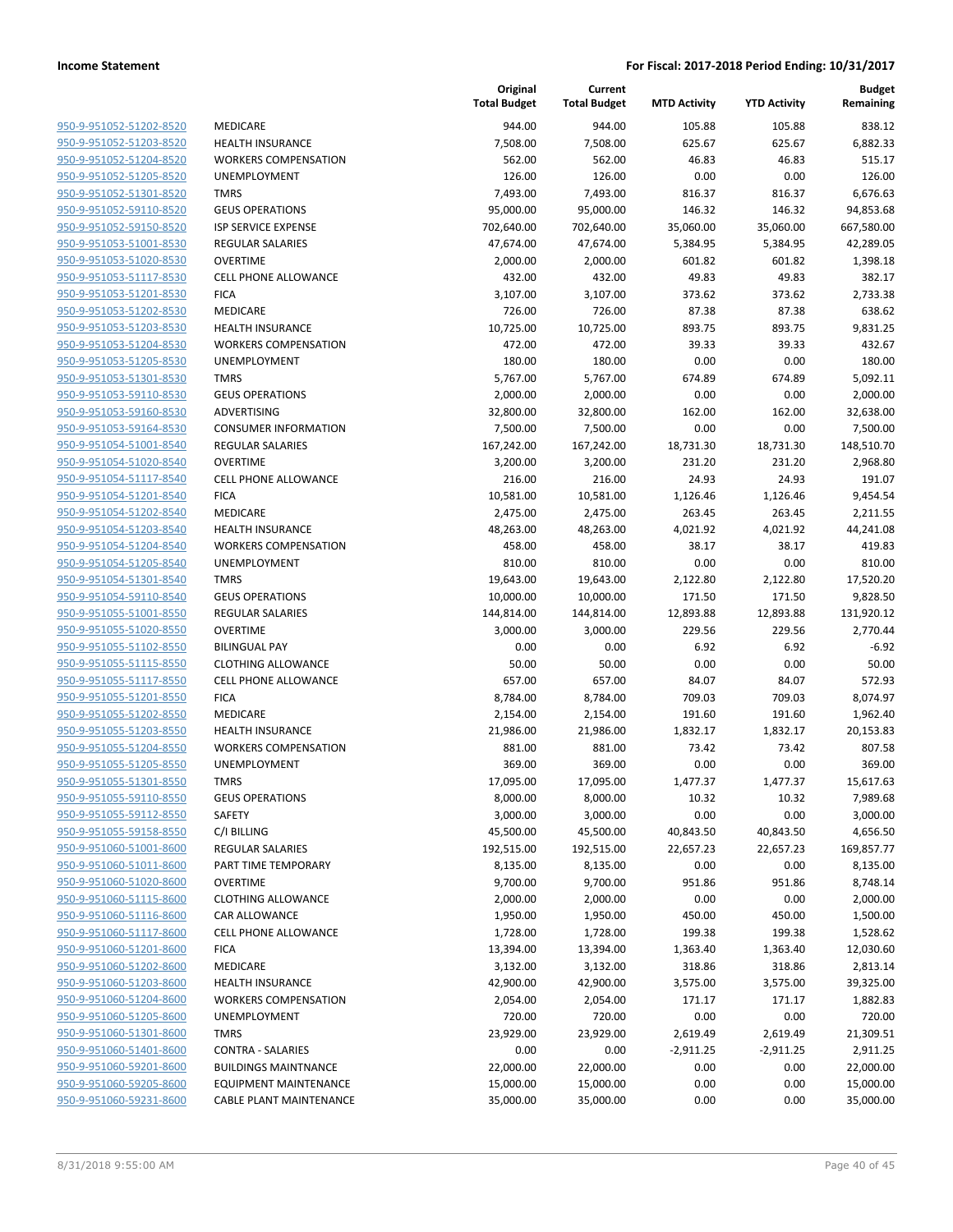|                         |                                                 | Original<br><b>Total Budget</b> | Current<br><b>Total Budget</b> | <b>MTD Activity</b> | <b>YTD Activity</b> | <b>Budget</b><br>Remaining |
|-------------------------|-------------------------------------------------|---------------------------------|--------------------------------|---------------------|---------------------|----------------------------|
| 950-9-951060-59235-8600 | FIBER OPTICS PLANT MAINTENANCE                  | 20,000.00                       | 20,000.00                      | 0.00                | 0.00                | 20,000.00                  |
| 950-9-951061-51001-8610 | <b>REGULAR SALARIES</b>                         | 192,515.00                      | 192,515.00                     | 22,656.77           | 22,656.77           | 169,858.23                 |
| 950-9-951061-51011-8610 | PART TIME TEMPORARY                             | 8,135.00                        | 8,135.00                       | 0.00                | 0.00                | 8,135.00                   |
| 950-9-951061-51020-8610 | <b>OVERTIME</b>                                 | 9,700.00                        | 9,700.00                       | 950.78              | 950.78              | 8,749.22                   |
| 950-9-951061-51115-8610 | <b>CLOTHING ALLOWANCE</b>                       | 2,000.00                        | 2,000.00                       | 0.00                | 0.00                | 2,000.00                   |
| 950-9-951061-51116-8610 | CAR ALLOWANCE                                   | 1,950.00                        | 1,950.00                       | 0.00                | 0.00                | 1,950.00                   |
| 950-9-951061-51117-8610 | <b>CELL PHONE ALLOWANCE</b>                     | 1,728.00                        | 1,728.00                       | 199.29              | 199.29              | 1,528.71                   |
| 950-9-951061-51201-8610 | <b>FICA</b>                                     | 13,394.00                       | 13,394.00                      | 1,454.02            | 1,454.02            | 11,939.98                  |
| 950-9-951061-51202-8610 | <b>MEDICARE</b>                                 | 3,132.00                        | 3,132.00                       | 340.06              | 340.06              | 2,791.94                   |
| 950-9-951061-51203-8610 | <b>HEALTH INSURANCE</b>                         | 42,900.00                       | 42,900.00                      | 3,575.00            | 3,575.00            | 39,325.00                  |
| 950-9-951061-51204-8610 | <b>WORKERS COMPENSATION</b>                     | 2,054.00                        | 2,054.00                       | 171.17              | 171.17              | 1,882.83                   |
| 950-9-951061-51205-8610 | <b>UNEMPLOYMENT</b>                             | 720.00                          | 720.00                         | 0.00                | 0.00                | 720.00                     |
| 950-9-951061-51301-8610 | <b>TMRS</b>                                     | 23,929.00                       | 23,929.00                      | 2,569.02            | 2,569.02            | 21,359.98                  |
| 950-9-951061-59205-8610 | <b>EQUIPMENT MAINTENANCE</b>                    | 2,500.00                        | 2,500.00                       | 0.00                | 0.00                | 2,500.00                   |
| 950-9-951061-59233-8610 | <b>INTERNET PLANT MAINTENANCE</b>               | 6,000.00                        | 6,000.00                       | 0.00                | 0.00                | 6,000.00                   |
| 950-9-951090-59510-9900 | HEADEND, TRUNK & DISTRIBUTION SYSTEM            | 120,000.00                      | 120,000.00                     | 0.00                | 0.00                | 120,000.00                 |
| 950-9-951090-59511-9900 | <b>HEADEND EQUIPMENT</b>                        | 80,000.00                       | 80,000.00                      | 0.00                | 0.00                | 80,000.00                  |
| 950-9-951090-59512-9900 | <b>DROPS</b>                                    | 100,000.00                      | 100,000.00                     | 1,722.39            | 1,722.39            | 98,277.61                  |
| 950-9-951090-59513-9900 | <b>CUSTOMER PREMISES EQUIPMENT</b>              | 30,000.00                       | 22,755.50                      | 0.00                | 0.00                | 22,755.50                  |
| 950-9-951090-59522-9900 | INTERNET CUSTOMER INTERFACE EQUIPMENT           | 25,000.00                       | 25,000.00                      | 0.00                | 0.00                | 25,000.00                  |
| 950-9-951090-59590-9900 | <b>STRUCTURES &amp; IMPROVEMENTS</b>            | 70,000.00                       | 77,244.50                      | 0.00                | 0.00                | 77,244.50                  |
| 950-9-951091-51001-9958 | <b>REGULAR SALARIES</b>                         | 29,472.00                       | 29,472.00                      | 3,278.88            | 3,278.88            | 26,193.12                  |
| 950-9-951091-51020-9958 | <b>OVERTIME</b>                                 | 2,400.00                        | 2,400.00                       | 261.53              | 261.53              | 2,138.47                   |
| 950-9-951091-51201-9958 | <b>FICA</b>                                     | 1,976.00                        | 1,976.00                       | 221.83              | 221.83              | 1,754.17                   |
| 950-9-951091-51202-9958 | <b>MEDICARE</b>                                 | 462.00                          | 462.00                         | 51.87               | 51.87               | 410.13                     |
| 950-9-951091-51301-9958 | <b>TMRS</b>                                     | 3,668.00                        | 3,668.00                       | 400.00              | 400.00              | 3,268.00                   |
| 950-9-970000-51801-9260 | PENSION EXPENSE                                 | 50,000.00                       | 50,000.00                      | 0.00                | 0.00                | 50,000.00                  |
| 950-9-970000-59701-9040 | <b>BAD DEBT</b>                                 | 50,000.00                       | 50,000.00                      | 0.00                | 0.00                | 50,000.00                  |
| 950-9-970000-59703-4030 | <b>DEPRECIATION EXPENSE</b>                     | 700,000.00                      | 700,000.00                     | 0.00                | 0.00                | 700,000.00                 |
| 950-9-970000-59720-9705 | <b>CREDIT CARD &amp; BANK FEES</b>              | 15,000.00                       | 15,000.00                      | 930.45              | 930.45              | 14,069.55                  |
| 950-9-970000-59730-9250 | <b>INVENTORY LOSS/GAIN</b>                      | 1,000.00                        | 1,000.00                       | 0.00                | 0.00                | 1,000.00                   |
| 950-9-970000-59734-4210 | ASSET DISPOSAL LOSSES/GAINS                     | 1,000.00                        | 1,000.00                       | 0.00                | 0.00                | 1,000.00                   |
| 950-9-970000-59750-9260 | <b>ACCRUED PTO PAY</b>                          | 5,000.00                        | 5,000.00                       | 0.00                | 0.00                | 5,000.00                   |
| 950-9-970000-59770-9970 | <b>CONTINGENCY</b>                              | 100,000.00                      | 100,000.00                     | 0.00                | 0.00                | 100,000.00                 |
| 950-9-970000-59771-9970 | PAYROLL CONTINGENCY                             | 11,738.00                       | 11,738.00                      | 0.00                | 0.00                | 11,738.00                  |
| 950-9-970000-59780-9240 | PROPERTY INSURANCE                              | 14,000.00                       | 14,000.00                      | 12,795.00           | 12,795.00           | 1,205.00                   |
| 950-9-970000-59781-9250 | LIABILITY INSURANCE                             | 10,000.00                       | 10,000.00                      | 10,651.04           | 10,651.04           | $-651.04$                  |
| 950-9-970000-59790-9970 | CAPITALIZED                                     | $-462,978.00$                   | $-462,978.00$                  | 0.00                | 0.00                | -462,978.00                |
| 950-9-990000-59901-9270 | TRANSFER to COG - FRANCHISE FEES                | 291,776.00                      | 291,776.00                     | 0.00                | 0.00                | 291,776.00                 |
| 950-9-990000-59902-9200 | TRANSFER to COG - ADMIN EXPENSES                | 35,398.00                       | 35,398.00                      | 2,949.83            | 2,949.83            | 32,448.17                  |
| 950-9-990000-59903-4082 | TRANSFER to COG - PILOT                         | 43,372.00                       | 43,372.00                      | 0.00                | 0.00                | 43,372.00                  |
| 950-9-990000-59926-9330 | TRANSFER to COG - GARAGE                        | 14,074.00                       | 14,074.00                      | 1,172.83            | 1,172.83            | 12,901.17                  |
| 950-9-990000-59927-9200 | TRANSFER to COG - INSURANCE                     | 4,526.00                        | 4,526.00                       | 377.17              | 377.17              | 4,148.83                   |
| 950-9-990000-59928-9200 | XFER to COG - IT                                | 4,711.00                        | 4,711.00                       | 392.58              | 392.58              | 4,318.42                   |
| 950-9-990000-59930-9270 | TRANSFER to GBOD                                | 58,355.00                       | 58,355.00                      | 0.00                | 0.00                | 58,355.00                  |
| 950-9-990000-59954-8559 | TRANSFER TO 910 - BILLING                       | 77,556.00                       | 77,556.00                      | 6,463.00            | 6,463.00            | 71,093.00                  |
| 950-9-990000-59955-8559 | TRANSFER TO 910 - CASHIERING                    | 57,928.00                       | 57,928.00                      | 4,827.33            | 4,827.33            | 53,100.67                  |
|                         | <b>Expense Total:</b>                           | 6,937,767.00                    | 6,937,767.00                   | 274,321.74          | 274,321.74          | 6,663,445.26               |
|                         | Fund: 950 - CABLE / INTERNET Surplus (Deficit): | -409,027.00                     | -409,027.00                    | 296,982.93          | 296,982.93          | -706,009.93                |
|                         | <b>Total Surplus (Deficit):</b>                 | 2,282,903.88                    | -159,180.12                    | 1,350,059.71        | 1,350,059.71        | $-1,509,239.83$            |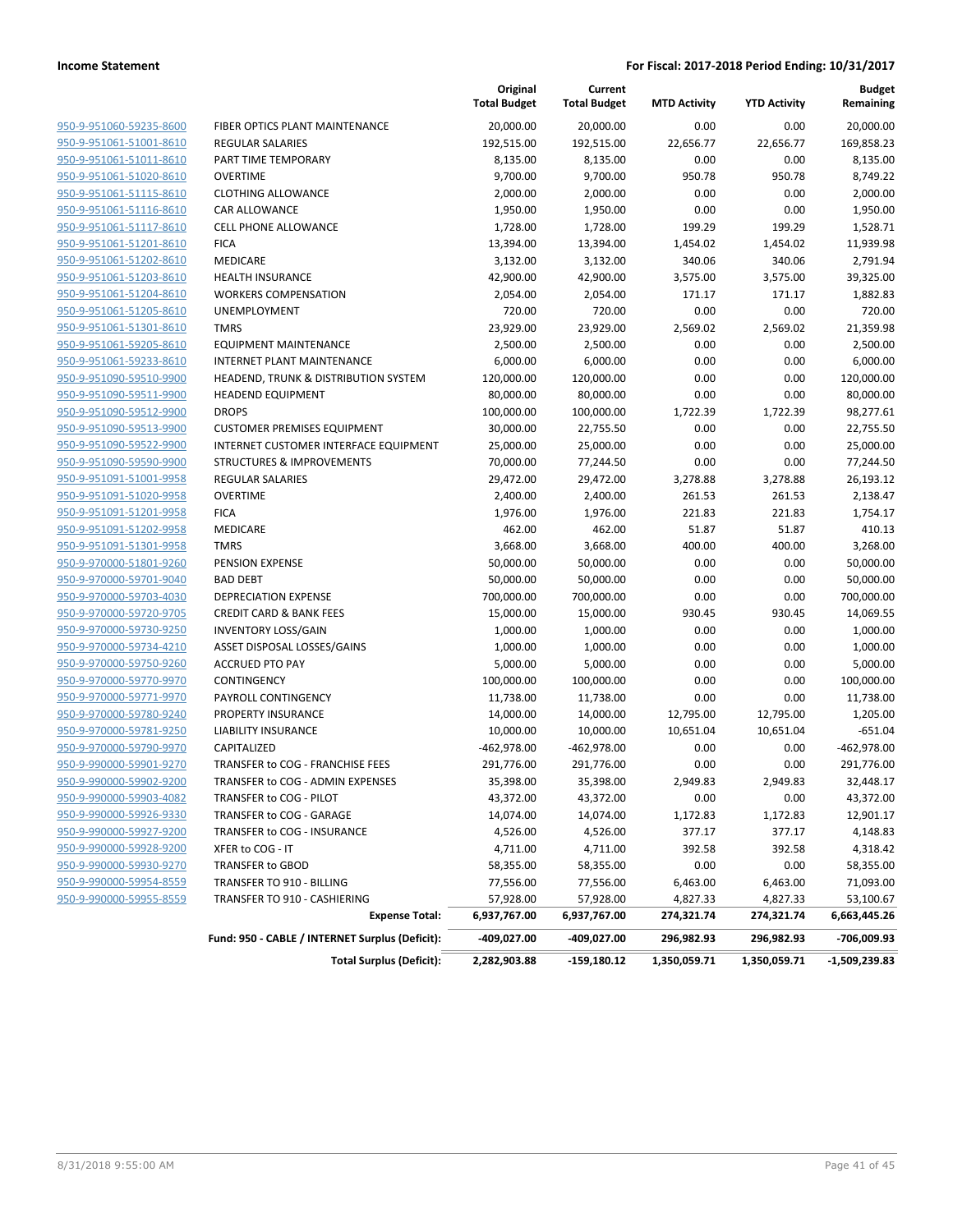# **Group Summary**

| <b>Account Type</b>                                                       | Original<br><b>Total Budget</b> | Current<br><b>Total Budget</b> | <b>MTD Activity</b> | <b>YTD Activity</b> | <b>Budget</b><br>Remaining |
|---------------------------------------------------------------------------|---------------------------------|--------------------------------|---------------------|---------------------|----------------------------|
| Fund: 100 - GENERAL FUND                                                  |                                 |                                |                     |                     |                            |
| Revenue                                                                   | 24,065,743.72                   | 24,070,858.72                  | 1,085,213.51        | 1,085,213.51        | 22,985,645.21              |
| Expense                                                                   | 25,345,936.65                   | 25,351,051.65                  | 2,470,073.99        | 2,470,073.99        | 22,880,977.66              |
| Fund: 100 - GENERAL FUND Surplus (Deficit):                               | $-1,280,192.93$                 | -1,280,192.93                  | -1,384,860.48       | -1,384,860.48       | 104,667.55                 |
| <b>Fund: 101 - MUNICIPAL COURT BUILDING SECURITY FEES</b>                 |                                 |                                |                     |                     |                            |
| Revenue                                                                   | 8,325.00                        | 8,325.00                       | 584.20              | 584.20              | 7,740.80                   |
| Expense                                                                   | 33.00                           | 33.00                          | 0.00                | 0.00                | 33.00                      |
| Fund: 101 - MUNICIPAL COURT BUILDING SECURITY FEES Surplus (Deficit):     | 8,292.00                        | 8,292.00                       | 584.20              | 584.20              | 7,707.80                   |
| <b>Fund: 102 - MUNICIPAL COURT TECH FUND</b>                              |                                 |                                |                     |                     |                            |
| Revenue                                                                   | 11,620.00                       | 11,620.00                      | 775.80              | 775.80              | 10,844.20                  |
| Expense                                                                   | 10.00                           | 10.00                          | 0.00                | 0.00                | 10.00                      |
| Fund: 102 - MUNICIPAL COURT TECH FUND Surplus (Deficit):                  | 11,610.00                       | 11,610.00                      | 775.80              | 775.80              | 10,834.20                  |
| Fund: 103 - MUNICIPAL COURT CHILD SAFETY FUND                             |                                 |                                |                     |                     |                            |
| Revenue                                                                   | 30,010.00                       | 30,010.00                      | 228.51              | 228.51              | 29,781.49                  |
| Expense                                                                   | 28,010.00                       | 28,010.00                      | 0.00                | 0.00                | 28,010.00                  |
| Fund: 103 - MUNICIPAL COURT CHILD SAFETY FUND Surplus (Deficit):          | 2,000.00                        | 2,000.00                       | 228.51              | 228.51              | 1,771.49                   |
| <b>Fund: 111 - RECREATION ACTIVITIES FUND</b>                             |                                 |                                |                     |                     |                            |
| Revenue                                                                   | 233,639.00                      | 233,639.00                     | 6,242.61            | 6,242.61            | 227,396.39                 |
| Expense                                                                   | 213,498.00                      | 213,498.00                     | 9,062.26            | 9,062.26            | 204,435.74                 |
| Fund: 111 - RECREATION ACTIVITIES FUND Surplus (Deficit):                 | 20,141.00                       | 20,141.00                      | -2,819.65           | $-2,819.65$         | 22,960.65                  |
| Fund: 112 - GUN RANGE FUND                                                |                                 |                                |                     |                     |                            |
| Revenue                                                                   | 5,050.00                        | 5,050.00                       | 1.96                | 1.96                | 5,048.04                   |
| Expense                                                                   | 33,246.00                       | 33,246.00                      | 2,755.42            | 2,755.42            | 30,490.58                  |
| Fund: 112 - GUN RANGE FUND Surplus (Deficit):                             | -28,196.00                      | -28,196.00                     | -2,753.46           | $-2,753.46$         | $-25,442.54$               |
| Fund: 113 - HOTEL / MOTEL OCCUPANCY TAX FUND                              |                                 |                                |                     |                     |                            |
| Revenue                                                                   | 621,800.00                      | 621,800.00                     | 51,423.97           | 51,423.97           | 570,376.03                 |
| Expense                                                                   | 787,957.00                      | 793,072.00                     | 61,889.75           | 61,889.75           | 731,182.25                 |
| Fund: 113 - HOTEL / MOTEL OCCUPANCY TAX FUND Surplus (Deficit):           | -166,157.00                     | -171,272.00                    | $-10,465.78$        | -10,465.78          | -160,806.22                |
| <b>Fund: 114 - VENUE MANAGEMENT FUND</b>                                  |                                 |                                |                     |                     |                            |
| Revenue                                                                   | 476,155.00                      | 476,155.00                     | 28,446.72           | 28,446.72           | 447,708.28                 |
| Expense                                                                   | 247,152.00                      | 247,152.00                     | 40,713.18           | 40,713.18           | 206,438.82                 |
| Fund: 114 - VENUE MANAGEMENT FUND Surplus (Deficit):                      | 229,003.00                      | 229,003.00                     | $-12,266.46$        | $-12,266.46$        | 241,269.46                 |
| Fund: 116 - ROADWAY IMPACT FEE 1                                          |                                 |                                |                     |                     |                            |
| Revenue                                                                   | 0.00                            | 0.00                           | 0.96                | 0.96                | $-0.96$                    |
| Fund: 116 - ROADWAY IMPACT FEE 1 Total:                                   | 0.00                            | 0.00                           | 0.96                | 0.96                | $-0.96$                    |
| <b>Fund: 118 - ROADWAY IMPACT FEE 3</b>                                   |                                 |                                |                     |                     |                            |
| Revenue                                                                   | 0.00                            | 0.00                           | 0.01                | 0.01                | $-0.01$                    |
| Fund: 118 - ROADWAY IMPACT FEE 3 Total:                                   | 0.00                            | 0.00                           | 0.01                | 0.01                | $-0.01$                    |
| <b>Fund: 123 - PTRAIN - POLICE REIMBURSEMENT GRANTS &amp; CONT EDUCAT</b> |                                 |                                |                     |                     |                            |
| Revenue                                                                   | 0.00                            | 0.00                           | 0.71                | 0.71                | $-0.71$                    |
| Fund: 123 - PTRAIN - POLICE REIMBURSEMENT GRANTS & CONT EDUCAT Total:     | 0.00                            | 0.00                           | 0.71                | 0.71                | $-0.71$                    |
| <b>Fund: 140 - DEBT SERVICE FUND</b>                                      |                                 |                                |                     |                     |                            |
| Revenue                                                                   | 6,072,791.25                    | 6,072,791.25                   | 209,494.43          | 209,494.43          | 5,863,296.82               |
| Expense                                                                   | 6,044,591.45                    | 6,044,591.45                   | 0.00                | 0.00                | 6,044,591.45               |
| Fund: 140 - DEBT SERVICE FUND Surplus (Deficit):                          | 28,199.80                       | 28,199.80                      | 209,494.43          | 209,494.43          | -181,294.63                |
| Fund: 160 - GENERAL CAPITAL IMPROVEMENT FUND                              |                                 |                                |                     |                     |                            |
| Revenue                                                                   | 3,146,243.00                    | 3,146,243.00                   | 259,425.72          | 259,425.72          | 2,886,817.28               |
| Expense                                                                   | 3,206,243.00                    | 4,716,243.00                   | 59.04               | 59.04               | 4,716,183.96               |
| Fund: 160 - GENERAL CAPITAL IMPROVEMENT FUND Surplus (Deficit):           | -60,000.00                      | -1,570,000.00                  | 259,366.68          | 259,366.68          | -1,829,366.68              |
| Fund: 161 - STREET CONSTRUCTION FUND                                      |                                 |                                |                     |                     |                            |
| Revenue                                                                   | 500.00                          | 500.00                         | 61.67               | 61.67               | 438.33                     |
| Fund: 161 - STREET CONSTRUCTION FUND Total:                               | 500.00                          | 500.00                         | 61.67               | 61.67               | 438.33                     |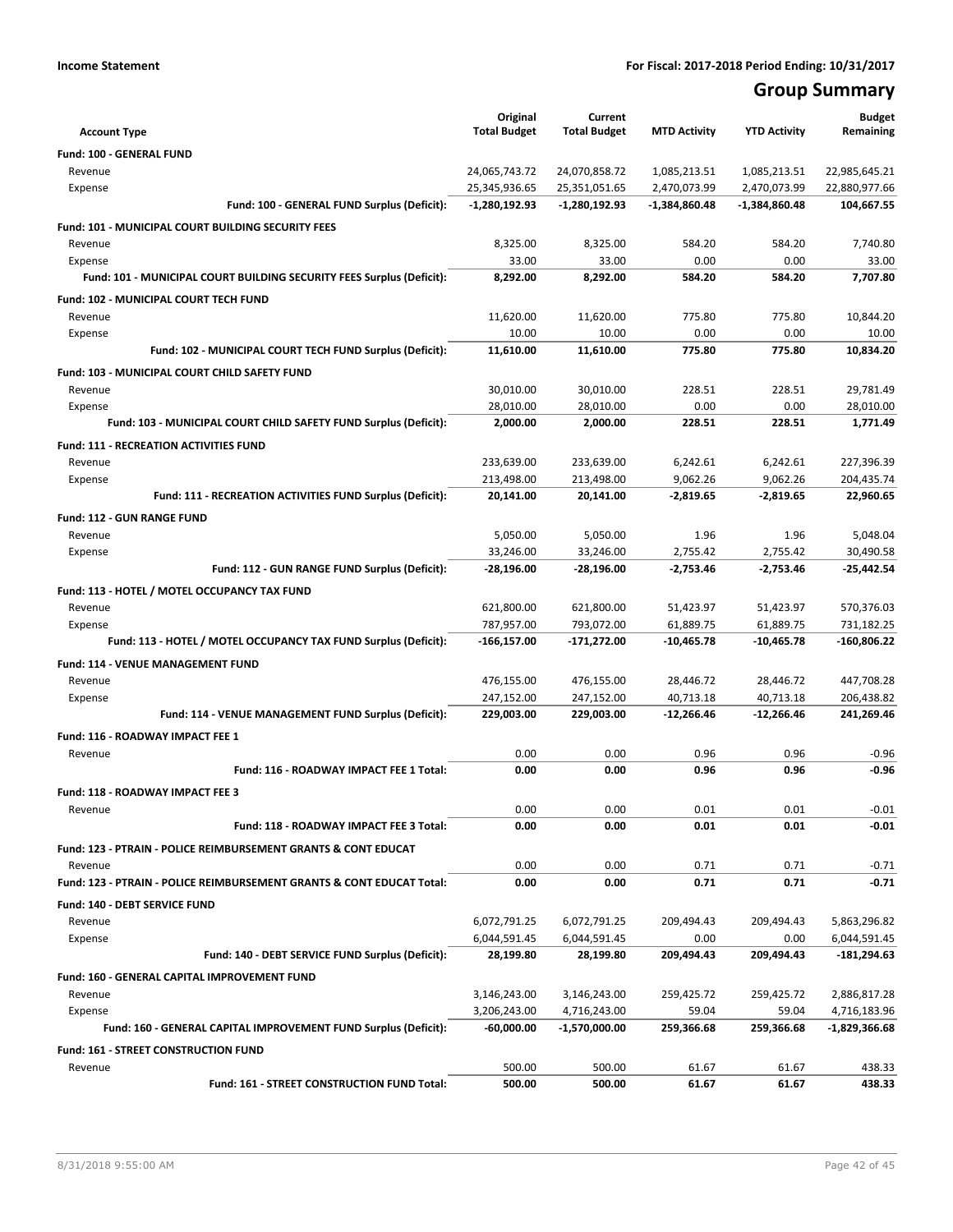| <b>Account Type</b>                                               | Original<br><b>Total Budget</b> | Current<br><b>Total Budget</b> | <b>MTD Activity</b>    | <b>YTD Activity</b>       | <b>Budget</b><br>Remaining   |
|-------------------------------------------------------------------|---------------------------------|--------------------------------|------------------------|---------------------------|------------------------------|
| Fund: 164 - 2013 CO CAPITAL FUND                                  |                                 |                                |                        |                           |                              |
| Revenue                                                           | 200.00                          | 200.00                         | 4.08                   | 4.08                      | 195.92                       |
| Fund: 164 - 2013 CO CAPITAL FUND Total:                           | 200.00                          | 200.00                         | 4.08                   | 4.08                      | 195.92                       |
| Fund: 165 - 2014 GO FUND                                          |                                 |                                |                        |                           |                              |
| Revenue                                                           | 50,000.00                       | 50,000.00                      | 791.46                 | 791.46                    | 49,208.54                    |
| <b>Fund: 165 - 2014 GO FUND Total:</b>                            | 50,000.00                       | 50,000.00                      | 791.46                 | 791.46                    | 49,208.54                    |
| <b>Fund: 171 - MAIN STREET SPECIAL REVENUE</b>                    |                                 |                                |                        |                           |                              |
| Expense                                                           | 0.00                            | 75,000.00                      | 3,433.00               | 3,433.00                  | 71,567.00                    |
| Fund: 171 - MAIN STREET SPECIAL REVENUE Total:                    | 0.00                            | 75,000.00                      | 3,433.00               | 3,433.00                  | 71,567.00                    |
| <b>Fund: 172 - MINOR GRANTS FUND</b>                              |                                 |                                |                        |                           |                              |
| Revenue                                                           | 15,000.00                       | 15,000.00                      | 0.00                   | 0.00                      | 15,000.00                    |
| <b>Fund: 172 - MINOR GRANTS FUND Total:</b>                       | 15,000.00                       | 15,000.00                      | 0.00                   | 0.00                      | 15,000.00                    |
| Fund: 200 - WATER / WASTEWATER FUND                               |                                 |                                |                        |                           |                              |
| Revenue                                                           | 13,213,170.00                   | 13,213,170.00                  | 1,204,257.39           | 1,204,257.39              | 12,008,912.61                |
| Expense                                                           | 10,205,614.13                   | 10,236,819.13                  | 813,659.49             | 813,659.49                | 9,423,159.64                 |
| Fund: 200 - WATER / WASTEWATER FUND Surplus (Deficit):            | 3,007,555.87                    | 2,976,350.87                   | 390,597.90             | 390,597.90                | 2,585,752.97                 |
| <b>Fund: 211 - WASTEWATER IMPACT FEES</b>                         |                                 |                                |                        |                           |                              |
| Revenue                                                           | 0.00                            | 0.00                           | 0.14                   | 0.14                      | $-0.14$                      |
| Expense                                                           | 10.00                           | 10.00                          | 0.00                   | 0.00                      | 10.00                        |
| Fund: 211 - WASTEWATER IMPACT FEES Surplus (Deficit):             | $-10.00$                        | $-10.00$                       | 0.14                   | 0.14                      | $-10.14$                     |
| Fund: 212 - TX COMMUNITY DEV SWR SYSTEM IMPROV PROG GRANT         |                                 |                                |                        |                           |                              |
| Revenue                                                           | 0.00                            | 306,205.00                     | 0.00                   | 0.00                      | 306,205.00                   |
| Expense                                                           | 0.00<br>0.00                    | 330,000.00                     | 0.00<br>0.00           | 0.00<br>0.00              | 330,000.00<br>$-23,795.00$   |
| Fund: 212 - TX COMMUNITY DEV SWR SYSTEM IMPROV PROG GRANT Surplus |                                 | -23,795.00                     |                        |                           |                              |
| Fund: 216 - UTILIITY CIP FUND                                     |                                 |                                |                        |                           |                              |
| Revenue                                                           | 13,368,117.00                   | 13,368,117.00                  | 30,693.14<br>67,051.20 | 30,693.14                 | 13,337,423.86                |
| Expense<br>Fund: 216 - UTILIITY CIP FUND Surplus (Deficit):       | 13,499,717.00<br>-131,600.00    | 14,296,686.00<br>-928,569.00   | -36,358.06             | 67,051.20<br>$-36,358.06$ | 14,229,634.80<br>-892,210.94 |
|                                                                   |                                 |                                |                        |                           |                              |
| <b>Fund: 217 - WASTEWATER RECLAMATION FUND</b>                    | 5,000.00                        | 5,000.00                       | 659.25                 | 659.25                    | 4,340.75                     |
| Revenue<br><b>Fund: 217 - WASTEWATER RECLAMATION FUND Total:</b>  | 5,000.00                        | 5,000.00                       | 659.25                 | 659.25                    | 4,340.75                     |
|                                                                   |                                 |                                |                        |                           |                              |
| Fund: 300 - AIRPORT FUND<br>Revenue                               | 720,740.00                      | 720,740.00                     | 59,936.43              | 59,936.43                 | 660,803.57                   |
| Expense                                                           | 174,632.00                      | 174,632.00                     | 16,525.63              | 16,525.63                 | 158,106.37                   |
| Fund: 300 - AIRPORT FUND Surplus (Deficit):                       | 546,108.00                      | 546,108.00                     | 43,410.80              | 43,410.80                 | 502,697.20                   |
| <b>Fund: 360 - AIRPORT CAPITAL FUND</b>                           |                                 |                                |                        |                           |                              |
| Revenue                                                           | 62,000.00                       | 62,000.00                      | 140.71                 | 140.71                    | 61,859.29                    |
| Expense                                                           | 1,500.00                        | 1,500.00                       | 0.00                   | 0.00                      | 1,500.00                     |
| Fund: 360 - AIRPORT CAPITAL FUND Surplus (Deficit):               | 60,500.00                       | 60,500.00                      | 140.71                 | 140.71                    | 60,359.29                    |
| Fund: 362 - AIRPORT FBO FUEL                                      |                                 |                                |                        |                           |                              |
| Revenue                                                           | 60.00                           | 60.00                          | 47,753.39              | 47,753.39                 | -47,693.39                   |
| Expense                                                           | 50.00                           | 50.00                          | 2,626.52               | 2,626.52                  | $-2,576.52$                  |
| Fund: 362 - AIRPORT FBO FUEL Surplus (Deficit):                   | 10.00                           | 10.00                          | 45,126.87              | 45,126.87                 | $-45,116.87$                 |
| Fund: 400 - GOLF FUND                                             |                                 |                                |                        |                           |                              |
| Revenue                                                           | 272,201.00                      | 272,201.00                     | 21,856.28              | 21,856.28                 | 250,344.72                   |
| Expense                                                           | 275,668.00                      | 275,668.00                     | 19,415.84              | 19,415.84                 | 256,252.16                   |
| Fund: 400 - GOLF FUND Surplus (Deficit):                          | $-3,467.00$                     | $-3,467.00$                    | 2,440.44               | 2,440.44                  | $-5,907.44$                  |
| <b>Fund: 500 - SANITATION FUND</b>                                |                                 |                                |                        |                           |                              |
| Revenue                                                           | 3,952,000.00                    | 3,952,000.00                   | 350,304.81             | 350,304.81                | 3,601,695.19                 |
| Expense                                                           | 3,771,072.25                    | 3,771,072.25                   | 86,383.30              | 86,383.30                 | 3,684,688.95                 |
| Fund: 500 - SANITATION FUND Surplus (Deficit):                    | 180,927.75                      | 180,927.75                     | 263,921.51             | 263,921.51                | -82,993.76                   |
| Fund: 601 - CENTRAL SERVICE FUND                                  |                                 |                                |                        |                           |                              |
| Revenue                                                           | 889,545.00                      | 889,545.00                     | 74,128.76              | 74,128.76                 | 815,416.24                   |
| Expense                                                           | 903,210.00                      | 903,210.00                     | 78,191.29              | 78,191.29                 | 825,018.71                   |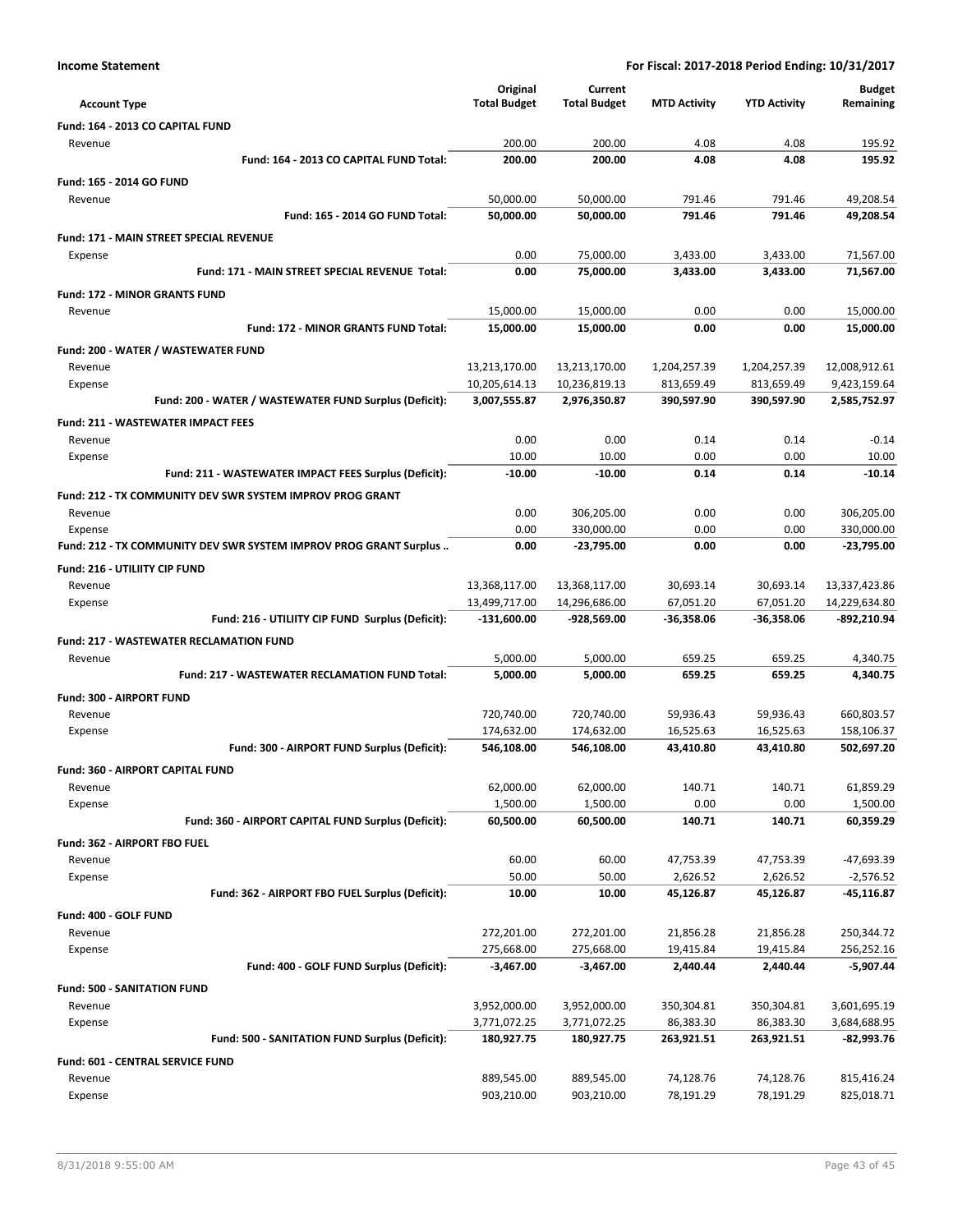| <b>Account Type</b>                                                                   | Original<br><b>Total Budget</b> | Current<br><b>Total Budget</b> | <b>MTD Activity</b> | <b>YTD Activity</b> | <b>Budget</b><br>Remaining |
|---------------------------------------------------------------------------------------|---------------------------------|--------------------------------|---------------------|---------------------|----------------------------|
| Fund: 601 - CENTRAL SERVICE FUND Surplus (Deficit):                                   | -13,665.00                      | $-13,665.00$                   | $-4,062.53$         | -4,062.53           | -9,602.47                  |
| <b>Fund: 602 - INSURANCE FUND</b>                                                     |                                 |                                |                     |                     |                            |
| Revenue                                                                               | 5,829,718.50                    | 5,829,718.50                   | 477,882.19          | 477,882.19          | 5,351,836.31               |
| Expense                                                                               | 5,660,214.00                    | 5,660,214.00                   | 1,064,174.10        | 1,064,174.10        | 4,596,039.90               |
| Fund: 602 - INSURANCE FUND Surplus (Deficit):                                         | 169,504.50                      | 169,504.50                     | -586,291.91         | -586,291.91         | 755,796.41                 |
| Fund: 604 - MIS FUND                                                                  |                                 |                                |                     |                     |                            |
| Revenue                                                                               | 831,113.00                      | 831,113.00                     | 69,259.42           | 69,259.42           | 761,853.58                 |
| Expense                                                                               | 856,480.00                      | 856,480.00                     | 93,866.73           | 93,866.73           | 762,613.27                 |
| Fund: 604 - MIS FUND Surplus (Deficit):                                               | $-25,367.00$                    | $-25,367.00$                   | $-24,607.31$        | -24,607.31          | $-759.69$                  |
| Fund: 660 - VEHICLE REPLACEMENT FUND                                                  |                                 |                                |                     |                     |                            |
| Revenue                                                                               | 820,348.00                      | 820,348.00                     | 73,002.28           | 73,002.28           | 747,345.72                 |
| Expense                                                                               | 1,060,348.00                    | 1,060,348.00                   | 5,419.72            | 5,419.72            | 1,054,928.28               |
| Fund: 660 - VEHICLE REPLACEMENT FUND Surplus (Deficit):                               | $-240,000.00$                   | -240,000.00                    | 67,582.56           | 67,582.56           | -307,582.56                |
| Fund: 800 - SPENCE FUND                                                               |                                 |                                |                     |                     |                            |
| Revenue                                                                               | 600.00                          | 600.00                         | 510.29              | 510.29              | 89.71                      |
| Expense                                                                               | 600.00                          | 600.00                         | 50.00               | 50.00               | 550.00<br>-460.29          |
| Fund: 800 - SPENCE FUND Surplus (Deficit):                                            | 0.00                            | 0.00                           | 460.29              | 460.29              |                            |
| <b>Fund: 801 - JONES LIBRARY TRUST</b>                                                |                                 |                                |                     |                     |                            |
| Revenue<br>Fund: 801 - JONES LIBRARY TRUST Total:                                     | 10.00<br>10.00                  | 10.00<br>10.00                 | 1.12<br>1.12        | 1.12<br>1.12        | 8.88<br>8.88               |
|                                                                                       |                                 |                                |                     |                     |                            |
| Fund: 810 - SEIZURE FUNDS - STATE RULES                                               |                                 |                                |                     |                     |                            |
| Revenue<br>Fund: 810 - SEIZURE FUNDS - STATE RULES Total:                             | 148.00<br>148.00                | 148.00<br>148.00               | 1,808.08            | 1,808.08            | $-1,660.08$<br>$-1,660.08$ |
|                                                                                       |                                 |                                | 1,808.08            | 1,808.08            |                            |
| Fund: 811 - SEIZURE FUNDS - FED RULES                                                 |                                 |                                |                     |                     |                            |
| Revenue<br>Fund: 811 - SEIZURE FUNDS - FED RULES Total:                               | 100.00<br>100.00                | 100.00<br>100.00               | 11.42<br>11.42      | 11.42<br>11.42      | 88.58<br>88.58             |
|                                                                                       |                                 |                                |                     |                     |                            |
| Fund: 820 - TIRZ FUND (Tax Increment Reinvestment Zone)                               |                                 |                                |                     |                     |                            |
| Revenue                                                                               | 624,433.00                      | 624,433.00                     | 3,273.43<br>0.00    | 3,273.43<br>0.00    | 621,159.57<br>114,822.11   |
| Expense<br>Fund: 820 - TIRZ FUND (Tax Increment Reinvestment Zone) Surplus (Deficit): | 114,822.11<br>509,610.89        | 114,822.11<br>509,610.89       | 3,273.43            | 3,273.43            | 506,337.46                 |
|                                                                                       |                                 |                                |                     |                     |                            |
| Fund: 899 - POOLED CASH                                                               | 0.00                            | 0.00                           | 0.01                | 0.01                | $-0.01$                    |
| Revenue<br>Fund: 899 - POOLED CASH Total:                                             | 0.00                            | 0.00                           | 0.01                | 0.01                | $-0.01$                    |
|                                                                                       |                                 |                                |                     |                     |                            |
| Fund: 910 - ELECTRIC OPERATING FUND<br>Revenue                                        | 60,325,342.00                   |                                | 4,739,392.09        | 4,739,392.09        | 55,585,949.91              |
| Expense                                                                               | 60,535,272.00                   | 60,325,342.00<br>60,535,272.00 | 3,229,367.76        | 3,229,367.76        | 57,305,904.24              |
| Fund: 910 - ELECTRIC OPERATING FUND Surplus (Deficit):                                | -209,930.00                     | -209,930.00                    | 1,510,024.33        | 1,510,024.33        | -1,719,954.33              |
| <b>Fund: 911 - ELECTRIC DEBT REDUCTION</b>                                            |                                 |                                |                     |                     |                            |
| Revenue                                                                               | 850.00                          | 850.00                         | 220.69              | 220.69              | 629.31                     |
| Fund: 911 - ELECTRIC DEBT REDUCTION Total:                                            | 850.00                          | 850.00                         | 220.69              | 220.69              | 629.31                     |
| Fund: 912 - ELECTRIC DEBT SERVICE                                                     |                                 |                                |                     |                     |                            |
| Revenue                                                                               | 3,840,000.00                    | 3,840,000.00                   | 320,000.00          | 320,000.00          | 3,520,000.00               |
| Expense                                                                               | 3,834,880.00                    | 3,834,880.00                   | 0.00                | 0.00                | 3,834,880.00               |
| Fund: 912 - ELECTRIC DEBT SERVICE Surplus (Deficit):                                  | 5,120.00                        | 5,120.00                       | 320,000.00          | 320,000.00          | $-314,880.00$              |
| Fund: 913 - ELECTRIC CONSTRUCTION FUND                                                |                                 |                                |                     |                     |                            |
| Revenue                                                                               | 125.00                          | 125.00                         | 7.36                | 7.36                | 117.64                     |
| Fund: 913 - ELECTRIC CONSTRUCTION FUND Total:                                         | 125.00                          | 125.00                         | 7.36                | 7.36                | 117.64                     |
| Fund: 950 - CABLE / INTERNET                                                          |                                 |                                |                     |                     |                            |
| Revenue                                                                               | 6,528,740.00                    | 6,528,740.00                   | 571,304.67          | 571,304.67          | 5,957,435.33               |
| Expense                                                                               | 6,937,767.00                    | 6,937,767.00                   | 274,321.74          | 274,321.74          | 6,663,445.26               |
| Fund: 950 - CABLE / INTERNET Surplus (Deficit):                                       | -409,027.00                     | -409,027.00                    | 296,982.93          | 296,982.93          | -706,009.93                |
| <b>Total Surplus (Deficit):</b>                                                       | 2,282,903.88                    | -159,180.12                    | 1,350,059.71        | 1,350,059.71        | $-1,509,239.83$            |